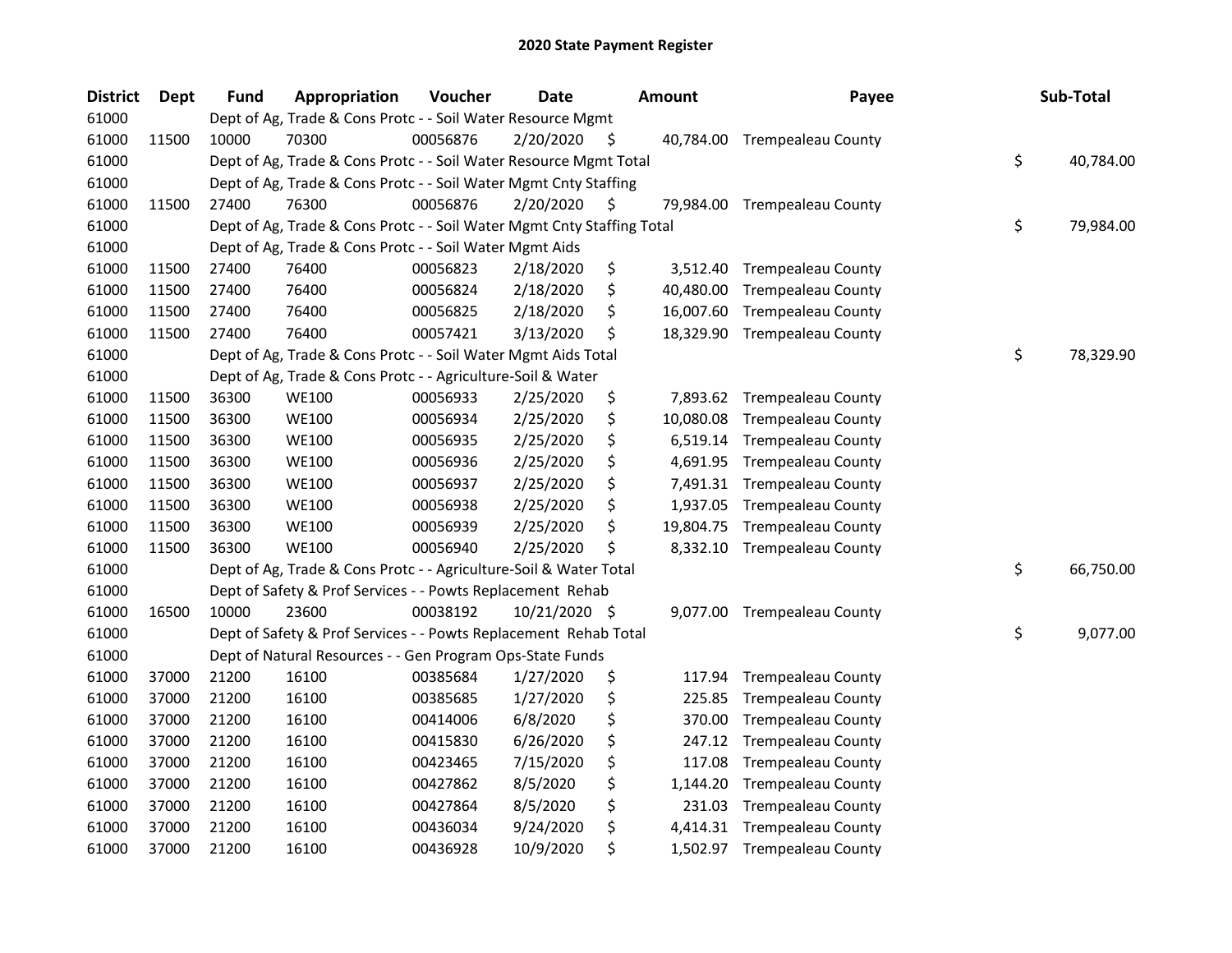| <b>District</b> | <b>Dept</b> | <b>Fund</b> | Appropriation                                                      | Voucher  | <b>Date</b>   |     | <b>Amount</b> | Payee                        | Sub-Total        |
|-----------------|-------------|-------------|--------------------------------------------------------------------|----------|---------------|-----|---------------|------------------------------|------------------|
| 61000           | 37000       | 21200       | 16100                                                              | 00436967 | 10/9/2020     | \$  | 108.22        | <b>Trempealeau County</b>    |                  |
| 61000           | 37000       | 21200       | 16100                                                              | 00443420 | 11/6/2020     | \$  |               | 2,097.44 Trempealeau County  |                  |
| 61000           |             |             | Dept of Natural Resources - - Gen Program Ops-State Funds Total    |          |               |     |               |                              | \$<br>10,576.16  |
| 61000           |             |             | Dept of Natural Resources - - Venison Processing                   |          |               |     |               |                              |                  |
| 61000           | 37000       | 21200       | 54900                                                              | 00399293 | 3/30/2020     | \$  |               | 4,030.00 Trempealeau County  |                  |
| 61000           |             |             | Dept of Natural Resources - - Venison Processing Total             |          |               |     |               |                              | \$<br>4,030.00   |
| 61000           |             |             | Dept of Natural Resources - - Wildlife Damage Claims & Abat        |          |               |     |               |                              |                  |
| 61000           | 37000       | 21200       | 55300                                                              | 00399293 | 3/30/2020     | -\$ |               | 22,706.72 Trempealeau County |                  |
| 61000           |             |             | Dept of Natural Resources - - Wildlife Damage Claims & Abat Total  |          |               |     |               |                              | \$<br>22,706.72  |
| 61000           |             |             | Dept of Natural Resources - - Resaids - County Cons Aids           |          |               |     |               |                              |                  |
| 61000           | 37000       | 21200       | 56300                                                              | 00382821 | 1/17/2020     | \$  |               | 2,725.00 Trempealeau County  |                  |
| 61000           |             |             | Dept of Natural Resources - - Resaids - County Cons Aids Total     |          |               |     |               |                              | \$<br>2,725.00   |
| 61000           |             |             | Dept of Natural Resources - - Resaids - Forest Croplnd & Mfl       |          |               |     |               |                              |                  |
| 61000           | 37000       | 21200       | 56600                                                              | 00436112 | 9/18/2020     | \$. |               | 21,128.10 Trempealeau County |                  |
| 61000           |             |             | Dept of Natural Resources - - Resaids - Forest CropInd & Mfl Total |          |               |     |               |                              | \$<br>21,128.10  |
| 61000           |             |             | Dept of Natural Resources - - Ra- Cnty Snow Trail & Area Aid       |          |               |     |               |                              |                  |
| 61000           | 37000       | 21200       | 57400                                                              | 00449189 | 12/1/2020     | \$  |               | 15,000.00 Trempealeau County |                  |
| 61000           |             |             | Dept of Natural Resources - - Ra- Cnty Snow Trail & Area Aid Total |          |               |     |               |                              | \$<br>15,000.00  |
| 61000           |             |             | Dept of Natural Resources - - Ra- Snowmobile Trail Areas           |          |               |     |               |                              |                  |
| 61000           | 37000       | 21200       | 57500                                                              | 00388624 | 2/7/2020      | \$  |               | 66,600.00 Trempealeau County |                  |
| 61000           | 37000       | 21200       | 57500                                                              | 00397473 | 3/23/2020     | \$, |               | 14,033.14 Trempealeau County |                  |
| 61000           | 37000       | 21200       | 57500                                                              | 00444466 | 10/30/2020    | \$  |               | 11,484.10 Trempealeau County |                  |
| 61000           | 37000       | 21200       | 57500                                                              | 00447848 | 11/18/2020    | -S  |               | 70,470.00 Trempealeau County |                  |
| 61000           |             |             | Dept of Natural Resources - - Ra- Snowmobile Trail Areas Total     |          |               |     |               |                              | \$<br>162,587.24 |
| 61000           |             |             | Dept of Natural Resources - - Resaids - Pymt In Lieu Tax Fed       |          |               |     |               |                              |                  |
| 61000           | 37000       | 21200       | 58400                                                              | 00439075 | 10/1/2020     | -\$ |               | 933.00 Trempealeau County    |                  |
| 61000           |             |             | Dept of Natural Resources - - Resaids - Pymt In Lieu Tax Fed Total |          |               |     |               |                              | \$<br>933.00     |
| 61000           |             |             | Dept of Natural Resources - - Res Acq & Dev - Boating Access       |          |               |     |               |                              |                  |
| 61000           | 37000       | 21200       | 77500                                                              | 00444357 | 10/28/2020 \$ |     |               | 8,601.80 Trempealeau County  |                  |
| 61000           |             |             | Dept of Natural Resources - - Res Acq & Dev - Boating Access Total |          |               |     |               |                              | \$<br>8,601.80   |
| 61000           |             |             | Dept of Natural Resources - - GPO - Sd Water Loan Prog, Fed        |          |               |     |               |                              |                  |
| 61000           | 37000       | 57300       | 48200                                                              | 00384629 | 1/23/2020     | \$  |               | 3,723.50 Trempealeau County  |                  |
| 61000           | 37000       | 57300       | 48200                                                              | 00400347 | 4/8/2020      | \$  | 2,069.50      | <b>Trempealeau County</b>    |                  |
| 61000           | 37000       | 57300       | 48200                                                              | 00418767 | 7/16/2020     | \$  | 2,069.50      | <b>Trempealeau County</b>    |                  |
| 61000           | 37000       | 57300       | 48200                                                              | 00436813 | 10/21/2020    | \$  |               | 2,069.50 Trempealeau County  |                  |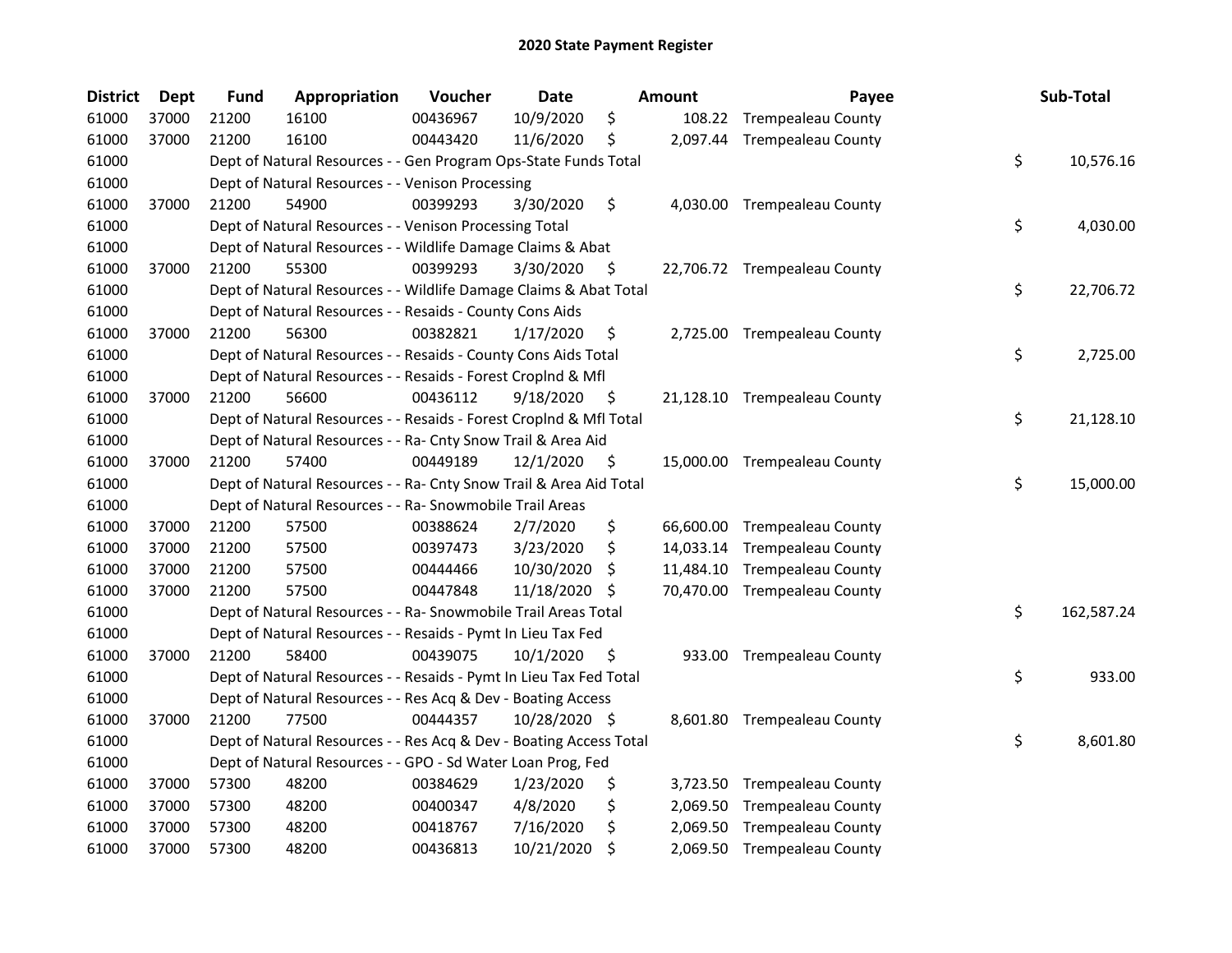| <b>District</b> | <b>Dept</b> | <b>Fund</b> | Appropriation                                                     | Voucher  | <b>Date</b>   | <b>Amount</b>    | Payee                         | Sub-Total        |
|-----------------|-------------|-------------|-------------------------------------------------------------------|----------|---------------|------------------|-------------------------------|------------------|
| 61000           |             |             | Dept of Natural Resources - - GPO - Sd Water Loan Prog, Fed Total |          |               |                  |                               | \$<br>9,932.00   |
| 61000           |             |             | Department of Tourism - - Revenue, Gifts/Grants/Proceed           |          |               |                  |                               |                  |
| 61000           | 38000       | 10000       | 12000                                                             | 00009527 | 12/21/2020 \$ |                  | 5,475.00 Trempealeau County   |                  |
| 61000           |             |             | Department of Tourism - - Revenue, Gifts/Grants/Proceed Total     |          |               |                  |                               | \$<br>5,475.00   |
| 61000           |             |             | WI Dept of Transportation - - Eldly&Disa Co/Aid Sf                |          |               |                  |                               |                  |
| 61000           | 39500       | 21100       | 16800                                                             | 00498363 | 3/3/2020      | \$<br>79,889.00  | <b>Trempealeau County</b>     |                  |
| 61000           | 39500       | 21100       | 16800                                                             | 00529709 | 5/26/2020     | \$<br>351.00     | <b>Trempealeau County</b>     |                  |
| 61000           |             |             | WI Dept of Transportation - - Eldly&Disa Co/Aid Sf Total          |          |               |                  |                               | \$<br>80,240.00  |
| 61000           |             |             | WI Dept of Transportation - - Disastr Damag Aid Sf                |          |               |                  |                               |                  |
| 61000           | 39500       | 21100       | 17400                                                             | 00504413 | 3/20/2020     | \$               | 14,398.54 Trempealeau County  |                  |
| 61000           |             |             | WI Dept of Transportation - - Disastr Damag Aid Sf Total          |          |               |                  |                               | \$<br>14,398.54  |
| 61000           |             |             | WI Dept of Transportation - - Hwy Sfty Loc Aid Ffd                |          |               |                  |                               |                  |
| 61000           | 39500       | 21100       | 18500                                                             | 00491691 | 2/12/2020     | \$<br>1,593.72   | <b>Trempealeau County</b>     |                  |
| 61000           | 39500       | 21100       | 18500                                                             | 00503308 | 3/17/2020     | \$<br>2,048.35   | <b>Trempealeau County</b>     |                  |
| 61000           | 39500       | 21100       | 18500                                                             | 00584384 | 9/18/2020     | \$<br>3,986.45   | <b>Trempealeau County</b>     |                  |
| 61000           |             |             | WI Dept of Transportation - - Hwy Sfty Loc Aid Ffd Total          |          |               |                  |                               | \$<br>7,628.52   |
| 61000           |             |             | WI Dept of Transportation - - Trans Aids To Co.-Sf                |          |               |                  |                               |                  |
| 61000           | 39500       | 21100       | 19000                                                             | 00475484 | 1/6/2020      | \$<br>239,718.81 | <b>Trempealeau County</b>     |                  |
| 61000           | 39500       | 21100       | 19000                                                             | 00542331 | 7/6/2020      | \$<br>479,437.62 | <b>Trempealeau County</b>     |                  |
| 61000           | 39500       | 21100       | 19000                                                             | 00585157 | 10/5/2020     | \$               | 239,718.82 Trempealeau County |                  |
| 61000           |             |             | WI Dept of Transportation - - Trans Aids To Co.-Sf Total          |          |               |                  |                               | \$<br>958,875.25 |
| 61000           |             |             | WI Dept of Transportation - - Loc Trns Facl Implfd                |          |               |                  |                               |                  |
| 61000           | 39500       | 21100       | 27600                                                             | 00584942 | 9/18/2020     | \$<br>419.36     | <b>Trempealeau County</b>     |                  |
| 61000           | 39500       | 21100       | 27600                                                             | 00619676 | 12/18/2020    | \$<br>476.38     | <b>Trempealeau County</b>     |                  |
| 61000           | 39500       | 21100       | 27600                                                             | 00634729 | 12/30/2020    | \$<br>408.89     | <b>Trempealeau County</b>     |                  |
| 61000           |             |             | WI Dept of Transportation - - Loc Trns Facl Implfd Total          |          |               |                  |                               | \$<br>1,304.63   |
| 61000           |             |             | WI Dept of Transportation - - Loc Rd Imp Prg St Fd                |          |               |                  |                               |                  |
| 61000           | 39500       | 21100       | 27800                                                             | 00556592 | 7/31/2020     | \$               | 4,303.79 Trempealeau County   |                  |
| 61000           |             |             | WI Dept of Transportation - - Loc Rd Imp Prg St Fd Total          |          |               |                  |                               | \$<br>4,303.79   |
| 61000           |             |             | WI Dept of Transportation - - St Hwy Rehab, Sf                    |          |               |                  |                               |                  |
| 61000           | 39500       | 21100       | 36300                                                             | 00612643 | 11/6/2020     | \$<br>50.00      | <b>Trempealeau County</b>     |                  |
| 61000           | 39500       | 21100       | 36300                                                             | 00621581 | 12/1/2020     | \$<br>373.98     | <b>Trempealeau County</b>     |                  |
| 61000           |             |             | WI Dept of Transportation - - St Hwy Rehab, Sf Total              |          |               |                  |                               | \$<br>423.98     |
| 61000           |             |             | WI Dept of Transportation - - Hwy Mgmt & Opers Sf                 |          |               |                  |                               |                  |
| 61000           | 39500       | 21100       | 36500                                                             | 00480699 | 1/14/2020     | \$               | 799.11 Trempealeau County     |                  |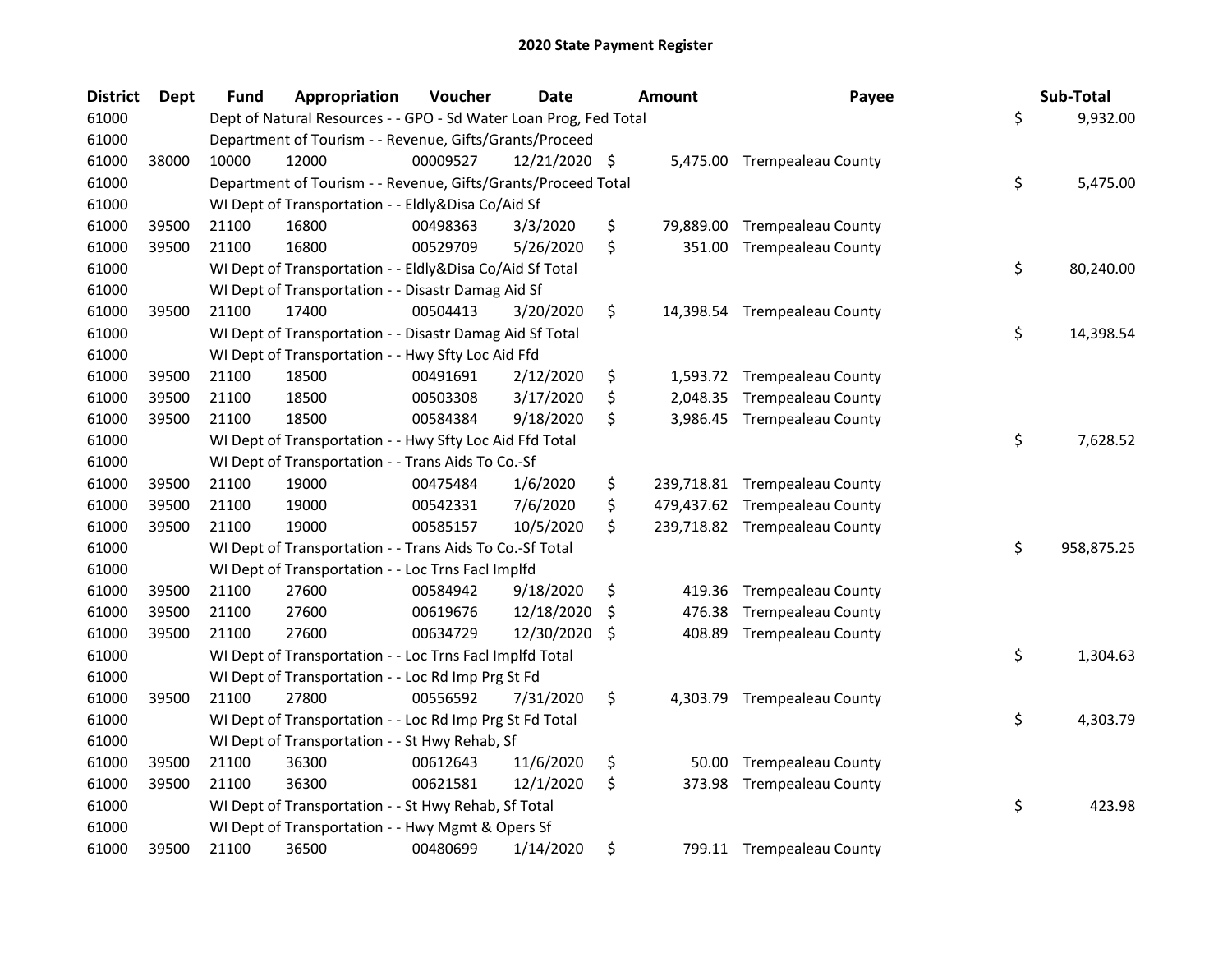| <b>District</b> | <b>Dept</b> | <b>Fund</b> | Appropriation                                           | Voucher  | <b>Date</b> | Amount           | Payee                     | Sub-Total      |
|-----------------|-------------|-------------|---------------------------------------------------------|----------|-------------|------------------|---------------------------|----------------|
| 61000           | 39500       | 21100       | 36500                                                   | 00486379 | 1/28/2020   | \$<br>375.00     | <b>Trempealeau County</b> |                |
| 61000           | 39500       | 21100       | 36500                                                   | 00497795 | 3/2/2020    | \$<br>238.15     | <b>Trempealeau County</b> |                |
| 61000           | 39500       | 21100       | 36500                                                   | 00502362 | 3/13/2020   | \$<br>675.00     | <b>Trempealeau County</b> |                |
| 61000           | 39500       | 21100       | 36500                                                   | 00514242 | 4/13/2020   | \$<br>163.39     | <b>Trempealeau County</b> |                |
| 61000           | 39500       | 21100       | 36500                                                   | 00514719 | 4/14/2020   | \$<br>325.00     | <b>Trempealeau County</b> |                |
| 61000           | 39500       | 21100       | 36500                                                   | 00527907 | 5/18/2020   | \$<br>351.00     | <b>Trempealeau County</b> |                |
| 61000           | 39500       | 21100       | 36500                                                   | 00534492 | 6/8/2020    | \$<br>1,404.79   | <b>Trempealeau County</b> |                |
| 61000           | 39500       | 21100       | 36500                                                   | 00539982 | 6/19/2020   | \$<br>1,073.39   | <b>Trempealeau County</b> |                |
| 61000           | 39500       | 21100       | 36500                                                   | 00577095 | 9/2/2020    | \$<br>638.13     | <b>Trempealeau County</b> |                |
| 61000           | 39500       | 21100       | 36500                                                   | 00584942 | 9/18/2020   | \$<br>378.00     | <b>Trempealeau County</b> |                |
| 61000           | 39500       | 21100       | 36500                                                   | 00599213 | 10/14/2020  | \$<br>378.00     | <b>Trempealeau County</b> |                |
| 61000           | 39500       | 21100       | 36500                                                   | 00634729 | 12/30/2020  | \$<br>756.00     | <b>Trempealeau County</b> |                |
| 61000           |             |             | WI Dept of Transportation - - Hwy Mgmt & Opers Sf Total |          |             |                  |                           | \$<br>7,554.96 |
| 61000           |             |             | WI Dept of Transportation - - Routine Maint Sf          |          |             |                  |                           |                |
| 61000           | 39500       | 21100       | 36800                                                   | 00480699 | 1/14/2020   | \$<br>113,038.54 | <b>Trempealeau County</b> |                |
| 61000           | 39500       | 21100       | 36800                                                   | 00492635 | 2/20/2020   | \$<br>135,402.41 | <b>Trempealeau County</b> |                |
| 61000           | 39500       | 21100       | 36800                                                   | 00492636 | 2/20/2020   | \$<br>23,267.11  | <b>Trempealeau County</b> |                |
| 61000           | 39500       | 21100       | 36800                                                   | 00497795 | 3/2/2020    | \$<br>244,871.81 | <b>Trempealeau County</b> |                |
| 61000           | 39500       | 21100       | 36800                                                   | 00505019 | 3/23/2020   | \$<br>132,454.01 | <b>Trempealeau County</b> |                |
| 61000           | 39500       | 21100       | 36800                                                   | 00509764 | 3/31/2020   | \$<br>2,464.93   | <b>Trempealeau County</b> |                |
| 61000           | 39500       | 21100       | 36800                                                   | 00510311 | 4/1/2020    | \$<br>4,537.61   | <b>Trempealeau County</b> |                |
| 61000           | 39500       | 21100       | 36800                                                   | 00511252 | 4/3/2020    | \$<br>46.90      | <b>Trempealeau County</b> |                |
| 61000           | 39500       | 21100       | 36800                                                   | 00511253 | 4/3/2020    | \$<br>344.89     | <b>Trempealeau County</b> |                |
| 61000           | 39500       | 21100       | 36800                                                   | 00514240 | 4/13/2020   | \$<br>6,950.41   | <b>Trempealeau County</b> |                |
| 61000           | 39500       | 21100       | 36800                                                   | 00514242 | 4/13/2020   | \$<br>1,093.34   | <b>Trempealeau County</b> |                |
| 61000           | 39500       | 21100       | 36800                                                   | 00516364 | 4/17/2020   | \$<br>256,047.66 | <b>Trempealeau County</b> |                |
| 61000           | 39500       | 21100       | 36800                                                   | 00521964 | 5/4/2020    | \$<br>17,955.00  | <b>Trempealeau County</b> |                |
| 61000           | 39500       | 21100       | 36800                                                   | 00527443 | 5/15/2020   | \$<br>46.90      | <b>Trempealeau County</b> |                |
| 61000           | 39500       | 21100       | 36800                                                   | 00527907 | 5/18/2020   | \$<br>24,093.26  | <b>Trempealeau County</b> |                |
| 61000           | 39500       | 21100       | 36800                                                   | 00530810 | 5/27/2020   | \$<br>72,645.83  | <b>Trempealeau County</b> |                |
| 61000           | 39500       | 21100       | 36800                                                   | 00534492 | 6/8/2020    | \$<br>6,465.87   | <b>Trempealeau County</b> |                |
| 61000           | 39500       | 21100       | 36800                                                   | 00536790 | 6/12/2020   | \$<br>1,787.68   | <b>Trempealeau County</b> |                |
| 61000           | 39500       | 21100       | 36800                                                   | 00536791 | 6/12/2020   | \$<br>2,448.46   | <b>Trempealeau County</b> |                |
| 61000           | 39500       | 21100       | 36800                                                   | 00537623 | 6/16/2020   | \$<br>116,953.07 | <b>Trempealeau County</b> |                |
| 61000           | 39500       | 21100       | 36800                                                   | 00538382 | 6/18/2020   | \$<br>49,485.55  | <b>Trempealeau County</b> |                |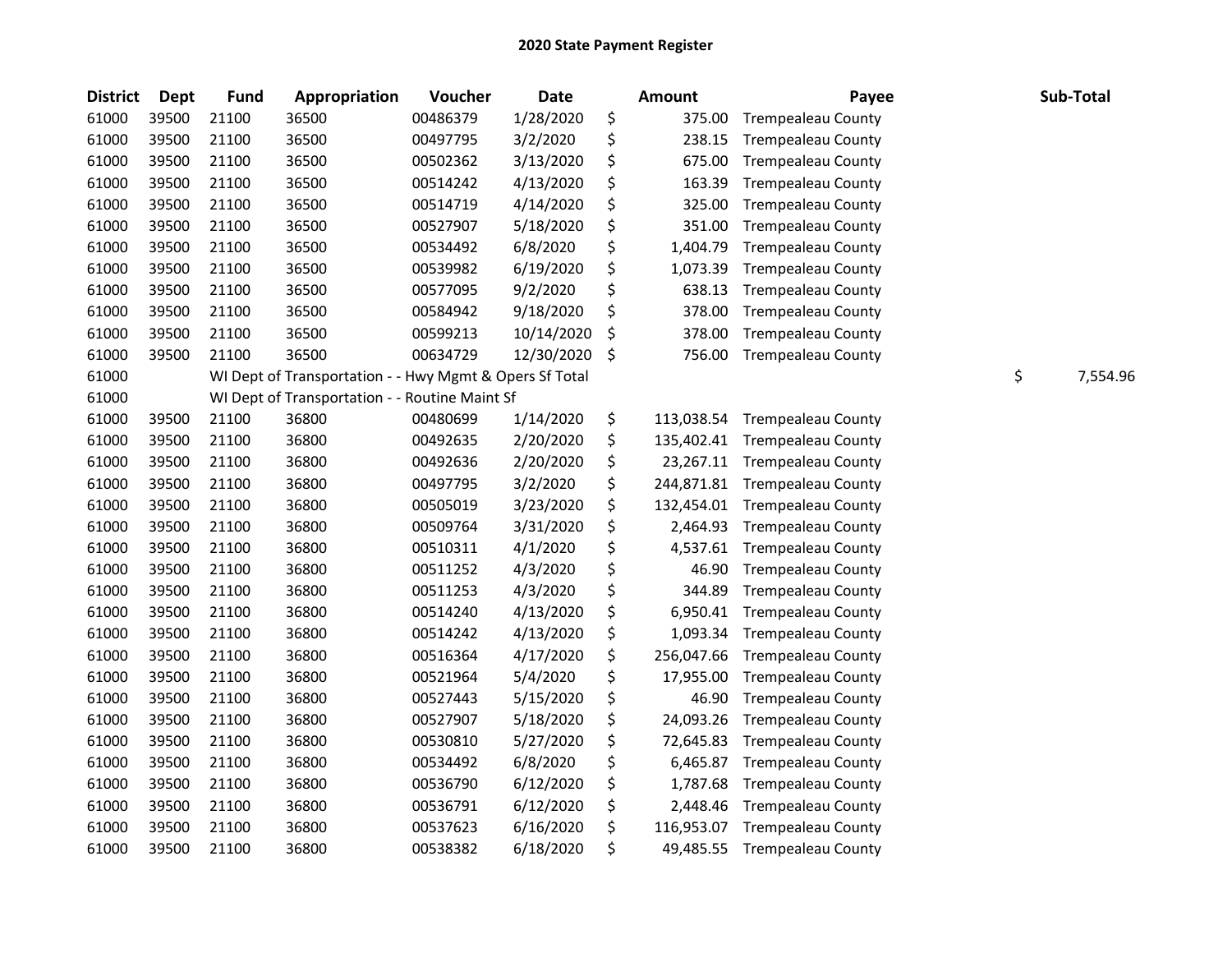| <b>District</b> | Dept  | <b>Fund</b> | Appropriation                                           | Voucher  | <b>Date</b> |         | <b>Amount</b> | Payee                     | Sub-Total          |
|-----------------|-------|-------------|---------------------------------------------------------|----------|-------------|---------|---------------|---------------------------|--------------------|
| 61000           | 39500 | 21100       | 36800                                                   | 00538516 | 6/18/2020   | \$      | 272.03        | <b>Trempealeau County</b> |                    |
| 61000           | 39500 | 21100       | 36800                                                   | 00538517 | 6/18/2020   | \$      | 109,038.46    | <b>Trempealeau County</b> |                    |
| 61000           | 39500 | 21100       | 36800                                                   | 00539982 | 6/19/2020   | \$      | 1,428.22      | <b>Trempealeau County</b> |                    |
| 61000           | 39500 | 21100       | 36800                                                   | 00557179 | 7/30/2020   | \$      | 67,207.73     | <b>Trempealeau County</b> |                    |
| 61000           | 39500 | 21100       | 36800                                                   | 00558592 | 7/31/2020   | \$      | 13,177.76     | <b>Trempealeau County</b> |                    |
| 61000           | 39500 | 21100       | 36800                                                   | 00559310 | 7/31/2020   | \$      | 39,012.00     | <b>Trempealeau County</b> |                    |
| 61000           | 39500 | 21100       | 36800                                                   | 00559312 | 7/31/2020   | \$      | 11,111.37     | <b>Trempealeau County</b> |                    |
| 61000           | 39500 | 21100       | 36800                                                   | 00559314 | 7/31/2020   | \$      | 26,164.75     | <b>Trempealeau County</b> |                    |
| 61000           | 39500 | 21100       | 36800                                                   | 00561339 | 8/5/2020    | \$      | 81,071.25     | <b>Trempealeau County</b> |                    |
| 61000           | 39500 | 21100       | 36800                                                   | 00571239 | 8/20/2020   | \$      | 118,144.49    | <b>Trempealeau County</b> |                    |
| 61000           | 39500 | 21100       | 36800                                                   | 00572513 | 8/24/2020   | \$      | 177.44        | <b>Trempealeau County</b> |                    |
| 61000           | 39500 | 21100       | 36800                                                   | 00572514 | 8/24/2020   | \$      | 148.63        | <b>Trempealeau County</b> |                    |
| 61000           | 39500 | 21100       | 36800                                                   | 00572516 | 8/24/2020   | \$      | 343.25        | <b>Trempealeau County</b> |                    |
| 61000           | 39500 | 21100       | 36800                                                   | 00575717 | 8/31/2020   | \$      | 73,496.02     | <b>Trempealeau County</b> |                    |
| 61000           | 39500 | 21100       | 36800                                                   | 00576350 | 8/31/2020   | \$      | 4,434.10      | <b>Trempealeau County</b> |                    |
| 61000           | 39500 | 21100       | 36800                                                   | 00577095 | 9/2/2020    | \$      | 16,745.72     | <b>Trempealeau County</b> |                    |
| 61000           | 39500 | 21100       | 36800                                                   | 00579076 | 9/9/2020    | \$      | 101,020.30    | <b>Trempealeau County</b> |                    |
| 61000           | 39500 | 21100       | 36800                                                   | 00584942 | 9/18/2020   | \$      | 979.68        | <b>Trempealeau County</b> |                    |
| 61000           | 39500 | 21100       | 36800                                                   | 00588991 | 9/23/2020   | \$      | 144,073.77    | <b>Trempealeau County</b> |                    |
| 61000           | 39500 | 21100       | 36800                                                   | 00589453 | 9/23/2020   | \$      | 1,180.41      | <b>Trempealeau County</b> |                    |
| 61000           | 39500 | 21100       | 36800                                                   | 00591881 | 9/29/2020   | \$      | 452.00        | <b>Trempealeau County</b> |                    |
| 61000           | 39500 | 21100       | 36800                                                   | 00595713 | 10/7/2020   | \$      | 122,608.05    | <b>Trempealeau County</b> |                    |
| 61000           | 39500 | 21100       | 36800                                                   | 00599213 | 10/14/2020  | \$      | 4,461.42      | <b>Trempealeau County</b> |                    |
| 61000           | 39500 | 21100       | 36800                                                   | 00599999 | 10/15/2020  | \$      | 87,443.33     | <b>Trempealeau County</b> |                    |
| 61000           | 39500 | 21100       | 36800                                                   | 00603230 | 10/20/2020  | \$      | 38,672.38     | <b>Trempealeau County</b> |                    |
| 61000           | 39500 | 21100       | 36800                                                   | 00619257 | 11/24/2020  | $\zeta$ | 109,852.09    | <b>Trempealeau County</b> |                    |
| 61000           | 39500 | 21100       | 36800                                                   | 00619676 | 12/18/2020  | \$      | 7,890.58      | <b>Trempealeau County</b> |                    |
| 61000           | 39500 | 21100       | 36800                                                   | 00619820 | 11/25/2020  | \$      | 14,680.76     | <b>Trempealeau County</b> |                    |
| 61000           | 39500 | 21100       | 36800                                                   | 00634729 | 12/30/2020  | \$      | 13,150.27     | <b>Trempealeau County</b> |                    |
| 61000           |       |             | WI Dept of Transportation - - Routine Maint Sf Total    |          |             |         |               |                           | \$<br>2,420,839.50 |
| 61000           |       |             | WI Dept of Transportation - - St Hwy Rehab Fed Fd       |          |             |         |               |                           |                    |
| 61000           | 39500 | 21100       | 38300                                                   | 00480699 | 1/14/2020   | \$      | 1,228.72      | <b>Trempealeau County</b> |                    |
| 61000           | 39500 | 21100       | 38300                                                   | 00497795 | 3/2/2020    | \$      | 227.47        | <b>Trempealeau County</b> |                    |
| 61000           | 39500 | 21100       | 38300                                                   | 00514242 | 4/13/2020   | \$      | 950.13        | <b>Trempealeau County</b> |                    |
| 61000           |       |             | WI Dept of Transportation - - St Hwy Rehab Fed Fd Total |          |             |         |               |                           | \$<br>2,406.32     |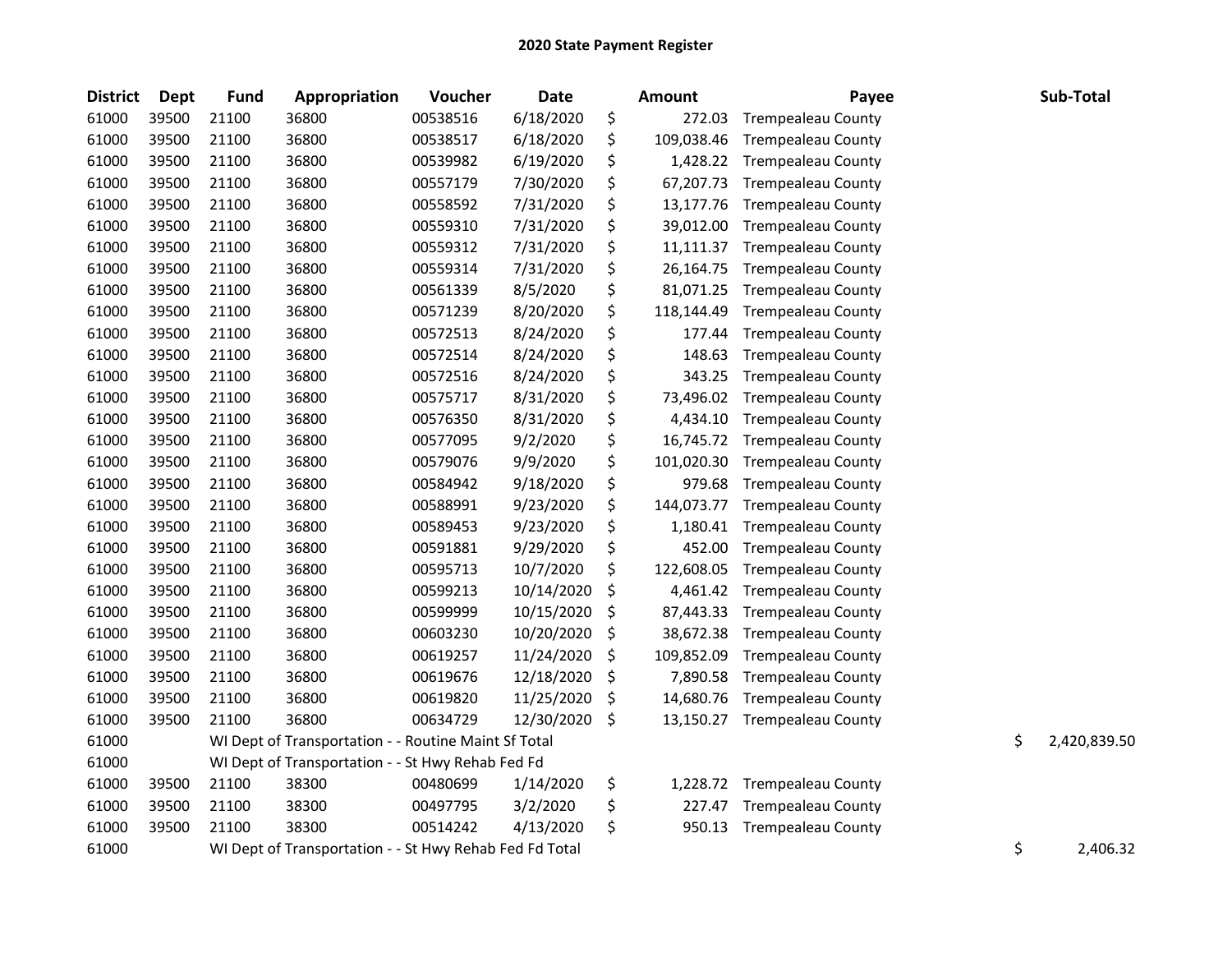| <b>District</b> | <b>Dept</b> | <b>Fund</b> | Appropriation                                                      | Voucher  | Date          |     | <b>Amount</b> | Payee                                                                                                         | Sub-Total       |
|-----------------|-------------|-------------|--------------------------------------------------------------------|----------|---------------|-----|---------------|---------------------------------------------------------------------------------------------------------------|-----------------|
| 61000           |             |             | Department of Corrections - - Services For Drunken Driving O       |          |               |     |               |                                                                                                               |                 |
| 61000           | 41000       | 10000       | 10300                                                              | 00360786 | 5/21/2020     | -\$ |               | 270.00 Trempealeau County                                                                                     |                 |
| 61000           |             |             | Department of Corrections - - Services For Drunken Driving O Total |          |               |     |               |                                                                                                               | \$<br>270.00    |
| 61000           |             |             | Department of Corrections - - Purchased Services For Offende       |          |               |     |               |                                                                                                               |                 |
| 61000           | 41000       | 10000       | 11100                                                              | 00360783 | 5/21/2020     | \$  |               | 158.00 Trempealeau County                                                                                     |                 |
| 61000           |             |             | Department of Corrections - - Purchased Services For Offende Total |          |               |     |               |                                                                                                               | \$<br>158.00    |
| 61000           |             |             | Department of Corrections - - Corrections Contracts And Agre       |          |               |     |               |                                                                                                               |                 |
| 61000           | 41000       | 10000       | 11400                                                              | 00332303 | 1/3/2020      | \$  | 1,543.80      | <b>Trempealeau County</b>                                                                                     |                 |
| 61000           | 41000       | 10000       | 11400                                                              | 00357260 | 5/4/2020      | \$  | 1,595.26      | <b>Trempealeau County</b>                                                                                     |                 |
| 61000           | 41000       | 10000       | 11400                                                              | 00360127 | 5/18/2020     | \$  | 411.68        | <b>Trempealeau County</b>                                                                                     |                 |
| 61000           | 41000       | 10000       | 11400                                                              | 00360606 | 5/22/2020     | \$  | 1,235.04      | <b>Trempealeau County</b>                                                                                     |                 |
| 61000           | 41000       | 10000       | 11400                                                              | 00365621 | 6/23/2020     | \$  | 1,595.26      | <b>Trempealeau County</b>                                                                                     |                 |
| 61000           | 41000       | 10000       | 11400                                                              | 00374056 | 7/23/2020     | \$  | 3,602.20      | <b>Trempealeau County</b>                                                                                     |                 |
| 61000           | 41000       | 10000       | 11400                                                              | 00379548 | 8/27/2020     | \$  | 463.14        | <b>Trempealeau County</b>                                                                                     |                 |
| 61000           | 41000       | 10000       | 11400                                                              | 00387222 | 10/7/2020     | \$  | 1,595.26      | <b>Trempealeau County</b>                                                                                     |                 |
| 61000           | 41000       | 10000       | 11400                                                              | 00389851 | 10/21/2020    | S   | 3,036.14      | <b>Trempealeau County</b>                                                                                     |                 |
| 61000           | 41000       | 10000       | 11400                                                              | 00397022 | 12/2/2020     | \$  | 2,006.94      | <b>Trempealeau County</b>                                                                                     |                 |
| 61000           |             |             | Department of Corrections - - Corrections Contracts And Agre Total |          |               |     |               |                                                                                                               | \$<br>17,084.72 |
| 61000           |             |             |                                                                    |          |               |     |               | Department of Corrections - - Reimbursing Counties For Probation, Extended Supervision And Parole Holds       |                 |
| 61000           | 41000       | 10000       | 11600                                                              | 00392577 | 11/5/2020     | \$  |               | 25,040.00 Trempealeau County                                                                                  |                 |
| 61000           |             |             |                                                                    |          |               |     |               | Department of Corrections - - Reimbursing Counties For Probation, Extended Supervision And Parole Holds Total | \$<br>25,040.00 |
| 61000           |             |             | Child Abuse & Neglect Prev Bd - - General Aids                     |          |               |     |               |                                                                                                               |                 |
| 61000           | 43300       | 10000       | 99000                                                              | 00002396 | 4/24/2020     | \$  |               | 1,228.82 Trempealeau County                                                                                   |                 |
| 61000           |             |             | Child Abuse & Neglect Prev Bd - - General Aids Total               |          |               |     |               |                                                                                                               | \$<br>1,228.82  |
| 61000           |             |             | Department of Health Services - - State/Federal Aids               |          |               |     |               |                                                                                                               |                 |
| 61000           | 43500       | 10000       | 00000                                                              | 92007    | $1/1/2020$ \$ |     | 185,882.00    | <b>Trempealeau County</b>                                                                                     |                 |
| 61000           | 43500       | 10000       | 00000                                                              | 92008    | $2/1/2020$ \$ |     | 321,740.00    | <b>Trempealeau County</b>                                                                                     |                 |
| 61000           | 43500       | 10000       | 00000                                                              | 92009    | $3/1/2020$ \$ |     | 47,547.00     | <b>Trempealeau County</b>                                                                                     |                 |
| 61000           | 43500       | 10000       | 00000                                                              | 92010    | $4/1/2020$ \$ |     | 196,250.00    | <b>Trempealeau County</b>                                                                                     |                 |
| 61000           | 43500       | 10000       | 00000                                                              | 92011    | $5/1/2020$ \$ |     | 269,477.00    | <b>Trempealeau County</b>                                                                                     |                 |
| 61000           | 43500       | 10000       | 00000                                                              | 92012    | $6/1/2020$ \$ |     | 260,271.00    | <b>Trempealeau County</b>                                                                                     |                 |
| 61000           | 43500       | 10000       | 00000                                                              | 92013    | $6/1/2020$ \$ |     | 47,873.00     | <b>Trempealeau County</b>                                                                                     |                 |
| 61000           | 43500       | 10000       | 00000                                                              | 92100    | 7/1/2020 \$   |     | 546,356.00    | <b>Trempealeau County</b>                                                                                     |                 |
| 61000           | 43500       | 10000       | 00000                                                              | 92101    | $8/1/2020$ \$ |     | 164,806.00    | <b>Trempealeau County</b>                                                                                     |                 |
| 61000           | 43500       | 10000       | 00000                                                              | 92102    | $9/1/2020$ \$ |     | 166,165.00    | <b>Trempealeau County</b>                                                                                     |                 |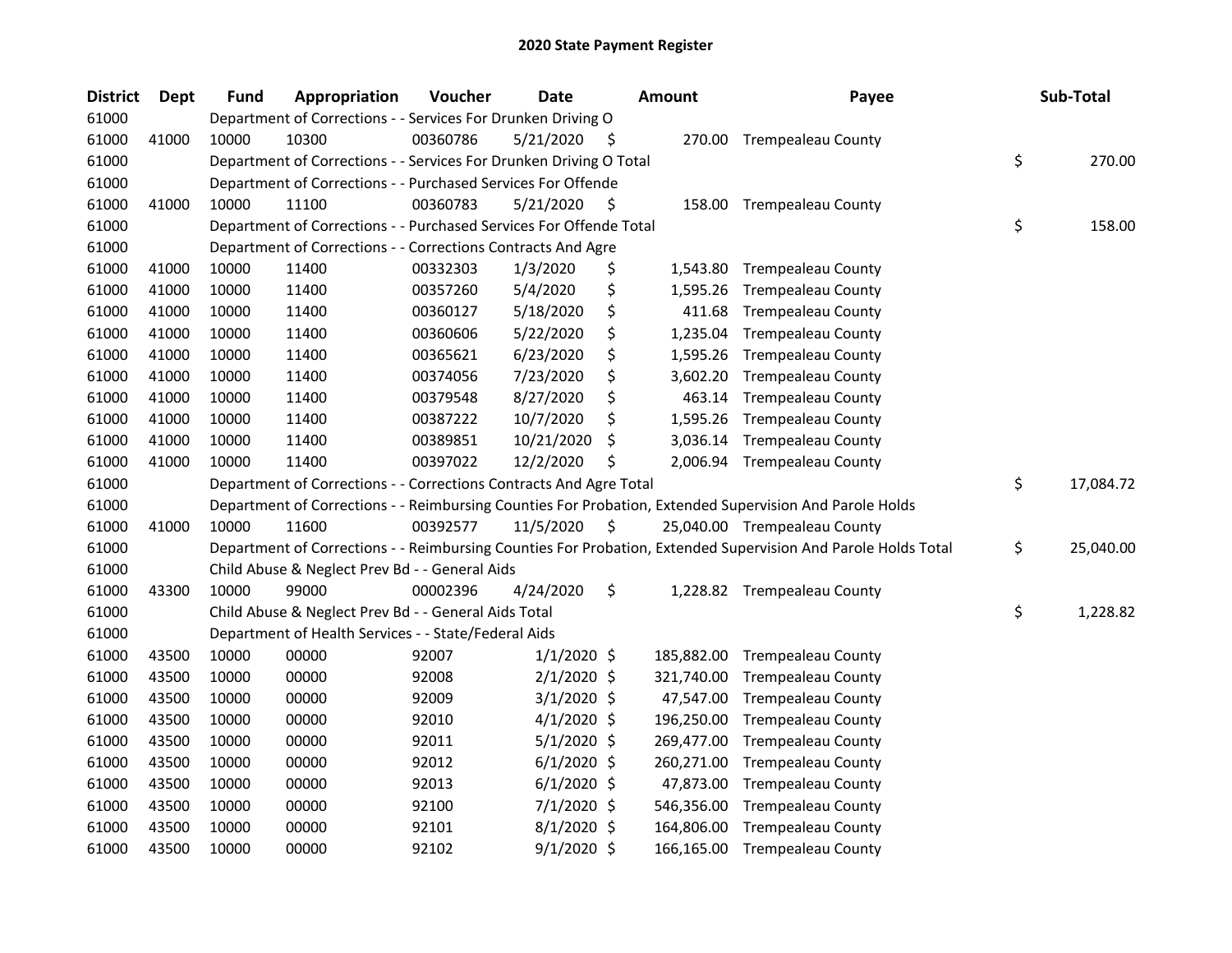| <b>District</b> | Dept  | <b>Fund</b> | Appropriation                                                          | Voucher  | <b>Date</b>    | Amount         | Payee                     | Sub-Total          |
|-----------------|-------|-------------|------------------------------------------------------------------------|----------|----------------|----------------|---------------------------|--------------------|
| 61000           | 43500 | 10000       | 00000                                                                  | 92103    | 10/1/2020 \$   | 251,886.00     | <b>Trempealeau County</b> |                    |
| 61000           | 43500 | 10000       | 00000                                                                  | 92104    | 11/1/2020 \$   | 589,497.00     | <b>Trempealeau County</b> |                    |
| 61000           | 43500 | 10000       | 00000                                                                  | 92105    | $12/1/2020$ \$ | 425,979.00     | <b>Trempealeau County</b> |                    |
| 61000           |       |             | Department of Health Services - - State/Federal Aids Total             |          |                |                |                           | \$<br>3,473,729.00 |
| 61000           |       |             | Department of Health Services - - Public Health Dispensaries And       |          |                |                |                           |                    |
| 61000           | 43500 | 10000       | 10700                                                                  | 00337048 | 1/24/2020      | \$<br>56.92    | <b>Trempealeau County</b> |                    |
| 61000           | 43500 | 10000       | 10700                                                                  | 00342650 | 2/18/2020      | \$<br>160.92   | <b>Trempealeau County</b> |                    |
| 61000           | 43500 | 10000       | 10700                                                                  | 00347031 | 3/10/2020      | \$<br>103.98   | <b>Trempealeau County</b> |                    |
| 61000           | 43500 | 10000       | 10700                                                                  | 00353483 | 4/9/2020       | \$<br>113.47   | <b>Trempealeau County</b> |                    |
| 61000           | 43500 | 10000       | 10700                                                                  | 00365189 | 7/13/2020      | \$<br>28.46    | <b>Trempealeau County</b> |                    |
| 61000           |       |             | Department of Health Services - - Public Health Dispensaries And Total |          |                |                |                           | \$<br>463.75       |
| 61000           |       |             | Department of Health Services - - Federal Wic Operations               |          |                |                |                           |                    |
| 61000           | 43500 | 10000       | 14800                                                                  | 00331312 | 1/3/2020       | \$<br>667.50   | <b>Trempealeau County</b> |                    |
| 61000           | 43500 | 10000       | 14800                                                                  | 00337224 | 1/31/2020      | \$<br>1,350.00 | <b>Trempealeau County</b> |                    |
| 61000           | 43500 | 10000       | 14800                                                                  | 00342711 | 2/28/2020      | \$<br>1,545.00 | <b>Trempealeau County</b> |                    |
| 61000           | 43500 | 10000       | 14800                                                                  | 00352535 | 4/3/2020       | \$<br>1,327.50 | <b>Trempealeau County</b> |                    |
| 61000           | 43500 | 10000       | 14800                                                                  | 00363135 | 6/18/2020      | \$<br>1,207.50 | <b>Trempealeau County</b> |                    |
| 61000           | 43500 | 10000       | 14800                                                                  | 00363192 | 6/26/2020      | \$<br>765.00   | <b>Trempealeau County</b> |                    |
| 61000           | 43500 | 10000       | 14800                                                                  | 00368104 | 7/30/2020      | \$<br>1,185.00 | <b>Trempealeau County</b> |                    |
| 61000           | 43500 | 10000       | 14800                                                                  | 00368800 | 7/17/2020      | \$<br>765.00   | <b>Trempealeau County</b> |                    |
| 61000           | 43500 | 10000       | 14800                                                                  | 00373377 | 9/4/2020       | \$<br>832.50   | <b>Trempealeau County</b> |                    |
| 61000           | 43500 | 10000       | 14800                                                                  | 00381279 | 10/9/2020      | \$<br>1,102.50 | <b>Trempealeau County</b> |                    |
| 61000           | 43500 | 10000       | 14800                                                                  | 00385685 | 10/30/2020     | \$<br>855.00   | <b>Trempealeau County</b> |                    |
| 61000           | 43500 | 10000       | 14800                                                                  | 00393570 | 12/2/2020      | \$<br>720.00   | <b>Trempealeau County</b> |                    |
| 61000           | 43500 | 10000       | 14800                                                                  | 00394463 | 12/30/2020     | \$<br>690.00   | <b>Trempealeau County</b> |                    |
| 61000           |       |             | Department of Health Services - - Federal Wic Operations Total         |          |                |                |                           | \$<br>13,012.50    |
| 61000           |       |             | Department of Health Services - - Emergency Dispatcher Cardiopul       |          |                |                |                           |                    |
| 61000           | 43500 | 10000       | 18500                                                                  | 00368873 | 7/30/2020      | \$<br>5,000.00 | <b>Trempealeau County</b> |                    |
| 61000           |       |             | Department of Health Services - - Emergency Dispatcher Cardiopul Total |          |                |                |                           | \$<br>5,000.00     |
| 61000           |       |             | Department of Health Services - - General Program Operations           |          |                |                |                           |                    |
| 61000           | 43500 | 10000       | 40100                                                                  | 00344579 | 2/26/2020      | \$<br>15.00    | <b>Trempealeau County</b> |                    |
| 61000           | 43500 | 10000       | 40100                                                                  | 00344580 | 2/26/2020      | \$<br>1.00     | <b>Trempealeau County</b> |                    |
| 61000           | 43500 | 10000       | 40100                                                                  | 00352927 | 4/7/2020       | \$<br>1.50     | <b>Trempealeau County</b> |                    |
| 61000           | 43500 | 10000       | 40100                                                                  | 00363094 | 6/17/2020      | \$<br>1.00     | <b>Trempealeau County</b> |                    |
| 61000           | 43500 | 10000       | 40100                                                                  | 00363095 | 6/17/2020      | \$<br>15.00    | <b>Trempealeau County</b> |                    |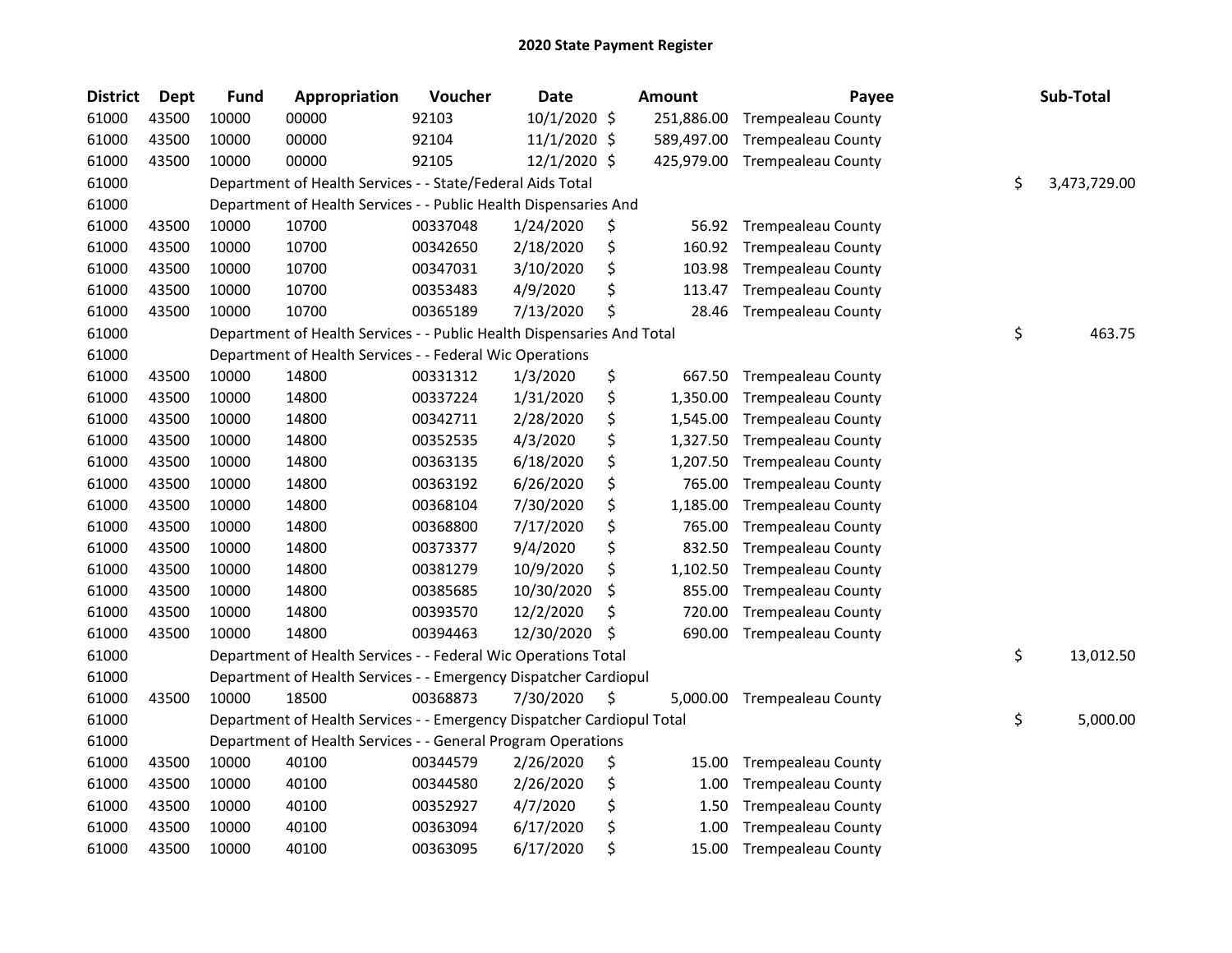| <b>District</b> | <b>Dept</b> | <b>Fund</b> | Appropriation                                                          | Voucher  | <b>Date</b> | Amount           | Payee                     | Sub-Total    |
|-----------------|-------------|-------------|------------------------------------------------------------------------|----------|-------------|------------------|---------------------------|--------------|
| 61000           | 43500       | 10000       | 40100                                                                  | 00380164 | 9/22/2020   | \$<br>1.50       | <b>Trempealeau County</b> |              |
| 61000           | 43500       | 10000       | 40100                                                                  | 00381390 | 9/29/2020   | \$<br>1.50       | <b>Trempealeau County</b> |              |
| 61000           |             |             | Department of Health Services - - General Program Operations Total     |          |             |                  |                           | \$<br>36.50  |
| 61000           |             |             | Department of Health Services - - Medical Assistance State Admin       |          |             |                  |                           |              |
| 61000           | 43500       | 10000       | 44000                                                                  | 00344579 | 2/26/2020   | \$<br>15.00      | <b>Trempealeau County</b> |              |
| 61000           | 43500       | 10000       | 44000                                                                  | 00344580 | 2/26/2020   | \$<br>1.00       | <b>Trempealeau County</b> |              |
| 61000           | 43500       | 10000       | 44000                                                                  | 00352927 | 4/7/2020    | \$<br>1.50       | <b>Trempealeau County</b> |              |
| 61000           | 43500       | 10000       | 44000                                                                  | 00363094 | 6/17/2020   | \$<br>1.00       | <b>Trempealeau County</b> |              |
| 61000           | 43500       | 10000       | 44000                                                                  | 00363095 | 6/17/2020   | \$<br>15.00      | <b>Trempealeau County</b> |              |
| 61000           | 43500       | 10000       | 44000                                                                  | 00380164 | 9/22/2020   | \$<br>1.50       | <b>Trempealeau County</b> |              |
| 61000           | 43500       | 10000       | 44000                                                                  | 00381390 | 9/29/2020   | \$<br>1.50       | <b>Trempealeau County</b> |              |
| 61000           |             |             | Department of Health Services - - Medical Assistance State Admin Total |          |             |                  |                           | \$<br>36.50  |
| 61000           |             |             | Department of Health Services - - Administrative And Support-Fis       |          |             |                  |                           |              |
| 61000           | 43500       | 10000       | 82100                                                                  | 00352997 | 4/8/2020    | \$<br>5.00       | <b>Trempealeau County</b> |              |
| 61000           |             |             | Department of Health Services - - Administrative And Support-Fis Total |          |             |                  |                           | \$<br>5.00   |
| 61000           |             |             | Dept of Children and Families - - Fees For Administrative Servic       |          |             |                  |                           |              |
| 61000           | 43700       | 10000       | 23100                                                                  | 00065138 | 1/27/2020   | \$<br>40.00      | <b>Trempealeau County</b> |              |
| 61000           | 43700       | 10000       | 23100                                                                  | 00069749 | 5/1/2020    | \$<br>45.00      | <b>Trempealeau County</b> |              |
| 61000           | 43700       | 10000       | 23100                                                                  | 00073032 | 7/23/2020   | \$<br>20.00      | <b>Trempealeau County</b> |              |
| 61000           | 43700       | 10000       | 23100                                                                  | 00076552 | 10/22/2020  | \$<br>30.00      | <b>Trempealeau County</b> |              |
| 61000           |             |             | Dept of Children and Families - - Fees For Administrative Servic Total |          |             |                  |                           | \$<br>135.00 |
| 61000           |             |             | Dept of Children and Families - - General Aids                         |          |             |                  |                           |              |
| 61000           | 43700       | 10000       | 99000                                                                  | 00064537 | 1/6/2020    | \$<br>9,903.05   | <b>Trempealeau County</b> |              |
| 61000           | 43700       | 10000       | 99000                                                                  | 00065388 | 1/30/2020   | \$<br>101,385.77 | <b>Trempealeau County</b> |              |
| 61000           | 43700       | 10000       | 99000                                                                  | 00065687 | 2/5/2020    | \$<br>389.55     | <b>Trempealeau County</b> |              |
| 61000           | 43700       | 10000       | 99000                                                                  | 00066879 | 3/5/2020    | \$<br>75,300.64  | <b>Trempealeau County</b> |              |
| 61000           | 43700       | 10000       | 99000                                                                  | 00066956 | 3/5/2020    | \$<br>563.36     | <b>Trempealeau County</b> |              |
| 61000           | 43700       | 10000       | 99000                                                                  | 00067684 | 3/26/2020   | \$<br>15,914.04  | <b>Trempealeau County</b> |              |
| 61000           | 43700       | 10000       | 99000                                                                  | 00068307 | 4/6/2020    | \$<br>1,952.13   | <b>Trempealeau County</b> |              |
| 61000           | 43700       | 10000       | 99000                                                                  | 00068754 | 4/10/2020   | \$<br>116,924.06 | <b>Trempealeau County</b> |              |
| 61000           | 43700       | 10000       | 99000                                                                  | 00069407 | 4/30/2020   | \$<br>117,141.29 | <b>Trempealeau County</b> |              |
| 61000           | 43700       | 10000       | 99000                                                                  | 00069867 | 5/5/2020    | \$<br>119,496.47 | <b>Trempealeau County</b> |              |
| 61000           | 43700       | 10000       | 99000                                                                  | 00069937 | 5/5/2020    | \$<br>16,589.65  | <b>Trempealeau County</b> |              |
| 61000           | 43700       | 10000       | 99000                                                                  | 00070077 | 5/8/2020    | \$<br>4,320.00   | <b>Trempealeau County</b> |              |
| 61000           | 43700       | 10000       | 99000                                                                  | 00070265 | 5/13/2020   | \$<br>160.00     | <b>Trempealeau County</b> |              |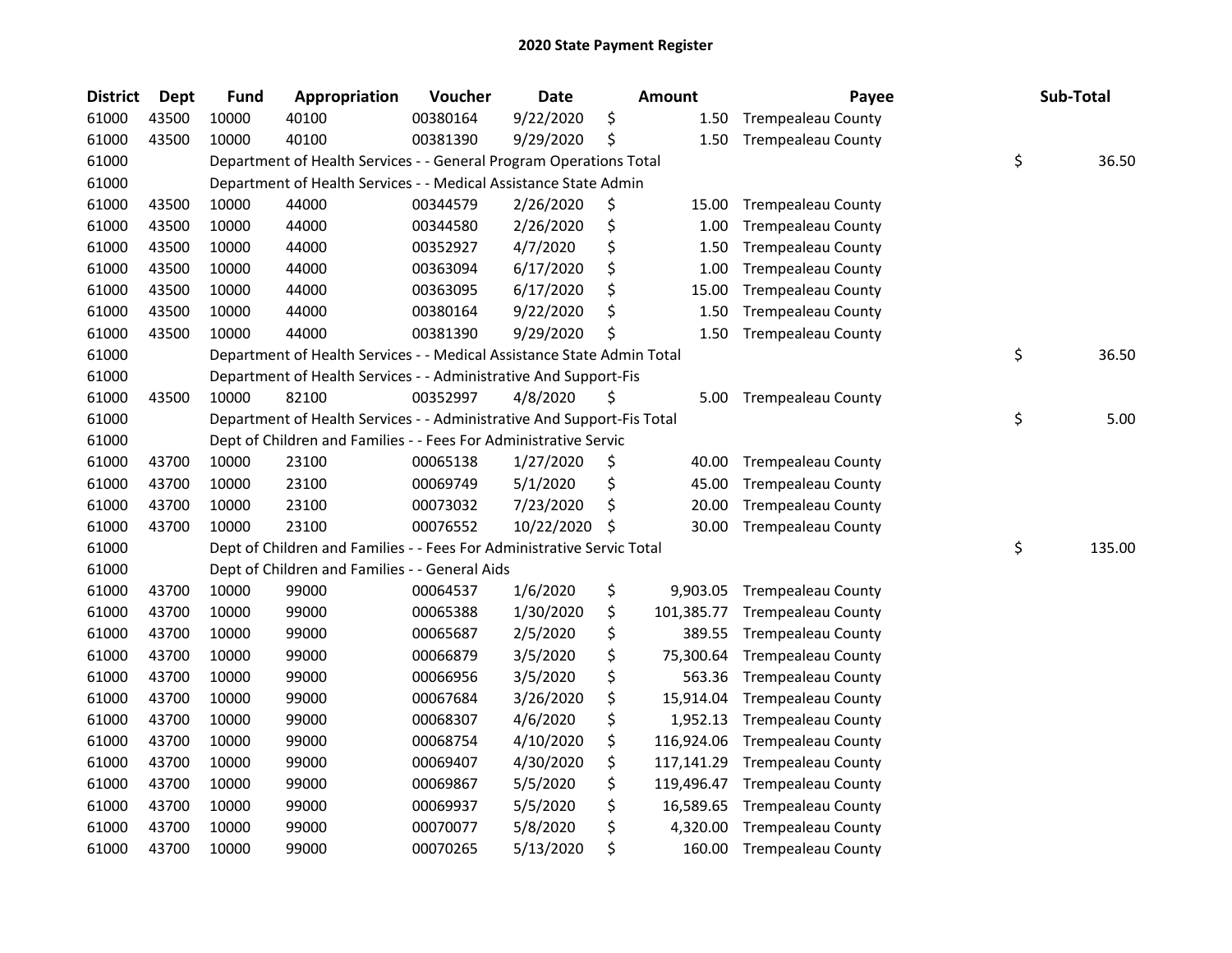| <b>District</b> | <b>Dept</b> | <b>Fund</b> | Appropriation                                              | Voucher  | <b>Date</b> | Amount           | Payee                     | Sub-Total          |
|-----------------|-------------|-------------|------------------------------------------------------------|----------|-------------|------------------|---------------------------|--------------------|
| 61000           | 43700       | 10000       | 99000                                                      | 00070830 | 6/4/2020    | \$<br>10,082.92  | <b>Trempealeau County</b> |                    |
| 61000           | 43700       | 10000       | 99000                                                      | 00070897 | 6/5/2020    | \$<br>22,300.97  | <b>Trempealeau County</b> |                    |
| 61000           | 43700       | 10000       | 99000                                                      | 00072037 | 6/30/2020   | \$<br>11,286.76  | <b>Trempealeau County</b> |                    |
| 61000           | 43700       | 10000       | 99000                                                      | 00072351 | 7/6/2020    | \$<br>25,293.81  | <b>Trempealeau County</b> |                    |
| 61000           | 43700       | 10000       | 99000                                                      | 00073359 | 7/30/2020   | \$<br>101,473.26 | <b>Trempealeau County</b> |                    |
| 61000           | 43700       | 10000       | 99000                                                      | 00073910 | 8/12/2020   | \$<br>19,742.00  | <b>Trempealeau County</b> |                    |
| 61000           | 43700       | 10000       | 99000                                                      | 00074703 | 9/8/2020    | \$<br>10,698.13  | <b>Trempealeau County</b> |                    |
| 61000           | 43700       | 10000       | 99000                                                      | 00074704 | 9/8/2020    | \$<br>577.60     | <b>Trempealeau County</b> |                    |
| 61000           | 43700       | 10000       | 99000                                                      | 00075026 | 9/16/2020   | \$<br>484,911.41 | <b>Trempealeau County</b> |                    |
| 61000           | 43700       | 10000       | 99000                                                      | 00075151 | 9/17/2020   | \$<br>52,438.00  | <b>Trempealeau County</b> |                    |
| 61000           | 43700       | 10000       | 99000                                                      | 00075152 | 9/17/2020   | \$<br>1,337.00   | <b>Trempealeau County</b> |                    |
| 61000           | 43700       | 10000       | 99000                                                      | 00075244 | 9/18/2020   | \$<br>19,819.28  | <b>Trempealeau County</b> |                    |
| 61000           | 43700       | 10000       | 99000                                                      | 00075940 | 10/5/2020   | \$<br>701.93     | <b>Trempealeau County</b> |                    |
| 61000           | 43700       | 10000       | 99000                                                      | 00076832 | 10/30/2020  | \$<br>134,626.86 | <b>Trempealeau County</b> |                    |
| 61000           | 43700       | 10000       | 99000                                                      | 00076948 | 11/3/2020   | \$<br>1,507.53   | <b>Trempealeau County</b> |                    |
| 61000           | 43700       | 10000       | 99000                                                      | 00077060 | 11/5/2020   | \$<br>11,150.62  | <b>Trempealeau County</b> |                    |
| 61000           | 43700       | 10000       | 99000                                                      | 00077183 | 11/6/2020   | \$<br>2,356.00   | <b>Trempealeau County</b> |                    |
| 61000           | 43700       | 10000       | 99000                                                      | 00077287 | 11/10/2020  | \$<br>1,394.00   | <b>Trempealeau County</b> |                    |
| 61000           | 43700       | 10000       | 99000                                                      | 00078190 | 12/4/2020   | \$<br>3,600.00   | <b>Trempealeau County</b> |                    |
| 61000           | 43700       | 10000       | 99000                                                      | 00078279 | 12/7/2020   | \$<br>709.66     | <b>Trempealeau County</b> |                    |
| 61000           |             |             | Dept of Children and Families - - General Aids Total       |          |             |                  |                           | \$<br>1,496,047.75 |
| 61000           |             |             | Dept of Workforce Development - - Auxiliary Services       |          |             |                  |                           |                    |
| 61000           | 44500       | 10000       | 13000                                                      | 00304291 | 11/3/2020   | \$<br>50.00      | <b>Trempealeau County</b> |                    |
| 61000           | 44500       | 10000       | 13000                                                      | 00307424 | 12/2/2020   | \$<br>45.00      | <b>Trempealeau County</b> |                    |
| 61000           |             |             | Dept of Workforce Development - - Auxiliary Services Total |          |             |                  |                           | \$<br>95.00        |
| 61000           |             |             | Dept of Workforce Development - - Ui Admin Fed             |          |             |                  |                           |                    |
| 61000           | 44500       | 10000       | 15100                                                      | 00267668 | 1/14/2020   | \$<br>35.00      | <b>Trempealeau County</b> |                    |
| 61000           | 44500       | 10000       | 15100                                                      | 00270908 | 2/4/2020    | \$<br>5.00       | <b>Trempealeau County</b> |                    |
| 61000           | 44500       | 10000       | 15100                                                      | 00275638 | 3/3/2020    | \$<br>10.00      | <b>Trempealeau County</b> |                    |
| 61000           | 44500       | 10000       | 15100                                                      | 00280623 | 4/2/2020    | \$<br>5.00       | Trempealeau County        |                    |
| 61000           | 44500       | 10000       | 15100                                                      | 00287365 | 6/2/2020    | \$<br>10.00      | <b>Trempealeau County</b> |                    |
| 61000           | 44500       | 10000       | 15100                                                      | 00290185 | 7/2/2020    | \$<br>20.00      | <b>Trempealeau County</b> |                    |
| 61000           | 44500       | 10000       | 15100                                                      | 00293622 | 8/4/2020    | \$<br>5.00       | <b>Trempealeau County</b> |                    |
| 61000           | 44500       | 10000       | 15100                                                      | 00296659 | 9/2/2020    | \$<br>5.00       | <b>Trempealeau County</b> |                    |
| 61000           | 44500       | 10000       | 15100                                                      | 00300331 | 10/2/2020   | \$<br>50.00      | <b>Trempealeau County</b> |                    |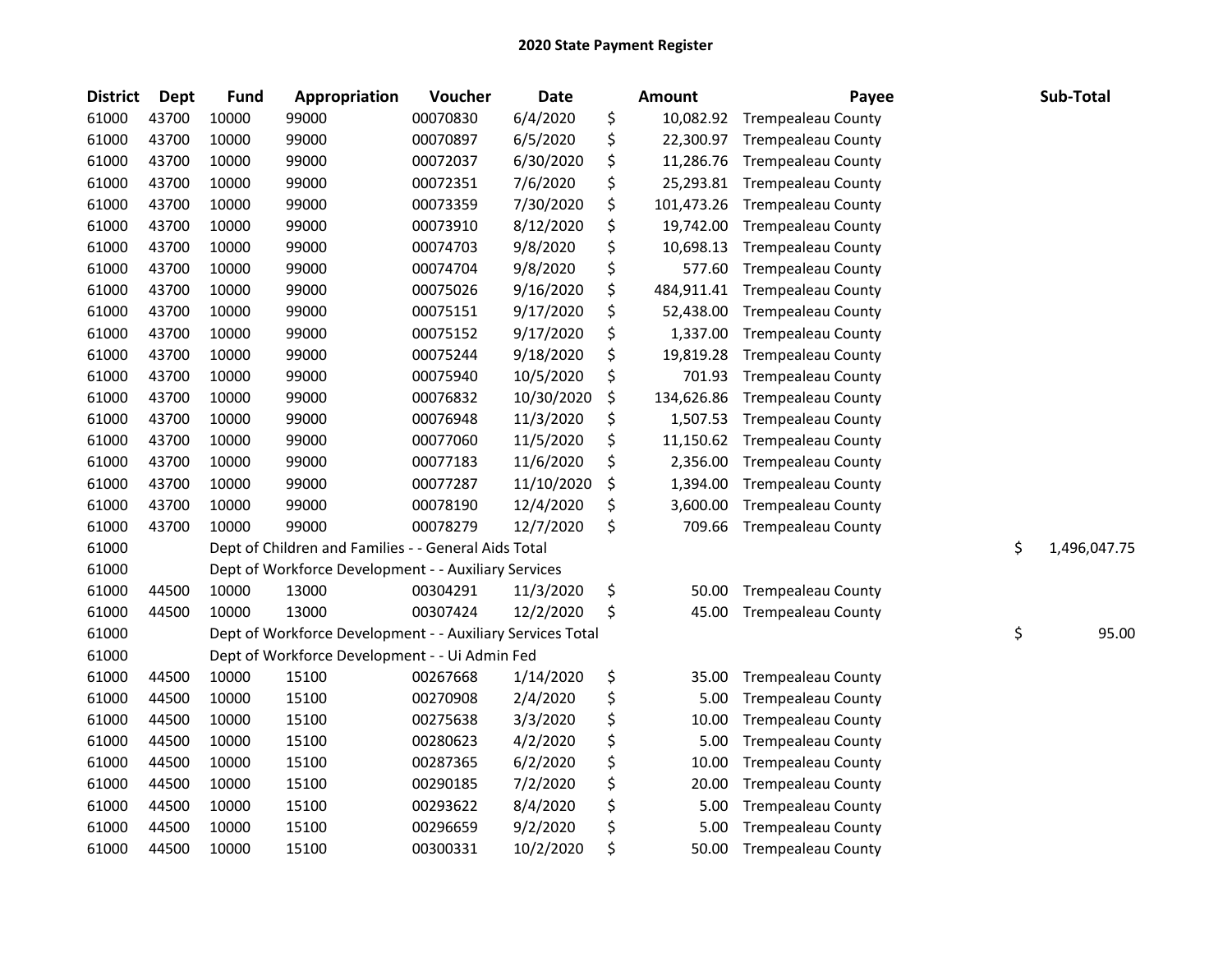| <b>District</b> | Dept  | <b>Fund</b> | Appropriation                                                          | Voucher  | Date          |     | <b>Amount</b> | Payee                        | Sub-Total       |
|-----------------|-------|-------------|------------------------------------------------------------------------|----------|---------------|-----|---------------|------------------------------|-----------------|
| 61000           |       |             | Dept of Workforce Development - - Ui Admin Fed Total                   |          |               |     |               |                              | \$<br>145.00    |
| 61000           |       |             | Dept of Workforce Development - - Wc Ops Uninsured Emplyr Admin        |          |               |     |               |                              |                 |
| 61000           | 44500 | 22700       | 17700                                                                  | 00288673 | 6/17/2020     | \$  | 25.00         | <b>Trempealeau County</b>    |                 |
| 61000           | 44500 | 22700       | 17700                                                                  | 00288675 | 6/17/2020     | \$  | 25.00         | <b>Trempealeau County</b>    |                 |
| 61000           | 44500 | 22700       | 17700                                                                  | 00296587 | 9/2/2020      | \$  | 10.00         | <b>Trempealeau County</b>    |                 |
| 61000           | 44500 | 22700       | 17700                                                                  | 00296588 | 9/2/2020      | Ś   | 30.00         | <b>Trempealeau County</b>    |                 |
| 61000           |       |             | Dept of Workforce Development - - Wc Ops Uninsured Emplyr Admin Total  |          |               |     |               |                              | \$<br>90.00     |
| 61000           |       |             | Department of Justice - - Crime Laboratories, Dna                      |          |               |     |               |                              |                 |
| 61000           | 45500 | 10000       | 22100                                                                  | 00085884 | 7/16/2020     | \$  |               | 1,050.00 Trempealeau County  |                 |
| 61000           |       |             | Department of Justice - - Crime Laboratories, Dna Total                |          |               |     |               |                              | \$<br>1,050.00  |
| 61000           |       |             | Department of Justice - - Law Enforcement Train, Local                 |          |               |     |               |                              |                 |
| 61000           | 45500 | 10000       | 23100                                                                  | 00092052 | 12/11/2020 \$ |     |               | 7,520.00 Trempealeau County  |                 |
| 61000           |       |             | Department of Justice - - Law Enforcement Train, Local Total           |          |               |     |               |                              | \$<br>7,520.00  |
| 61000           |       |             | Department of Justice - - Alt Prosecution Alcohol Drugs                |          |               |     |               |                              |                 |
| 61000           | 45500 | 10000       | 27100                                                                  | 00082626 | 4/22/2020     | \$  |               | 28,612.65 Trempealeau County |                 |
| 61000           | 45500 | 10000       | 27100                                                                  | 00082843 | 4/27/2020     | \$  |               | 17,276.79 Trempealeau County |                 |
| 61000           | 45500 | 10000       | 27100                                                                  | 00087196 | 8/13/2020     | \$  | 17,064.79     | <b>Trempealeau County</b>    |                 |
| 61000           | 45500 | 10000       | 27100                                                                  | 00089703 | 11/4/2020     | \$  |               | 16,987.27 Trempealeau County |                 |
| 61000           |       |             | Department of Justice - - Alt Prosecution Alcohol Drugs Total          |          |               |     |               |                              | \$<br>79,941.50 |
| 61000           |       |             | Department of Justice - - Crime Victim Witness Assist                  |          |               |     |               |                              |                 |
| 61000           | 45500 | 10000       | 53200                                                                  | 00080515 | 2/26/2020     | \$  |               | 18,374.50 Trempealeau County |                 |
| 61000           | 45500 | 10000       | 53200                                                                  | 00086061 | 7/17/2020     | \$  |               | 17,376.40 Trempealeau County |                 |
| 61000           |       |             | Department of Justice - - Crime Victim Witness Assist Total            |          |               |     |               |                              | \$<br>35,750.90 |
| 61000           |       |             | Department of Military Affairs - - Emergency Response Equipment        |          |               |     |               |                              |                 |
| 61000           | 46500 | 10000       | 30800                                                                  | 00071982 | 1/15/2020     | \$. |               | 4,111.32 Trempealeau County  |                 |
| 61000           |       |             | Department of Military Affairs - - Emergency Response Equipment Total  |          |               |     |               |                              | \$<br>4,111.32  |
| 61000           |       |             | Department of Military Affairs - - Local Emer Planning Grants          |          |               |     |               |                              |                 |
| 61000           | 46500 | 10000       | 33700                                                                  | 00074019 | 2/18/2020     | S   |               | 13,696.67 Trempealeau County |                 |
| 61000           |       |             | Department of Military Affairs - - Local Emer Planning Grants Total    |          |               |     |               |                              | \$<br>13,696.67 |
| 61000           |       |             | Department of Military Affairs - - Federal Aid, Local Assistance       |          |               |     |               |                              |                 |
| 61000           | 46500 | 10000       | 34200                                                                  | 00071641 | 1/8/2020      | \$  |               | 2,764.78 Trempealeau County  |                 |
| 61000           | 46500 | 10000       | 34200                                                                  | 00072519 | 1/23/2020     | \$  |               | 35,288.39 Trempealeau County |                 |
| 61000           |       |             | Department of Military Affairs - - Federal Aid, Local Assistance Total |          |               |     |               |                              | \$<br>38,053.17 |
| 61000           |       |             | Department of Veterans Affairs - - County Grants                       |          |               |     |               |                              |                 |
| 61000           | 48500 | 58200       | 26700                                                                  | 00077490 | 2/24/2020     | \$  |               | 10,000.00 Trempealeau County |                 |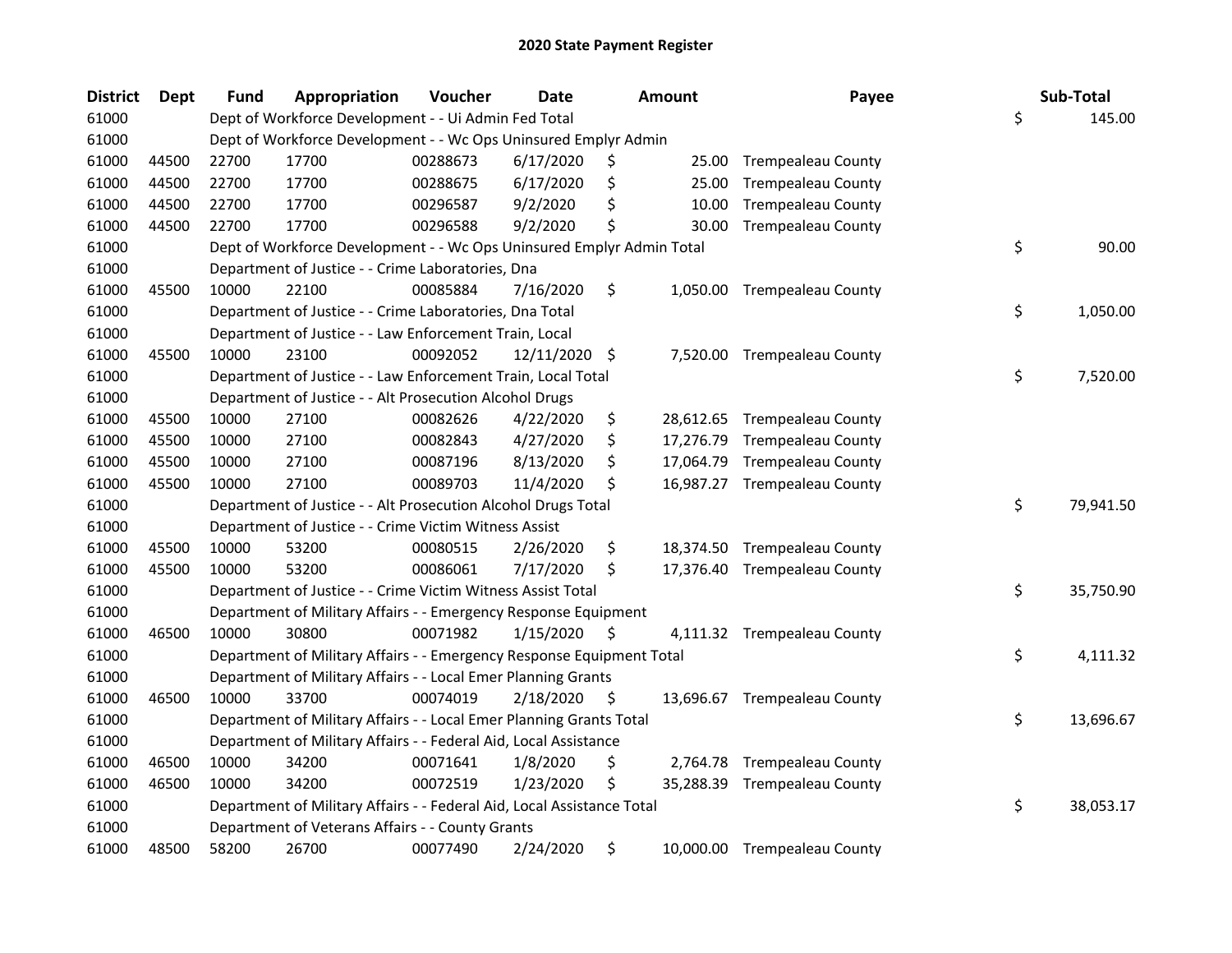| <b>District</b> | <b>Dept</b> | <b>Fund</b> | Appropriation                                                          | Voucher  | <b>Date</b>   |    | Amount    | Payee                                                                                                   | Sub-Total        |
|-----------------|-------------|-------------|------------------------------------------------------------------------|----------|---------------|----|-----------|---------------------------------------------------------------------------------------------------------|------------------|
| 61000           |             |             | Department of Veterans Affairs - - County Grants Total                 |          |               |    |           |                                                                                                         | \$<br>10,000.00  |
| 61000           |             |             | Department of Veterans Affairs - - Veterans Transportation Grant       |          |               |    |           |                                                                                                         |                  |
| 61000           | 48500       | 58200       | 28000                                                                  | 00086996 | 12/9/2020     | \$ |           | 10,088.79 Trempealeau County                                                                            |                  |
| 61000           |             |             | Department of Veterans Affairs - - Veterans Transportation Grant Total |          |               |    |           |                                                                                                         | \$<br>10,088.79  |
| 61000           |             |             | Department of Administration - - Federal Aid                           |          |               |    |           |                                                                                                         |                  |
| 61000           | 50500       | 10000       | 14200                                                                  | 00135230 | 12/10/2020 \$ |    |           | 488,438.56 Trempealeau County                                                                           |                  |
| 61000           | 50500       | 10000       | 14200                                                                  | 00136562 | 12/17/2020    | \$ |           | 51,701.29 Trempealeau County                                                                            |                  |
| 61000           |             |             | Department of Administration - - Federal Aid Total                     |          |               |    |           |                                                                                                         | \$<br>540,139.85 |
| 61000           |             |             | Department of Administration - - Low-Income Assistance Grants          |          |               |    |           |                                                                                                         |                  |
| 61000           | 50500       | 23500       | 37100                                                                  | 00120242 | 3/31/2020     | \$ |           | 14,929.44 Trempealeau County                                                                            |                  |
| 61000           | 50500       | 23500       | 37100                                                                  | 00123902 | 6/16/2020     | \$ | 8,625.56  | <b>Trempealeau County</b>                                                                               |                  |
| 61000           | 50500       | 23500       | 37100                                                                  | 00124748 | 6/30/2020     | \$ | 7,390.74  | <b>Trempealeau County</b>                                                                               |                  |
| 61000           | 50500       | 23500       | 37100                                                                  | 00128715 | 9/15/2020     | \$ | 7,042.71  | <b>Trempealeau County</b>                                                                               |                  |
| 61000           | 50500       | 23500       | 37100                                                                  | 00129608 | 9/29/2020     | Ś  | 7,767.53  | <b>Trempealeau County</b>                                                                               |                  |
| 61000           | 50500       | 23500       | 37100                                                                  | 00132884 | 11/17/2020    | \$ | 4,756.52  | <b>Trempealeau County</b>                                                                               |                  |
| 61000           | 50500       | 23500       | 37100                                                                  | 00133592 | 12/1/2020     | Ś  | 2,401.33  | <b>Trempealeau County</b>                                                                               |                  |
| 61000           |             |             | Department of Administration - - Low-Income Assistance Grants Total    |          |               |    |           |                                                                                                         | \$<br>52,913.83  |
| 61000           |             |             | Department of Administration - - Land Information Program; Loca        |          |               |    |           |                                                                                                         |                  |
| 61000           | 50500       | 26900       | 17300                                                                  | 00117377 | 2/13/2020     | \$ | 1,000.00  | <b>Trempealeau County</b>                                                                               |                  |
| 61000           | 50500       | 26900       | 17300                                                                  | 00119451 | 4/2/2020      | \$ | 63,720.00 | <b>Trempealeau County</b>                                                                               |                  |
| 61000           | 50500       | 26900       | 17300                                                                  | 00123248 | 6/3/2020      | \$ | 20,000.00 | <b>Trempealeau County</b>                                                                               |                  |
| 61000           | 50500       | 26900       | 17300                                                                  | 00127847 | 9/1/2020      | \$ | 20,000.00 | <b>Trempealeau County</b>                                                                               |                  |
| 61000           |             |             | Department of Administration - - Land Information Program; Loca Total  |          |               |    |           |                                                                                                         | \$<br>104,720.00 |
| 61000           |             |             | Elections Commission - - 2018 Hava Election Security                   |          |               |    |           |                                                                                                         |                  |
| 61000           | 51000       | 22000       | 18200                                                                  | 00004242 | 8/18/2020     | \$ | 41,903.30 | <b>Trempealeau County</b>                                                                               |                  |
| 61000           | 51000       | 22000       | 18200                                                                  | 00004987 | 12/16/2020    | \$ |           | 9,167.65 Trempealeau County                                                                             |                  |
| 61000           |             |             | Elections Commission - - 2018 Hava Election Security Total             |          |               |    |           |                                                                                                         | \$<br>51,070.95  |
| 61000           |             |             |                                                                        |          |               |    |           | Public Defender Board - - Transcript, Discovery and Records Provided to the Public Defender Board       |                  |
| 61000           | 55000       | 10000       | 10600                                                                  | 00234898 | 2/14/2020     | \$ |           | 370.00 Trempealeau County                                                                               |                  |
| 61000           | 55000       | 10000       | 10600                                                                  | 00235728 | 2/21/2020     | \$ | 17.80     | <b>Trempealeau County</b>                                                                               |                  |
| 61000           | 55000       | 10000       | 10600                                                                  | 00255972 | 7/15/2020     | \$ | 2.20      | <b>Trempealeau County</b>                                                                               |                  |
| 61000           | 55000       | 10000       | 10600                                                                  | 00260341 | 9/2/2020      | \$ | 1,140.00  | <b>Trempealeau County</b>                                                                               |                  |
| 61000           | 55000       | 10000       | 10600                                                                  | 00264766 | 10/19/2020    | \$ | 1.00      | <b>Trempealeau County</b>                                                                               |                  |
| 61000           |             |             |                                                                        |          |               |    |           | Public Defender Board - - Transcript, Discovery and Records Provided to the Public Defender Board Total | \$<br>1,531.00   |
| 61000           |             |             | Circuit Courts - - Circuit Court Costs                                 |          |               |    |           |                                                                                                         |                  |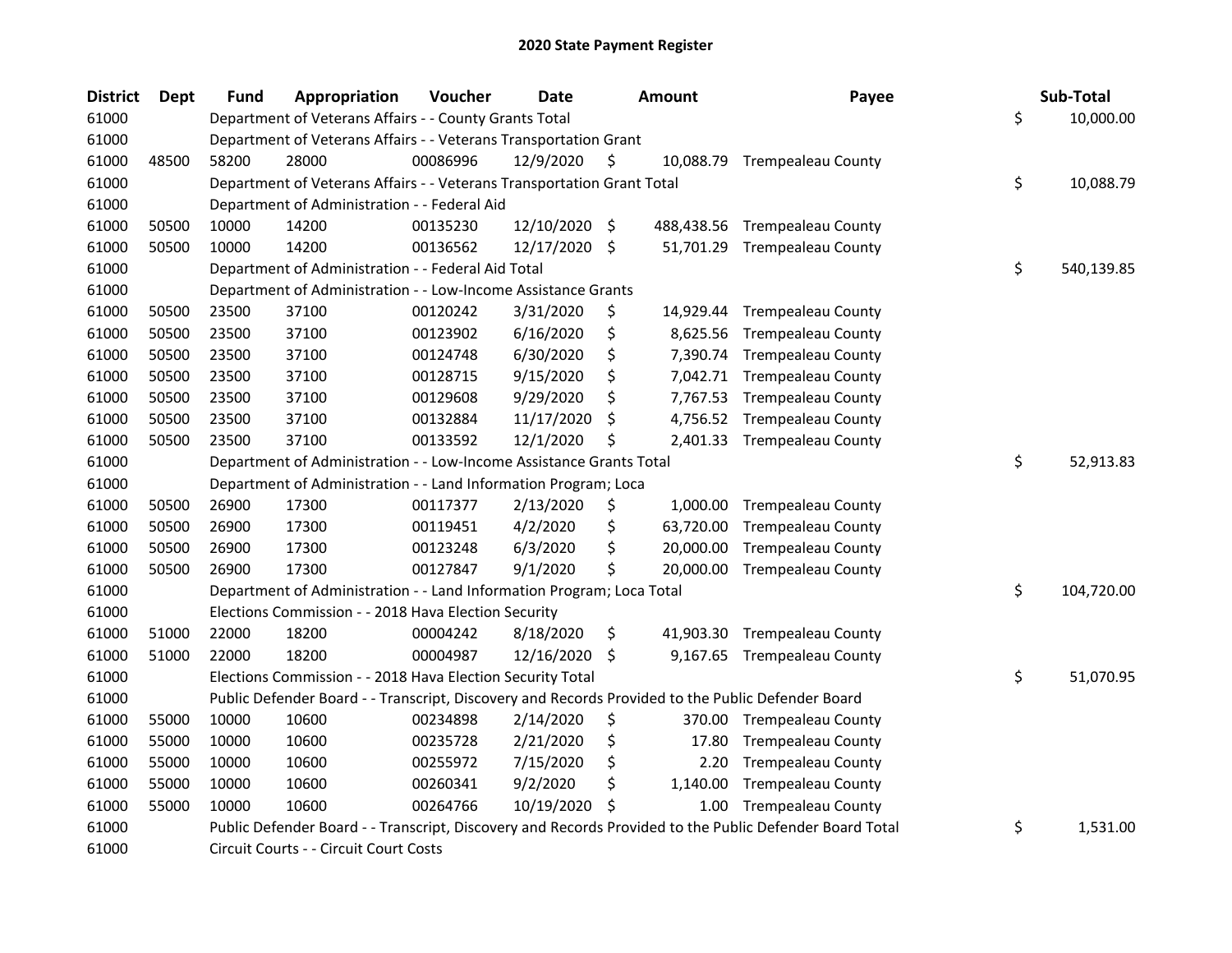| <b>District</b> | Dept  | <b>Fund</b> | Appropriation                                                         | Voucher  | Date       |     | <b>Amount</b> | Payee                     | Sub-Total           |
|-----------------|-------|-------------|-----------------------------------------------------------------------|----------|------------|-----|---------------|---------------------------|---------------------|
| 61000           | 62500 | 10000       | 10500                                                                 | 00001796 | 1/17/2020  | \$  | 33,314.00     | <b>Trempealeau County</b> |                     |
| 61000           | 62500 | 10000       | 10500                                                                 | 00001990 | 7/17/2020  | \$  | 66,395.00     | <b>Trempealeau County</b> |                     |
| 61000           |       |             | Circuit Courts - - Circuit Court Costs Total                          |          |            |     |               |                           | \$<br>99,709.00     |
| 61000           |       |             | Shared Revenue and Tax Relief - - County And Municipal Aid            |          |            |     |               |                           |                     |
| 61000           | 83500 | 10000       | 10500                                                                 | 00069071 | 7/27/2020  | S.  | 241,908.98    | <b>Trempealeau County</b> |                     |
| 61000           | 83500 | 10000       | 10500                                                                 | 00073040 | 11/16/2020 | .S  | 1,370,817.56  | <b>Trempealeau County</b> |                     |
| 61000           |       |             | Shared Revenue and Tax Relief - - County And Municipal Aid Total      |          |            |     |               |                           | \$<br>1,612,726.54  |
| 61000           |       |             | Shared Revenue and Tax Relief - - Exempt Computer Aid                 |          |            |     |               |                           |                     |
| 61000           | 83500 | 10000       | 10900                                                                 | 00064633 | 7/27/2020  | \$. | 27,383.35     | <b>Trempealeau County</b> |                     |
| 61000           |       |             | Shared Revenue and Tax Relief - - Exempt Computer Aid Total           |          |            |     |               |                           | \$<br>27,383.35     |
| 61000           |       |             | Shared Revenue and Tax Relief - - Utility Aid                         |          |            |     |               |                           |                     |
| 61000           | 83500 | 10000       | 11000                                                                 | 00069071 | 7/27/2020  | \$  | 18,108.51     | <b>Trempealeau County</b> |                     |
| 61000           | 83500 | 10000       | 11000                                                                 | 00073040 | 11/16/2020 | Ŝ.  | 111,183.16    | <b>Trempealeau County</b> |                     |
| 61000           |       |             | Shared Revenue and Tax Relief - - Utility Aid Total                   |          |            |     |               |                           | \$<br>129,291.67    |
| 61000           |       |             | Shared Revenue and Tax Relief - - Personal Property Aid               |          |            |     |               |                           |                     |
| 61000           | 83500 | 10000       | 11100                                                                 | 00059996 | 5/4/2020   | \$  | 40,621.85     | <b>Trempealeau County</b> |                     |
| 61000           |       |             | Shared Revenue and Tax Relief - - Personal Property Aid Total         |          |            |     |               |                           | \$<br>40,621.85     |
| 61000           |       |             | Shared Revenue and Tax Relief - - School Lvy Tx/First Dollar Cr       |          |            |     |               |                           |                     |
| 61000           | 83500 | 10000       | 30200                                                                 | 00064023 | 7/27/2020  | \$. | 967,819.76    | <b>Trempealeau County</b> |                     |
| 61000           | 83500 | 10000       | 30200                                                                 | 00067415 | 7/27/2020  | S   | 4,179,740.58  | <b>Trempealeau County</b> |                     |
| 61000           |       |             | Shared Revenue and Tax Relief - - School Lvy Tx/First Dollar Cr Total |          |            |     |               |                           | \$<br>5,147,560.34  |
| 61000           |       |             | Shared Revenue and Tax Relief - - Lottery & Gaming Credit             |          |            |     |               |                           |                     |
| 61000           | 83500 | 52100       | 36300                                                                 | 00055746 | 3/23/2020  | S   | 1,571,818.00  | <b>Trempealeau County</b> |                     |
| 61000           | 83500 | 52100       | 36300                                                                 | 00070107 | 9/15/2020  | \$  | 2,485.57      | <b>Trempealeau County</b> |                     |
| 61000           |       |             | Shared Revenue and Tax Relief - - Lottery & Gaming Credit Total       |          |            |     |               |                           | \$<br>1,574,303.57  |
| 61000 Total     |       |             |                                                                       |          |            |     |               |                           | \$<br>18,651,357.25 |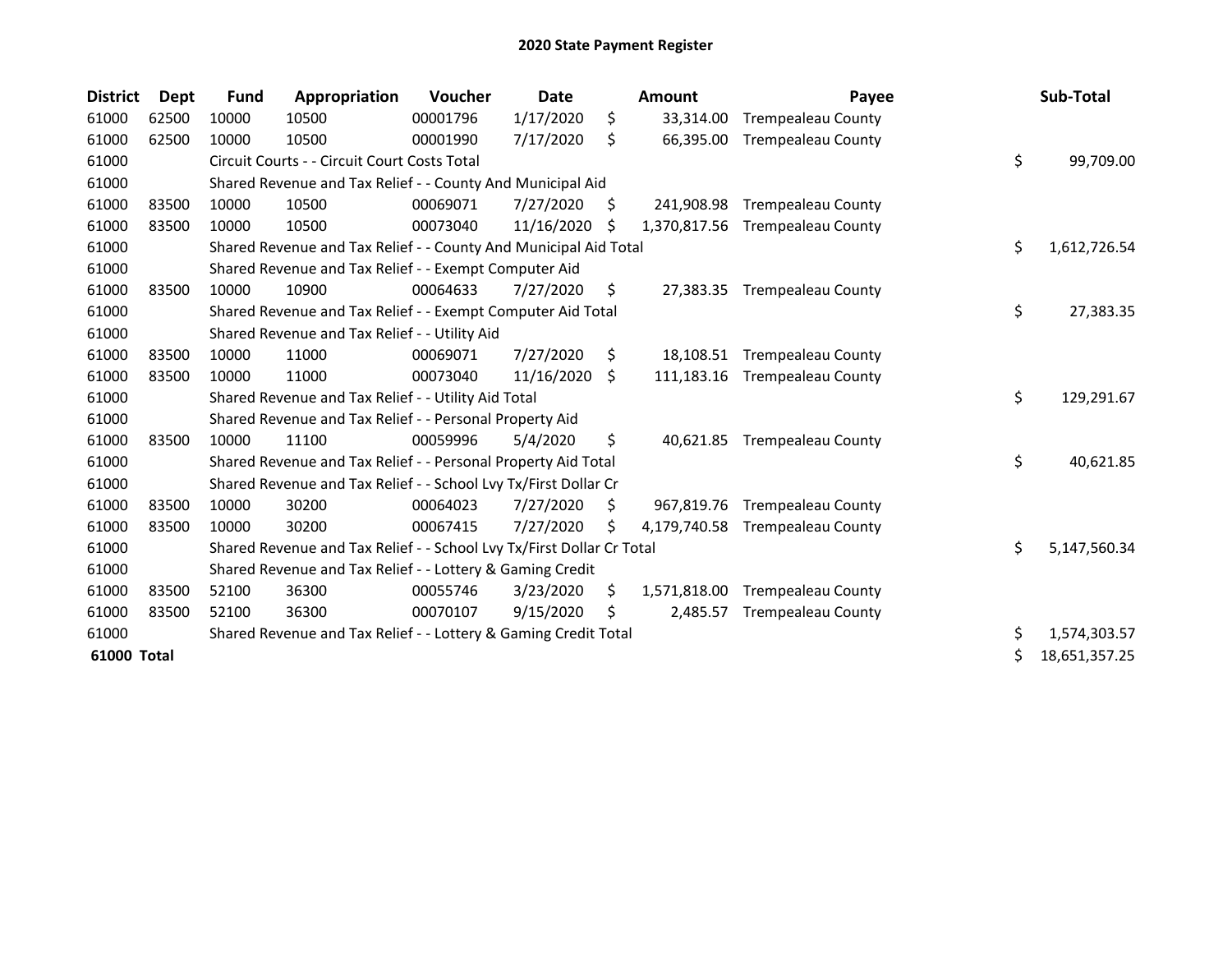| <b>District</b> | Dept  | <b>Fund</b> | Appropriation                                                      | Voucher  | Date          |     | <b>Amount</b> | Payee                    | Sub-Total        |
|-----------------|-------|-------------|--------------------------------------------------------------------|----------|---------------|-----|---------------|--------------------------|------------------|
| 61002           |       |             | Dept of Safety & Prof Services - - Fire Dues Distribution          |          |               |     |               |                          |                  |
| 61002           | 16500 | 10000       | 22500                                                              | 00037101 | 7/20/2020     | \$  |               | 2,385.32 Town Of Albion  |                  |
| 61002           |       |             | Dept of Safety & Prof Services - - Fire Dues Distribution Total    |          |               |     |               |                          | \$<br>2,385.32   |
| 61002           |       |             | Dept of Natural Resources - - Aids In Lieu Of Taxes - Gener        |          |               |     |               |                          |                  |
| 61002           | 37000 | 10000       | 50300                                                              | 00404617 | 4/21/2020     | \$  |               | 65.13 Town Of Albion     |                  |
| 61002           |       |             | Dept of Natural Resources - - Aids In Lieu Of Taxes - Gener Total  |          |               |     |               |                          | \$<br>65.13      |
| 61002           |       |             | Dept of Natural Resources - - Resaids - Cnty Forst, Cl & Mfl       |          |               |     |               |                          |                  |
| 61002           | 37000 | 21200       | 57100                                                              | 00417820 | 6/18/2020     | \$  |               | 358.53 Town Of Albion    |                  |
| 61002           |       |             | Dept of Natural Resources - - Resaids - Cnty Forst, Cl & Mfl Total |          |               |     |               |                          | \$<br>358.53     |
| 61002           |       |             | WI Dept of Transportation - - Trns Aids To Mnc.-Sf                 |          |               |     |               |                          |                  |
| 61002           | 39500 | 21100       | 19100                                                              | 00477048 | 1/6/2020      | \$  |               | 19,624.59 Town Of Albion |                  |
| 61002           | 39500 | 21100       | 19100                                                              | 00506903 | 4/6/2020      | \$  |               | 19,624.59 Town Of Albion |                  |
| 61002           | 39500 | 21100       | 19100                                                              | 00543895 | 7/6/2020      | \$  |               | 19,624.59 Town Of Albion |                  |
| 61002           | 39500 | 21100       | 19100                                                              | 00586721 | 10/5/2020     | \$  |               | 19,624.59 Town Of Albion |                  |
| 61002           |       |             | WI Dept of Transportation - - Trns Aids To Mnc.-Sf Total           |          |               |     |               |                          | \$<br>78,498.36  |
| 61002           |       |             | Department of Administration - - Federal Aid                       |          |               |     |               |                          |                  |
| 61002           | 50500 | 10000       | 14200                                                              | 00135215 | 12/10/2020 \$ |     |               | 8,513.26 Town Of Albion  |                  |
| 61002           |       |             | Department of Administration - - Federal Aid Total                 |          |               |     |               |                          | \$<br>8,513.26   |
| 61002           |       |             | Elections Commission - - 2018 Hava Election Security               |          |               |     |               |                          |                  |
| 61002           | 51000 | 22000       | 18200                                                              | 00004826 | 11/4/2020     | \$  |               | 623.50 Town Of Albion    |                  |
| 61002           |       |             | Elections Commission - - 2018 Hava Election Security Total         |          |               |     |               |                          | \$<br>623.50     |
| 61002           |       |             | Shared Revenue and Tax Relief - - County And Municipal Aid         |          |               |     |               |                          |                  |
| 61002           | 83500 | 10000       | 10500                                                              | 00069045 | 7/27/2020     | \$. |               | 9,860.50 Town Of Albion  |                  |
| 61002           | 83500 | 10000       | 10500                                                              | 00073014 | 11/16/2020 \$ |     |               | 55,876.15 Town Of Albion |                  |
| 61002           |       |             | Shared Revenue and Tax Relief - - County And Municipal Aid Total   |          |               |     |               |                          | \$<br>65,736.65  |
| 61002           |       |             | Shared Revenue and Tax Relief - - Exempt Computer Aid              |          |               |     |               |                          |                  |
| 61002           | 83500 | 10000       | 10900                                                              | 00066091 | 7/27/2020     | \$  |               | 92.50 Town Of Albion     |                  |
| 61002           |       |             | Shared Revenue and Tax Relief - - Exempt Computer Aid Total        |          |               |     |               |                          | \$<br>92.50      |
| 61002           |       |             | Shared Revenue and Tax Relief - - Personal Property Aid            |          |               |     |               |                          |                  |
| 61002           | 83500 | 10000       | 11100                                                              | 00061516 | 5/4/2020      | \$  |               | 319.03 Town Of Albion    |                  |
| 61002           |       |             | Shared Revenue and Tax Relief - - Personal Property Aid Total      |          |               |     |               |                          | \$<br>319.03     |
| 61002           |       |             | Shared Revenue and Tax Relief - - Lottery & Gaming Credit          |          |               |     |               |                          |                  |
| 61002           | 83500 | 52100       | 36300                                                              | 00055549 | 3/23/2020     | \$  |               | 1,053.96 Town Of Albion  |                  |
| 61002           |       |             | Shared Revenue and Tax Relief - - Lottery & Gaming Credit Total    |          |               |     |               |                          | \$<br>1,053.96   |
| 61002 Total     |       |             |                                                                    |          |               |     |               |                          | \$<br>157,646.24 |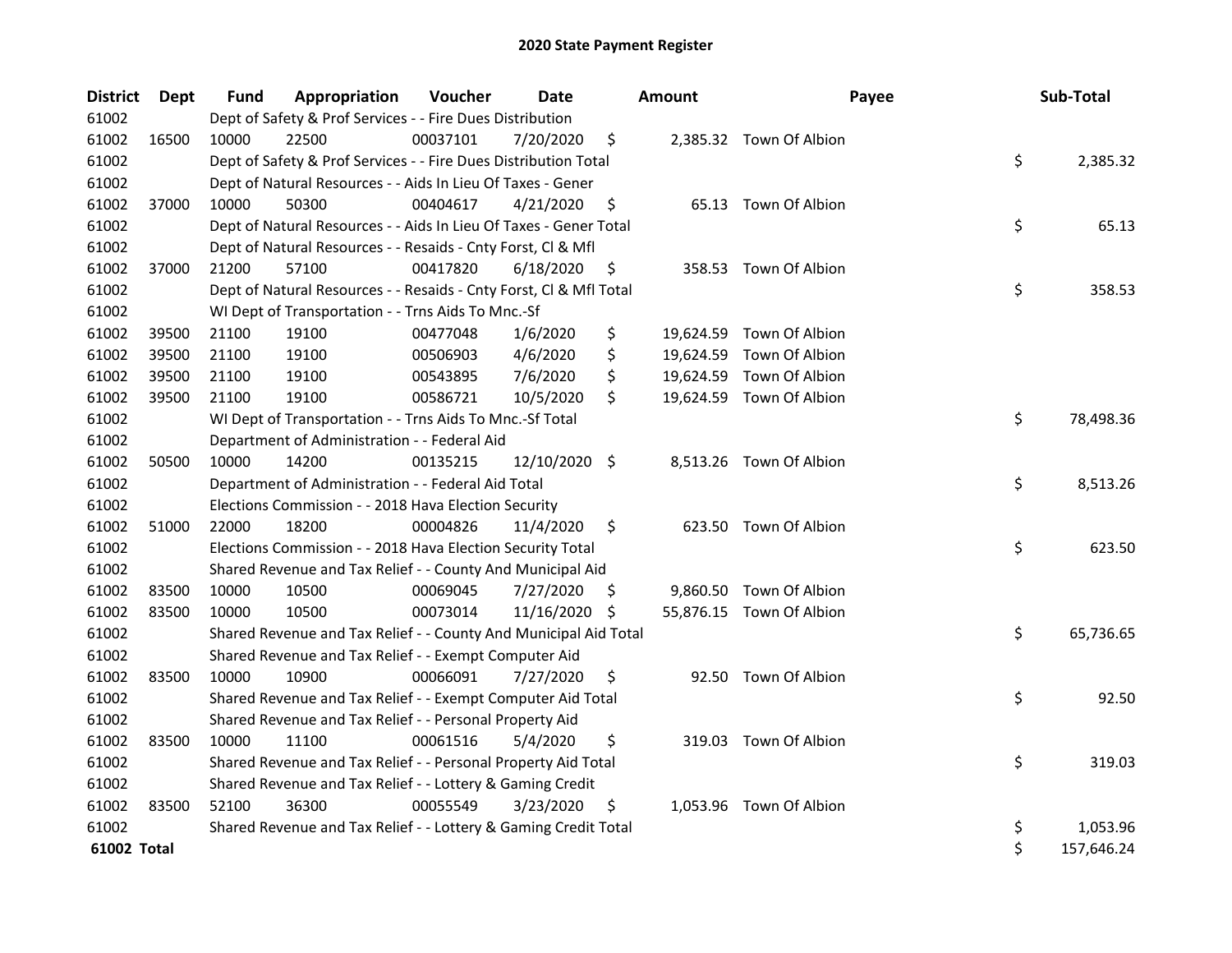| <b>District</b> | Dept  | Fund  | Appropriation                                                      | Voucher  | Date       |     | <b>Amount</b> | Payee                     | Sub-Total        |
|-----------------|-------|-------|--------------------------------------------------------------------|----------|------------|-----|---------------|---------------------------|------------------|
| 61004           |       |       | Dept of Safety & Prof Services - - Fire Dues Distribution          |          |            |     |               |                           |                  |
| 61004           | 16500 | 10000 | 22500                                                              | 00037102 | 7/20/2020  | \$  |               | 6,924.87 Town Of Arcadia  |                  |
| 61004           |       |       | Dept of Safety & Prof Services - - Fire Dues Distribution Total    |          |            |     |               |                           | \$<br>6,924.87   |
| 61004           |       |       | Dept of Natural Resources - - Aids In Lieu Of Taxes - Gener        |          |            |     |               |                           |                  |
| 61004           | 37000 | 10000 | 50300                                                              | 00383614 | 1/17/2020  | \$  |               | 22.33 Town Of Arcadia     |                  |
| 61004           | 37000 | 10000 | 50300                                                              | 00404632 | 4/21/2020  | \$  | 12.05         | Town Of Arcadia           |                  |
| 61004           |       |       | Dept of Natural Resources - - Aids In Lieu Of Taxes - Gener Total  |          |            |     |               |                           | \$<br>34.38      |
| 61004           |       |       | Dept of Natural Resources - - Resaids - Cnty Forst, Cl & Mfl       |          |            |     |               |                           |                  |
| 61004           | 37000 | 21200 | 57100                                                              | 00417821 | 6/18/2020  | \$  |               | 1,645.46 Town Of Arcadia  |                  |
| 61004           |       |       | Dept of Natural Resources - - Resaids - Cnty Forst, Cl & Mfl Total |          |            |     |               |                           | \$<br>1,645.46   |
| 61004           |       |       | Dept of Natural Resources - - Aids In Lieu Of Taxes - Sum S        |          |            |     |               |                           |                  |
| 61004           | 37000 | 21200 | 57900                                                              | 00404633 | 4/21/2020  | \$  |               | 223.68 Town Of Arcadia    |                  |
| 61004           |       |       | Dept of Natural Resources - - Aids In Lieu Of Taxes - Sum S Total  |          |            |     |               |                           | \$<br>223.68     |
| 61004           |       |       | Dept of Natural Resources - - Fin Asst For Responsible Units       |          |            |     |               |                           |                  |
| 61004           | 37000 | 27400 | 67000                                                              | 00413435 | 5/29/2020  | \$  |               | 328.79 Town Of Arcadia    |                  |
| 61004           |       |       | Dept of Natural Resources - - Fin Asst For Responsible Units Total |          |            |     |               |                           | \$<br>328.79     |
| 61004           |       |       | WI Dept of Transportation - - Disastr Damag Aid Sf                 |          |            |     |               |                           |                  |
| 61004           | 39500 | 21100 | 17400                                                              | 00524506 | 5/12/2020  | \$  |               | 15,903.49 Town Of Arcadia |                  |
| 61004           |       |       | WI Dept of Transportation - - Disastr Damag Aid Sf Total           |          |            |     |               |                           | \$<br>15,903.49  |
| 61004           |       |       | WI Dept of Transportation - - Trns Aids To Mnc.-Sf                 |          |            |     |               |                           |                  |
| 61004           | 39500 | 21100 | 19100                                                              | 00477049 | 1/6/2020   | \$  |               | 85,226.04 Town Of Arcadia |                  |
| 61004           | 39500 | 21100 | 19100                                                              | 00506904 | 4/6/2020   | \$  |               | 85,226.04 Town Of Arcadia |                  |
| 61004           | 39500 | 21100 | 19100                                                              | 00543896 | 7/6/2020   | \$  |               | 85,226.04 Town Of Arcadia |                  |
| 61004           | 39500 | 21100 | 19100                                                              | 00586722 | 10/5/2020  | \$  |               | 85,226.04 Town Of Arcadia |                  |
| 61004           |       |       | WI Dept of Transportation - - Trns Aids To Mnc.-Sf Total           |          |            |     |               |                           | \$<br>340,904.16 |
| 61004           |       |       | Department of Administration - - Federal Aid                       |          |            |     |               |                           |                  |
| 61004           | 50500 | 10000 | 14200                                                              | 00130221 | 10/2/2020  | \$  |               | 3,246.71 Town Of Arcadia  |                  |
| 61004           | 50500 | 10000 | 14200                                                              | 00135216 | 12/10/2020 | \$. | 26,504.29     | Town Of Arcadia           |                  |
| 61004           | 50500 | 10000 | 14200                                                              | 00136556 | 12/17/2020 | \$. |               | 3,157.54 Town Of Arcadia  |                  |
| 61004           |       |       | Department of Administration - - Federal Aid Total                 |          |            |     |               |                           | \$<br>32,908.54  |
| 61004           |       |       | Elections Commission - - 2018 Hava Election Security               |          |            |     |               |                           |                  |
| 61004           | 51000 | 22000 | 18200                                                              | 00004401 | 9/9/2020   | \$  |               | 1,367.10 Town Of Arcadia  |                  |
| 61004           |       |       | Elections Commission - - 2018 Hava Election Security Total         |          |            |     |               |                           | \$<br>1,367.10   |
| 61004           |       |       | Shared Revenue and Tax Relief - - County And Municipal Aid         |          |            |     |               |                           |                  |
| 61004           | 83500 | 10000 | 10500                                                              | 00069046 | 7/27/2020  | \$  |               | 11,312.22 Town Of Arcadia |                  |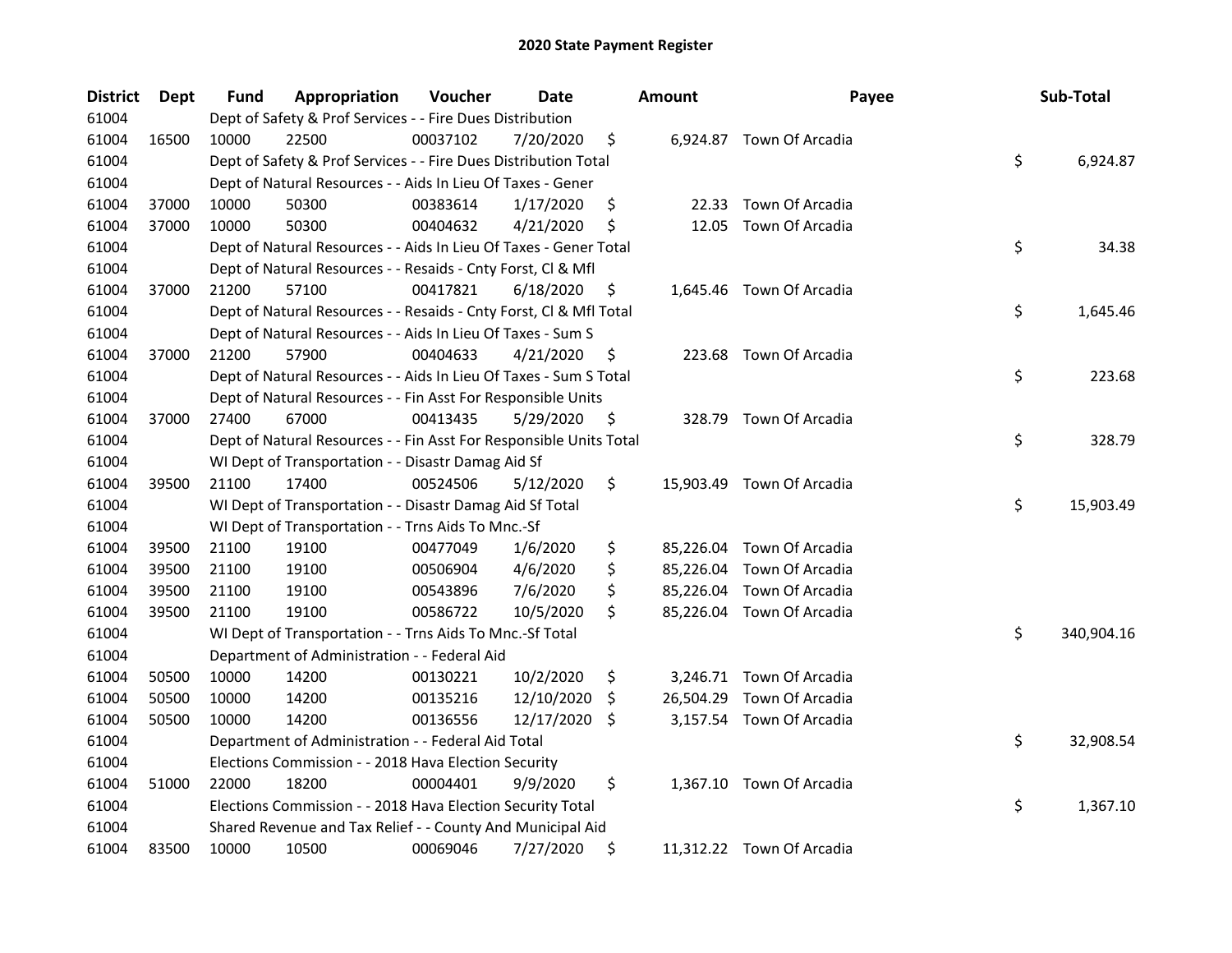| <b>District</b> | Dept  | <b>Fund</b> | Appropriation                                                    | <b>Voucher</b> | Date            |              | <b>Amount</b> | Payee           | Sub-Total        |
|-----------------|-------|-------------|------------------------------------------------------------------|----------------|-----------------|--------------|---------------|-----------------|------------------|
| 61004           | 83500 | 10000       | 10500                                                            | 00073015       | $11/16/2020$ \$ |              | 64,102.55     | Town Of Arcadia |                  |
| 61004           |       |             | Shared Revenue and Tax Relief - - County And Municipal Aid Total |                |                 |              |               |                 | \$<br>75,414.77  |
| 61004           |       |             | Shared Revenue and Tax Relief - - Exempt Computer Aid            |                |                 |              |               |                 |                  |
| 61004           | 83500 | 10000       | 10900                                                            | 00066092       | 7/27/2020       | S            | 62.35         | Town Of Arcadia |                  |
| 61004           |       |             | Shared Revenue and Tax Relief - - Exempt Computer Aid Total      |                |                 |              |               |                 | \$<br>62.35      |
| 61004           |       |             | Shared Revenue and Tax Relief - - Utility Aid                    |                |                 |              |               |                 |                  |
| 61004           | 83500 | 10000       | 11000                                                            | 00069046       | 7/27/2020       | S            | 1.494.05      | Town Of Arcadia |                  |
| 61004           | 83500 | 10000       | 11000                                                            | 00073015       | 11/16/2020      | <sup>S</sup> | 8,843.22      | Town Of Arcadia |                  |
| 61004           |       |             | Shared Revenue and Tax Relief - - Utility Aid Total              |                |                 |              |               |                 | \$<br>10,337.27  |
| 61004           |       |             | Shared Revenue and Tax Relief - - Personal Property Aid          |                |                 |              |               |                 |                  |
| 61004           | 83500 | 10000       | 11100                                                            | 00061517       | 5/4/2020        | Ś.           | 580.12        | Town Of Arcadia |                  |
| 61004           |       |             | Shared Revenue and Tax Relief - - Personal Property Aid Total    |                |                 |              |               |                 | \$<br>580.12     |
| 61004 Total     |       |             |                                                                  |                |                 |              |               |                 | \$<br>486,634.98 |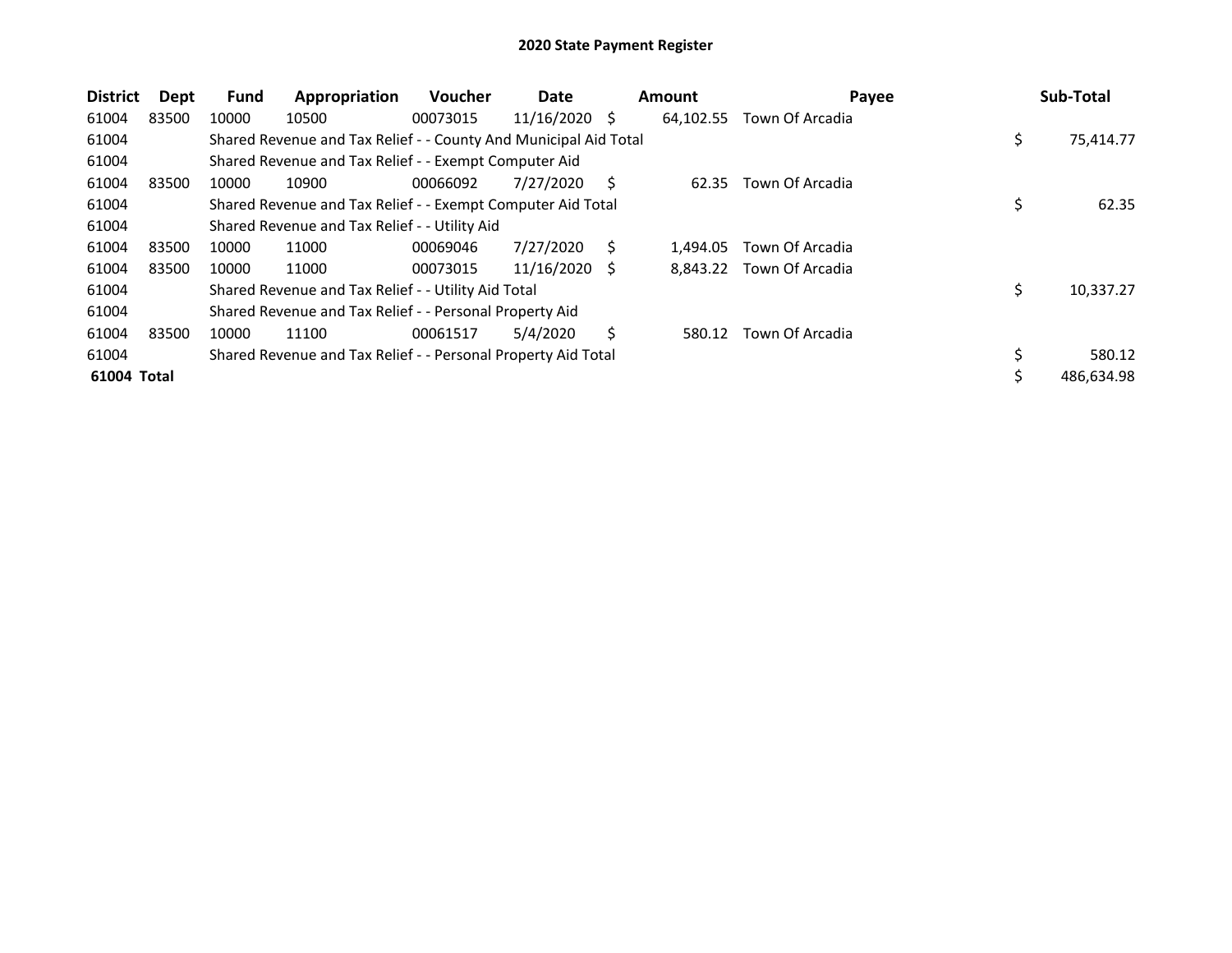| <b>District</b> | Dept  | Fund  | Appropriation                                                      | Voucher  | Date          |     | <b>Amount</b> | Payee                      | Sub-Total       |
|-----------------|-------|-------|--------------------------------------------------------------------|----------|---------------|-----|---------------|----------------------------|-----------------|
| 61006           |       |       | Dept of Safety & Prof Services - - Fire Dues Distribution          |          |               |     |               |                            |                 |
| 61006           | 16500 | 10000 | 22500                                                              | 00037103 | 7/20/2020     | \$  |               | 1,656.46 Town Of Burnside  |                 |
| 61006           |       |       | Dept of Safety & Prof Services - - Fire Dues Distribution Total    |          |               |     |               |                            | \$<br>1,656.46  |
| 61006           |       |       | Dept of Natural Resources - - Resaids - Cnty Forst, Cl & Mfl       |          |               |     |               |                            |                 |
| 61006           | 37000 | 21200 | 57100                                                              | 00417822 | 6/18/2020     | \$  |               | 301.18 Town Of Burnside    |                 |
| 61006           |       |       | Dept of Natural Resources - - Resaids - Cnty Forst, CI & Mfl Total |          |               |     |               |                            | \$<br>301.18    |
| 61006           |       |       | Dept of Natural Resources - - Fin Asst For Responsible Units       |          |               |     |               |                            |                 |
| 61006           | 37000 | 27400 | 67000                                                              | 00412609 | 5/29/2020     | \$  |               | 114.88 Town Of Burnside    |                 |
| 61006           |       |       | Dept of Natural Resources - - Fin Asst For Responsible Units Total |          |               |     |               |                            | \$<br>114.88    |
| 61006           |       |       | WI Dept of Transportation - - Trns Aids To Mnc.-Sf                 |          |               |     |               |                            |                 |
| 61006           | 39500 | 21100 | 19100                                                              | 00477050 | 1/6/2020      | \$  |               | 18,507.69 Town Of Burnside |                 |
| 61006           | 39500 | 21100 | 19100                                                              | 00506905 | 4/6/2020      | \$  |               | 18,507.69 Town Of Burnside |                 |
| 61006           | 39500 | 21100 | 19100                                                              | 00543897 | 7/6/2020      | \$  |               | 18,507.69 Town Of Burnside |                 |
| 61006           | 39500 | 21100 | 19100                                                              | 00586723 | 10/5/2020     | \$  |               | 18,507.69 Town Of Burnside |                 |
| 61006           |       |       | WI Dept of Transportation - - Trns Aids To Mnc.-Sf Total           |          |               |     |               |                            | \$<br>74,030.76 |
| 61006           |       |       | Department of Administration - - Federal Aid                       |          |               |     |               |                            |                 |
| 61006           | 50500 | 10000 | 14200                                                              | 00135217 | 12/9/2020     | \$  |               | 8,170.96 Town Of Burnside  |                 |
| 61006           |       |       | Department of Administration - - Federal Aid Total                 |          |               |     |               |                            | \$<br>8,170.96  |
| 61006           |       |       | Elections Commission - - 2018 Hava Election Security               |          |               |     |               |                            |                 |
| 61006           | 51000 | 22000 | 18200                                                              | 00004685 | 9/17/2020     | \$  | 600.00        | Town Of Burnside           |                 |
| 61006           | 51000 | 22000 | 18200                                                              | 00005006 | 12/18/2020 \$ |     | 479.40        | Town Of Burnside           |                 |
| 61006           |       |       | Elections Commission - - 2018 Hava Election Security Total         |          |               |     |               |                            | \$<br>1,079.40  |
| 61006           |       |       | Shared Revenue and Tax Relief - - County And Municipal Aid         |          |               |     |               |                            |                 |
| 61006           | 83500 | 10000 | 10500                                                              | 00069047 | 7/27/2020     | \$. |               | 8,339.21 Town Of Burnside  |                 |
| 61006           | 83500 | 10000 | 10500                                                              | 00073016 | 11/16/2020    | \$  |               | 47,255.54 Town Of Burnside |                 |
| 61006           |       |       | Shared Revenue and Tax Relief - - County And Municipal Aid Total   |          |               |     |               |                            | \$<br>55,594.75 |
| 61006           |       |       | Shared Revenue and Tax Relief - - Exempt Computer Aid              |          |               |     |               |                            |                 |
| 61006           | 83500 | 10000 | 10900                                                              | 00066093 | 7/27/2020     | \$  |               | 4.16 Town Of Burnside      |                 |
| 61006           |       |       | Shared Revenue and Tax Relief - - Exempt Computer Aid Total        |          |               |     |               |                            | \$<br>4.16      |
| 61006           |       |       | Shared Revenue and Tax Relief - - Utility Aid                      |          |               |     |               |                            |                 |
| 61006           | 83500 | 10000 | 11000                                                              | 00069047 | 7/27/2020     | \$  |               | 312.18 Town Of Burnside    |                 |
| 61006           | 83500 | 10000 | 11000                                                              | 00073016 | 11/16/2020    | \$  |               | 2,319.77 Town Of Burnside  |                 |
| 61006           |       |       | Shared Revenue and Tax Relief - - Utility Aid Total                |          |               |     |               |                            | \$<br>2,631.95  |
| 61006           |       |       | Shared Revenue and Tax Relief - - Personal Property Aid            |          |               |     |               |                            |                 |
| 61006           | 83500 | 10000 | 11100                                                              | 00061518 | 5/4/2020      | \$  | 1.08          | Town Of Burnside           |                 |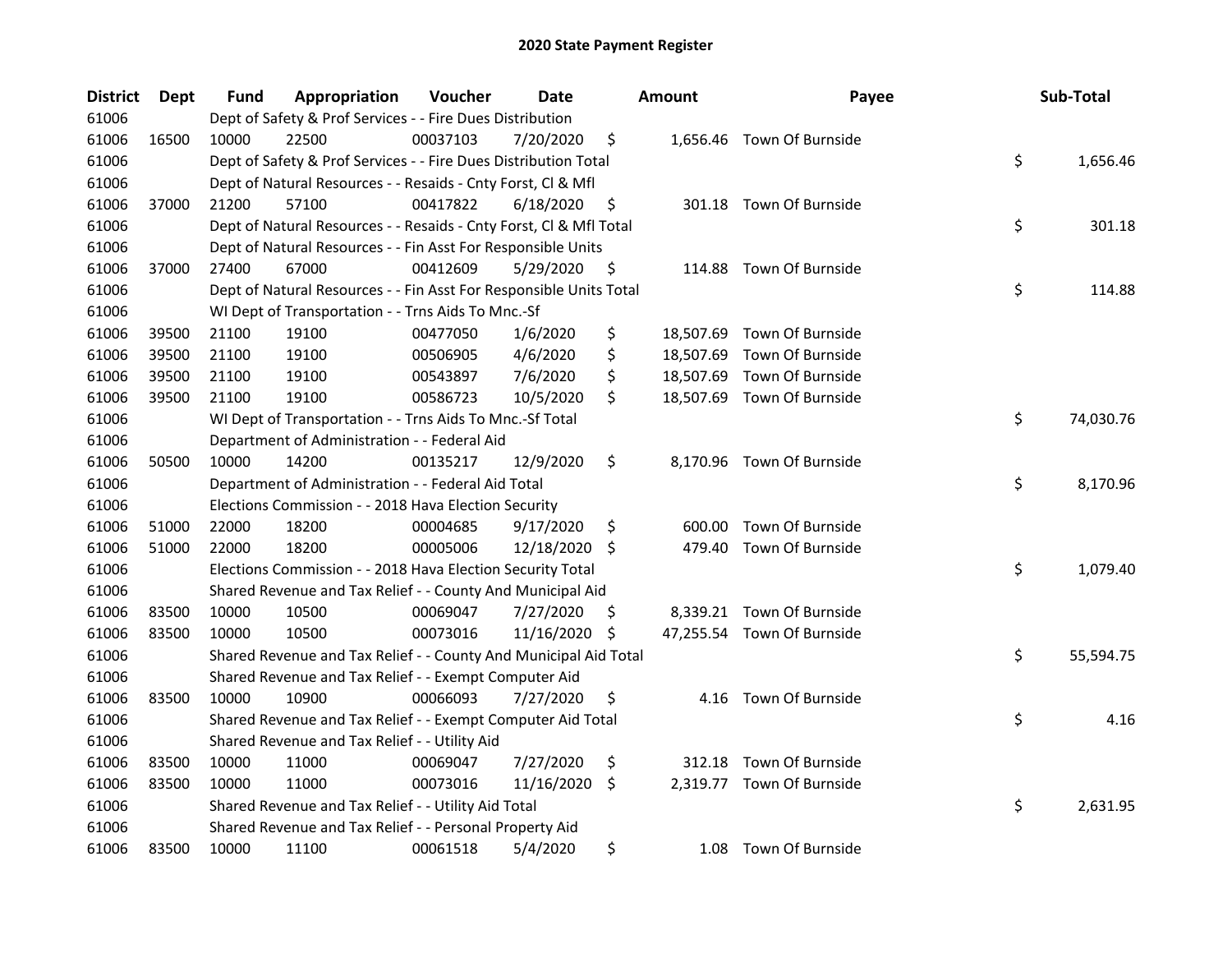| District Dept | Fund | <b>Appropriation</b>                                          | <b>Voucher</b> | Date | Amount | Payee | Sub-Total  |
|---------------|------|---------------------------------------------------------------|----------------|------|--------|-------|------------|
| 61006         |      | Shared Revenue and Tax Relief - - Personal Property Aid Total |                |      |        |       | 1.08       |
| 61006 Total   |      |                                                               |                |      |        |       | 143,585.58 |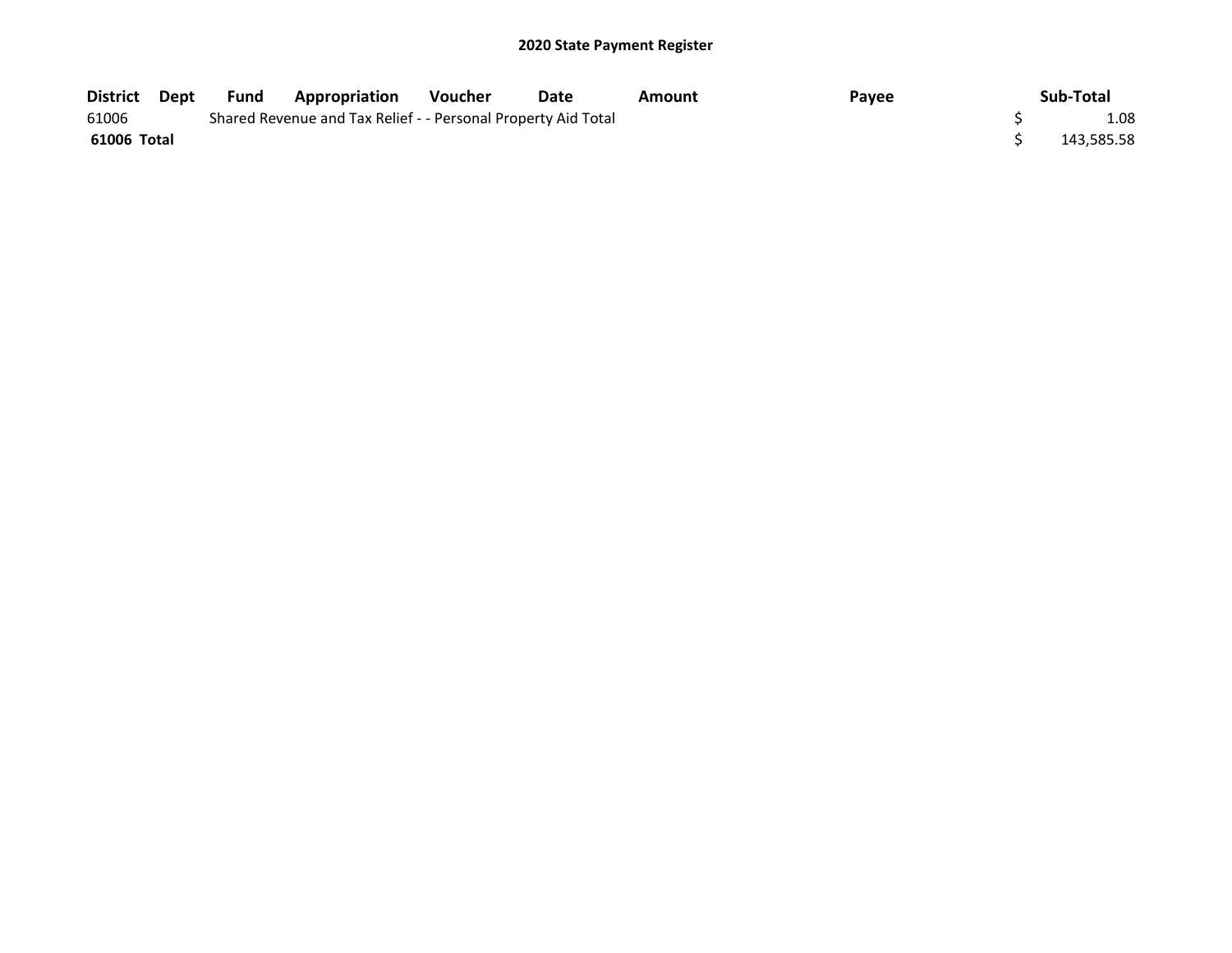| <b>District</b> | Dept  | Fund  | Appropriation                                                        | Voucher  | Date          |     | <b>Amount</b> | Payee                       | Sub-Total       |
|-----------------|-------|-------|----------------------------------------------------------------------|----------|---------------|-----|---------------|-----------------------------|-----------------|
| 61008           |       |       | Dept of Safety & Prof Services - - Fire Dues Distribution            |          |               |     |               |                             |                 |
| 61008           | 16500 | 10000 | 22500                                                                | 00037104 | 7/20/2020     | \$  |               | 3,422.03 Town Of Caledonia  |                 |
| 61008           |       |       | Dept of Safety & Prof Services - - Fire Dues Distribution Total      |          |               |     |               |                             | \$<br>3,422.03  |
| 61008           |       |       | Dept of Natural Resources - - Aids In Lieu Of Taxes - Gener          |          |               |     |               |                             |                 |
| 61008           | 37000 | 10000 | 50300                                                                | 00383589 | 1/17/2020     | \$  | 635.89        | Town Of Caledonia           |                 |
| 61008           | 37000 | 10000 | 50300                                                                | 00403978 | 4/21/2020     | \$  | 141.68        | Town Of Caledonia           |                 |
| 61008           | 37000 | 10000 | 50300                                                                | 00403979 | 4/21/2020     | \$  |               | 10.63 Town Of Caledonia     |                 |
| 61008           |       |       | Dept of Natural Resources - - Aids In Lieu Of Taxes - Gener Total    |          |               |     |               |                             | \$<br>788.20    |
| 61008           |       |       | Dept of Natural Resources - - Resaids - Cnty Forst, Cl & Mfl         |          |               |     |               |                             |                 |
| 61008           | 37000 | 21200 | 57100                                                                | 00417823 | 6/18/2020     | \$  | 45.69         | Town Of Caledonia           |                 |
| 61008           |       |       | Dept of Natural Resources - - Resaids - Cnty Forst, Cl & Mfl Total   |          |               |     |               |                             | \$<br>45.69     |
| 61008           |       |       | WI Dept of Transportation - - Trns Aids To Mnc.-Sf                   |          |               |     |               |                             |                 |
| 61008           | 39500 | 21100 | 19100                                                                | 00477051 | 1/6/2020      | \$  |               | 17,561.61 Town Of Caledonia |                 |
| 61008           | 39500 | 21100 | 19100                                                                | 00506906 | 4/6/2020      | \$  |               | 17,561.61 Town Of Caledonia |                 |
| 61008           | 39500 | 21100 | 19100                                                                | 00543898 | 7/6/2020      | \$  |               | 17,561.61 Town Of Caledonia |                 |
| 61008           | 39500 | 21100 | 19100                                                                | 00586724 | 10/5/2020     | \$  |               | 17,561.61 Town Of Caledonia |                 |
| 61008           |       |       | WI Dept of Transportation - - Trns Aids To Mnc.-Sf Total             |          |               |     |               |                             | \$<br>70,246.44 |
| 61008           |       |       | Department of Administration - - Federal Aid                         |          |               |     |               |                             |                 |
| 61008           | 50500 | 10000 | 14200                                                                | 00135218 | 12/10/2020 \$ |     |               | 11,660.90 Town Of Caledonia |                 |
| 61008           |       |       | Department of Administration - - Federal Aid Total                   |          |               |     |               |                             | \$<br>11,660.90 |
| 61008           |       |       | Department of Administration - - Hv Trans Ln Annual Impact Fee       |          |               |     |               |                             |                 |
| 61008           | 50500 | 10000 | 17400                                                                | 00121308 | 5/1/2020      | \$  |               | 13,805.00 Town Of Caledonia |                 |
| 61008           |       |       | Department of Administration - - Hv Trans Ln Annual Impact Fee Total |          |               |     |               |                             | \$<br>13,805.00 |
| 61008           |       |       | Shared Revenue and Tax Relief - - County And Municipal Aid           |          |               |     |               |                             |                 |
| 61008           | 83500 | 10000 | 10500                                                                | 00069048 | 7/27/2020     | \$. |               | 4,620.19 Town Of Caledonia  |                 |
| 61008           | 83500 | 10000 | 10500                                                                | 00073017 | 11/16/2020    | \$. |               | 26,181.08 Town Of Caledonia |                 |
| 61008           |       |       | Shared Revenue and Tax Relief - - County And Municipal Aid Total     |          |               |     |               |                             | \$<br>30,801.27 |
| 61008           |       |       | Shared Revenue and Tax Relief - - Exempt Computer Aid                |          |               |     |               |                             |                 |
| 61008           | 83500 | 10000 | 10900                                                                | 00066094 | 7/27/2020     | \$  | 2.08          | Town Of Caledonia           |                 |
| 61008           |       |       | Shared Revenue and Tax Relief - - Exempt Computer Aid Total          |          |               |     |               |                             | \$<br>2.08      |
| 61008           |       |       | Shared Revenue and Tax Relief - - Personal Property Aid              |          |               |     |               |                             |                 |
| 61008           | 83500 | 10000 | 11100                                                                | 00061519 | 5/4/2020      | \$  | 19.69         | Town Of Caledonia           |                 |
| 61008           |       |       | Shared Revenue and Tax Relief - - Personal Property Aid Total        |          |               |     |               |                             | \$<br>19.69     |
| 61008           |       |       | Shared Revenue and Tax Relief - - Lottery & Gaming Credit            |          |               |     |               |                             |                 |
| 61008           | 83500 | 52100 | 36300                                                                | 00055550 | 3/23/2020     | \$  |               | 8,154.04 Town Of Caledonia  |                 |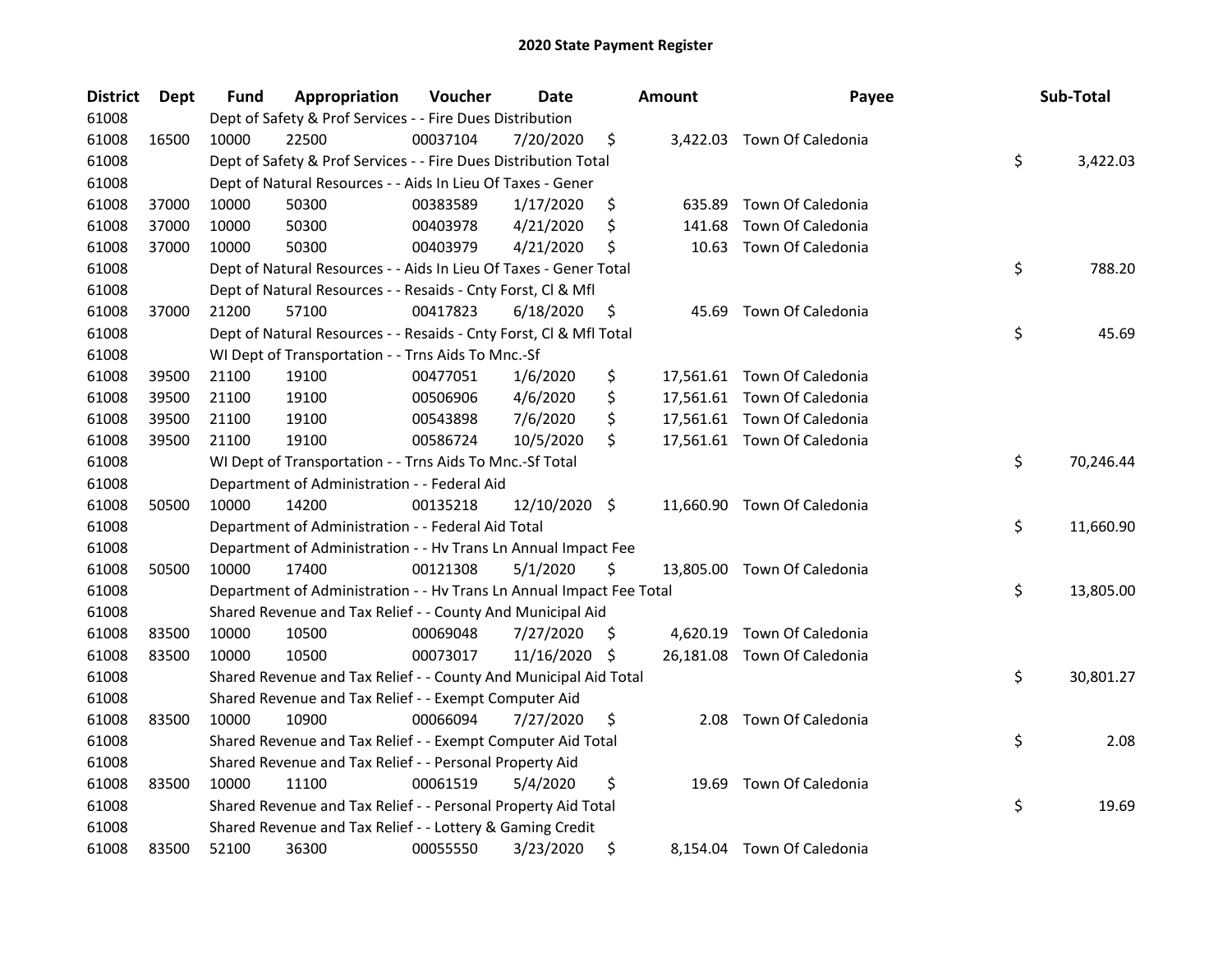| District    | Dept | Fund                                                            | Appropriation | <b>Voucher</b> | Date | Amount | Payee | Sub-Total  |
|-------------|------|-----------------------------------------------------------------|---------------|----------------|------|--------|-------|------------|
| 61008       |      | Shared Revenue and Tax Relief - - Lottery & Gaming Credit Total |               | 8.154.04       |      |        |       |            |
| 61008 Total |      |                                                                 |               |                |      |        |       | 138.945.34 |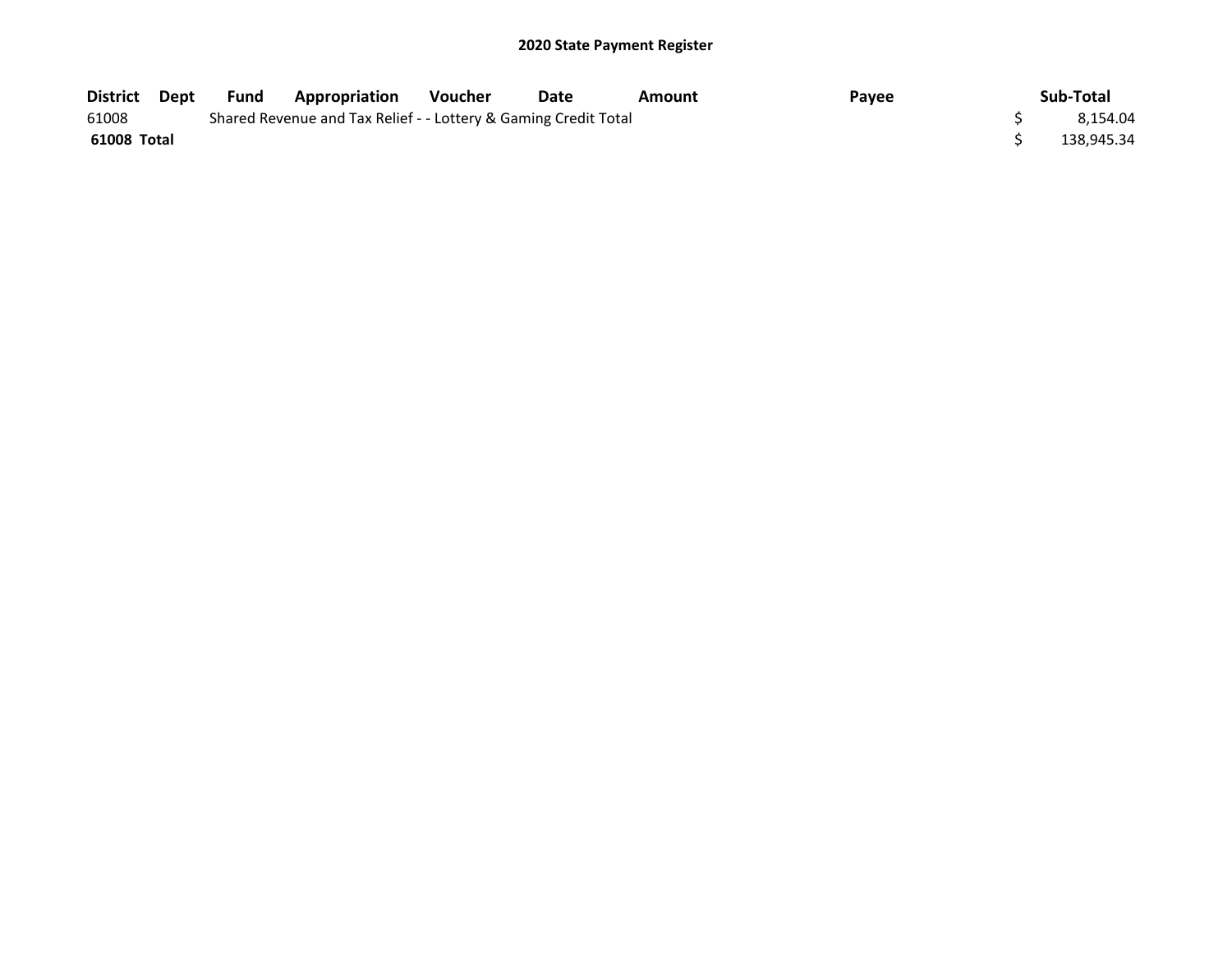| <b>District</b> | <b>Dept</b> | Fund  | Appropriation                                                      | Voucher  | Date       |     | <b>Amount</b> | Payee                          | Sub-Total       |
|-----------------|-------------|-------|--------------------------------------------------------------------|----------|------------|-----|---------------|--------------------------------|-----------------|
| 61010           |             |       | Dept of Safety & Prof Services - - Fire Dues Distribution          |          |            |     |               |                                |                 |
| 61010           | 16500       | 10000 | 22500                                                              | 00037105 | 7/20/2020  | \$  |               | 867.11 Town Of Chimney Rock    |                 |
| 61010           |             |       | Dept of Safety & Prof Services - - Fire Dues Distribution Total    |          |            |     |               |                                | \$<br>867.11    |
| 61010           |             |       | Dept of Natural Resources - - Aids In Lieu Of Taxes - Gener        |          |            |     |               |                                |                 |
| 61010           | 37000       | 10000 | 50300                                                              | 00383590 | 1/17/2020  | \$  | 13,950.63     | Town Of Chimney Rock           |                 |
| 61010           | 37000       | 10000 | 50300                                                              | 00404045 | 4/21/2020  | \$  | 742.39        | Town Of Chimney Rock           |                 |
| 61010           |             |       | Dept of Natural Resources - - Aids In Lieu Of Taxes - Gener Total  |          |            |     |               |                                | \$<br>14,693.02 |
| 61010           |             |       | Dept of Natural Resources - - Resaids - Cnty Forst, Cl & Mfl       |          |            |     |               |                                |                 |
| 61010           | 37000       | 21200 | 57100                                                              | 00417824 | 6/18/2020  | \$  |               | 934.31 Town Of Chimney Rock    |                 |
| 61010           |             |       | Dept of Natural Resources - - Resaids - Cnty Forst, Cl & Mfl Total |          |            |     |               |                                | \$<br>934.31    |
| 61010           |             |       | Dept of Natural Resources - - Aids In Lieu Of Taxes - Sum S        |          |            |     |               |                                |                 |
| 61010           | 37000       | 21200 | 57900                                                              | 00404044 | 4/21/2020  | \$  |               | 479.12 Town Of Chimney Rock    |                 |
| 61010           |             |       | Dept of Natural Resources - - Aids In Lieu Of Taxes - Sum S Total  |          |            |     |               |                                | \$<br>479.12    |
| 61010           |             |       | Dept of Natural Resources - - Fin Asst For Responsible Units       |          |            |     |               |                                |                 |
| 61010           | 37000       | 27400 | 67000                                                              | 00412524 | 5/29/2020  | \$  |               | 749.58 Town Of Chimney Rock    |                 |
| 61010           |             |       | Dept of Natural Resources - - Fin Asst For Responsible Units Total |          |            |     |               |                                | \$<br>749.58    |
| 61010           |             |       | WI Dept of Transportation - - Trns Aids To Mnc.-Sf                 |          |            |     |               |                                |                 |
| 61010           | 39500       | 21100 | 19100                                                              | 00477052 | 1/6/2020   | \$  | 20,899.17     | Town Of Chimney Rock           |                 |
| 61010           | 39500       | 21100 | 19100                                                              | 00506907 | 4/6/2020   | \$  | 20,899.17     | Town Of Chimney Rock           |                 |
| 61010           | 39500       | 21100 | 19100                                                              | 00543899 | 7/6/2020   | \$  | 20,899.17     | Town Of Chimney Rock           |                 |
| 61010           | 39500       | 21100 | 19100                                                              | 00586725 | 10/5/2020  | \$  |               | 20,899.17 Town Of Chimney Rock |                 |
| 61010           |             |       | WI Dept of Transportation - - Trns Aids To Mnc.-Sf Total           |          |            |     |               |                                | \$<br>83,596.68 |
| 61010           |             |       | Department of Administration - - Federal Aid                       |          |            |     |               |                                |                 |
| 61010           | 50500       | 10000 | 14200                                                              | 00135219 | 12/10/2020 | \$  | 7,427.74      | Town Of Chimney Rock           |                 |
| 61010           | 50500       | 10000 | 14200                                                              | 00136557 | 12/17/2020 | \$  | 530.66        | Town Of Chimney Rock           |                 |
| 61010           |             |       | Department of Administration - - Federal Aid Total                 |          |            |     |               |                                | \$<br>7,958.40  |
| 61010           |             |       | Elections Commission - - 2018 Hava Election Security               |          |            |     |               |                                |                 |
| 61010           | 51000       | 22000 | 18200                                                              | 00003344 | 6/24/2020  | \$  |               | 376.00 Town Of Chimney Rock    |                 |
| 61010           |             |       | Elections Commission - - 2018 Hava Election Security Total         |          |            |     |               |                                | \$<br>376.00    |
| 61010           |             |       | Shared Revenue and Tax Relief - - County And Municipal Aid         |          |            |     |               |                                |                 |
| 61010           | 83500       | 10000 | 10500                                                              | 00069049 | 7/27/2020  | \$  | 3,836.97      | Town Of Chimney Rock           |                 |
| 61010           | 83500       | 10000 | 10500                                                              | 00073018 | 11/16/2020 | \$. |               | 21,742.84 Town Of Chimney Rock |                 |
| 61010           |             |       | Shared Revenue and Tax Relief - - County And Municipal Aid Total   |          |            |     |               |                                | \$<br>25,579.81 |
| 61010           |             |       | Shared Revenue and Tax Relief - - Personal Property Aid            |          |            |     |               |                                |                 |
| 61010           | 83500       | 10000 | 11100                                                              | 00061520 | 5/4/2020   | \$  | 27.88         | Town Of Chimney Rock           |                 |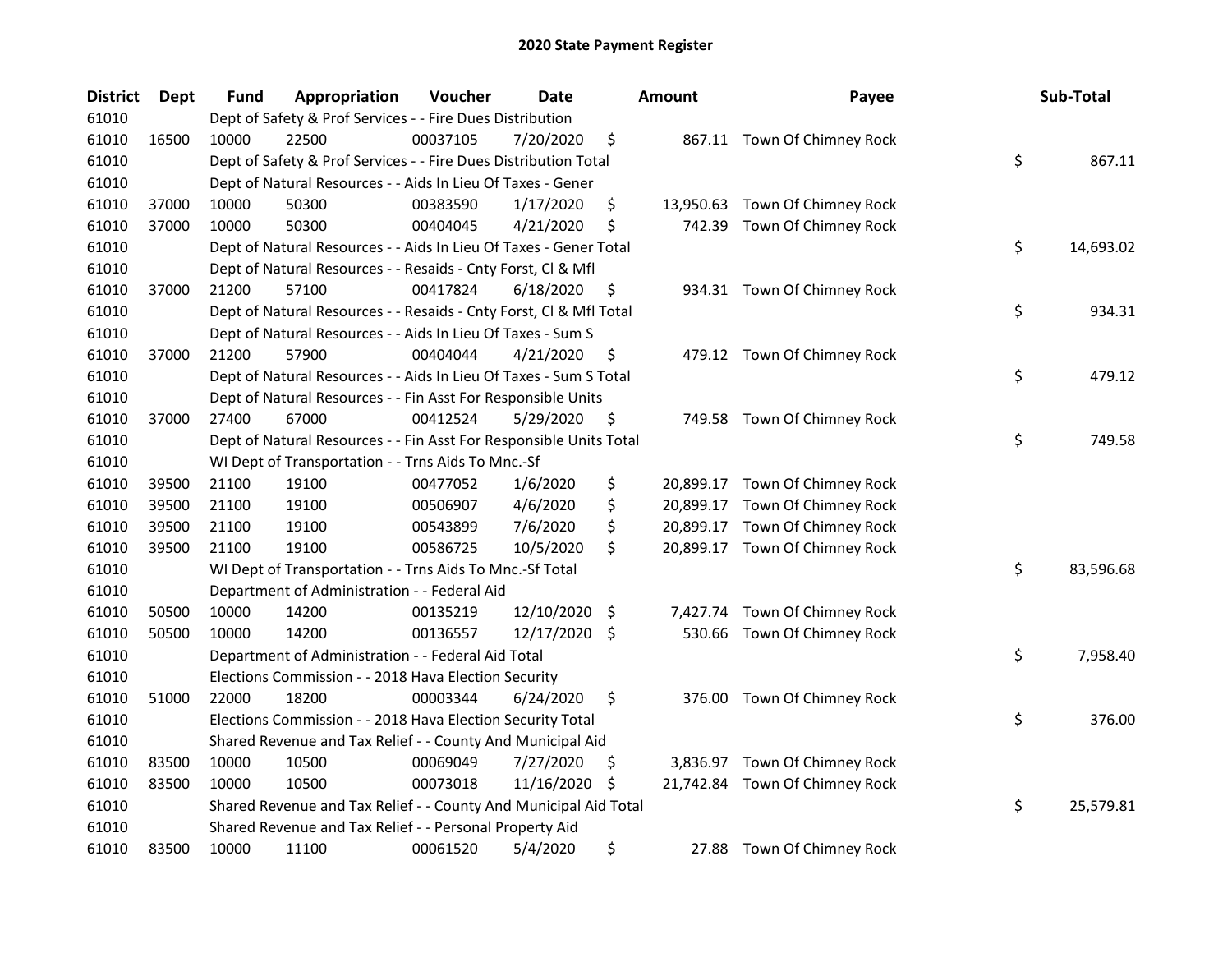| District Dept | Fund | <b>Appropriation</b>                                          | Voucher | Date | Amount | Payee | Sub-Total  |
|---------------|------|---------------------------------------------------------------|---------|------|--------|-------|------------|
| 61010         |      | Shared Revenue and Tax Relief - - Personal Property Aid Total |         |      |        |       | 27.88      |
| 61010 Total   |      |                                                               |         |      |        |       | 135,261.91 |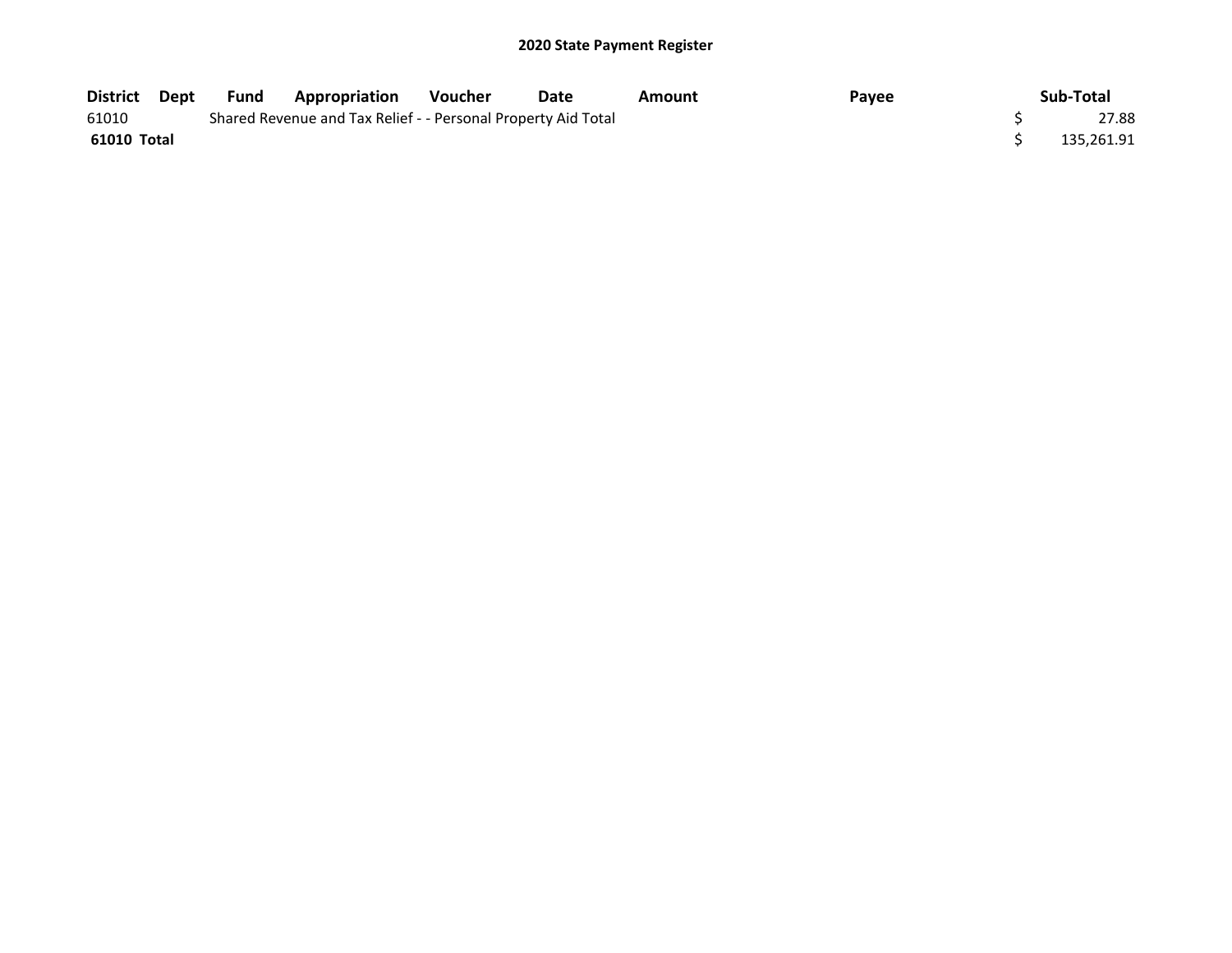| <b>District</b> | <b>Dept</b> | Fund  | Appropriation                                                        | Voucher  | Date          |     | Amount   | Payee                   | Sub-Total       |
|-----------------|-------------|-------|----------------------------------------------------------------------|----------|---------------|-----|----------|-------------------------|-----------------|
| 61012           |             |       | Dept of Safety & Prof Services - - Fire Dues Distribution            |          |               |     |          |                         |                 |
| 61012           | 16500       | 10000 | 22500                                                                | 00037106 | 7/20/2020     | \$  |          | 1,526.53 Town Of Dodge  |                 |
| 61012           |             |       | Dept of Safety & Prof Services - - Fire Dues Distribution Total      |          |               |     |          |                         | \$<br>1,526.53  |
| 61012           |             |       | Dept of Natural Resources - - Resaids - Cnty Forst, Cl & Mfl         |          |               |     |          |                         |                 |
| 61012           | 37000       | 21200 | 57100                                                                | 00417825 | 6/18/2020     | \$  |          | 339.15 Town Of Dodge    |                 |
| 61012           |             |       | Dept of Natural Resources - - Resaids - Cnty Forst, Cl & Mfl Total   |          |               |     |          |                         | \$<br>339.15    |
| 61012           |             |       | Dept of Natural Resources - - Aids In Lieu Of Taxes - Sum S          |          |               |     |          |                         |                 |
| 61012           | 37000       | 21200 | 57900                                                                | 00404713 | 4/21/2020     | \$  |          | 21.50 Town Of Dodge     |                 |
| 61012           |             |       | Dept of Natural Resources - - Aids In Lieu Of Taxes - Sum S Total    |          |               |     |          |                         | \$<br>21.50     |
| 61012           |             |       | WI Dept of Transportation - - Trns Aids To Mnc.-Sf                   |          |               |     |          |                         |                 |
| 61012           | 39500       | 21100 | 19100                                                                | 00477053 | 1/6/2020      | \$  |          | 11,781.00 Town Of Dodge |                 |
| 61012           | 39500       | 21100 | 19100                                                                | 00506908 | 4/6/2020      | \$  |          | 11,781.00 Town Of Dodge |                 |
| 61012           | 39500       | 21100 | 19100                                                                | 00543900 | 7/6/2020      | \$  |          | 11,781.00 Town Of Dodge |                 |
| 61012           | 39500       | 21100 | 19100                                                                | 00586726 | 10/5/2020     | \$  |          | 11,781.00 Town Of Dodge |                 |
| 61012           |             |       | WI Dept of Transportation - - Trns Aids To Mnc.-Sf Total             |          |               |     |          |                         | \$<br>47,124.00 |
| 61012           |             |       | WI Dept of Transportation - - Supplemental Transportation Aids       |          |               |     |          |                         |                 |
| 61012           | 39500       | 21100 | 19600                                                                | 00477586 | 1/6/2020      | \$  |          | 7,235.11 Town Of Dodge  |                 |
| 61012           |             |       | WI Dept of Transportation - - Supplemental Transportation Aids Total |          |               |     |          |                         | \$<br>7,235.11  |
| 61012           |             |       | WI Dept of Transportation - - Loc Rd Imp Prg St Fd                   |          |               |     |          |                         |                 |
| 61012           | 39500       | 21100 | 27800                                                                | 00495838 | 2/24/2020     | \$  |          | 17,477.50 Town Of Dodge |                 |
| 61012           |             |       | WI Dept of Transportation - - Loc Rd Imp Prg St Fd Total             |          |               |     |          |                         | \$<br>17,477.50 |
| 61012           |             |       | Department of Administration - - Federal Aid                         |          |               |     |          |                         |                 |
| 61012           | 50500       | 10000 | 14200                                                                | 00130222 | 10/2/2020     | \$  | 450.93   | Town Of Dodge           |                 |
| 61012           | 50500       | 10000 | 14200                                                                | 00135220 | 12/10/2020    | -S  | 9,386.26 | Town Of Dodge           |                 |
| 61012           | 50500       | 10000 | 14200                                                                | 00136558 | 12/17/2020 \$ |     |          | 151.44 Town Of Dodge    |                 |
| 61012           |             |       | Department of Administration - - Federal Aid Total                   |          |               |     |          |                         | \$<br>9,988.63  |
| 61012           |             |       | Elections Commission - - 2018 Hava Election Security                 |          |               |     |          |                         |                 |
| 61012           | 51000       | 22000 | 18200                                                                | 00003410 | 6/26/2020     | \$  |          | 492.60 Town Of Dodge    |                 |
| 61012           |             |       | Elections Commission - - 2018 Hava Election Security Total           |          |               |     |          |                         | \$<br>492.60    |
| 61012           |             |       | Shared Revenue and Tax Relief - - County And Municipal Aid           |          |               |     |          |                         |                 |
| 61012           | 83500       | 10000 | 10500                                                                | 00069050 | 7/27/2020     | \$. |          | 7,026.65 Town Of Dodge  |                 |
| 61012           | 83500       | 10000 | 10500                                                                | 00073019 | 11/16/2020    | -S  |          | 39,817.71 Town Of Dodge |                 |
| 61012           |             |       | Shared Revenue and Tax Relief - - County And Municipal Aid Total     |          |               |     |          |                         | \$<br>46,844.36 |
| 61012           |             |       | Shared Revenue and Tax Relief - - Exempt Computer Aid                |          |               |     |          |                         |                 |
| 61012           | 83500       | 10000 | 10900                                                                | 00066095 | 7/27/2020     | \$  |          | 3.11 Town Of Dodge      |                 |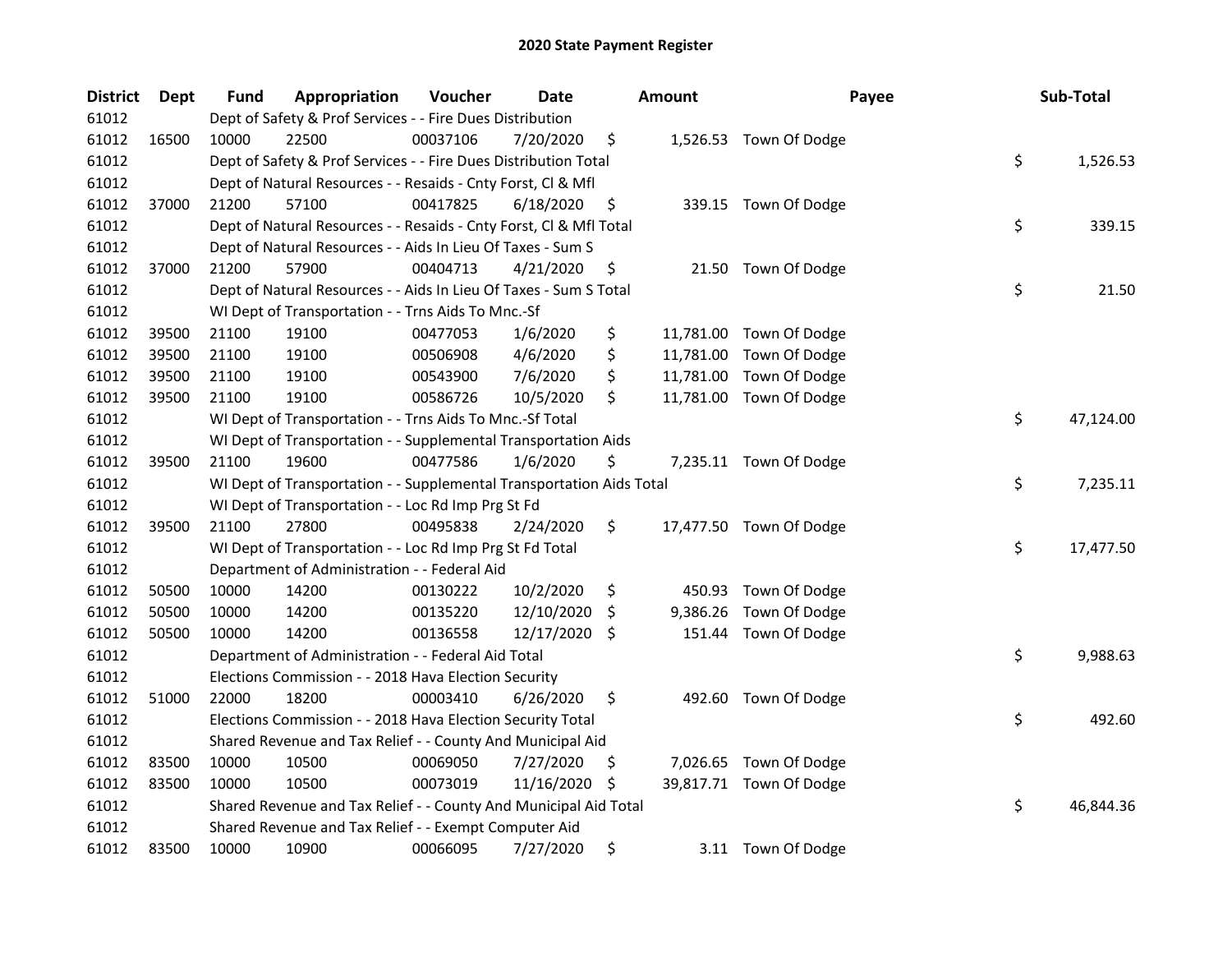| <b>District</b> | <b>Dept</b> | Fund  | Appropriation                                                 | <b>Voucher</b> | Date     | Amount | Payee               | Sub-Total  |
|-----------------|-------------|-------|---------------------------------------------------------------|----------------|----------|--------|---------------------|------------|
| 61012           |             |       | Shared Revenue and Tax Relief - - Exempt Computer Aid Total   |                |          |        |                     | 3.11       |
| 61012           |             |       | Shared Revenue and Tax Relief - - Personal Property Aid       |                |          |        |                     |            |
| 61012           | 83500       | 10000 | 11100                                                         | 00061521       | 5/4/2020 |        | 30.35 Town Of Dodge |            |
| 61012           |             |       | Shared Revenue and Tax Relief - - Personal Property Aid Total |                |          |        |                     | 30.35      |
| 61012 Total     |             |       |                                                               |                |          |        |                     | 131,082.84 |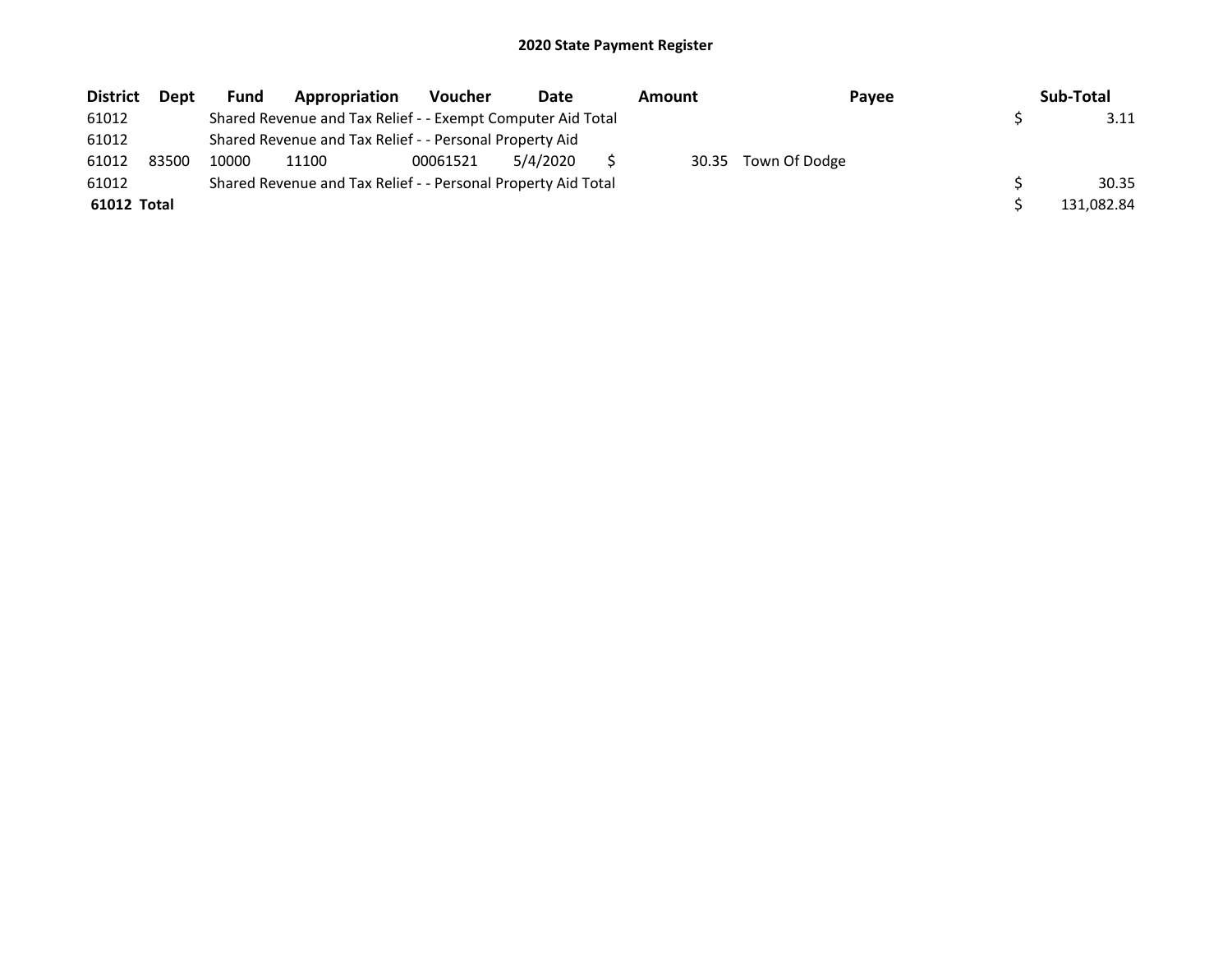| <b>District</b> | <b>Dept</b> | Fund  | Appropriation                                                        | Voucher  | <b>Date</b>   |     | <b>Amount</b> | Payee                     | Sub-Total        |
|-----------------|-------------|-------|----------------------------------------------------------------------|----------|---------------|-----|---------------|---------------------------|------------------|
| 61014           |             |       | Dept of Safety & Prof Services - - Fire Dues Distribution            |          |               |     |               |                           |                  |
| 61014           | 16500       | 10000 | 22500                                                                | 00037107 | 7/20/2020     | \$  |               | 4,611.70 Town Of Ettrick  |                  |
| 61014           |             |       | Dept of Safety & Prof Services - - Fire Dues Distribution Total      |          |               |     |               |                           | \$<br>4,611.70   |
| 61014           |             |       | Dept of Natural Resources - - Aids In Lieu Of Taxes - Gener          |          |               |     |               |                           |                  |
| 61014           | 37000       | 10000 | 50300                                                                | 00404746 | 4/21/2020     | \$  |               | 13.94 Town Of Ettrick     |                  |
| 61014           |             |       | Dept of Natural Resources - - Aids In Lieu Of Taxes - Gener Total    |          |               |     |               |                           | \$<br>13.94      |
| 61014           |             |       | Dept of Natural Resources - - Resaids - Fire Suppress Grant          |          |               |     |               |                           |                  |
| 61014           | 37000       | 21200 | 54500                                                                | 00408359 | 5/13/2020     | \$  |               | 4,385.50 Town Of Ettrick  |                  |
| 61014           |             |       | Dept of Natural Resources - - Resaids - Fire Suppress Grant Total    |          |               |     |               |                           | \$<br>4,385.50   |
| 61014           |             |       | Dept of Natural Resources - - Resaids - Cnty Forst, Cl & Mfl         |          |               |     |               |                           |                  |
| 61014           | 37000       | 21200 | 57100                                                                | 00417826 | 6/18/2020     | \$  |               | 1,591.27 Town Of Ettrick  |                  |
| 61014           |             |       | Dept of Natural Resources - - Resaids - Cnty Forst, Cl & Mfl Total   |          |               |     |               |                           | \$<br>1,591.27   |
| 61014           |             |       | Dept of Natural Resources - - Fin Asst For Responsible Units         |          |               |     |               |                           |                  |
| 61014           | 37000       | 27400 | 67000                                                                | 00412935 | 5/29/2020     | \$  |               | 2,008.12 Town Of Ettrick  |                  |
| 61014           |             |       | Dept of Natural Resources - - Fin Asst For Responsible Units Total   |          |               |     |               |                           | \$<br>2,008.12   |
| 61014           |             |       | WI Dept of Transportation - - Trns Aids To Mnc.-Sf                   |          |               |     |               |                           |                  |
| 61014           | 39500       | 21100 | 19100                                                                | 00477054 | 1/6/2020      | \$  |               | 57,342.96 Town Of Ettrick |                  |
| 61014           | 39500       | 21100 | 19100                                                                | 00506909 | 4/6/2020      | \$  |               | 57,342.96 Town Of Ettrick |                  |
| 61014           | 39500       | 21100 | 19100                                                                | 00543901 | 7/6/2020      | \$  |               | 57,342.96 Town Of Ettrick |                  |
| 61014           | 39500       | 21100 | 19100                                                                | 00586727 | 10/5/2020     | \$  |               | 57,342.96 Town Of Ettrick |                  |
| 61014           |             |       | WI Dept of Transportation - - Trns Aids To Mnc.-Sf Total             |          |               |     |               |                           | \$<br>229,371.84 |
| 61014           |             |       | Department of Administration - - Federal Aid                         |          |               |     |               |                           |                  |
| 61014           | 50500       | 10000 | 14200                                                                | 00132291 | 11/13/2020 \$ |     |               | 7,550.00 Town Of Ettrick  |                  |
| 61014           | 50500       | 10000 | 14200                                                                | 00135221 | 12/10/2020 \$ |     |               | 2,400.00 Town Of Ettrick  |                  |
| 61014           |             |       | Department of Administration - - Federal Aid Total                   |          |               |     |               |                           | \$<br>9,950.00   |
| 61014           |             |       | Department of Administration - - Hv Trans Ln Annual Impact Fee       |          |               |     |               |                           |                  |
| 61014           | 50500       | 10000 | 17400                                                                | 00121252 | 5/1/2020      | \$  |               | 45,161.00 Town Of Ettrick |                  |
| 61014           |             |       | Department of Administration - - Hv Trans Ln Annual Impact Fee Total |          |               |     |               |                           | \$<br>45,161.00  |
| 61014           |             |       | Elections Commission - - 2018 Hava Election Security                 |          |               |     |               |                           |                  |
| 61014           | 51000       | 22000 | 18200                                                                | 00003578 | 6/30/2020     | \$  |               | 1,072.30 Town Of Ettrick  |                  |
| 61014           |             |       | Elections Commission - - 2018 Hava Election Security Total           |          |               |     |               |                           | \$<br>1,072.30   |
| 61014           |             |       | Shared Revenue and Tax Relief - - County And Municipal Aid           |          |               |     |               |                           |                  |
| 61014           | 83500       | 10000 | 10500                                                                | 00069051 | 7/27/2020     | \$. |               | 9,827.01 Town Of Ettrick  |                  |
| 61014           | 83500       | 10000 | 10500                                                                | 00073020 | 11/16/2020    | \$. |               | 55,686.36 Town Of Ettrick |                  |
| 61014           |             |       | Shared Revenue and Tax Relief - - County And Municipal Aid Total     |          |               |     |               |                           | \$<br>65,513.37  |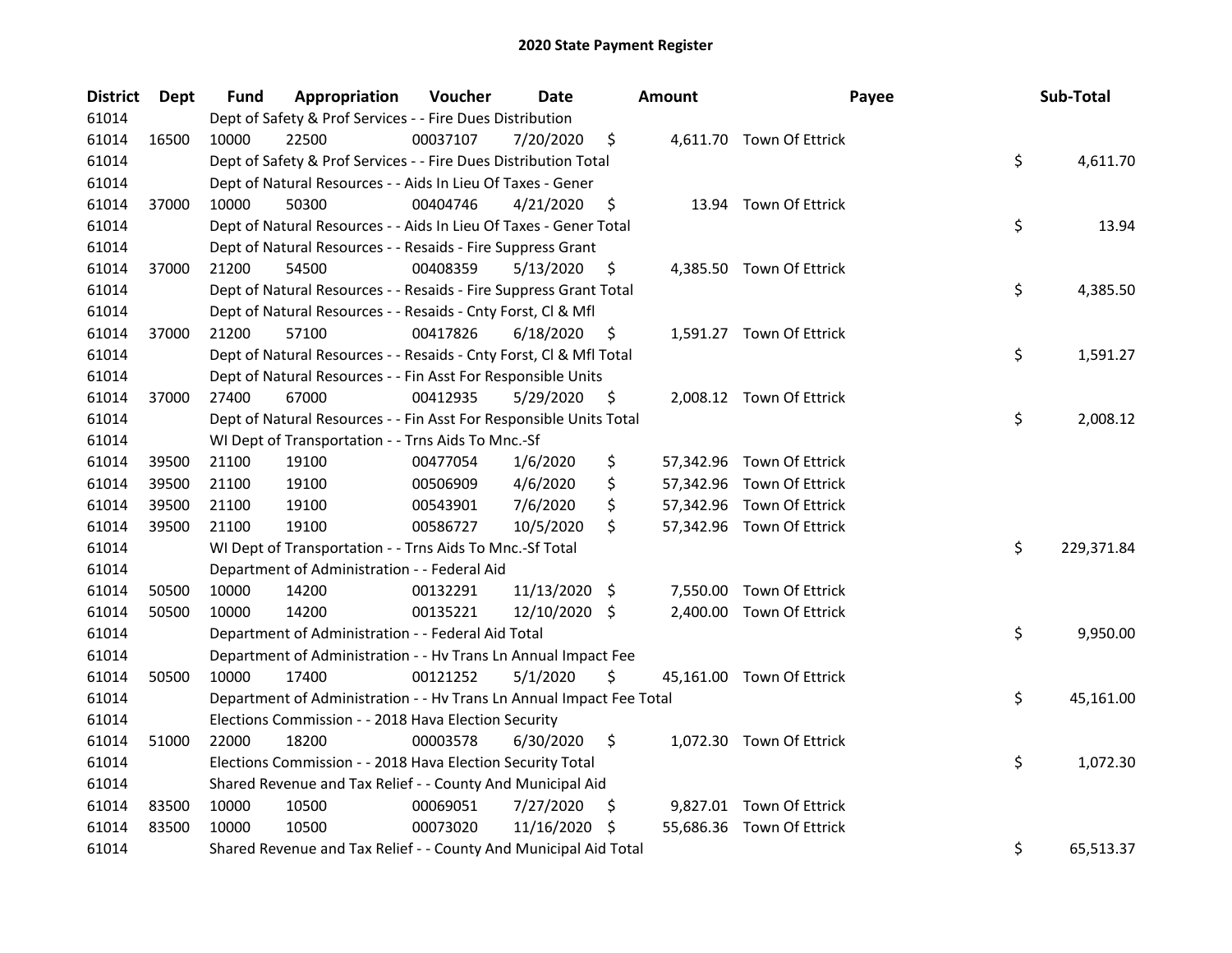| <b>District</b> | Dept  | <b>Fund</b> | Appropriation                                                 | <b>Voucher</b> | Date       |     | <b>Amount</b> | Payee                  | Sub-Total  |
|-----------------|-------|-------------|---------------------------------------------------------------|----------------|------------|-----|---------------|------------------------|------------|
| 61014           |       |             | Shared Revenue and Tax Relief - - Exempt Computer Aid         |                |            |     |               |                        |            |
| 61014           | 83500 | 10000       | 10900                                                         | 00066096       | 7/27/2020  | S   | 5.19          | Town Of Ettrick        |            |
| 61014           |       |             | Shared Revenue and Tax Relief - - Exempt Computer Aid Total   |                |            |     |               |                        | 5.19       |
| 61014           |       |             | Shared Revenue and Tax Relief - - Utility Aid                 |                |            |     |               |                        |            |
| 61014           | 83500 | 10000       | 11000                                                         | 00069051       | 7/27/2020  | S.  | 56.42         | <b>Town Of Ettrick</b> |            |
| 61014           | 83500 | 10000       | 11000                                                         | 00073020       | 11/16/2020 | - S | 440.96        | Town Of Ettrick        |            |
| 61014           |       |             | Shared Revenue and Tax Relief - - Utility Aid Total           |                |            |     |               |                        | 497.38     |
| 61014           |       |             | Shared Revenue and Tax Relief - - Personal Property Aid       |                |            |     |               |                        |            |
| 61014           | 83500 | 10000       | 11100                                                         | 00061522       | 5/4/2020   | S.  | 285.89        | <b>Town Of Ettrick</b> |            |
| 61014           |       |             | Shared Revenue and Tax Relief - - Personal Property Aid Total |                |            |     |               |                        | 285.89     |
| 61014 Total     |       |             |                                                               |                |            |     |               |                        | 364,467.50 |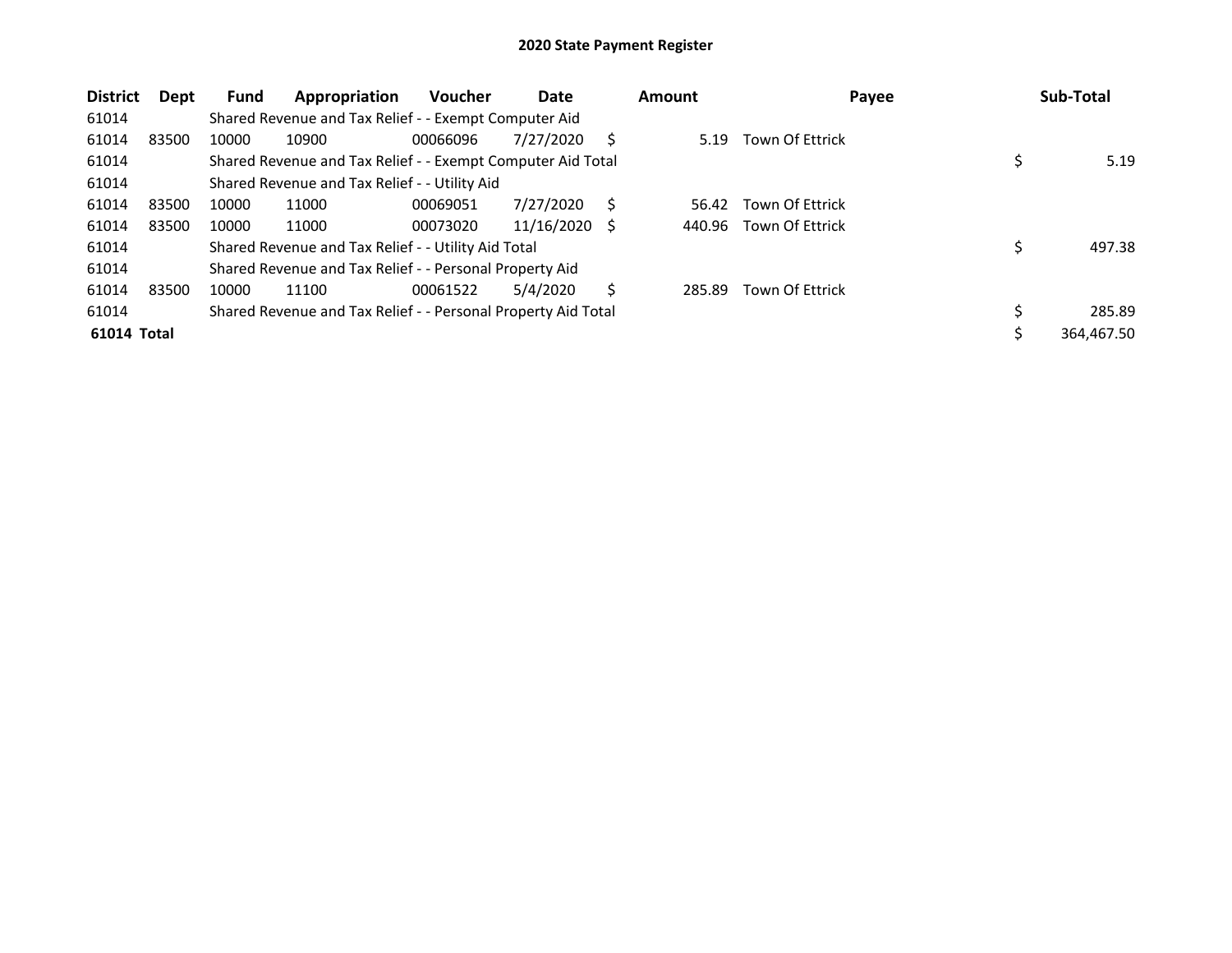| <b>District</b> | Dept  | Fund  | Appropriation                                                        | Voucher  | Date          |     | <b>Amount</b> |                        | Payee | Sub-Total        |
|-----------------|-------|-------|----------------------------------------------------------------------|----------|---------------|-----|---------------|------------------------|-------|------------------|
| 61016           |       |       | Dept of Safety & Prof Services - - Fire Dues Distribution            |          |               |     |               |                        |       |                  |
| 61016           | 16500 | 10000 | 22500                                                                | 00037108 | 7/20/2020     | \$  |               | 6,983.61 Town Of Gale  |       |                  |
| 61016           |       |       | Dept of Safety & Prof Services - - Fire Dues Distribution Total      |          |               |     |               |                        |       | \$<br>6,983.61   |
| 61016           |       |       | Dept of Natural Resources - - Resaids - Cnty Forst, Cl & Mfl         |          |               |     |               |                        |       |                  |
| 61016           | 37000 | 21200 | 57100                                                                | 00417827 | 6/18/2020     | \$  |               | 922.81 Town Of Gale    |       |                  |
| 61016           |       |       | Dept of Natural Resources - - Resaids - Cnty Forst, Cl & Mfl Total   |          |               |     |               |                        |       | \$<br>922.81     |
| 61016           |       |       | Dept of Natural Resources - - Aids In Lieu Of Taxes - Sum S          |          |               |     |               |                        |       |                  |
| 61016           | 37000 | 21200 | 57900                                                                | 00404768 | 4/21/2020     | \$  |               | 51.04 Town Of Gale     |       |                  |
| 61016           |       |       | Dept of Natural Resources - - Aids In Lieu Of Taxes - Sum S Total    |          |               |     |               |                        |       | \$<br>51.04      |
| 61016           |       |       | WI Dept of Transportation - - Trns Aids To Mnc.-Sf                   |          |               |     |               |                        |       |                  |
| 61016           | 39500 | 21100 | 19100                                                                | 00477055 | 1/6/2020      | \$  |               | 50,004.27 Town Of Gale |       |                  |
| 61016           | 39500 | 21100 | 19100                                                                | 00506910 | 4/6/2020      | \$  |               | 50,004.27 Town Of Gale |       |                  |
| 61016           | 39500 | 21100 | 19100                                                                | 00543902 | 7/6/2020      | \$  |               | 50,004.27 Town Of Gale |       |                  |
| 61016           | 39500 | 21100 | 19100                                                                | 00586728 | 10/5/2020     | \$  |               | 50,004.27 Town Of Gale |       |                  |
| 61016           |       |       | WI Dept of Transportation - - Trns Aids To Mnc.-Sf Total             |          |               |     |               |                        |       | \$<br>200,017.08 |
| 61016           |       |       | Department of Administration - - Federal Aid                         |          |               |     |               |                        |       |                  |
| 61016           | 50500 | 10000 | 14200                                                                | 00135222 | 12/10/2020 \$ |     |               | 25,336.72 Town Of Gale |       |                  |
| 61016           |       |       | Department of Administration - - Federal Aid Total                   |          |               |     |               |                        |       | \$<br>25,336.72  |
| 61016           |       |       | Department of Administration - - Hv Trans Ln Annual Impact Fee       |          |               |     |               |                        |       |                  |
| 61016           | 50500 | 10000 | 17400                                                                | 00121254 | 5/1/2020      | \$  |               | 45,659.00 Town Of Gale |       |                  |
| 61016           | 50500 | 10000 | 17400                                                                | 00121310 | 5/1/2020      | \$  |               | 58,903.00 Town Of Gale |       |                  |
| 61016           |       |       | Department of Administration - - Hv Trans Ln Annual Impact Fee Total |          |               |     |               |                        |       | \$<br>104,562.00 |
| 61016           |       |       | Elections Commission - - 2018 Hava Election Security                 |          |               |     |               |                        |       |                  |
| 61016           | 51000 | 22000 | 18200                                                                | 00003975 | 7/28/2020     | \$  |               | 1,366.00 Town Of Gale  |       |                  |
| 61016           |       |       | Elections Commission - - 2018 Hava Election Security Total           |          |               |     |               |                        |       | \$<br>1,366.00   |
| 61016           |       |       | Shared Revenue and Tax Relief - - County And Municipal Aid           |          |               |     |               |                        |       |                  |
| 61016           | 83500 | 10000 | 10500                                                                | 00069052 | 7/27/2020     | \$. |               | 16,701.24 Town Of Gale |       |                  |
| 61016           | 83500 | 10000 | 10500                                                                | 00073021 | 11/16/2020    | \$  |               | 94,640.36 Town Of Gale |       |                  |
| 61016           |       |       | Shared Revenue and Tax Relief - - County And Municipal Aid Total     |          |               |     |               |                        |       | \$<br>111,341.60 |
| 61016           |       |       | Shared Revenue and Tax Relief - - Exempt Computer Aid                |          |               |     |               |                        |       |                  |
| 61016           | 83500 | 10000 | 10900                                                                | 00066097 | 7/27/2020     | \$  |               | 36.37 Town Of Gale     |       |                  |
| 61016           |       |       | Shared Revenue and Tax Relief - - Exempt Computer Aid Total          |          |               |     |               |                        |       | \$<br>36.37      |
| 61016           |       |       | Shared Revenue and Tax Relief - - Utility Aid                        |          |               |     |               |                        |       |                  |
| 61016           | 83500 | 10000 | 11000                                                                | 00069052 | 7/27/2020     | \$  | 148.87        | Town Of Gale           |       |                  |
| 61016           | 83500 | 10000 | 11000                                                                | 00073021 | 11/16/2020    | \$  |               | 785.98 Town Of Gale    |       |                  |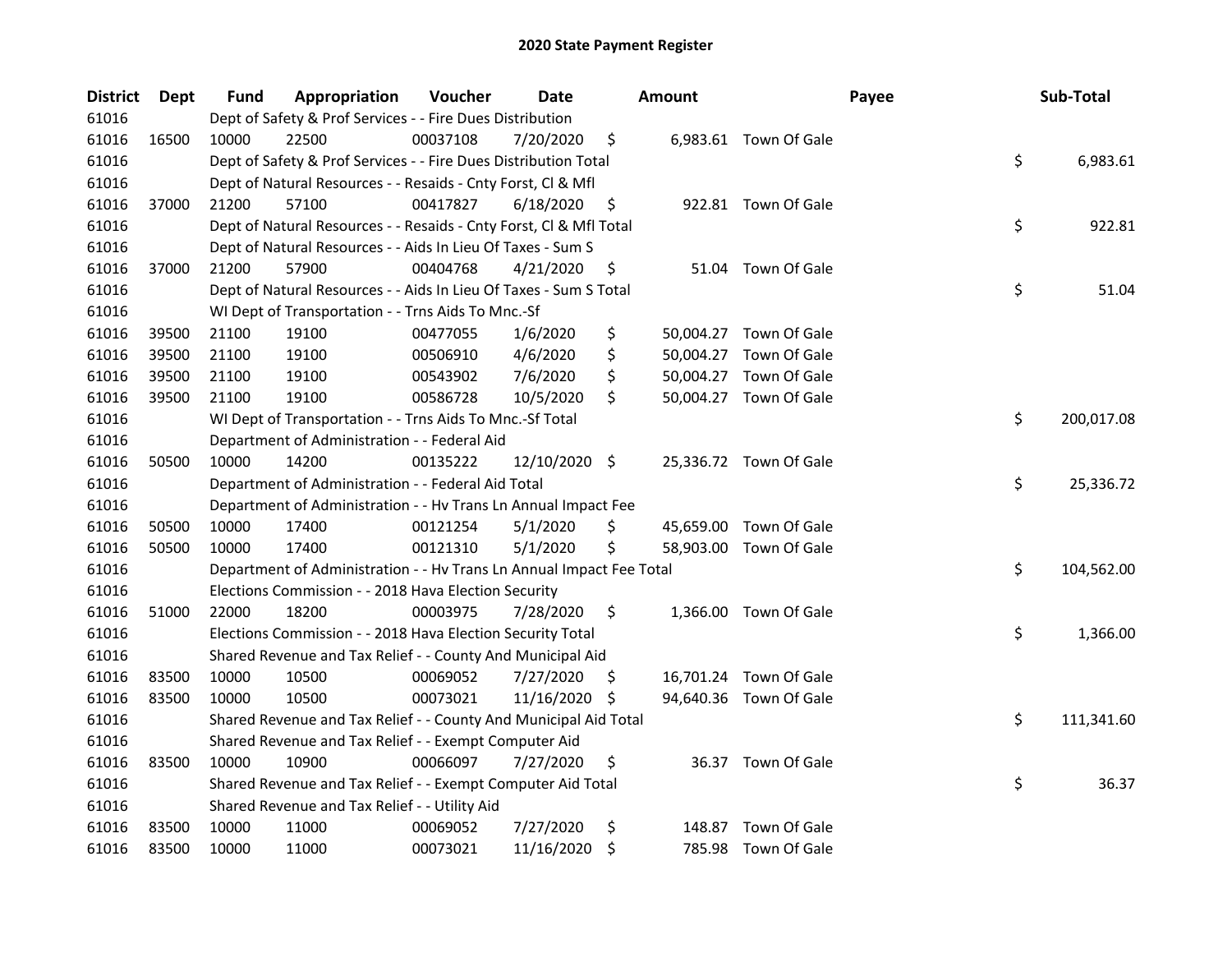| <b>District</b> | Dept  | <b>Fund</b> | Appropriation                                                   | <b>Voucher</b> | Date      |   | <b>Amount</b> |              | Payee | Sub-Total  |
|-----------------|-------|-------------|-----------------------------------------------------------------|----------------|-----------|---|---------------|--------------|-------|------------|
| 61016           |       |             | Shared Revenue and Tax Relief - - Utility Aid Total             |                |           |   |               |              |       | 934.85     |
| 61016           |       |             | Shared Revenue and Tax Relief - - Personal Property Aid         |                |           |   |               |              |       |            |
| 61016           | 83500 | 10000       | 11100                                                           | 00061523       | 5/4/2020  |   | 581.80        | Town Of Gale |       |            |
| 61016           |       |             | Shared Revenue and Tax Relief - - Personal Property Aid Total   |                |           |   |               |              |       | 581.80     |
| 61016           |       |             | Shared Revenue and Tax Relief - - Lottery & Gaming Credit       |                |           |   |               |              |       |            |
| 61016           | 83500 | 52100       | 36300                                                           | 00055551       | 3/23/2020 | S | 654.18        | Town Of Gale |       |            |
| 61016           |       |             | Shared Revenue and Tax Relief - - Lottery & Gaming Credit Total |                |           |   |               |              |       | 654.18     |
| 61016 Total     |       |             |                                                                 |                |           |   |               |              |       | 452,788.06 |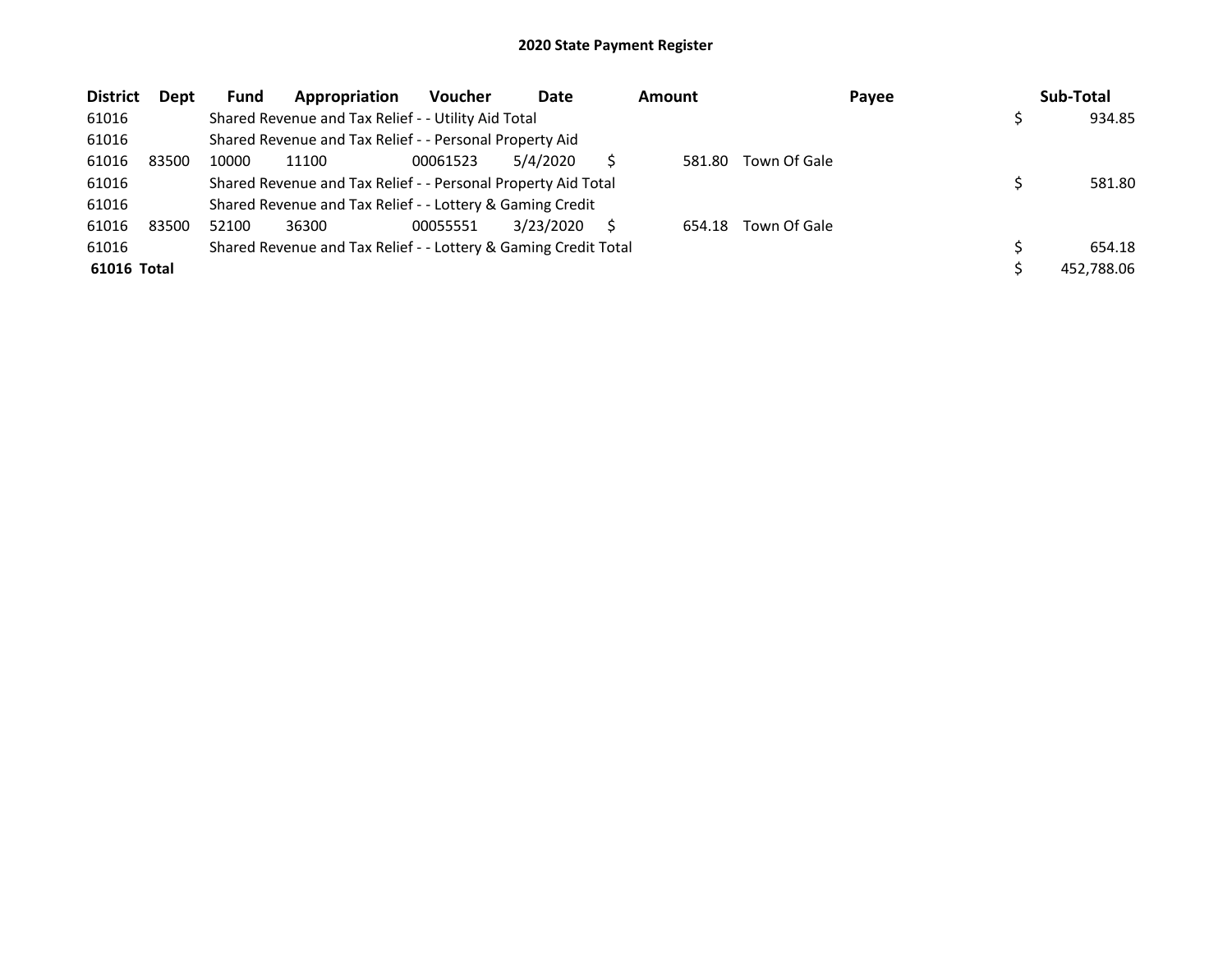| <b>District</b> | <b>Dept</b> | Fund  | Appropriation                                                      | Voucher  | Date          |     | <b>Amount</b> |                        | Payee | Sub-Total        |
|-----------------|-------------|-------|--------------------------------------------------------------------|----------|---------------|-----|---------------|------------------------|-------|------------------|
| 61018           |             |       | Dept of Safety & Prof Services - - Fire Dues Distribution          |          |               |     |               |                        |       |                  |
| 61018           | 16500       | 10000 | 22500                                                              | 00037109 | 7/20/2020     | \$  |               | 3,317.49 Town Of Hale  |       |                  |
| 61018           |             |       | Dept of Safety & Prof Services - - Fire Dues Distribution Total    |          |               |     |               |                        |       | \$<br>3,317.49   |
| 61018           |             |       | Dept of Natural Resources - - Aids In Lieu Of Taxes - Gener        |          |               |     |               |                        |       |                  |
| 61018           | 37000       | 10000 | 50300                                                              | 00383619 | 1/17/2020     | \$  |               | 787.56 Town Of Hale    |       |                  |
| 61018           |             |       | Dept of Natural Resources - - Aids In Lieu Of Taxes - Gener Total  |          |               |     |               |                        |       | \$<br>787.56     |
| 61018           |             |       | Dept of Natural Resources - - Resaids - Cnty Forst, Cl & Mfl       |          |               |     |               |                        |       |                  |
| 61018           | 37000       | 21200 | 57100                                                              | 00417828 | 6/18/2020     | \$  |               | 1,090.88 Town Of Hale  |       |                  |
| 61018           |             |       | Dept of Natural Resources - - Resaids - Cnty Forst, Cl & Mfl Total |          |               |     |               |                        |       | \$<br>1,090.88   |
| 61018           |             |       | Dept of Natural Resources - - Aids In Lieu Of Taxes - Sum S        |          |               |     |               |                        |       |                  |
| 61018           | 37000       | 21200 | 57900                                                              | 00404788 | 4/21/2020     | \$  |               | 105.60 Town Of Hale    |       |                  |
| 61018           |             |       | Dept of Natural Resources - - Aids In Lieu Of Taxes - Sum S Total  |          |               |     |               |                        |       | \$<br>105.60     |
| 61018           |             |       | Dept of Natural Resources - - Rec & Resource Aids, Fed             |          |               |     |               |                        |       |                  |
| 61018           | 37000       | 21200 | 58300                                                              | 00421219 | 7/7/2020      | \$  |               | 3,787.18 Town Of Hale  |       |                  |
| 61018           |             |       | Dept of Natural Resources - - Rec & Resource Aids, Fed Total       |          |               |     |               |                        |       | \$<br>3,787.18   |
| 61018           |             |       | Dept of Natural Resources - - Fin Asst For Responsible Units       |          |               |     |               |                        |       |                  |
| 61018           | 37000       | 27400 | 67000                                                              | 00412501 | 5/29/2020     | \$  |               | 1,773.44 Town Of Hale  |       |                  |
| 61018           |             |       | Dept of Natural Resources - - Fin Asst For Responsible Units Total |          |               |     |               |                        |       | \$<br>1,773.44   |
| 61018           |             |       | WI Dept of Transportation - - Trns Aids To Mnc.-Sf                 |          |               |     |               |                        |       |                  |
| 61018           | 39500       | 21100 | 19100                                                              | 00477056 | 1/6/2020      | \$  |               | 49,518.09 Town Of Hale |       |                  |
| 61018           | 39500       | 21100 | 19100                                                              | 00506911 | 4/6/2020      | \$  |               | 49,518.09 Town Of Hale |       |                  |
| 61018           | 39500       | 21100 | 19100                                                              | 00543903 | 7/6/2020      | \$  |               | 49,518.09 Town Of Hale |       |                  |
| 61018           | 39500       | 21100 | 19100                                                              | 00586729 | 10/5/2020     | \$  |               | 49,518.09 Town Of Hale |       |                  |
| 61018           |             |       | WI Dept of Transportation - - Trns Aids To Mnc.-Sf Total           |          |               |     |               |                        |       | \$<br>198,072.36 |
| 61018           |             |       | Department of Administration - - Federal Aid                       |          |               |     |               |                        |       |                  |
| 61018           | 50500       | 10000 | 14200                                                              | 00135223 | 12/10/2020 \$ |     |               | 17,444.00 Town Of Hale |       |                  |
| 61018           | 50500       | 10000 | 14200                                                              | 00136559 | 12/17/2020 \$ |     |               | 1,851.37 Town Of Hale  |       |                  |
| 61018           |             |       | Department of Administration - - Federal Aid Total                 |          |               |     |               |                        |       | \$<br>19,295.37  |
| 61018           |             |       | Elections Commission - - 2018 Hava Election Security               |          |               |     |               |                        |       |                  |
| 61018           | 51000       | 22000 | 18200                                                              | 00003455 | 6/29/2020     | \$  |               | 912.80 Town Of Hale    |       |                  |
| 61018           |             |       | Elections Commission - - 2018 Hava Election Security Total         |          |               |     |               |                        |       | \$<br>912.80     |
| 61018           |             |       | Shared Revenue and Tax Relief - - County And Municipal Aid         |          |               |     |               |                        |       |                  |
| 61018           | 83500       | 10000 | 10500                                                              | 00069053 | 7/27/2020     | \$  |               | 10,148.13 Town Of Hale |       |                  |
| 61018           | 83500       | 10000 | 10500                                                              | 00073022 | 11/16/2020    | \$. |               | 57,506.04 Town Of Hale |       |                  |
| 61018           |             |       | Shared Revenue and Tax Relief - - County And Municipal Aid Total   |          |               |     |               |                        |       | \$<br>67,654.17  |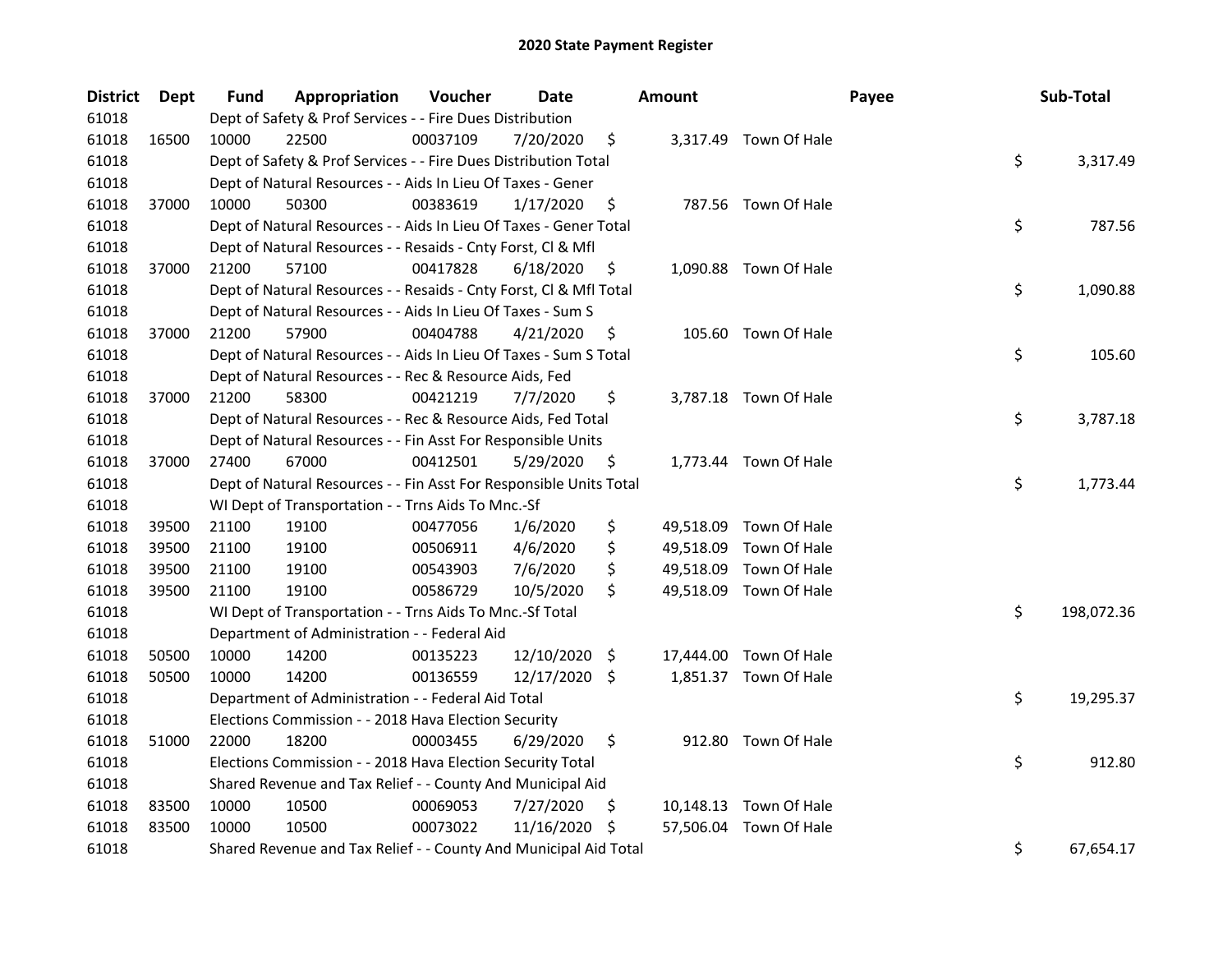| <b>District</b>    | Dept  | <b>Fund</b> | Appropriation                                                 | Voucher  | Date       |     | <b>Amount</b> |              | Payee | Sub-Total    |
|--------------------|-------|-------------|---------------------------------------------------------------|----------|------------|-----|---------------|--------------|-------|--------------|
| 61018              |       |             | Shared Revenue and Tax Relief - - Exempt Computer Aid         |          |            |     |               |              |       |              |
| 61018              | 83500 | 10000       | 10900                                                         | 00066098 | 7/27/2020  | S   | 11.43         | Town Of Hale |       |              |
| 61018              |       |             | Shared Revenue and Tax Relief - - Exempt Computer Aid Total   |          |            |     |               |              |       | 11.43        |
| 61018              |       |             | Shared Revenue and Tax Relief - - Utility Aid                 |          |            |     |               |              |       |              |
| 61018              | 83500 | 10000       | 11000                                                         | 00069053 | 7/27/2020  | S   | 52.37         | Town Of Hale |       |              |
| 61018              | 83500 | 10000       | 11000                                                         | 00073022 | 11/16/2020 | - S | 304.38        | Town Of Hale |       |              |
| 61018              |       |             | Shared Revenue and Tax Relief - - Utility Aid Total           |          |            |     |               |              |       | 356.75       |
| 61018              |       |             | Shared Revenue and Tax Relief - - Personal Property Aid       |          |            |     |               |              |       |              |
| 61018              | 83500 | 10000       | 11100                                                         | 00061524 | 5/4/2020   | S   | 358.34        | Town Of Hale |       |              |
| 61018              |       |             | Shared Revenue and Tax Relief - - Personal Property Aid Total |          |            |     |               |              |       | \$<br>358.34 |
| <b>61018 Total</b> |       |             |                                                               |          |            |     |               |              |       | 297,523.37   |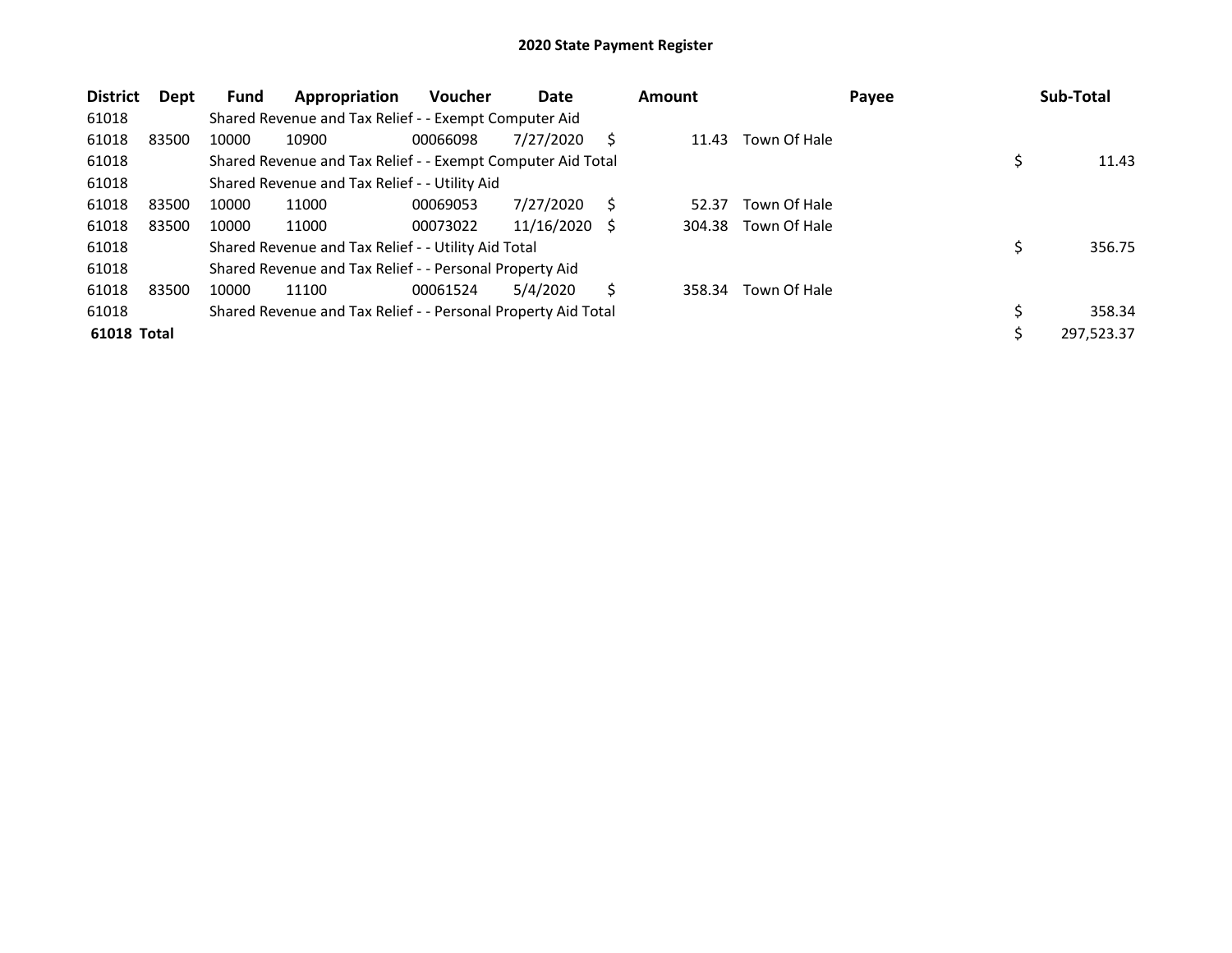| <b>District</b> | <b>Dept</b> | <b>Fund</b> | Appropriation                                                      | Voucher  | <b>Date</b>   |     | <b>Amount</b> | Payee                     | Sub-Total        |
|-----------------|-------------|-------------|--------------------------------------------------------------------|----------|---------------|-----|---------------|---------------------------|------------------|
| 61020           |             |             | Dept of Safety & Prof Services - - Fire Dues Distribution          |          |               |     |               |                           |                  |
| 61020           | 16500       | 10000       | 22500                                                              | 00037110 | 7/20/2020     | \$  |               | 1,909.44 Town Of Lincoln  |                  |
| 61020           |             |             | Dept of Safety & Prof Services - - Fire Dues Distribution Total    |          |               |     |               |                           | \$<br>1,909.44   |
| 61020           |             |             | Dept of Natural Resources - - Resaids - Cnty Forst, Cl & Mfl       |          |               |     |               |                           |                  |
| 61020           | 37000       | 21200       | 57100                                                              | 00417829 | 6/18/2020     | \$  |               | 178.63 Town Of Lincoln    |                  |
| 61020           |             |             | Dept of Natural Resources - - Resaids - Cnty Forst, Cl & Mfl Total |          |               |     |               |                           | \$<br>178.63     |
| 61020           |             |             | WI Dept of Transportation - - Trns Aids To Mnc.-Sf                 |          |               |     |               |                           |                  |
| 61020           | 39500       | 21100       | 19100                                                              | 00477057 | 1/6/2020      | \$  | 21,970.08     | Town Of Lincoln           |                  |
| 61020           | 39500       | 21100       | 19100                                                              | 00506912 | 4/6/2020      | \$  | 21,970.08     | Town Of Lincoln           |                  |
| 61020           | 39500       | 21100       | 19100                                                              | 00543904 | 7/6/2020      | \$  |               | 21,970.08 Town Of Lincoln |                  |
| 61020           | 39500       | 21100       | 19100                                                              | 00586730 | 10/5/2020     | \$  |               | 21,970.08 Town Of Lincoln |                  |
| 61020           |             |             | WI Dept of Transportation - - Trns Aids To Mnc.-Sf Total           |          |               |     |               |                           | \$<br>87,880.32  |
| 61020           |             |             | Department of Administration - - Federal Aid                       |          |               |     |               |                           |                  |
| 61020           | 50500       | 10000       | 14200                                                              | 00135224 | 12/9/2020     | \$  |               | 12,390.97 Town Of Lincoln |                  |
| 61020           |             |             | Department of Administration - - Federal Aid Total                 |          |               |     |               |                           | \$<br>12,390.97  |
| 61020           |             |             | Shared Revenue and Tax Relief - - County And Municipal Aid         |          |               |     |               |                           |                  |
| 61020           | 83500       | 10000       | 10500                                                              | 00069054 | 7/27/2020     | \$. |               | 15,111.76 Town Of Lincoln |                  |
| 61020           | 83500       | 10000       | 10500                                                              | 00073023 | 11/16/2020 \$ |     |               | 85,633.33 Town Of Lincoln |                  |
| 61020           |             |             | Shared Revenue and Tax Relief - - County And Municipal Aid Total   |          |               |     |               |                           | \$<br>100,745.09 |
| 61020           |             |             | Shared Revenue and Tax Relief - - Exempt Computer Aid              |          |               |     |               |                           |                  |
| 61020           | 83500       | 10000       | 10900                                                              | 00066099 | 7/27/2020     | \$  |               | 6.24 Town Of Lincoln      |                  |
| 61020           |             |             | Shared Revenue and Tax Relief - - Exempt Computer Aid Total        |          |               |     |               |                           | \$<br>6.24       |
| 61020           |             |             | Shared Revenue and Tax Relief - - Utility Aid                      |          |               |     |               |                           |                  |
| 61020           | 83500       | 10000       | 11000                                                              | 00069054 | 7/27/2020     | \$  | 163.22        | Town Of Lincoln           |                  |
| 61020           | 83500       | 10000       | 11000                                                              | 00073023 | 11/16/2020    | \$. | 1,384.80      | Town Of Lincoln           |                  |
| 61020           |             |             | Shared Revenue and Tax Relief - - Utility Aid Total                |          |               |     |               |                           | \$<br>1,548.02   |
| 61020           |             |             | Shared Revenue and Tax Relief - - Personal Property Aid            |          |               |     |               |                           |                  |
| 61020           | 83500       | 10000       | 11100                                                              | 00061525 | 5/4/2020      | \$  |               | 136.25 Town Of Lincoln    |                  |
| 61020           |             |             | Shared Revenue and Tax Relief - - Personal Property Aid Total      |          |               |     |               |                           | \$<br>136.25     |
| 61020           |             |             | Shared Revenue and Tax Relief - - Lottery & Gaming Credit          |          |               |     |               |                           |                  |
| 61020           | 83500       | 52100       | 36300                                                              | 00055552 | 3/23/2020     | \$  |               | 1,830.57 Town Of Lincoln  |                  |
| 61020           |             |             | Shared Revenue and Tax Relief - - Lottery & Gaming Credit Total    |          |               |     |               |                           | \$<br>1,830.57   |
| 61020 Total     |             |             |                                                                    |          |               |     |               |                           | \$<br>206,625.53 |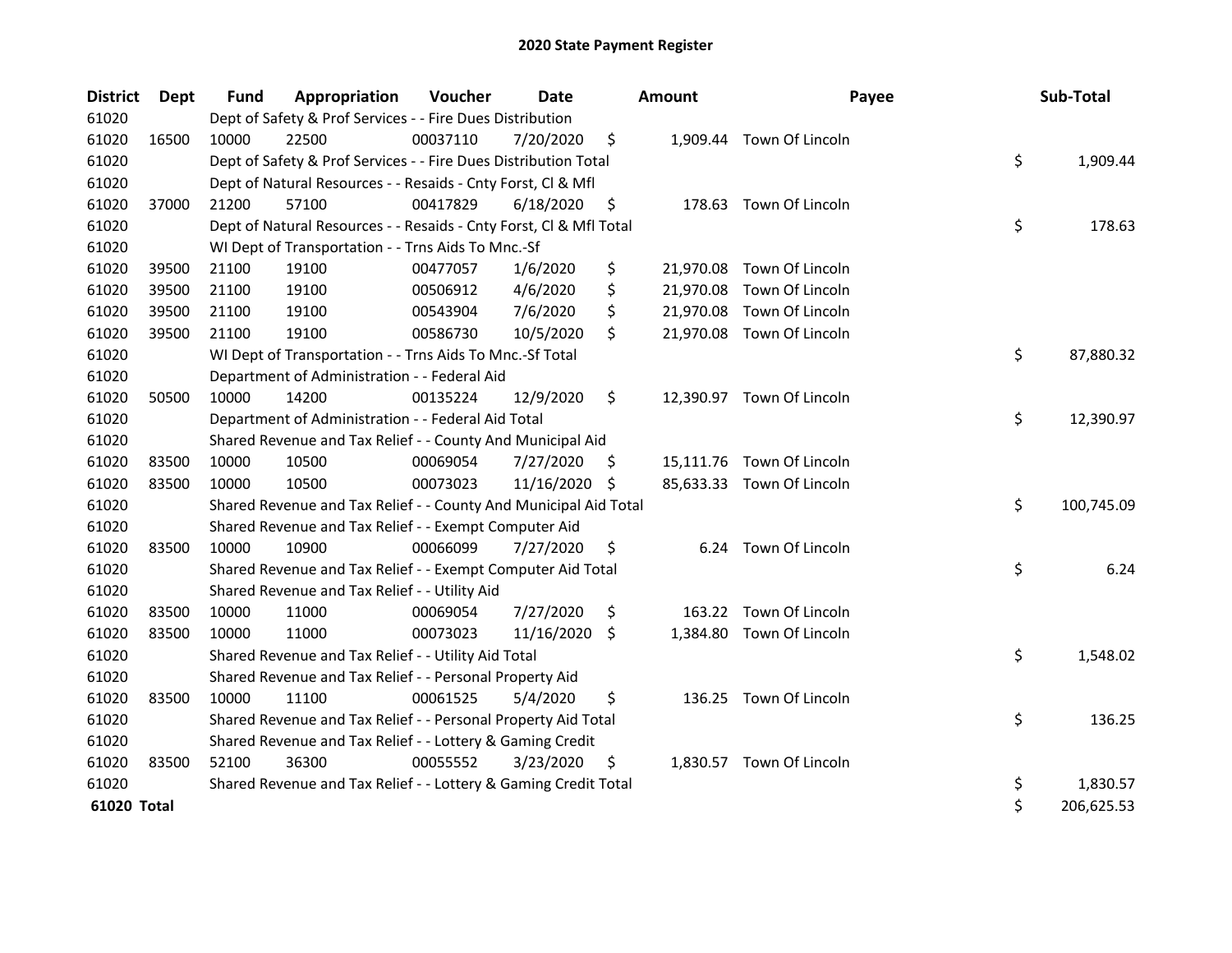| <b>District</b> | <b>Dept</b> | Fund  | Appropriation                                                        | Voucher  | Date          |    | <b>Amount</b> | Payee                    | Sub-Total       |
|-----------------|-------------|-------|----------------------------------------------------------------------|----------|---------------|----|---------------|--------------------------|-----------------|
| 61022           |             |       | Dept of Safety & Prof Services - - Fire Dues Distribution            |          |               |    |               |                          |                 |
| 61022           | 16500       | 10000 | 22500                                                                | 00037111 | 7/20/2020     | \$ |               | 2,672.26 Town Of Pigeon  |                 |
| 61022           |             |       | Dept of Safety & Prof Services - - Fire Dues Distribution Total      |          |               |    |               |                          | \$<br>2,672.26  |
| 61022           |             |       | Dept of Natural Resources - - Resaids - Cnty Forst, Cl & Mfl         |          |               |    |               |                          |                 |
| 61022           | 37000       | 21200 | 57100                                                                | 00417830 | 6/18/2020     | \$ |               | 690.68 Town Of Pigeon    |                 |
| 61022           |             |       | Dept of Natural Resources - - Resaids - Cnty Forst, Cl & Mfl Total   |          |               |    |               |                          | \$<br>690.68    |
| 61022           |             |       | Dept of Natural Resources - - Fin Asst For Responsible Units         |          |               |    |               |                          |                 |
| 61022           | 37000       | 27400 | 67000                                                                | 00412643 | 5/29/2020     | \$ |               | 792.28 Town Of Pigeon    |                 |
| 61022           |             |       | Dept of Natural Resources - - Fin Asst For Responsible Units Total   |          |               |    |               |                          | \$<br>792.28    |
| 61022           |             |       | WI Dept of Transportation - - Trns Aids To Mnc.-Sf                   |          |               |    |               |                          |                 |
| 61022           | 39500       | 21100 | 19100                                                                | 00477058 | 1/6/2020      | \$ |               | 22,669.21 Town Of Pigeon |                 |
| 61022           | 39500       | 21100 | 19100                                                                | 00506913 | 4/6/2020      | \$ |               | 22,669.21 Town Of Pigeon |                 |
| 61022           | 39500       | 21100 | 19100                                                                | 00543905 | 7/6/2020      | \$ |               | 22,669.21 Town Of Pigeon |                 |
| 61022           | 39500       | 21100 | 19100                                                                | 00586731 | 10/5/2020     | \$ |               | 22,669.24 Town Of Pigeon |                 |
| 61022           |             |       | WI Dept of Transportation - - Trns Aids To Mnc.-Sf Total             |          |               |    |               |                          | \$<br>90,676.87 |
| 61022           |             |       | WI Dept of Transportation - - Supplemental Transportation Aids       |          |               |    |               |                          |                 |
| 61022           | 39500       | 21100 | 19600                                                                | 00477587 | 1/6/2020      | \$ |               | 16,001.80 Town Of Pigeon |                 |
| 61022           |             |       | WI Dept of Transportation - - Supplemental Transportation Aids Total |          |               |    |               |                          | \$<br>16,001.80 |
| 61022           |             |       | WI Dept of Transportation - - Loc Rd Imp Prg St Fd                   |          |               |    |               |                          |                 |
| 61022           | 39500       | 21100 | 27800                                                                | 00624505 | 12/9/2020     | \$ |               | 13,277.50 Town Of Pigeon |                 |
| 61022           |             |       | WI Dept of Transportation - - Loc Rd Imp Prg St Fd Total             |          |               |    |               |                          | \$<br>13,277.50 |
| 61022           |             |       | Department of Administration - - Federal Aid                         |          |               |    |               |                          |                 |
| 61022           | 50500       | 10000 | 14200                                                                | 00135225 | 12/10/2020 \$ |    |               | 8,399.74 Town Of Pigeon  |                 |
| 61022           |             |       | Department of Administration - - Federal Aid Total                   |          |               |    |               |                          | \$<br>8,399.74  |
| 61022           |             |       | Shared Revenue and Tax Relief - - County And Municipal Aid           |          |               |    |               |                          |                 |
| 61022           | 83500       | 10000 | 10500                                                                | 00069055 | 7/27/2020     | S. |               | 11,039.02 Town Of Pigeon |                 |
| 61022           | 83500       | 10000 | 10500                                                                | 00073024 | 11/16/2020    | \$ |               | 62,554.45 Town Of Pigeon |                 |
| 61022           |             |       | Shared Revenue and Tax Relief - - County And Municipal Aid Total     |          |               |    |               |                          | \$<br>73,593.47 |
| 61022           |             |       | Shared Revenue and Tax Relief - - Exempt Computer Aid                |          |               |    |               |                          |                 |
| 61022           | 83500       | 10000 | 10900                                                                | 00066100 | 7/27/2020     | \$ |               | 3.11 Town Of Pigeon      |                 |
| 61022           |             |       | Shared Revenue and Tax Relief - - Exempt Computer Aid Total          |          |               |    |               |                          | \$<br>3.11      |
| 61022           |             |       | Shared Revenue and Tax Relief - - Utility Aid                        |          |               |    |               |                          |                 |
| 61022           | 83500       | 10000 | 11000                                                                | 00069055 | 7/27/2020     | \$ | 17.07         | Town Of Pigeon           |                 |
| 61022           | 83500       | 10000 | 11000                                                                | 00073024 | 11/16/2020    | \$ | 103.74        | Town Of Pigeon           |                 |
| 61022           |             |       | Shared Revenue and Tax Relief - - Utility Aid Total                  |          |               |    |               |                          | \$<br>120.81    |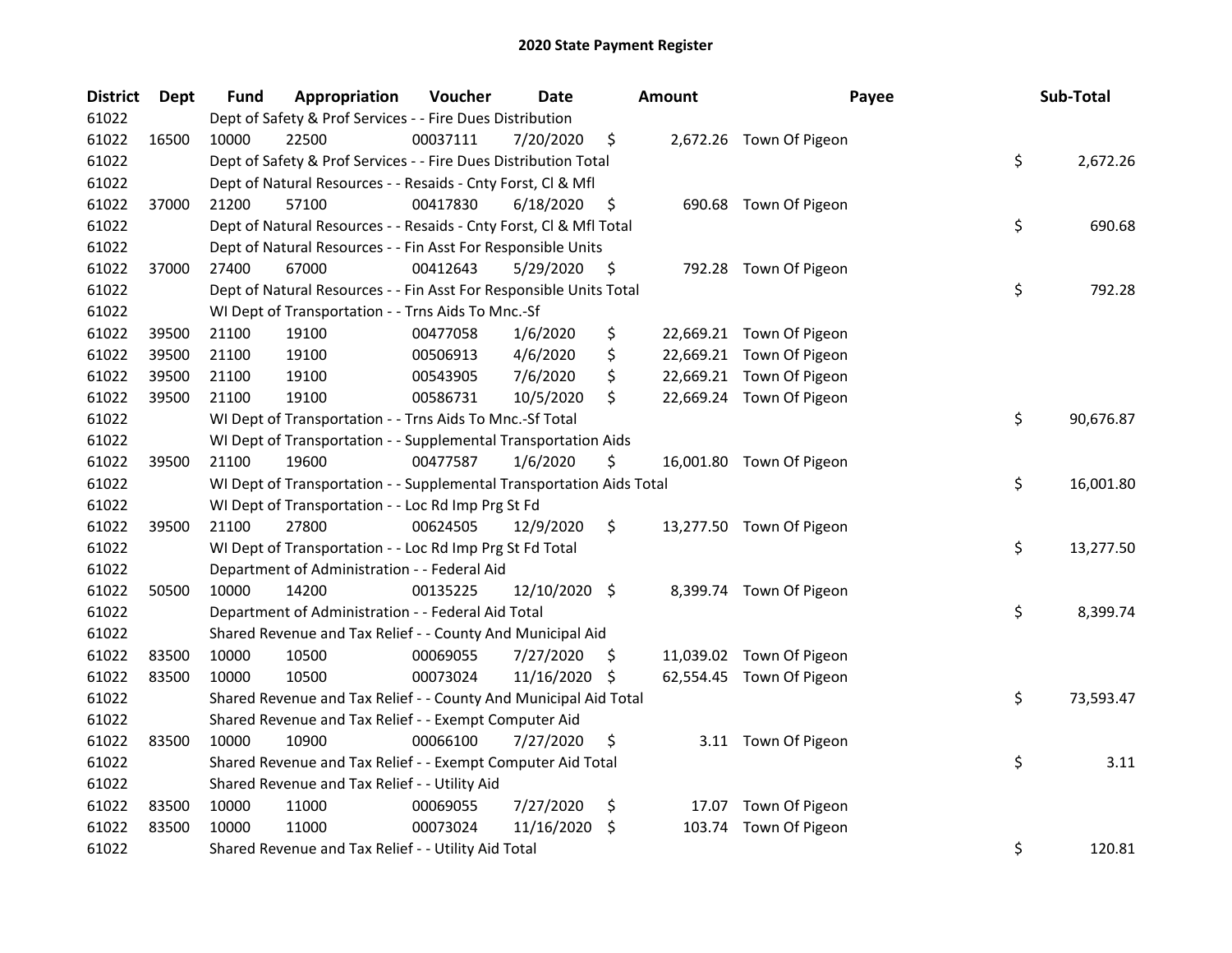| <b>District</b> | <b>Dept</b> | <b>Fund</b> | Appropriation                                                 | <b>Voucher</b> | Date     | Amount | <b>Pavee</b>   | Sub-Total  |
|-----------------|-------------|-------------|---------------------------------------------------------------|----------------|----------|--------|----------------|------------|
| 61022           |             |             | Shared Revenue and Tax Relief - - Personal Property Aid       |                |          |        |                |            |
| 61022           | 83500       | 10000       | 11100                                                         | 00061526       | 5/4/2020 | 595.87 | Town Of Pigeon |            |
| 61022           |             |             | Shared Revenue and Tax Relief - - Personal Property Aid Total |                |          |        |                | 595.87     |
| 61022 Total     |             |             |                                                               |                |          |        |                | 206.824.39 |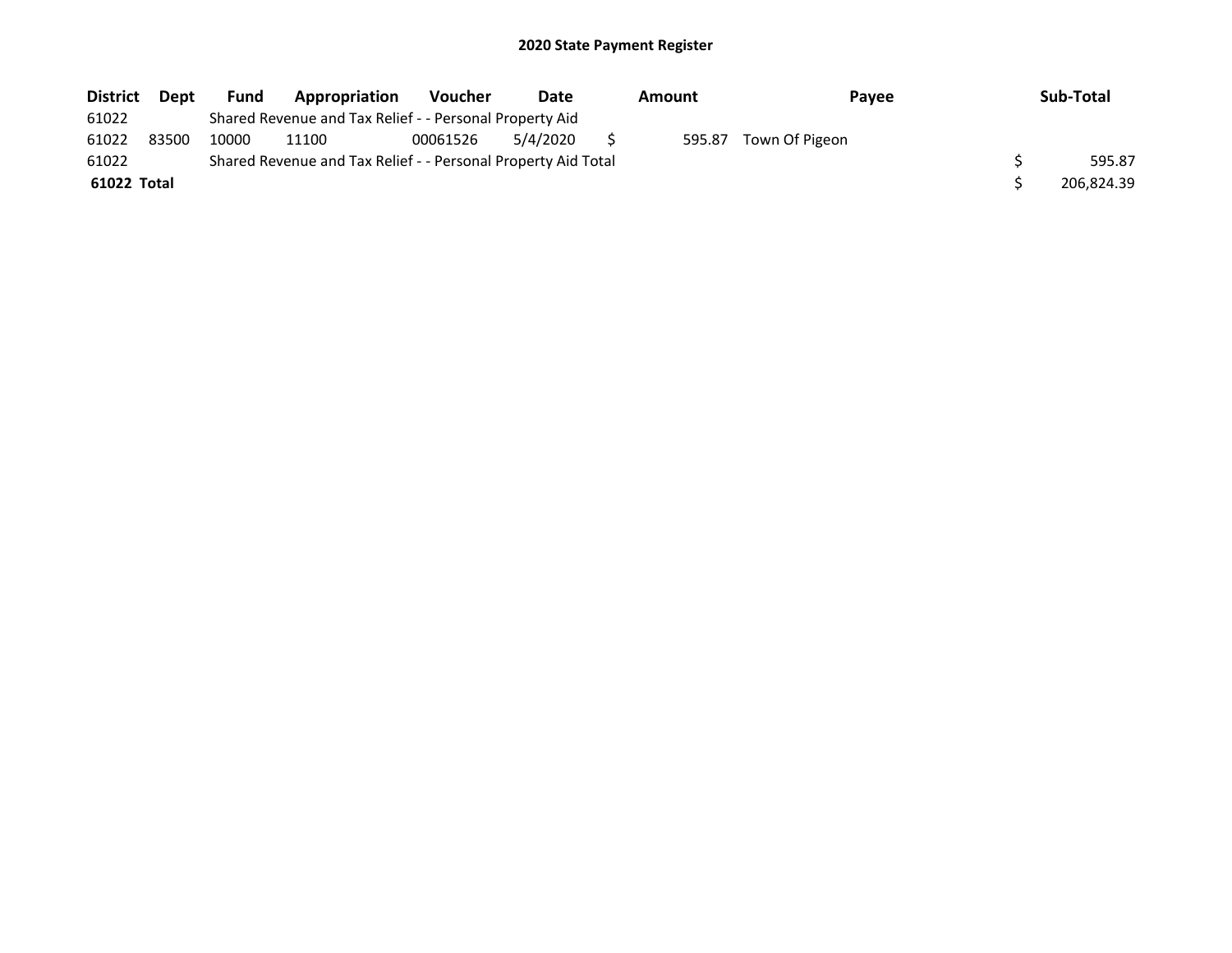| <b>District</b> | Dept  | Fund  | Appropriation                                                        | Voucher  | <b>Date</b>   |     | <b>Amount</b> | Payee                      | Sub-Total        |
|-----------------|-------|-------|----------------------------------------------------------------------|----------|---------------|-----|---------------|----------------------------|------------------|
| 61024           |       |       | Dept of Safety & Prof Services - - Fire Dues Distribution            |          |               |     |               |                            |                  |
| 61024           | 16500 | 10000 | 22500                                                                | 00037112 | 7/20/2020     | \$  |               | 2,877.74 Preston, Town of  |                  |
| 61024           |       |       | Dept of Safety & Prof Services - - Fire Dues Distribution Total      |          |               |     |               |                            | \$<br>2,877.74   |
| 61024           |       |       | Dept of Natural Resources - - Aids In Lieu Of Taxes - Gener          |          |               |     |               |                            |                  |
| 61024           | 37000 | 10000 | 50300                                                                | 00383632 | 1/17/2020     | \$  | 15,898.68     | Preston, Town of           |                  |
| 61024           | 37000 | 10000 | 50300                                                                | 00404946 | 4/21/2020     | \$  | 257.20        | Preston, Town of           |                  |
| 61024           |       |       | Dept of Natural Resources - - Aids In Lieu Of Taxes - Gener Total    |          |               |     |               |                            | \$<br>16,155.88  |
| 61024           |       |       | Dept of Natural Resources - - Resaids - Cnty Forst, Cl & Mfl         |          |               |     |               |                            |                  |
| 61024           | 37000 | 21200 | 57100                                                                | 00417831 | 6/18/2020     | \$  |               | 761.68 Preston, Town of    |                  |
| 61024           |       |       | Dept of Natural Resources - - Resaids - Cnty Forst, Cl & Mfl Total   |          |               |     |               |                            | \$<br>761.68     |
| 61024           |       |       | Dept of Natural Resources - - Aids In Lieu Of Taxes - Sum S          |          |               |     |               |                            |                  |
| 61024           | 37000 | 21200 | 57900                                                                | 00404947 | 4/21/2020     | \$  |               | 220.63 Preston, Town of    |                  |
| 61024           |       |       | Dept of Natural Resources - - Aids In Lieu Of Taxes - Sum S Total    |          |               |     |               |                            | \$<br>220.63     |
| 61024           |       |       | Dept of Natural Resources - - Fin Asst For Responsible Units         |          |               |     |               |                            |                  |
| 61024           | 37000 | 27400 | 67000                                                                | 00413347 | 5/29/2020     | \$. | 3,264.60      | Preston, Town of           |                  |
| 61024           |       |       | Dept of Natural Resources - - Fin Asst For Responsible Units Total   |          |               |     |               |                            | \$<br>3,264.60   |
| 61024           |       |       | WI Dept of Transportation - - Trns Aids To Mnc.-Sf                   |          |               |     |               |                            |                  |
| 61024           | 39500 | 21100 | 19100                                                                | 00477059 | 1/6/2020      | \$  |               | 45,871.74 Preston, Town of |                  |
| 61024           | 39500 | 21100 | 19100                                                                | 00506914 | 4/6/2020      | \$  | 45,871.74     | Preston, Town of           |                  |
| 61024           | 39500 | 21100 | 19100                                                                | 00543906 | 7/6/2020      | \$  |               | 45,871.74 Preston, Town of |                  |
| 61024           | 39500 | 21100 | 19100                                                                | 00586732 | 10/5/2020     | \$  |               | 45,871.74 Preston, Town of |                  |
| 61024           |       |       | WI Dept of Transportation - - Trns Aids To Mnc.-Sf Total             |          |               |     |               |                            | \$<br>183,486.96 |
| 61024           |       |       | Department of Administration - - Federal Aid                         |          |               |     |               |                            |                  |
| 61024           | 50500 | 10000 | 14200                                                                | 00135226 | 12/10/2020 \$ |     |               | 13,118.77 Preston, Town of |                  |
| 61024           |       |       | Department of Administration - - Federal Aid Total                   |          |               |     |               |                            | \$<br>13,118.77  |
| 61024           |       |       | Department of Administration - - Hv Trans Ln Annual Impact Fee       |          |               |     |               |                            |                  |
| 61024           | 50500 | 10000 | 17400                                                                | 00121270 | 5/1/2020      | \$. |               | 57,724.00 Preston, Town of |                  |
| 61024           |       |       | Department of Administration - - Hv Trans Ln Annual Impact Fee Total |          |               |     |               |                            | \$<br>57,724.00  |
| 61024           |       |       | Elections Commission - - 2018 Hava Election Security                 |          |               |     |               |                            |                  |
| 61024           | 51000 | 22000 | 18200                                                                | 00004378 | 9/9/2020      | \$  |               | 755.50 Preston, Town of    |                  |
| 61024           |       |       | Elections Commission - - 2018 Hava Election Security Total           |          |               |     |               |                            | \$<br>755.50     |
| 61024           |       |       | Shared Revenue and Tax Relief - - County And Municipal Aid           |          |               |     |               |                            |                  |
| 61024           | 83500 | 10000 | 10500                                                                | 00069056 | 7/27/2020     | Ş   | 8,635.98      | Preston, Town of           |                  |
| 61024           | 83500 | 10000 | 10500                                                                | 00073025 | 11/16/2020    | \$. | 78,075.19     | Preston, Town of           |                  |
| 61024           |       |       | Shared Revenue and Tax Relief - - County And Municipal Aid Total     |          |               |     |               |                            | \$<br>86,711.17  |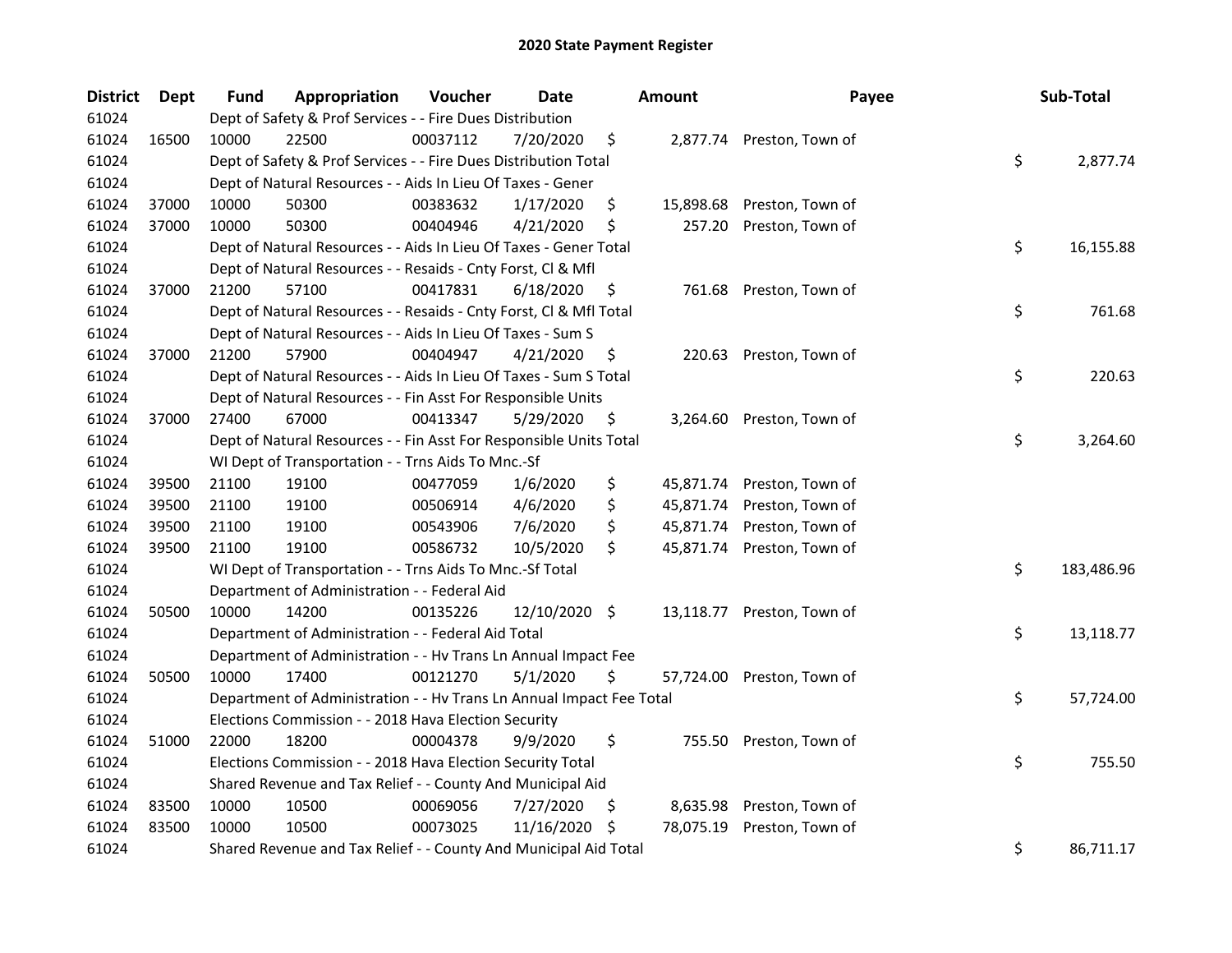| <b>District</b> | Dept  | <b>Fund</b> | Appropriation                                                 | Voucher  | Date       |    | <b>Amount</b> | Payee            | Sub-Total  |
|-----------------|-------|-------------|---------------------------------------------------------------|----------|------------|----|---------------|------------------|------------|
| 61024           |       |             | Shared Revenue and Tax Relief - - Exempt Computer Aid         |          |            |    |               |                  |            |
| 61024           | 83500 | 10000       | 10900                                                         | 00066101 | 7/27/2020  | S  | 17.67         | Preston, Town of |            |
| 61024           |       |             | Shared Revenue and Tax Relief - - Exempt Computer Aid Total   |          |            |    |               |                  | 17.67      |
| 61024           |       |             | Shared Revenue and Tax Relief - - Utility Aid                 |          |            |    |               |                  |            |
| 61024           | 83500 | 10000       | 11000                                                         | 00069056 | 7/27/2020  | S  | 152.39        | Preston, Town of |            |
| 61024           | 83500 | 10000       | 11000                                                         | 00073025 | 11/16/2020 | S. | 878.26        | Preston, Town of |            |
| 61024           |       |             | Shared Revenue and Tax Relief - - Utility Aid Total           |          |            |    |               |                  | 1,030.65   |
| 61024           |       |             | Shared Revenue and Tax Relief - - Personal Property Aid       |          |            |    |               |                  |            |
| 61024           | 83500 | 10000       | 11100                                                         | 00061527 | 5/4/2020   | Ś  | 231.55        | Preston, Town of |            |
| 61024           |       |             | Shared Revenue and Tax Relief - - Personal Property Aid Total |          |            |    |               |                  | 231.55     |
| 61024 Total     |       |             |                                                               |          |            |    |               |                  | 366,356.80 |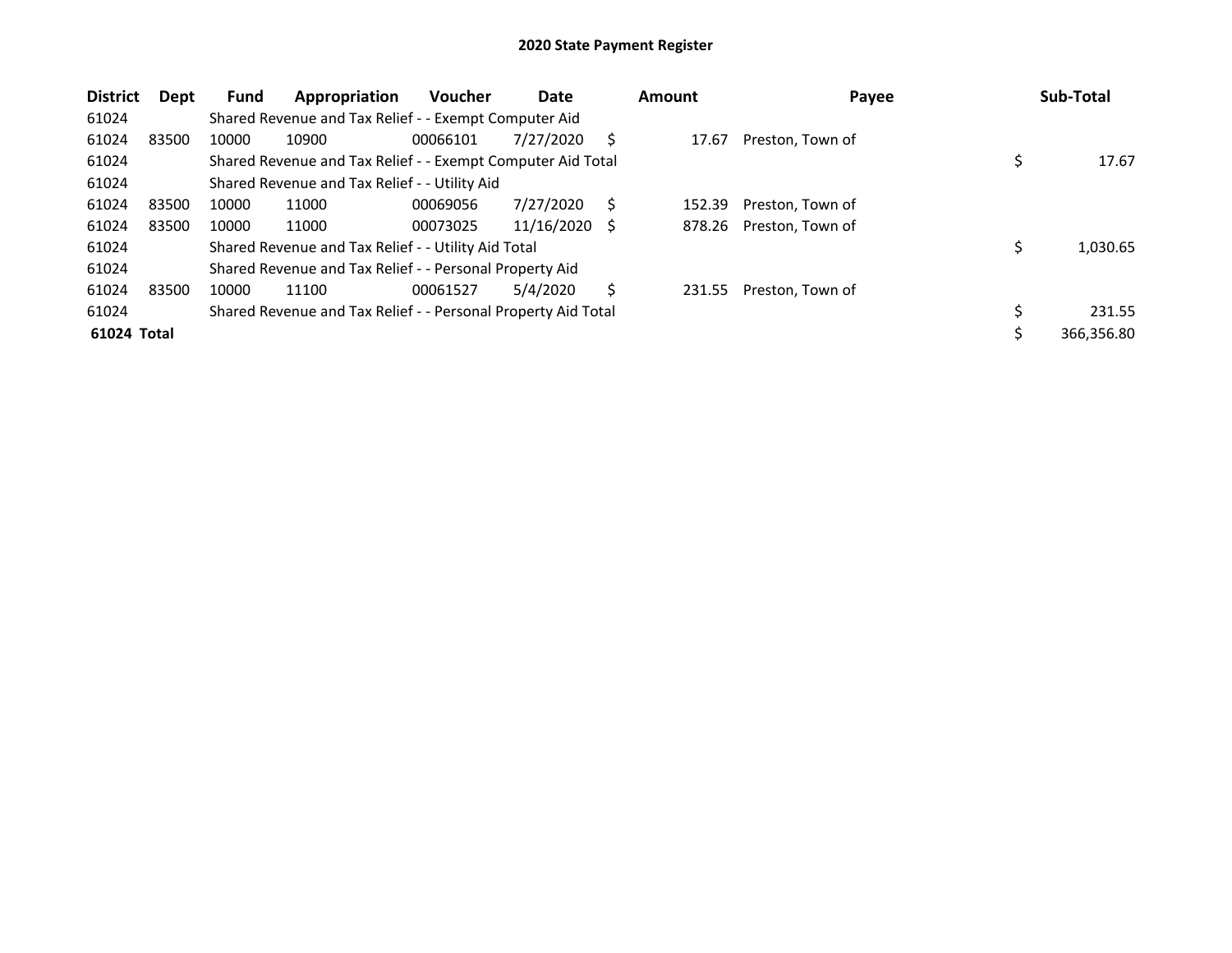| 61026<br>Dept of Safety & Prof Services - - Fire Dues Distribution<br>61026<br>16500<br>22500<br>00037113<br>\$<br>10000<br>7/20/2020<br>3,269.79 Town Of Sumner<br>\$<br>61026<br>Dept of Safety & Prof Services - - Fire Dues Distribution Total<br>3,269.79<br>61026<br>Dept of Natural Resources - - Aids In Lieu Of Taxes - Gener<br>61026<br>\$<br>37000<br>10000<br>50300<br>00383636<br>1/17/2020<br>5,882.68<br>Town Of Sumner<br>61026<br>37000<br>10000<br>50300<br>\$<br>Town Of Sumner<br>00405010<br>4/21/2020<br>167.40<br>61026<br>37000<br>Town Of Sumner<br>10000<br>50300<br>00405011<br>4/21/2020<br>\$<br>82.00<br>61026<br>37000<br>10000<br>50300<br>00405012<br>4/21/2020<br>\$<br>107.98<br>Town Of Sumner<br>\$<br>61026<br>6,240.06<br>Dept of Natural Resources - - Aids In Lieu Of Taxes - Gener Total<br>61026<br>Dept of Natural Resources - - Resaids - Cnty Forst, Cl & Mfl<br>61026<br>21200<br>57100<br>00417832<br>6/18/2020<br>483.37 Town Of Sumner<br>37000<br>\$<br>\$<br>61026<br>483.37<br>Dept of Natural Resources - - Resaids - Cnty Forst, Cl & Mfl Total<br>61026<br>Dept of Natural Resources - - Aids In Lieu Of Taxes - Sum S<br>Town Of Sumner<br>61026<br>37000<br>21200<br>57900<br>00405009<br>4/21/2020<br>\$<br>0.80<br>61026<br>37000<br>21200<br>57900<br>4/21/2020<br>\$<br>Town Of Sumner<br>00405013<br>7.20<br>\$<br>8.00<br>61026<br>Dept of Natural Resources - - Aids In Lieu Of Taxes - Sum S Total<br>61026<br>WI Dept of Transportation - - Trns Aids To Mnc.-Sf<br>61026<br>39500<br>21100<br>19100<br>00477060<br>1/6/2020<br>\$<br>20,636.37 Town Of Sumner<br>\$<br>61026<br>39500<br>21100<br>19100<br>4/6/2020<br>Town Of Sumner<br>00506915<br>20,636.37<br>7/6/2020<br>\$<br>61026<br>39500<br>21100<br>19100<br>00543907<br>20,636.37 Town Of Sumner<br>61026<br>\$<br>39500<br>21100<br>19100<br>00586733<br>10/5/2020<br>20,636.37 Town Of Sumner<br>\$<br>61026<br>WI Dept of Transportation - - Trns Aids To Mnc.-Sf Total<br>82,545.48<br>61026<br>WI Dept of Transportation - - Hwy Mgmt & Opers Sf<br>\$<br>61026<br>39500<br>21100<br>36500<br>00516719<br>5/8/2020<br>Town Of Sumner<br>500.00<br>61026<br>39500<br>21100<br>36500<br>7/30/2020<br>\$<br>Town Of Sumner<br>00550296<br>500.00<br>61026<br>Town Of Sumner<br>39500<br>21100<br>36500<br>00615310<br>12/11/2020<br>Ŝ.<br>500.00<br>\$<br>61026<br>WI Dept of Transportation - - Hwy Mgmt & Opers Sf Total<br>1,500.00<br>61026<br>Department of Administration - - Federal Aid<br>61026<br>12/10/2020<br>Town Of Sumner<br>50500<br>10000<br>14200<br>00135227<br>14,057.46<br>-\$<br>61026<br>50500<br>10000<br>14200<br>00136560<br>12/17/2020 \$<br>1,476.93 Town Of Sumner<br>\$<br>61026<br>15,534.39<br>Department of Administration - - Federal Aid Total<br>61026<br>Shared Revenue and Tax Relief - - County And Municipal Aid<br>61026<br>10000<br>10500<br>00069057<br>7/27/2020<br>7,824.64 Town Of Sumner<br>83500<br>\$<br>11/16/2020<br>61026<br>83500<br>10000<br>10500<br>00073026<br>\$<br>44,339.60<br>Town Of Sumner | <b>District</b> | <b>Dept</b> | Fund | Appropriation | Voucher | <b>Date</b> | <b>Amount</b> | Payee | Sub-Total       |
|----------------------------------------------------------------------------------------------------------------------------------------------------------------------------------------------------------------------------------------------------------------------------------------------------------------------------------------------------------------------------------------------------------------------------------------------------------------------------------------------------------------------------------------------------------------------------------------------------------------------------------------------------------------------------------------------------------------------------------------------------------------------------------------------------------------------------------------------------------------------------------------------------------------------------------------------------------------------------------------------------------------------------------------------------------------------------------------------------------------------------------------------------------------------------------------------------------------------------------------------------------------------------------------------------------------------------------------------------------------------------------------------------------------------------------------------------------------------------------------------------------------------------------------------------------------------------------------------------------------------------------------------------------------------------------------------------------------------------------------------------------------------------------------------------------------------------------------------------------------------------------------------------------------------------------------------------------------------------------------------------------------------------------------------------------------------------------------------------------------------------------------------------------------------------------------------------------------------------------------------------------------------------------------------------------------------------------------------------------------------------------------------------------------------------------------------------------------------------------------------------------------------------------------------------------------------------------------------------------------------------------------------------------------------------------------------------------------------------------------------------------------------------------------------------------------------------------------------------------------------------------------------------------------------------------------------------------------------------------------------------------------------------------------------------------------------------------------------|-----------------|-------------|------|---------------|---------|-------------|---------------|-------|-----------------|
|                                                                                                                                                                                                                                                                                                                                                                                                                                                                                                                                                                                                                                                                                                                                                                                                                                                                                                                                                                                                                                                                                                                                                                                                                                                                                                                                                                                                                                                                                                                                                                                                                                                                                                                                                                                                                                                                                                                                                                                                                                                                                                                                                                                                                                                                                                                                                                                                                                                                                                                                                                                                                                                                                                                                                                                                                                                                                                                                                                                                                                                                                              |                 |             |      |               |         |             |               |       |                 |
|                                                                                                                                                                                                                                                                                                                                                                                                                                                                                                                                                                                                                                                                                                                                                                                                                                                                                                                                                                                                                                                                                                                                                                                                                                                                                                                                                                                                                                                                                                                                                                                                                                                                                                                                                                                                                                                                                                                                                                                                                                                                                                                                                                                                                                                                                                                                                                                                                                                                                                                                                                                                                                                                                                                                                                                                                                                                                                                                                                                                                                                                                              |                 |             |      |               |         |             |               |       |                 |
|                                                                                                                                                                                                                                                                                                                                                                                                                                                                                                                                                                                                                                                                                                                                                                                                                                                                                                                                                                                                                                                                                                                                                                                                                                                                                                                                                                                                                                                                                                                                                                                                                                                                                                                                                                                                                                                                                                                                                                                                                                                                                                                                                                                                                                                                                                                                                                                                                                                                                                                                                                                                                                                                                                                                                                                                                                                                                                                                                                                                                                                                                              |                 |             |      |               |         |             |               |       |                 |
|                                                                                                                                                                                                                                                                                                                                                                                                                                                                                                                                                                                                                                                                                                                                                                                                                                                                                                                                                                                                                                                                                                                                                                                                                                                                                                                                                                                                                                                                                                                                                                                                                                                                                                                                                                                                                                                                                                                                                                                                                                                                                                                                                                                                                                                                                                                                                                                                                                                                                                                                                                                                                                                                                                                                                                                                                                                                                                                                                                                                                                                                                              |                 |             |      |               |         |             |               |       |                 |
|                                                                                                                                                                                                                                                                                                                                                                                                                                                                                                                                                                                                                                                                                                                                                                                                                                                                                                                                                                                                                                                                                                                                                                                                                                                                                                                                                                                                                                                                                                                                                                                                                                                                                                                                                                                                                                                                                                                                                                                                                                                                                                                                                                                                                                                                                                                                                                                                                                                                                                                                                                                                                                                                                                                                                                                                                                                                                                                                                                                                                                                                                              |                 |             |      |               |         |             |               |       |                 |
|                                                                                                                                                                                                                                                                                                                                                                                                                                                                                                                                                                                                                                                                                                                                                                                                                                                                                                                                                                                                                                                                                                                                                                                                                                                                                                                                                                                                                                                                                                                                                                                                                                                                                                                                                                                                                                                                                                                                                                                                                                                                                                                                                                                                                                                                                                                                                                                                                                                                                                                                                                                                                                                                                                                                                                                                                                                                                                                                                                                                                                                                                              |                 |             |      |               |         |             |               |       |                 |
|                                                                                                                                                                                                                                                                                                                                                                                                                                                                                                                                                                                                                                                                                                                                                                                                                                                                                                                                                                                                                                                                                                                                                                                                                                                                                                                                                                                                                                                                                                                                                                                                                                                                                                                                                                                                                                                                                                                                                                                                                                                                                                                                                                                                                                                                                                                                                                                                                                                                                                                                                                                                                                                                                                                                                                                                                                                                                                                                                                                                                                                                                              |                 |             |      |               |         |             |               |       |                 |
|                                                                                                                                                                                                                                                                                                                                                                                                                                                                                                                                                                                                                                                                                                                                                                                                                                                                                                                                                                                                                                                                                                                                                                                                                                                                                                                                                                                                                                                                                                                                                                                                                                                                                                                                                                                                                                                                                                                                                                                                                                                                                                                                                                                                                                                                                                                                                                                                                                                                                                                                                                                                                                                                                                                                                                                                                                                                                                                                                                                                                                                                                              |                 |             |      |               |         |             |               |       |                 |
|                                                                                                                                                                                                                                                                                                                                                                                                                                                                                                                                                                                                                                                                                                                                                                                                                                                                                                                                                                                                                                                                                                                                                                                                                                                                                                                                                                                                                                                                                                                                                                                                                                                                                                                                                                                                                                                                                                                                                                                                                                                                                                                                                                                                                                                                                                                                                                                                                                                                                                                                                                                                                                                                                                                                                                                                                                                                                                                                                                                                                                                                                              |                 |             |      |               |         |             |               |       |                 |
|                                                                                                                                                                                                                                                                                                                                                                                                                                                                                                                                                                                                                                                                                                                                                                                                                                                                                                                                                                                                                                                                                                                                                                                                                                                                                                                                                                                                                                                                                                                                                                                                                                                                                                                                                                                                                                                                                                                                                                                                                                                                                                                                                                                                                                                                                                                                                                                                                                                                                                                                                                                                                                                                                                                                                                                                                                                                                                                                                                                                                                                                                              |                 |             |      |               |         |             |               |       |                 |
|                                                                                                                                                                                                                                                                                                                                                                                                                                                                                                                                                                                                                                                                                                                                                                                                                                                                                                                                                                                                                                                                                                                                                                                                                                                                                                                                                                                                                                                                                                                                                                                                                                                                                                                                                                                                                                                                                                                                                                                                                                                                                                                                                                                                                                                                                                                                                                                                                                                                                                                                                                                                                                                                                                                                                                                                                                                                                                                                                                                                                                                                                              |                 |             |      |               |         |             |               |       |                 |
|                                                                                                                                                                                                                                                                                                                                                                                                                                                                                                                                                                                                                                                                                                                                                                                                                                                                                                                                                                                                                                                                                                                                                                                                                                                                                                                                                                                                                                                                                                                                                                                                                                                                                                                                                                                                                                                                                                                                                                                                                                                                                                                                                                                                                                                                                                                                                                                                                                                                                                                                                                                                                                                                                                                                                                                                                                                                                                                                                                                                                                                                                              |                 |             |      |               |         |             |               |       |                 |
|                                                                                                                                                                                                                                                                                                                                                                                                                                                                                                                                                                                                                                                                                                                                                                                                                                                                                                                                                                                                                                                                                                                                                                                                                                                                                                                                                                                                                                                                                                                                                                                                                                                                                                                                                                                                                                                                                                                                                                                                                                                                                                                                                                                                                                                                                                                                                                                                                                                                                                                                                                                                                                                                                                                                                                                                                                                                                                                                                                                                                                                                                              |                 |             |      |               |         |             |               |       |                 |
|                                                                                                                                                                                                                                                                                                                                                                                                                                                                                                                                                                                                                                                                                                                                                                                                                                                                                                                                                                                                                                                                                                                                                                                                                                                                                                                                                                                                                                                                                                                                                                                                                                                                                                                                                                                                                                                                                                                                                                                                                                                                                                                                                                                                                                                                                                                                                                                                                                                                                                                                                                                                                                                                                                                                                                                                                                                                                                                                                                                                                                                                                              |                 |             |      |               |         |             |               |       |                 |
|                                                                                                                                                                                                                                                                                                                                                                                                                                                                                                                                                                                                                                                                                                                                                                                                                                                                                                                                                                                                                                                                                                                                                                                                                                                                                                                                                                                                                                                                                                                                                                                                                                                                                                                                                                                                                                                                                                                                                                                                                                                                                                                                                                                                                                                                                                                                                                                                                                                                                                                                                                                                                                                                                                                                                                                                                                                                                                                                                                                                                                                                                              |                 |             |      |               |         |             |               |       |                 |
|                                                                                                                                                                                                                                                                                                                                                                                                                                                                                                                                                                                                                                                                                                                                                                                                                                                                                                                                                                                                                                                                                                                                                                                                                                                                                                                                                                                                                                                                                                                                                                                                                                                                                                                                                                                                                                                                                                                                                                                                                                                                                                                                                                                                                                                                                                                                                                                                                                                                                                                                                                                                                                                                                                                                                                                                                                                                                                                                                                                                                                                                                              |                 |             |      |               |         |             |               |       |                 |
|                                                                                                                                                                                                                                                                                                                                                                                                                                                                                                                                                                                                                                                                                                                                                                                                                                                                                                                                                                                                                                                                                                                                                                                                                                                                                                                                                                                                                                                                                                                                                                                                                                                                                                                                                                                                                                                                                                                                                                                                                                                                                                                                                                                                                                                                                                                                                                                                                                                                                                                                                                                                                                                                                                                                                                                                                                                                                                                                                                                                                                                                                              |                 |             |      |               |         |             |               |       |                 |
|                                                                                                                                                                                                                                                                                                                                                                                                                                                                                                                                                                                                                                                                                                                                                                                                                                                                                                                                                                                                                                                                                                                                                                                                                                                                                                                                                                                                                                                                                                                                                                                                                                                                                                                                                                                                                                                                                                                                                                                                                                                                                                                                                                                                                                                                                                                                                                                                                                                                                                                                                                                                                                                                                                                                                                                                                                                                                                                                                                                                                                                                                              |                 |             |      |               |         |             |               |       |                 |
|                                                                                                                                                                                                                                                                                                                                                                                                                                                                                                                                                                                                                                                                                                                                                                                                                                                                                                                                                                                                                                                                                                                                                                                                                                                                                                                                                                                                                                                                                                                                                                                                                                                                                                                                                                                                                                                                                                                                                                                                                                                                                                                                                                                                                                                                                                                                                                                                                                                                                                                                                                                                                                                                                                                                                                                                                                                                                                                                                                                                                                                                                              |                 |             |      |               |         |             |               |       |                 |
|                                                                                                                                                                                                                                                                                                                                                                                                                                                                                                                                                                                                                                                                                                                                                                                                                                                                                                                                                                                                                                                                                                                                                                                                                                                                                                                                                                                                                                                                                                                                                                                                                                                                                                                                                                                                                                                                                                                                                                                                                                                                                                                                                                                                                                                                                                                                                                                                                                                                                                                                                                                                                                                                                                                                                                                                                                                                                                                                                                                                                                                                                              |                 |             |      |               |         |             |               |       |                 |
|                                                                                                                                                                                                                                                                                                                                                                                                                                                                                                                                                                                                                                                                                                                                                                                                                                                                                                                                                                                                                                                                                                                                                                                                                                                                                                                                                                                                                                                                                                                                                                                                                                                                                                                                                                                                                                                                                                                                                                                                                                                                                                                                                                                                                                                                                                                                                                                                                                                                                                                                                                                                                                                                                                                                                                                                                                                                                                                                                                                                                                                                                              |                 |             |      |               |         |             |               |       |                 |
|                                                                                                                                                                                                                                                                                                                                                                                                                                                                                                                                                                                                                                                                                                                                                                                                                                                                                                                                                                                                                                                                                                                                                                                                                                                                                                                                                                                                                                                                                                                                                                                                                                                                                                                                                                                                                                                                                                                                                                                                                                                                                                                                                                                                                                                                                                                                                                                                                                                                                                                                                                                                                                                                                                                                                                                                                                                                                                                                                                                                                                                                                              |                 |             |      |               |         |             |               |       |                 |
|                                                                                                                                                                                                                                                                                                                                                                                                                                                                                                                                                                                                                                                                                                                                                                                                                                                                                                                                                                                                                                                                                                                                                                                                                                                                                                                                                                                                                                                                                                                                                                                                                                                                                                                                                                                                                                                                                                                                                                                                                                                                                                                                                                                                                                                                                                                                                                                                                                                                                                                                                                                                                                                                                                                                                                                                                                                                                                                                                                                                                                                                                              |                 |             |      |               |         |             |               |       |                 |
|                                                                                                                                                                                                                                                                                                                                                                                                                                                                                                                                                                                                                                                                                                                                                                                                                                                                                                                                                                                                                                                                                                                                                                                                                                                                                                                                                                                                                                                                                                                                                                                                                                                                                                                                                                                                                                                                                                                                                                                                                                                                                                                                                                                                                                                                                                                                                                                                                                                                                                                                                                                                                                                                                                                                                                                                                                                                                                                                                                                                                                                                                              |                 |             |      |               |         |             |               |       |                 |
|                                                                                                                                                                                                                                                                                                                                                                                                                                                                                                                                                                                                                                                                                                                                                                                                                                                                                                                                                                                                                                                                                                                                                                                                                                                                                                                                                                                                                                                                                                                                                                                                                                                                                                                                                                                                                                                                                                                                                                                                                                                                                                                                                                                                                                                                                                                                                                                                                                                                                                                                                                                                                                                                                                                                                                                                                                                                                                                                                                                                                                                                                              |                 |             |      |               |         |             |               |       |                 |
|                                                                                                                                                                                                                                                                                                                                                                                                                                                                                                                                                                                                                                                                                                                                                                                                                                                                                                                                                                                                                                                                                                                                                                                                                                                                                                                                                                                                                                                                                                                                                                                                                                                                                                                                                                                                                                                                                                                                                                                                                                                                                                                                                                                                                                                                                                                                                                                                                                                                                                                                                                                                                                                                                                                                                                                                                                                                                                                                                                                                                                                                                              |                 |             |      |               |         |             |               |       |                 |
|                                                                                                                                                                                                                                                                                                                                                                                                                                                                                                                                                                                                                                                                                                                                                                                                                                                                                                                                                                                                                                                                                                                                                                                                                                                                                                                                                                                                                                                                                                                                                                                                                                                                                                                                                                                                                                                                                                                                                                                                                                                                                                                                                                                                                                                                                                                                                                                                                                                                                                                                                                                                                                                                                                                                                                                                                                                                                                                                                                                                                                                                                              |                 |             |      |               |         |             |               |       |                 |
|                                                                                                                                                                                                                                                                                                                                                                                                                                                                                                                                                                                                                                                                                                                                                                                                                                                                                                                                                                                                                                                                                                                                                                                                                                                                                                                                                                                                                                                                                                                                                                                                                                                                                                                                                                                                                                                                                                                                                                                                                                                                                                                                                                                                                                                                                                                                                                                                                                                                                                                                                                                                                                                                                                                                                                                                                                                                                                                                                                                                                                                                                              |                 |             |      |               |         |             |               |       |                 |
|                                                                                                                                                                                                                                                                                                                                                                                                                                                                                                                                                                                                                                                                                                                                                                                                                                                                                                                                                                                                                                                                                                                                                                                                                                                                                                                                                                                                                                                                                                                                                                                                                                                                                                                                                                                                                                                                                                                                                                                                                                                                                                                                                                                                                                                                                                                                                                                                                                                                                                                                                                                                                                                                                                                                                                                                                                                                                                                                                                                                                                                                                              |                 |             |      |               |         |             |               |       |                 |
|                                                                                                                                                                                                                                                                                                                                                                                                                                                                                                                                                                                                                                                                                                                                                                                                                                                                                                                                                                                                                                                                                                                                                                                                                                                                                                                                                                                                                                                                                                                                                                                                                                                                                                                                                                                                                                                                                                                                                                                                                                                                                                                                                                                                                                                                                                                                                                                                                                                                                                                                                                                                                                                                                                                                                                                                                                                                                                                                                                                                                                                                                              |                 |             |      |               |         |             |               |       |                 |
|                                                                                                                                                                                                                                                                                                                                                                                                                                                                                                                                                                                                                                                                                                                                                                                                                                                                                                                                                                                                                                                                                                                                                                                                                                                                                                                                                                                                                                                                                                                                                                                                                                                                                                                                                                                                                                                                                                                                                                                                                                                                                                                                                                                                                                                                                                                                                                                                                                                                                                                                                                                                                                                                                                                                                                                                                                                                                                                                                                                                                                                                                              |                 |             |      |               |         |             |               |       |                 |
|                                                                                                                                                                                                                                                                                                                                                                                                                                                                                                                                                                                                                                                                                                                                                                                                                                                                                                                                                                                                                                                                                                                                                                                                                                                                                                                                                                                                                                                                                                                                                                                                                                                                                                                                                                                                                                                                                                                                                                                                                                                                                                                                                                                                                                                                                                                                                                                                                                                                                                                                                                                                                                                                                                                                                                                                                                                                                                                                                                                                                                                                                              |                 |             |      |               |         |             |               |       |                 |
|                                                                                                                                                                                                                                                                                                                                                                                                                                                                                                                                                                                                                                                                                                                                                                                                                                                                                                                                                                                                                                                                                                                                                                                                                                                                                                                                                                                                                                                                                                                                                                                                                                                                                                                                                                                                                                                                                                                                                                                                                                                                                                                                                                                                                                                                                                                                                                                                                                                                                                                                                                                                                                                                                                                                                                                                                                                                                                                                                                                                                                                                                              |                 |             |      |               |         |             |               |       |                 |
|                                                                                                                                                                                                                                                                                                                                                                                                                                                                                                                                                                                                                                                                                                                                                                                                                                                                                                                                                                                                                                                                                                                                                                                                                                                                                                                                                                                                                                                                                                                                                                                                                                                                                                                                                                                                                                                                                                                                                                                                                                                                                                                                                                                                                                                                                                                                                                                                                                                                                                                                                                                                                                                                                                                                                                                                                                                                                                                                                                                                                                                                                              |                 |             |      |               |         |             |               |       |                 |
| Shared Revenue and Tax Relief - - County And Municipal Aid Total                                                                                                                                                                                                                                                                                                                                                                                                                                                                                                                                                                                                                                                                                                                                                                                                                                                                                                                                                                                                                                                                                                                                                                                                                                                                                                                                                                                                                                                                                                                                                                                                                                                                                                                                                                                                                                                                                                                                                                                                                                                                                                                                                                                                                                                                                                                                                                                                                                                                                                                                                                                                                                                                                                                                                                                                                                                                                                                                                                                                                             | 61026           |             |      |               |         |             |               |       | \$<br>52,164.24 |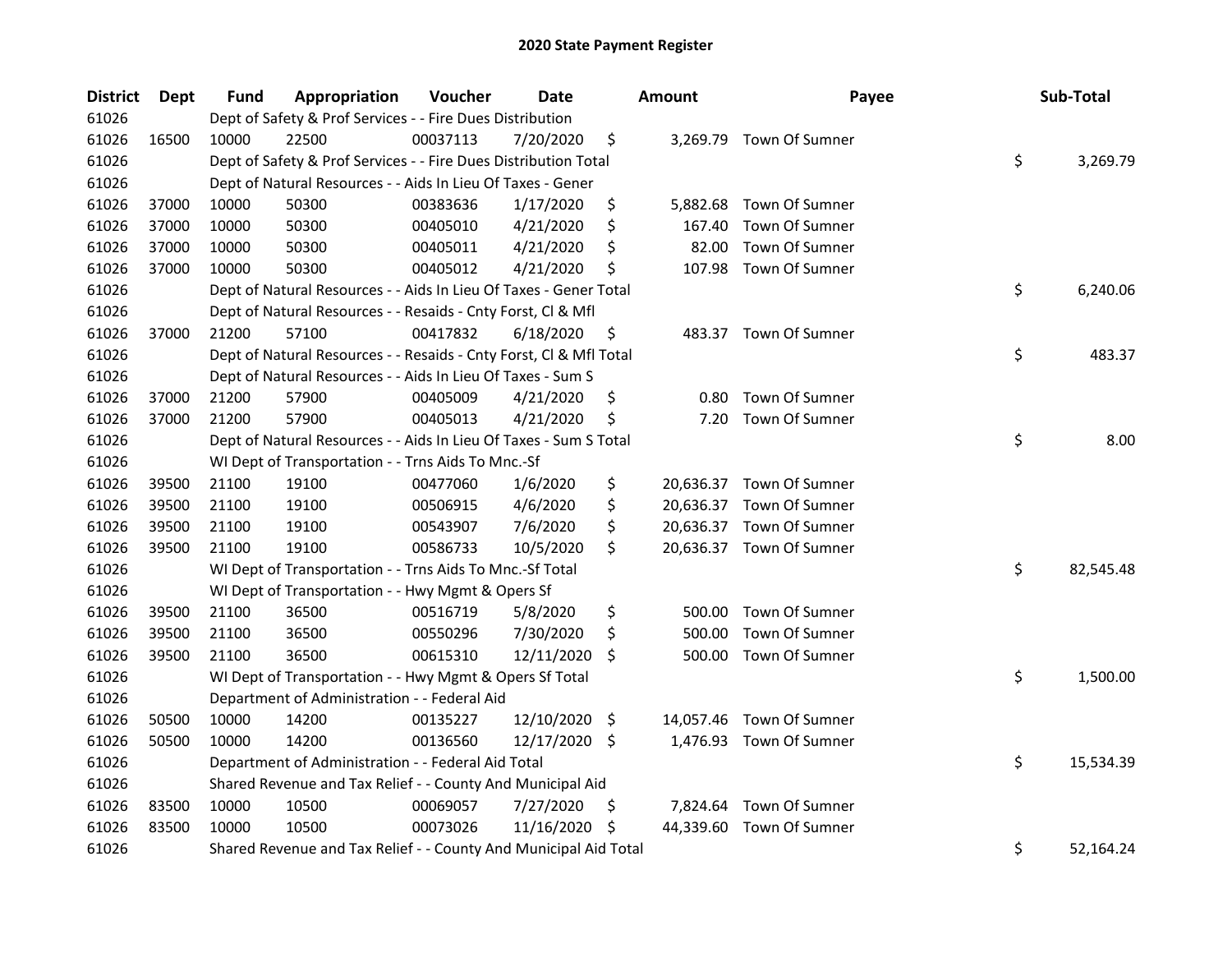| <b>District</b> | Dept  | <b>Fund</b> | Appropriation                                                 | <b>Voucher</b> | Date       |     | <b>Amount</b> | Payee          | Sub-Total    |
|-----------------|-------|-------------|---------------------------------------------------------------|----------------|------------|-----|---------------|----------------|--------------|
| 61026           |       |             | Shared Revenue and Tax Relief - - Exempt Computer Aid         |                |            |     |               |                |              |
| 61026           | 83500 | 10000       | 10900                                                         | 00066102       | 7/27/2020  | S   | 14.55         | Town Of Sumner |              |
| 61026           |       |             | Shared Revenue and Tax Relief - - Exempt Computer Aid Total   |                |            |     |               |                | 14.55        |
| 61026           |       |             | Shared Revenue and Tax Relief - - Utility Aid                 |                |            |     |               |                |              |
| 61026           | 83500 | 10000       | 11000                                                         | 00069057       | 7/27/2020  | S   | 441.19        | Town Of Sumner |              |
| 61026           | 83500 | 10000       | 11000                                                         | 00073026       | 11/16/2020 | - S | 2.959.50      | Town Of Sumner |              |
| 61026           |       |             | Shared Revenue and Tax Relief - - Utility Aid Total           |                |            |     |               |                | 3,400.69     |
| 61026           |       |             | Shared Revenue and Tax Relief - - Personal Property Aid       |                |            |     |               |                |              |
| 61026           | 83500 | 10000       | 11100                                                         | 00061528       | 5/4/2020   | S   | 129.12        | Town Of Sumner |              |
| 61026           |       |             | Shared Revenue and Tax Relief - - Personal Property Aid Total |                |            |     |               |                | \$<br>129.12 |
| 61026 Total     |       |             |                                                               |                |            |     |               |                | 165,289.69   |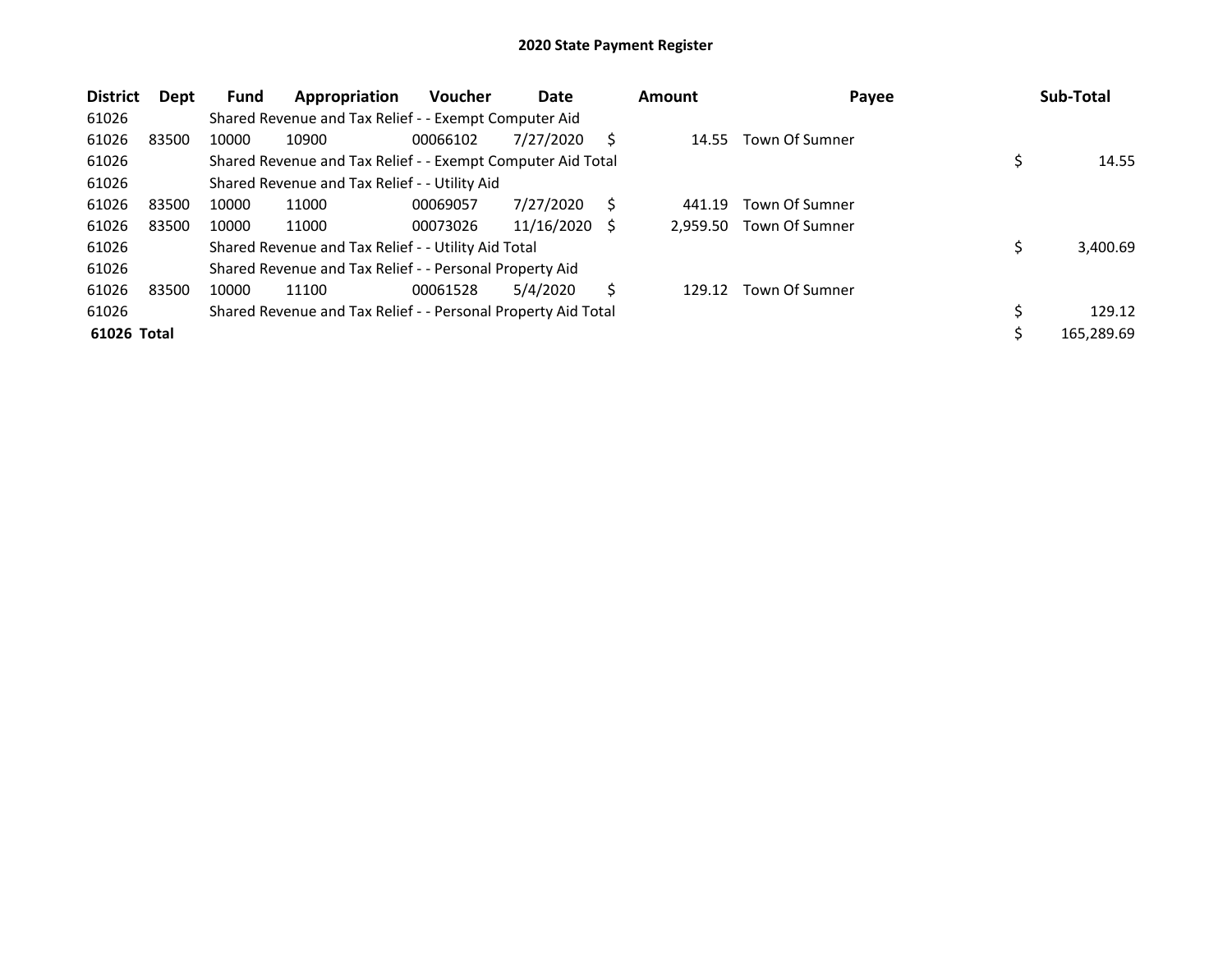| <b>District</b> | <b>Dept</b> | Fund  | Appropriation                                                        | Voucher  | <b>Date</b>   | <b>Amount</b>  | Payee                         | Sub-Total        |
|-----------------|-------------|-------|----------------------------------------------------------------------|----------|---------------|----------------|-------------------------------|------------------|
| 61028           |             |       | Dept of Safety & Prof Services - - Fire Dues Distribution            |          |               |                |                               |                  |
| 61028           | 16500       | 10000 | 22500                                                                | 00037114 | 7/20/2020     | \$             | 8,098.81 Town of Trempealeau  |                  |
| 61028           |             |       | Dept of Safety & Prof Services - - Fire Dues Distribution Total      |          |               |                |                               | \$<br>8,098.81   |
| 61028           |             |       | Dept of Natural Resources - - Aids In Lieu Of Taxes - Gener          |          |               |                |                               |                  |
| 61028           | 37000       | 10000 | 50300                                                                | 00383637 | 1/17/2020     | \$<br>46.36    | Town of Trempealeau           |                  |
| 61028           | 37000       | 10000 | 50300                                                                | 00383638 | 1/17/2020     | \$<br>1,608.79 | Town of Trempealeau           |                  |
| 61028           | 37000       | 10000 | 50300                                                                | 00405031 | 4/21/2020     | \$<br>224.86   | Town of Trempealeau           |                  |
| 61028           | 37000       | 10000 | 50300                                                                | 00405032 | 4/21/2020     | \$             | 149.61 Town of Trempealeau    |                  |
| 61028           |             |       | Dept of Natural Resources - - Aids In Lieu Of Taxes - Gener Total    |          |               |                |                               | \$<br>2,029.62   |
| 61028           |             |       | Dept of Natural Resources - - Gen Program Ops-State Funds            |          |               |                |                               |                  |
| 61028           | 37000       | 21200 | 16100                                                                | 00410745 | 5/19/2020     | \$             | 162.75 Town of Trempealeau    |                  |
| 61028           |             |       | Dept of Natural Resources - - Gen Program Ops-State Funds Total      |          |               |                |                               | \$<br>162.75     |
| 61028           |             |       | Dept of Natural Resources - - Resaids - Cnty Forst, Cl & Mfl         |          |               |                |                               |                  |
| 61028           | 37000       | 21200 | 57100                                                                | 00417833 | 6/18/2020     | \$             | 269.91 Town of Trempealeau    |                  |
| 61028           |             |       | Dept of Natural Resources - - Resaids - Cnty Forst, Cl & Mfl Total   |          |               |                |                               | \$<br>269.91     |
| 61028           |             |       | Dept of Natural Resources - - Aids In Lieu Of Taxes - Sum S          |          |               |                |                               |                  |
| 61028           | 37000       | 21200 | 57900                                                                | 00405028 | 4/21/2020     | \$<br>893.64   | Town of Trempealeau           |                  |
| 61028           | 37000       | 21200 | 57900                                                                | 00405029 | 4/21/2020     | \$<br>145.22   | Town of Trempealeau           |                  |
| 61028           | 37000       | 21200 | 57900                                                                | 00405030 | 4/21/2020     | \$             | 283.45 Town of Trempealeau    |                  |
| 61028           |             |       | Dept of Natural Resources - - Aids In Lieu Of Taxes - Sum S Total    |          |               |                |                               | \$<br>1,322.31   |
| 61028           |             |       | WI Dept of Transportation - - Trns Aids To Mnc.-Sf                   |          |               |                |                               |                  |
| 61028           | 39500       | 21100 | 19100                                                                | 00477061 | 1/6/2020      | \$             | 38,197.98 Town of Trempealeau |                  |
| 61028           | 39500       | 21100 | 19100                                                                | 00506916 | 4/6/2020      | \$             | 38,197.98 Town of Trempealeau |                  |
| 61028           | 39500       | 21100 | 19100                                                                | 00543908 | 7/6/2020      | \$             | 38,197.98 Town of Trempealeau |                  |
| 61028           | 39500       | 21100 | 19100                                                                | 00586734 | 10/5/2020     | \$             | 38,197.98 Town of Trempealeau |                  |
| 61028           |             |       | WI Dept of Transportation - - Trns Aids To Mnc.-Sf Total             |          |               |                |                               | \$<br>152,791.92 |
| 61028           |             |       | WI Dept of Transportation - - Local Rds, Grants Sf                   |          |               |                |                               |                  |
| 61028           | 39500       | 21100 | 27000                                                                | 00593682 | 10/2/2020     | \$             | 91,510.99 Town of Trempealeau |                  |
| 61028           |             |       | WI Dept of Transportation - - Local Rds, Grants Sf Total             |          |               |                |                               | \$<br>91,510.99  |
| 61028           |             |       | Department of Administration - - Federal Aid                         |          |               |                |                               |                  |
| 61028           | 50500       | 10000 | 14200                                                                | 00135228 | 12/10/2020 \$ |                | 32,372.63 Town of Trempealeau |                  |
| 61028           |             |       | Department of Administration - - Federal Aid Total                   |          |               |                |                               | \$<br>32,372.63  |
| 61028           |             |       | Department of Administration - - Hv Trans Ln Annual Impact Fee       |          |               |                |                               |                  |
| 61028           | 50500       | 10000 | 17400                                                                | 00121314 | 5/1/2020      | \$             | 86,876.00 Town of Trempealeau |                  |
| 61028           |             |       | Department of Administration - - Hv Trans Ln Annual Impact Fee Total |          |               |                |                               | \$<br>86,876.00  |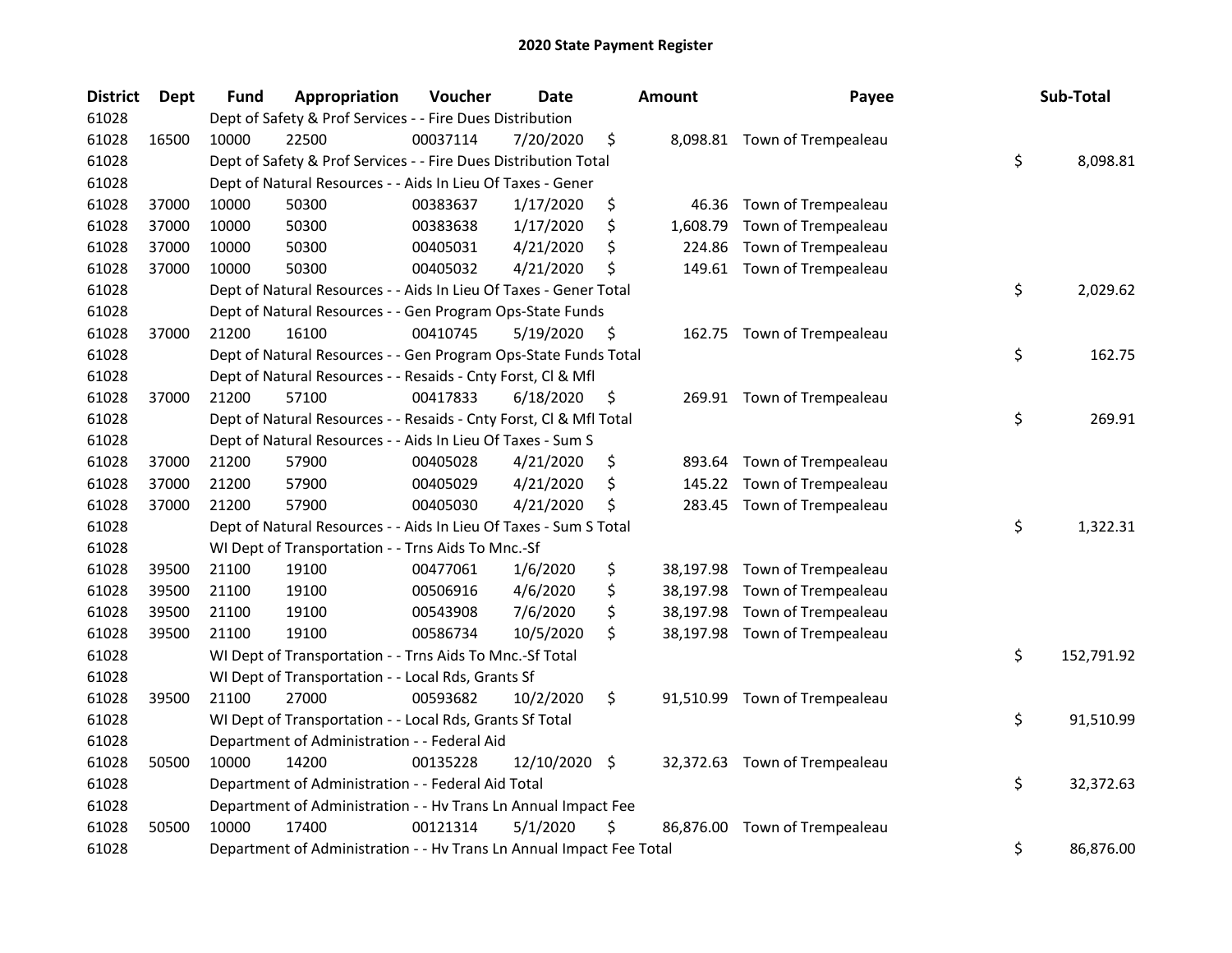| <b>District</b> | Dept  | <b>Fund</b> | Appropriation                                                       | <b>Voucher</b> | Date       |    | <b>Amount</b> | Payee                        | Sub-Total        |
|-----------------|-------|-------------|---------------------------------------------------------------------|----------------|------------|----|---------------|------------------------------|------------------|
| 61028           |       |             | Elections Commission - - 2018 Hava Election Security                |                |            |    |               |                              |                  |
| 61028           | 51000 | 22000       | 18200                                                               | 00003706       | 7/6/2020   | \$ |               | 1,520.00 Town of Trempealeau |                  |
| 61028           |       |             | Elections Commission - - 2018 Hava Election Security Total          |                |            |    |               |                              | \$<br>1,520.00   |
| 61028           |       |             | Shared Revenue and Tax Relief - - County And Municipal Aid          |                |            |    |               |                              |                  |
| 61028           | 83500 | 10000       | 10500                                                               | 00069058       | 7/27/2020  | S  | 6,386.74      | Town of Trempealeau          |                  |
| 61028           | 83500 | 10000       | 10500                                                               | 00073027       | 11/16/2020 | -S | 36,191.50     | Town of Trempealeau          |                  |
| 61028           |       |             | Shared Revenue and Tax Relief - - County And Municipal Aid Total    |                |            |    |               |                              | \$<br>42,578.24  |
| 61028           |       |             | Shared Revenue and Tax Relief - - Exempt Computer Aid               |                |            |    |               |                              |                  |
| 61028           | 83500 | 10000       | 10900                                                               | 00066103       | 7/27/2020  | \$ | 98.73         | Town of Trempealeau          |                  |
| 61028           |       |             | Shared Revenue and Tax Relief - - Exempt Computer Aid Total         |                |            |    |               |                              | \$<br>98.73      |
| 61028           |       |             | Shared Revenue and Tax Relief - - Utility Aid                       |                |            |    |               |                              |                  |
| 61028           | 83500 | 10000       | 11000                                                               | 00069058       | 7/27/2020  | S. | 5,334.39      | Town of Trempealeau          |                  |
| 61028           | 83500 | 10000       | 11000                                                               | 00073027       | 11/16/2020 | S. | 32,948.82     | Town of Trempealeau          |                  |
| 61028           |       |             | Shared Revenue and Tax Relief - - Utility Aid Total                 |                |            |    |               |                              | \$<br>38,283.21  |
| 61028           |       |             | Shared Revenue and Tax Relief - - Personal Property Aid             |                |            |    |               |                              |                  |
| 61028           | 83500 | 10000       | 11100                                                               | 00061529       | 5/4/2020   | \$ | 1,917.58      | Town of Trempealeau          |                  |
| 61028           |       |             | Shared Revenue and Tax Relief - - Personal Property Aid Total       |                |            |    |               |                              | \$<br>1,917.58   |
| 61028           |       |             | Shared Revenue and Tax Relief - - Payments For Municipal Svcs       |                |            |    |               |                              |                  |
| 61028           | 83500 | 10000       | 50100                                                               | 00054891       | 2/3/2020   | Ŝ. | 200.67        | Town of Trempealeau          |                  |
| 61028           |       |             | Shared Revenue and Tax Relief - - Payments For Municipal Svcs Total |                |            |    |               |                              | \$<br>200.67     |
| 61028           |       |             | Shared Revenue and Tax Relief - - Lottery & Gaming Credit           |                |            |    |               |                              |                  |
| 61028           | 83500 | 52100       | 36300                                                               | 00055553       | 3/23/2020  | S. |               | 245.31 Town of Trempealeau   |                  |
| 61028           |       |             | Shared Revenue and Tax Relief - - Lottery & Gaming Credit Total     |                |            |    |               |                              | \$<br>245.31     |
| 61028 Total     |       |             |                                                                     |                |            |    |               |                              | \$<br>460,278.68 |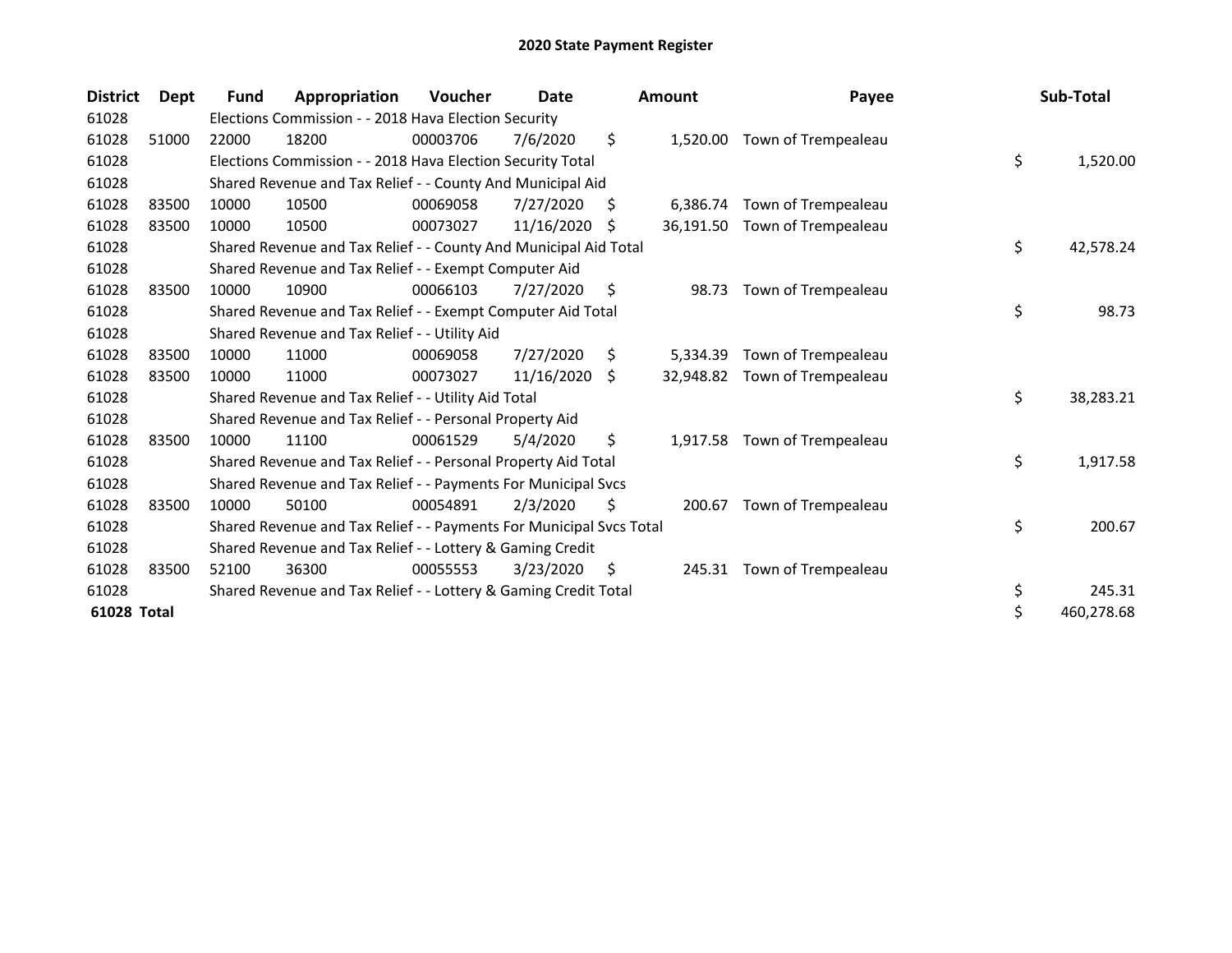| <b>District</b> | <b>Dept</b> | Fund  | Appropriation                                                      | Voucher  | <b>Date</b> |     | <b>Amount</b> |                         | Payee | Sub-Total  |
|-----------------|-------------|-------|--------------------------------------------------------------------|----------|-------------|-----|---------------|-------------------------|-------|------------|
| 61030           |             |       | Dept of Safety & Prof Services - - Fire Dues Distribution          |          |             |     |               |                         |       |            |
| 61030           | 16500       | 10000 | 22500                                                              | 00037115 | 7/20/2020   | \$  |               | 1,628.94 Town Of Unity  |       |            |
| 61030           |             |       | Dept of Safety & Prof Services - - Fire Dues Distribution Total    |          |             |     |               |                         | \$    | 1,628.94   |
| 61030           |             |       | Dept of Natural Resources - - Aids In Lieu Of Taxes - Gener        |          |             |     |               |                         |       |            |
| 61030           | 37000       | 10000 | 50300                                                              | 00383644 | 1/17/2020   | \$  | 1,217.25      | Town Of Unity           |       |            |
| 61030           | 37000       | 10000 | 50300                                                              | 00383645 | 1/17/2020   | \$  | 5.11          | Town Of Unity           |       |            |
| 61030           | 37000       | 10000 | 50300                                                              | 00405043 | 4/21/2020   | \$  | 40.53         | Town Of Unity           |       |            |
| 61030           | 37000       | 10000 | 50300                                                              | 00405045 | 4/21/2020   | \$  | 22.39         | Town Of Unity           |       |            |
| 61030           | 37000       | 10000 | 50300                                                              | 00405046 | 4/21/2020   | \$  |               | 36.02 Town Of Unity     |       |            |
| 61030           |             |       | Dept of Natural Resources - - Aids In Lieu Of Taxes - Gener Total  |          |             |     |               |                         | \$    | 1,321.30   |
| 61030           |             |       | Dept of Natural Resources - - Resaids - Cnty Forst, Cl & Mfl       |          |             |     |               |                         |       |            |
| 61030           | 37000       | 21200 | 57100                                                              | 00417834 | 6/18/2020   | \$  |               | 751.47 Town Of Unity    |       |            |
| 61030           |             |       | Dept of Natural Resources - - Resaids - Cnty Forst, Cl & Mfl Total |          |             |     |               |                         | \$    | 751.47     |
| 61030           |             |       | Dept of Natural Resources - - Aids In Lieu Of Taxes - Sum S        |          |             |     |               |                         |       |            |
| 61030           | 37000       | 21200 | 57900                                                              | 00405044 | 4/21/2020   | \$  | 22.88         | Town Of Unity           |       |            |
| 61030           |             |       | Dept of Natural Resources - - Aids In Lieu Of Taxes - Sum S Total  |          |             |     |               |                         | \$    | 22.88      |
| 61030           |             |       | WI Dept of Transportation - - Trns Aids To Mnc.-Sf                 |          |             |     |               |                         |       |            |
| 61030           | 39500       | 21100 | 19100                                                              | 00477062 | 1/6/2020    | \$  |               | 25,044.84 Town Of Unity |       |            |
| 61030           | 39500       | 21100 | 19100                                                              | 00506917 | 4/6/2020    | \$  | 25,044.84     | Town Of Unity           |       |            |
| 61030           | 39500       | 21100 | 19100                                                              | 00543909 | 7/6/2020    | \$  | 25,044.84     | Town Of Unity           |       |            |
| 61030           | 39500       | 21100 | 19100                                                              | 00586735 | 10/5/2020   | \$  |               | 25,044.84 Town Of Unity |       |            |
| 61030           |             |       | WI Dept of Transportation - - Trns Aids To Mnc.-Sf Total           |          |             |     |               |                         | \$    | 100,179.36 |
| 61030           |             |       | Department of Administration - - Federal Aid                       |          |             |     |               |                         |       |            |
| 61030           | 50500       | 10000 | 14200                                                              | 00130223 | 10/2/2020   | \$  | 7,550.00      | Town Of Unity           |       |            |
| 61030           | 50500       | 10000 | 14200                                                              | 00135229 | 12/10/2020  | \$. | 871.00        | Town Of Unity           |       |            |
| 61030           | 50500       | 10000 | 14200                                                              | 00136561 | 12/17/2020  | \$  | 893.74        | Town Of Unity           |       |            |
| 61030           |             |       | Department of Administration - - Federal Aid Total                 |          |             |     |               |                         | \$    | 9,314.74   |
| 61030           |             |       | Elections Commission - - 2018 Hava Election Security               |          |             |     |               |                         |       |            |
| 61030           | 51000       | 22000 | 18200                                                              | 00003875 | 7/16/2020   | \$  |               | 542.10 Town Of Unity    |       |            |
| 61030           |             |       | Elections Commission - - 2018 Hava Election Security Total         |          |             |     |               |                         | \$    | 542.10     |
| 61030           |             |       | Shared Revenue and Tax Relief - - County And Municipal Aid         |          |             |     |               |                         |       |            |
| 61030           | 83500       | 10000 | 10500                                                              | 00069059 | 7/27/2020   | Ş   |               | 6,037.77 Town Of Unity  |       |            |
| 61030           | 83500       | 10000 | 10500                                                              | 00073028 | 11/16/2020  | \$. |               | 34,214.04 Town Of Unity |       |            |
| 61030           |             |       | Shared Revenue and Tax Relief - - County And Municipal Aid Total   |          |             |     |               |                         | \$    | 40,251.81  |
| 61030           |             |       | Shared Revenue and Tax Relief - - Exempt Computer Aid              |          |             |     |               |                         |       |            |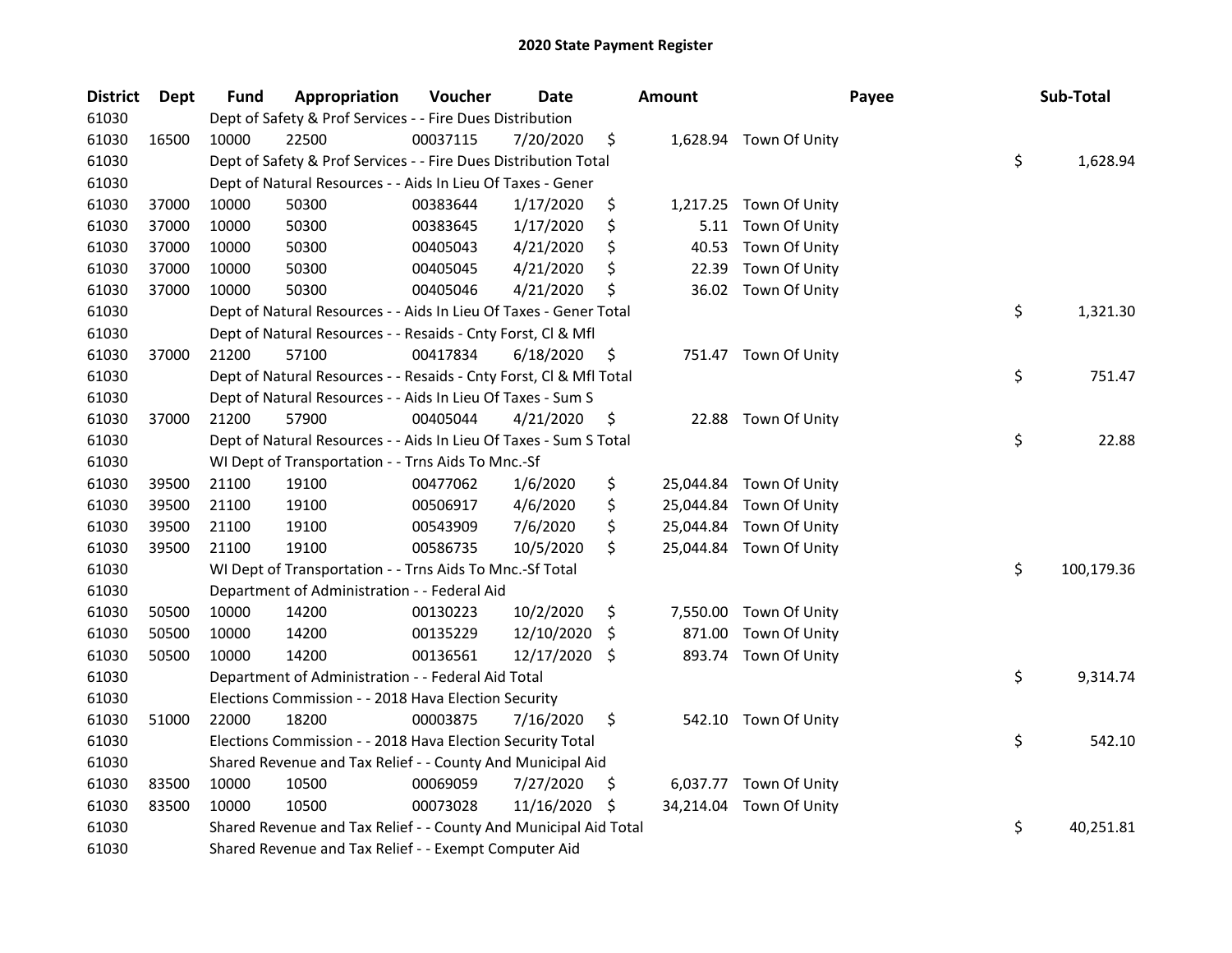| <b>District</b> | Dept  | Fund  | Appropriation                                                 | <b>Voucher</b> | Date       |    | <b>Amount</b> |               | Payee | Sub-Total  |
|-----------------|-------|-------|---------------------------------------------------------------|----------------|------------|----|---------------|---------------|-------|------------|
| 61030           | 83500 | 10000 | 10900                                                         | 00066104       | 7/27/2020  | S  | 89.37         | Town Of Unity |       |            |
| 61030           |       |       | Shared Revenue and Tax Relief - - Exempt Computer Aid Total   |                |            |    |               |               |       | 89.37      |
| 61030           |       |       | Shared Revenue and Tax Relief - - Utility Aid                 |                |            |    |               |               |       |            |
| 61030           | 83500 | 10000 | 11000                                                         | 00069059       | 7/27/2020  | S  | 108.59        | Town Of Unity |       |            |
| 61030           | 83500 | 10000 | 11000                                                         | 00073028       | 11/16/2020 | -S | 629.88        | Town Of Unity |       |            |
| 61030           |       |       | Shared Revenue and Tax Relief - - Utility Aid Total           |                |            |    |               |               |       | 738.47     |
| 61030           |       |       | Shared Revenue and Tax Relief - - Personal Property Aid       |                |            |    |               |               |       |            |
| 61030           | 83500 | 10000 | 11100                                                         | 00061530       | 5/4/2020   | S  | 924.24        | Town Of Unity |       |            |
| 61030           |       |       | Shared Revenue and Tax Relief - - Personal Property Aid Total |                |            |    |               |               |       | 924.24     |
| 61030 Total     |       |       |                                                               |                |            |    |               |               |       | 155,764.68 |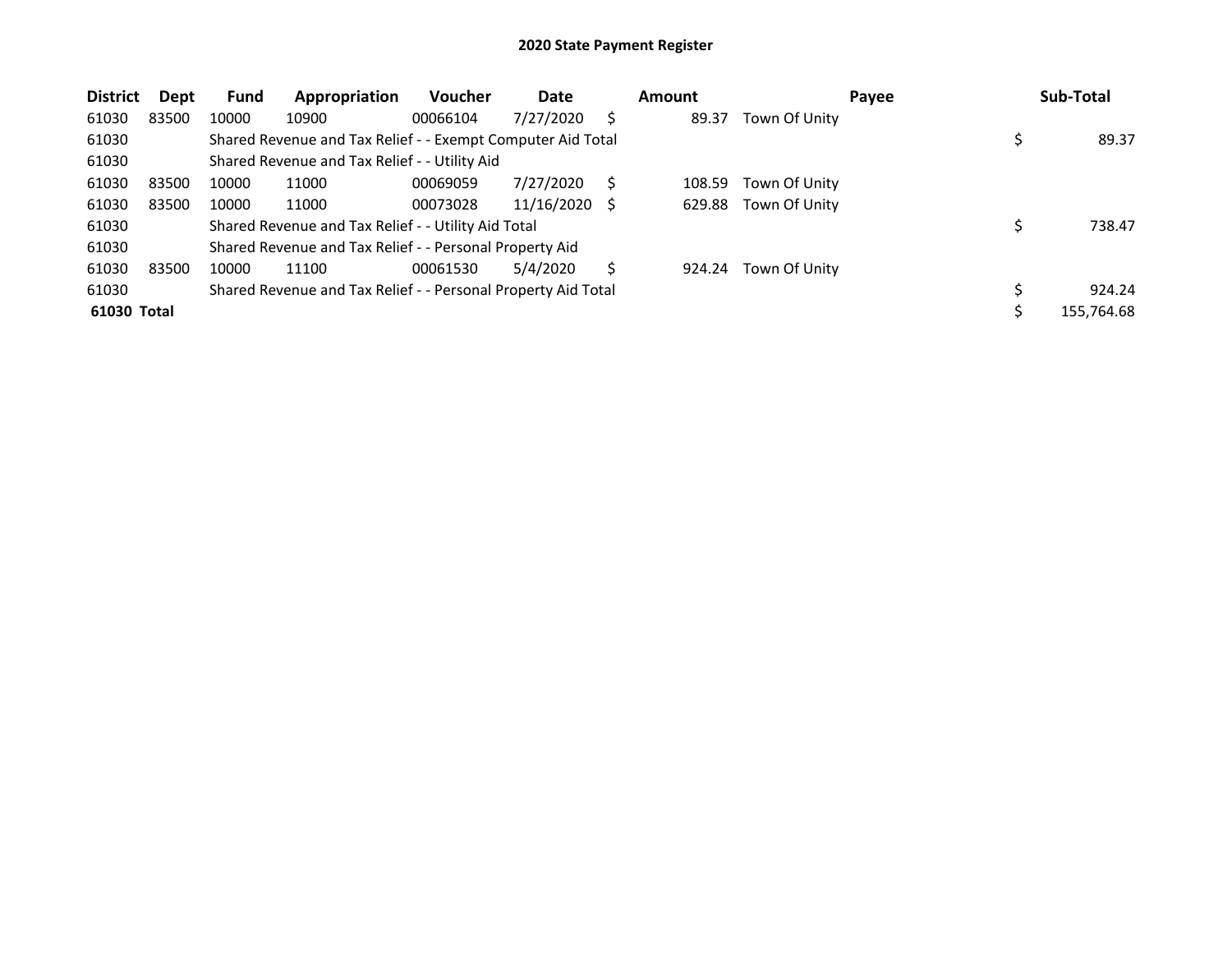| <b>District</b> | Dept  | Fund  | Appropriation                                                      | Voucher  | <b>Date</b>   |      | <b>Amount</b> | Payee                       | Sub-Total        |
|-----------------|-------|-------|--------------------------------------------------------------------|----------|---------------|------|---------------|-----------------------------|------------------|
| 61121           |       |       | Dept of Safety & Prof Services - - Fire Dues Distribution          |          |               |      |               |                             |                  |
| 61121           | 16500 | 10000 | 22500                                                              | 00037116 | 7/20/2020     | \$   |               | 1,589.77 Village Of Eleva   |                  |
| 61121           |       |       | Dept of Safety & Prof Services - - Fire Dues Distribution Total    |          |               |      |               |                             | \$<br>1,589.77   |
| 61121           |       |       | Dept of Natural Resources - - Aids In Lieu Of Taxes - Gener        |          |               |      |               |                             |                  |
| 61121           | 37000 | 10000 | 50300                                                              | 00403956 | 4/21/2020     | \$   |               | 41.79 Village Of Eleva      |                  |
| 61121           |       |       | Dept of Natural Resources - - Aids In Lieu Of Taxes - Gener Total  |          |               |      |               |                             | \$<br>41.79      |
| 61121           |       |       | Dept of Natural Resources - - Fin Asst For Responsible Units       |          |               |      |               |                             |                  |
| 61121           | 37000 | 27400 | 67000                                                              | 00413656 | 6/10/2020     | \$   |               | 4,735.81 Village Of Eleva   |                  |
| 61121           |       |       | Dept of Natural Resources - - Fin Asst For Responsible Units Total |          |               |      |               |                             | \$<br>4,735.81   |
| 61121           |       |       | WI Dept of Transportation - - Trns Aids To Mnc.-Sf                 |          |               |      |               |                             |                  |
| 61121           | 39500 | 21100 | 19100                                                              | 00477063 | 1/6/2020      | \$   |               | 10,285.31 Village Of Eleva  |                  |
| 61121           | 39500 | 21100 | 19100                                                              | 00506918 | 4/6/2020      | \$   |               | 10,285.31 Village Of Eleva  |                  |
| 61121           | 39500 | 21100 | 19100                                                              | 00543910 | 7/6/2020      | \$   |               | 10,285.31 Village Of Eleva  |                  |
| 61121           | 39500 | 21100 | 19100                                                              | 00586736 | 10/5/2020     | \$   |               | 10,285.33 Village Of Eleva  |                  |
| 61121           |       |       | WI Dept of Transportation - - Trns Aids To Mnc.-Sf Total           |          |               |      |               |                             | \$<br>41,141.26  |
| 61121           |       |       | Department of Justice - - Law Enforcement Train, Local             |          |               |      |               |                             |                  |
| 61121           | 45500 | 10000 | 23100                                                              | 00091429 | 12/4/2020     | \$   |               | 160.00 Village Of Eleva     |                  |
| 61121           |       |       | Department of Justice - - Law Enforcement Train, Local Total       |          |               |      |               |                             | \$<br>160.00     |
| 61121           |       |       | Department of Administration - - Federal Aid                       |          |               |      |               |                             |                  |
| 61121           | 50500 | 10000 | 14200                                                              | 00135231 | 12/10/2020    | - \$ |               | 10,990.00 Village Of Eleva  |                  |
| 61121           | 50500 | 10000 | 14200                                                              | 00136563 | 12/17/2020 \$ |      |               | 1,166.39 Village Of Eleva   |                  |
| 61121           |       |       | Department of Administration - - Federal Aid Total                 |          |               |      |               |                             | \$<br>12,156.39  |
| 61121           |       |       | Elections Commission - - 2018 Hava Election Security               |          |               |      |               |                             |                  |
| 61121           | 51000 | 22000 | 18200                                                              | 00004606 | 9/18/2020     | \$   |               | 598.20 Village Of Eleva     |                  |
| 61121           |       |       | Elections Commission - - 2018 Hava Election Security Total         |          |               |      |               |                             | \$<br>598.20     |
| 61121           |       |       | Shared Revenue and Tax Relief - - County And Municipal Aid         |          |               |      |               |                             |                  |
| 61121           | 83500 | 10000 | 10500                                                              | 00069060 | 7/27/2020     | \$.  |               | 24,647.09 Village Of Eleva  |                  |
| 61121           | 83500 | 10000 | 10500                                                              | 00073029 | 11/16/2020    | \$   |               | 139,666.87 Village Of Eleva |                  |
| 61121           |       |       | Shared Revenue and Tax Relief - - County And Municipal Aid Total   |          |               |      |               |                             | \$<br>164,313.96 |
| 61121           |       |       | Shared Revenue and Tax Relief - - Exempt Computer Aid              |          |               |      |               |                             |                  |
| 61121           | 83500 | 10000 | 10900                                                              | 00066105 | 7/27/2020     | \$   |               | 217.20 Village Of Eleva     |                  |
| 61121           |       |       | Shared Revenue and Tax Relief - - Exempt Computer Aid Total        |          |               |      |               |                             | \$<br>217.20     |
| 61121           |       |       | Shared Revenue and Tax Relief - - Utility Aid                      |          |               |      |               |                             |                  |
| 61121           | 83500 | 10000 | 11000                                                              | 00069060 | 7/27/2020     | \$   | 1.00          | Village Of Eleva            |                  |
| 61121           | 83500 | 10000 | 11000                                                              | 00073029 | 11/16/2020    | \$   |               | 5.11 Village Of Eleva       |                  |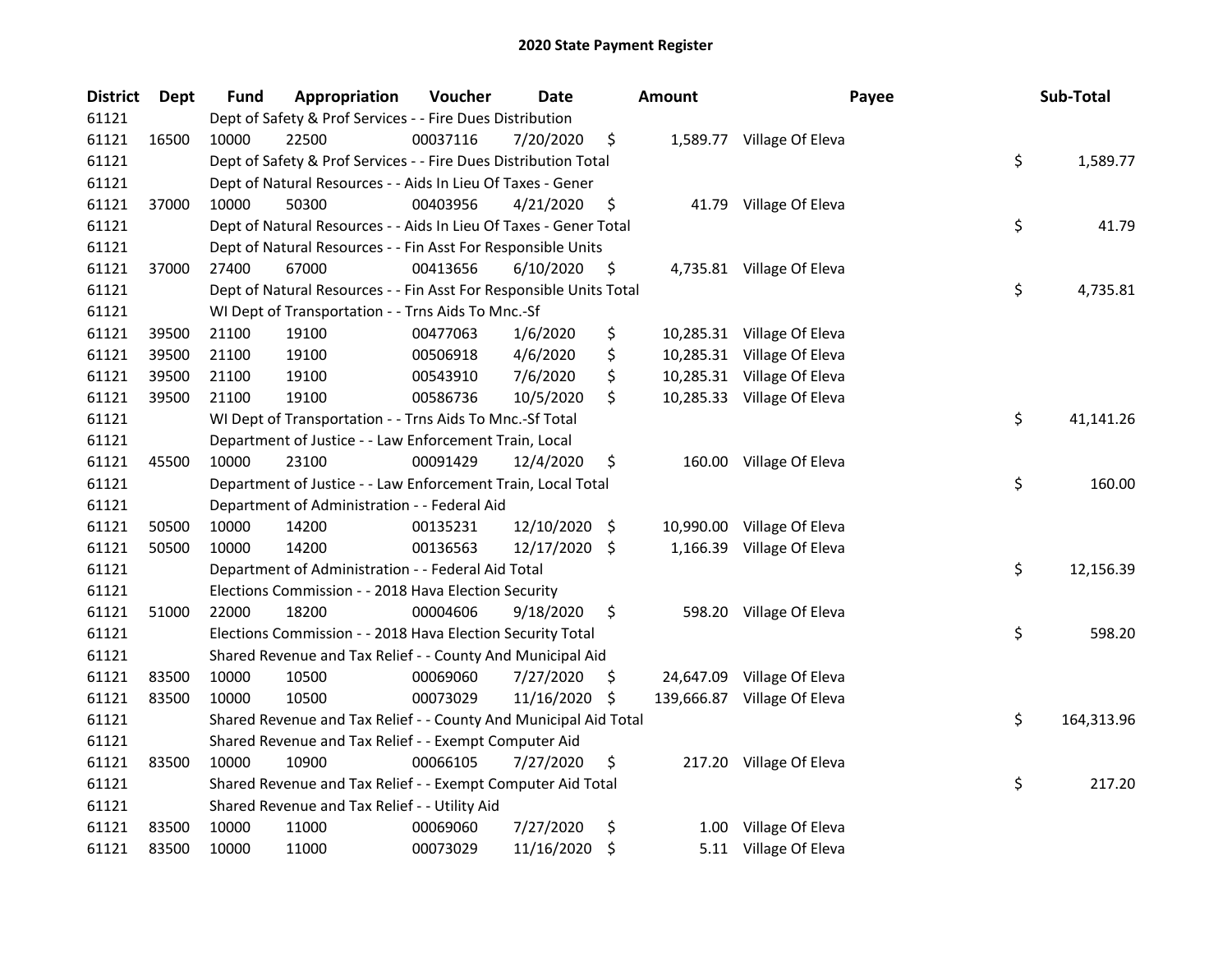| <b>District</b> | <b>Dept</b> | Fund  | Appropriation                                                 | <b>Voucher</b> | Date     | Amount | Payee            | Sub-Total  |
|-----------------|-------------|-------|---------------------------------------------------------------|----------------|----------|--------|------------------|------------|
| 61121           |             |       | Shared Revenue and Tax Relief - - Utility Aid Total           |                |          |        |                  | 6.11       |
| 61121           |             |       | Shared Revenue and Tax Relief - - Personal Property Aid       |                |          |        |                  |            |
| 61121           | 83500       | 10000 | 11100                                                         | 00061531       | 5/4/2020 | 611.91 | Village Of Eleva |            |
| 61121           |             |       | Shared Revenue and Tax Relief - - Personal Property Aid Total |                |          |        |                  | 611.91     |
| 61121 Total     |             |       |                                                               |                |          |        |                  | 225.572.40 |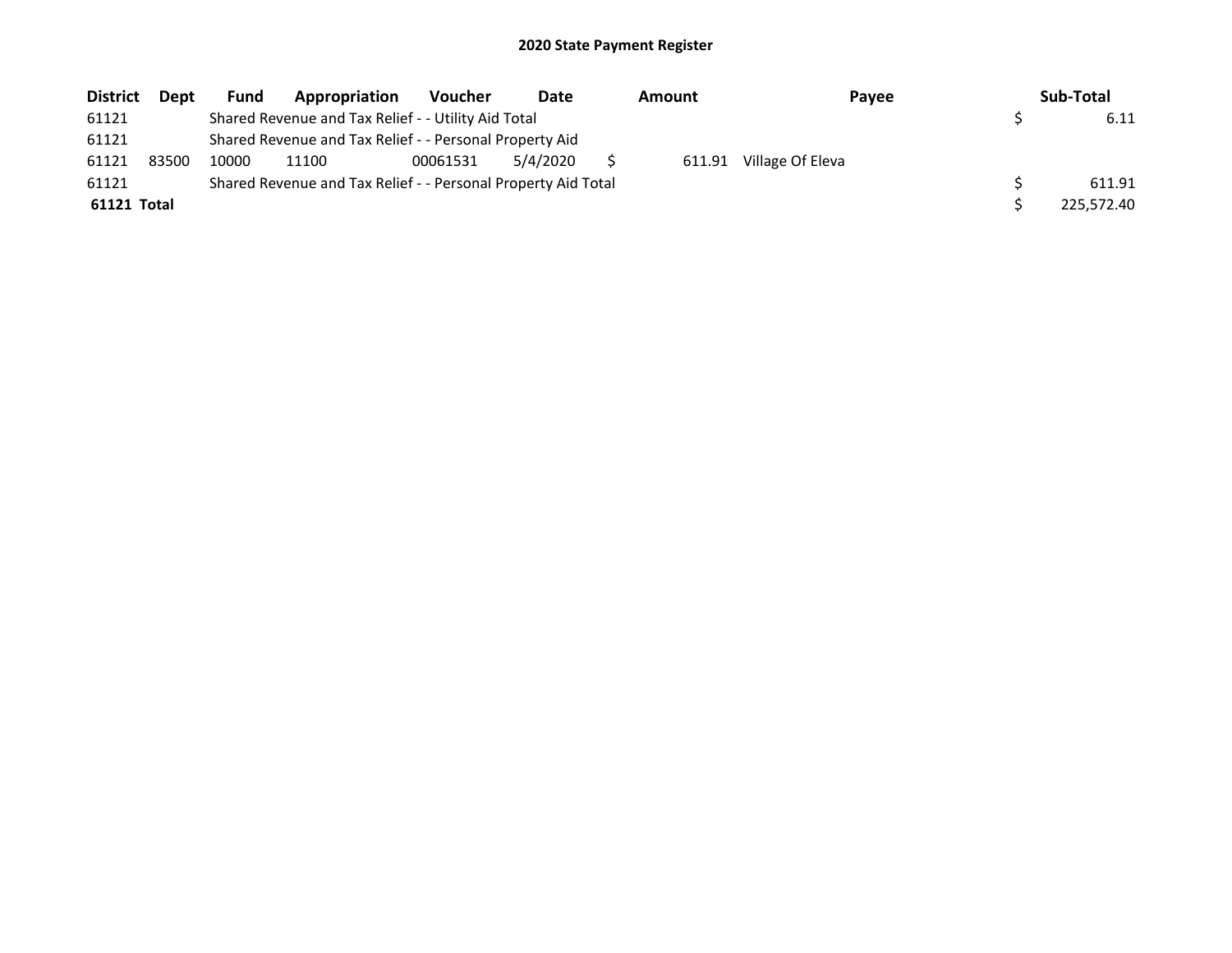| <b>District</b> | Dept  | <b>Fund</b> | Appropriation                                                        | Voucher  | Date          |     | <b>Amount</b> | Payee                         | Sub-Total        |
|-----------------|-------|-------------|----------------------------------------------------------------------|----------|---------------|-----|---------------|-------------------------------|------------------|
| 61122           |       |             | Dept of Safety & Prof Services - - Fire Dues Distribution            |          |               |     |               |                               |                  |
| 61122           | 16500 | 10000       | 22500                                                                | 00037117 | 7/20/2020     | \$  |               | 1,395.63 Village Of Ettrick   |                  |
| 61122           |       |             | Dept of Safety & Prof Services - - Fire Dues Distribution Total      |          |               |     |               |                               | \$<br>1,395.63   |
| 61122           |       |             | Dept of Natural Resources - - Fin Asst For Responsible Units         |          |               |     |               |                               |                  |
| 61122           | 37000 | 27400       | 67000                                                                | 00413288 | 5/29/2020     | \$  |               | 3,189.20 Village Of Ettrick   |                  |
| 61122           |       |             | Dept of Natural Resources - - Fin Asst For Responsible Units Total   |          |               |     |               |                               | \$<br>3,189.20   |
| 61122           |       |             | WI Dept of Transportation - - Trns Aids To Mnc.-Sf                   |          |               |     |               |                               |                  |
| 61122           | 39500 | 21100       | 19100                                                                | 00477064 | 1/6/2020      | \$  |               | 3,318.97 Village Of Ettrick   |                  |
| 61122           | 39500 | 21100       | 19100                                                                | 00506919 | 4/6/2020      | \$  |               | 3,318.97 Village Of Ettrick   |                  |
| 61122           | 39500 | 21100       | 19100                                                                | 00543911 | 7/6/2020      | \$  |               | 3,318.97 Village Of Ettrick   |                  |
| 61122           | 39500 | 21100       | 19100                                                                | 00586737 | 10/5/2020     | \$  |               | 3,319.00 Village Of Ettrick   |                  |
| 61122           |       |             | WI Dept of Transportation - - Trns Aids To Mnc.-Sf Total             |          |               |     |               |                               | \$<br>13,275.91  |
| 61122           |       |             | Department of Administration - - Federal Aid                         |          |               |     |               |                               |                  |
| 61122           | 50500 | 10000       | 14200                                                                | 00132292 | 11/13/2020 \$ |     | 8,341.36      | Village Of Ettrick            |                  |
| 61122           | 50500 | 10000       | 14200                                                                | 00135232 | 12/10/2020    | - S | 144.64        | Village Of Ettrick            |                  |
| 61122           | 50500 | 10000       | 14200                                                                | 00136564 | 12/17/2020 \$ |     |               | 387.59 Village Of Ettrick     |                  |
| 61122           |       |             | Department of Administration - - Federal Aid Total                   |          |               |     |               |                               | \$<br>8,873.59   |
| 61122           |       |             | Department of Administration - - Hv Trans Ln Annual Impact Fee       |          |               |     |               |                               |                  |
| 61122           | 50500 | 10000       | 17400                                                                | 00121276 | 5/1/2020      | \$  |               | 11.00 Village Of Ettrick      |                  |
| 61122           |       |             | Department of Administration - - Hv Trans Ln Annual Impact Fee Total |          |               |     |               |                               | \$<br>11.00      |
| 61122           |       |             | Department of Administration - - Telecom Access; School Dist         |          |               |     |               |                               |                  |
| 61122           | 50500 | 25500       | 46600                                                                | 00114531 | 1/22/2020     | -\$ |               | 30.00 Village Of Ettrick      |                  |
| 61122           |       |             | Department of Administration - - Telecom Access; School Dist Total   |          |               |     |               |                               | \$<br>30.00      |
| 61122           |       |             | Elections Commission - - 2018 Hava Election Security                 |          |               |     |               |                               |                  |
| 61122           | 51000 | 22000       | 18200                                                                | 00003392 | 6/26/2020     | \$  |               | 531.10 Village Of Ettrick     |                  |
| 61122           |       |             | Elections Commission - - 2018 Hava Election Security Total           |          |               |     |               |                               | \$<br>531.10     |
| 61122           |       |             | Shared Revenue and Tax Relief - - County And Municipal Aid           |          |               |     |               |                               |                  |
| 61122           | 83500 | 10000       | 10500                                                                | 00069061 | 7/27/2020     | \$. |               | 18,870.97 Village Of Ettrick  |                  |
| 61122           | 83500 | 10000       | 10500                                                                | 00073030 | 11/16/2020    | -S  |               | 106,935.51 Village Of Ettrick |                  |
| 61122           |       |             | Shared Revenue and Tax Relief - - County And Municipal Aid Total     |          |               |     |               |                               | \$<br>125,806.48 |
| 61122           |       |             | Shared Revenue and Tax Relief - - Exempt Computer Aid                |          |               |     |               |                               |                  |
| 61122           | 83500 | 10000       | 10900                                                                | 00066106 | 7/27/2020     | \$  |               | 135.10 Village Of Ettrick     |                  |
| 61122           |       |             | Shared Revenue and Tax Relief - - Exempt Computer Aid Total          |          |               |     |               |                               | \$<br>135.10     |
| 61122           |       |             | Shared Revenue and Tax Relief - - Personal Property Aid              |          |               |     |               |                               |                  |
| 61122           | 83500 | 10000       | 11100                                                                | 00061532 | 5/4/2020      | \$  |               | 559.84 Village Of Ettrick     |                  |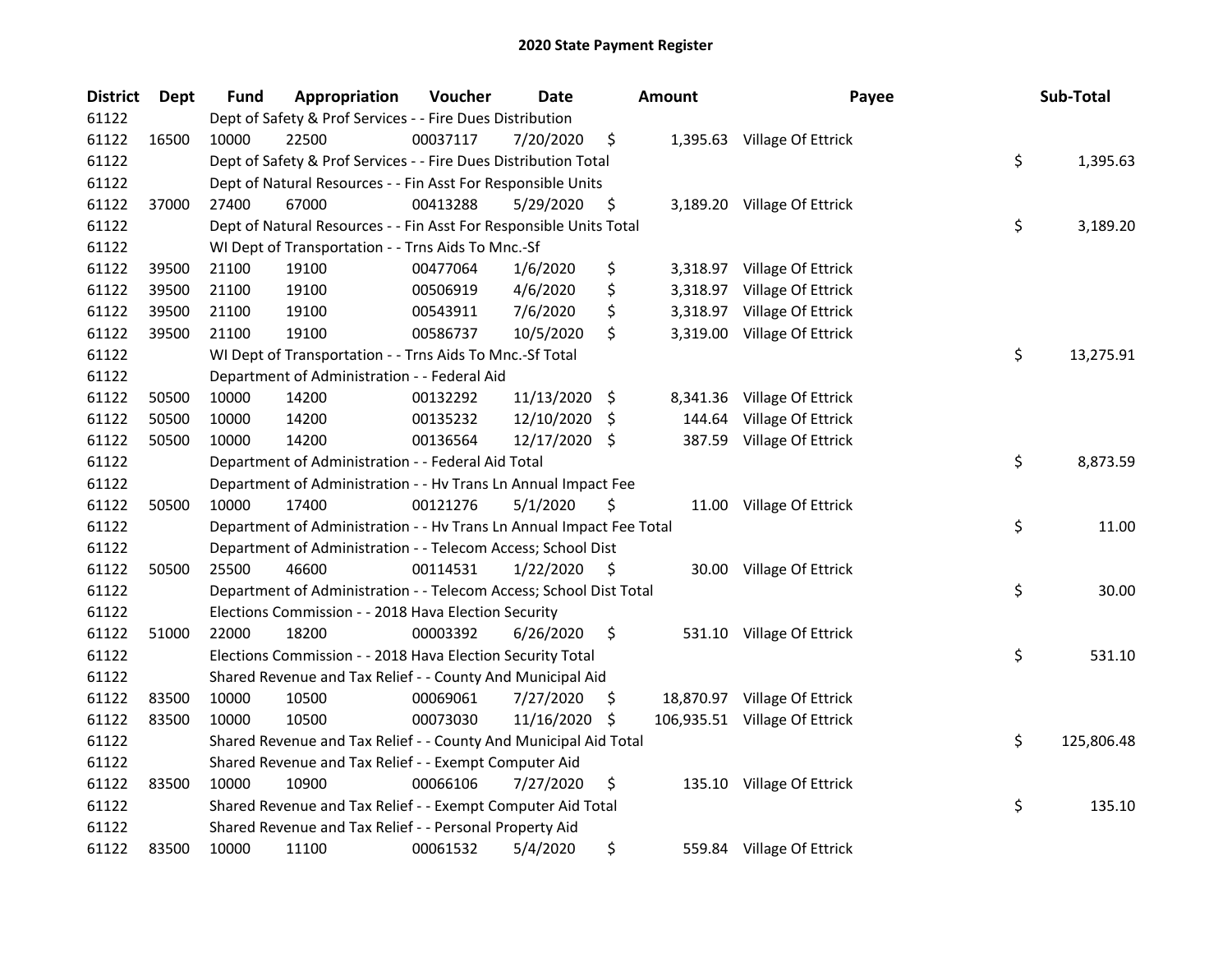| <b>District</b> | <b>Dept</b> | Fund  | Appropriation                                                   | <b>Voucher</b> | Date      | Amount   | Payee              | Sub-Total  |
|-----------------|-------------|-------|-----------------------------------------------------------------|----------------|-----------|----------|--------------------|------------|
| 61122           |             |       | Shared Revenue and Tax Relief - - Personal Property Aid Total   |                |           |          |                    | 559.84     |
| 61122           |             |       | Shared Revenue and Tax Relief - - Lottery & Gaming Credit       |                |           |          |                    |            |
| 61122           | 83500       | 52100 | 36300                                                           | 00055554       | 3/23/2020 | 1.323.73 | Village Of Ettrick |            |
| 61122           |             |       | Shared Revenue and Tax Relief - - Lottery & Gaming Credit Total |                |           |          |                    | 1.323.73   |
| 61122 Total     |             |       |                                                                 |                |           |          |                    | 155,131.58 |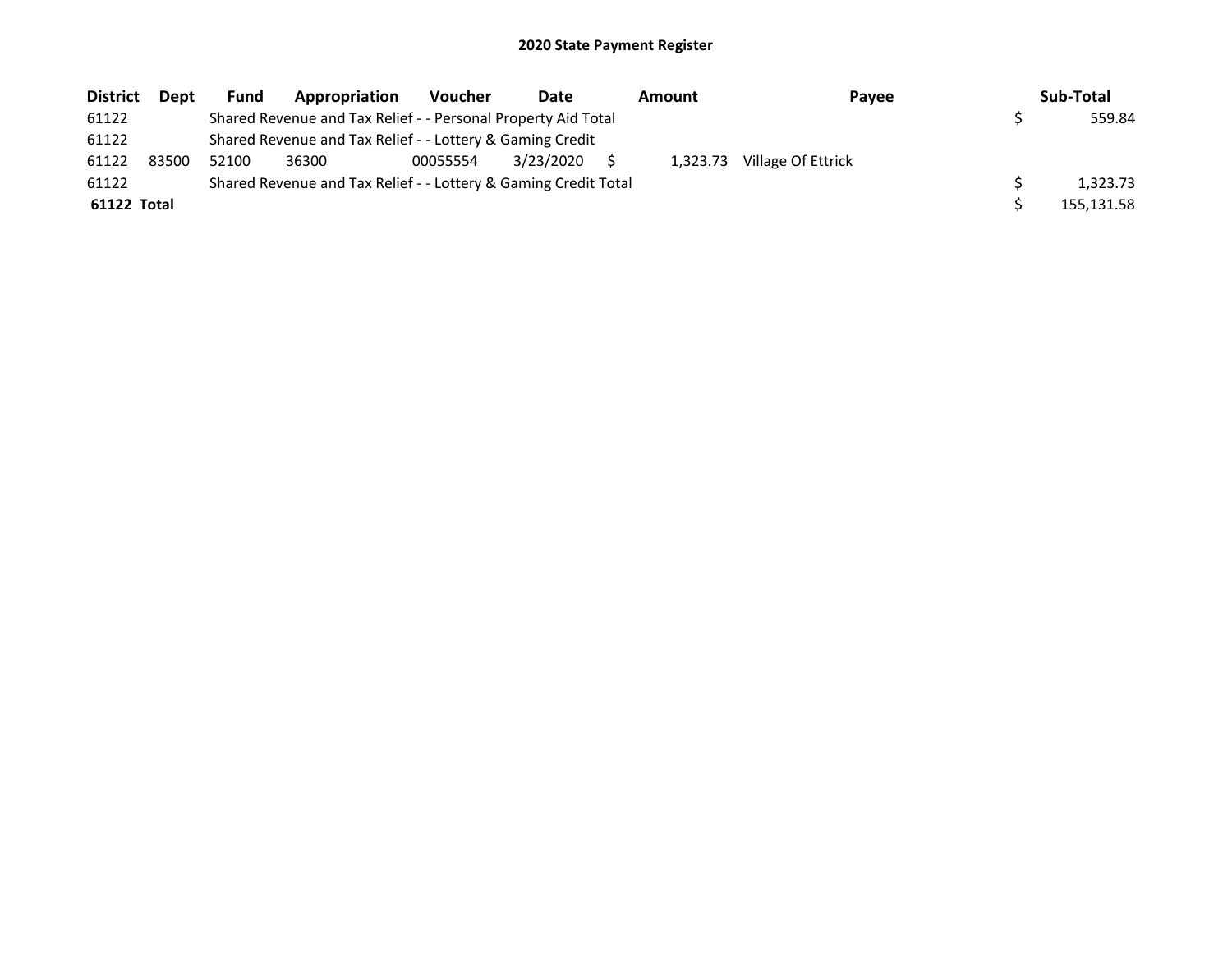| <b>District</b> | Dept  | <b>Fund</b> | Appropriation                                                      | Voucher  | Date          |     | <b>Amount</b> | Payee                   | Sub-Total        |
|-----------------|-------|-------------|--------------------------------------------------------------------|----------|---------------|-----|---------------|-------------------------|------------------|
| 61173           |       |             | Dept of Safety & Prof Services - - Fire Dues Distribution          |          |               |     |               |                         |                  |
| 61173           | 16500 | 10000       | 22500                                                              | 00037118 | 7/20/2020     | \$  | 827.77        | Village Of Pigeon Falls |                  |
| 61173           |       |             | Dept of Safety & Prof Services - - Fire Dues Distribution Total    |          |               |     |               |                         | \$<br>827.77     |
| 61173           |       |             | Dept of Natural Resources - - Fin Asst For Responsible Units       |          |               |     |               |                         |                  |
| 61173           | 37000 | 27400       | 67000                                                              | 00413136 | 5/29/2020     | \$. | 507.85        | Village Of Pigeon Falls |                  |
| 61173           |       |             | Dept of Natural Resources - - Fin Asst For Responsible Units Total |          |               |     |               |                         | \$<br>507.85     |
| 61173           |       |             | WI Dept of Transportation - - Trns Aids To Mnc.-Sf                 |          |               |     |               |                         |                  |
| 61173           | 39500 | 21100       | 19100                                                              | 00477065 | 1/6/2020      | \$  | 3,306.35      | Village Of Pigeon Falls |                  |
| 61173           | 39500 | 21100       | 19100                                                              | 00506920 | 4/6/2020      | \$  | 3,306.35      | Village Of Pigeon Falls |                  |
| 61173           | 39500 | 21100       | 19100                                                              | 00543912 | 7/6/2020      | \$  | 3,306.35      | Village Of Pigeon Falls |                  |
| 61173           | 39500 | 21100       | 19100                                                              | 00586738 | 10/5/2020     | \$  | 3,306.37      | Village Of Pigeon Falls |                  |
| 61173           |       |             | WI Dept of Transportation - - Trns Aids To Mnc.-Sf Total           |          |               |     |               |                         | \$<br>13,225.42  |
| 61173           |       |             | Department of Administration - - Federal Aid                       |          |               |     |               |                         |                  |
| 61173           | 50500 | 10000       | 14200                                                              | 00135233 | 12/10/2020 \$ |     | 8,117.43      | Village Of Pigeon Falls |                  |
| 61173           |       |             | Department of Administration - - Federal Aid Total                 |          |               |     |               |                         | \$<br>8,117.43   |
| 61173           |       |             | Shared Revenue and Tax Relief - - County And Municipal Aid         |          |               |     |               |                         |                  |
| 61173           | 83500 | 10000       | 10500                                                              | 00069062 | 7/27/2020     | S   | 13,441.07     | Village Of Pigeon Falls |                  |
| 61173           | 83500 | 10000       | 10500                                                              | 00073031 | 11/16/2020    | S.  | 76,166.08     | Village Of Pigeon Falls |                  |
| 61173           |       |             | Shared Revenue and Tax Relief - - County And Municipal Aid Total   |          |               |     |               |                         | \$<br>89,607.15  |
| 61173           |       |             | Shared Revenue and Tax Relief - - Exempt Computer Aid              |          |               |     |               |                         |                  |
| 61173           | 83500 | 10000       | 10900                                                              | 00066107 | 7/27/2020     | \$. | 241.11        | Village Of Pigeon Falls |                  |
| 61173           |       |             | Shared Revenue and Tax Relief - - Exempt Computer Aid Total        |          |               |     |               |                         | \$<br>241.11     |
| 61173           |       |             | Shared Revenue and Tax Relief - - Personal Property Aid            |          |               |     |               |                         |                  |
| 61173           | 83500 | 10000       | 11100                                                              | 00061533 | 5/4/2020      | \$  | 618.80        | Village Of Pigeon Falls |                  |
| 61173           |       |             | Shared Revenue and Tax Relief - - Personal Property Aid Total      |          |               |     |               |                         | \$<br>618.80     |
| 61173 Total     |       |             |                                                                    |          |               |     |               |                         | \$<br>113,145.53 |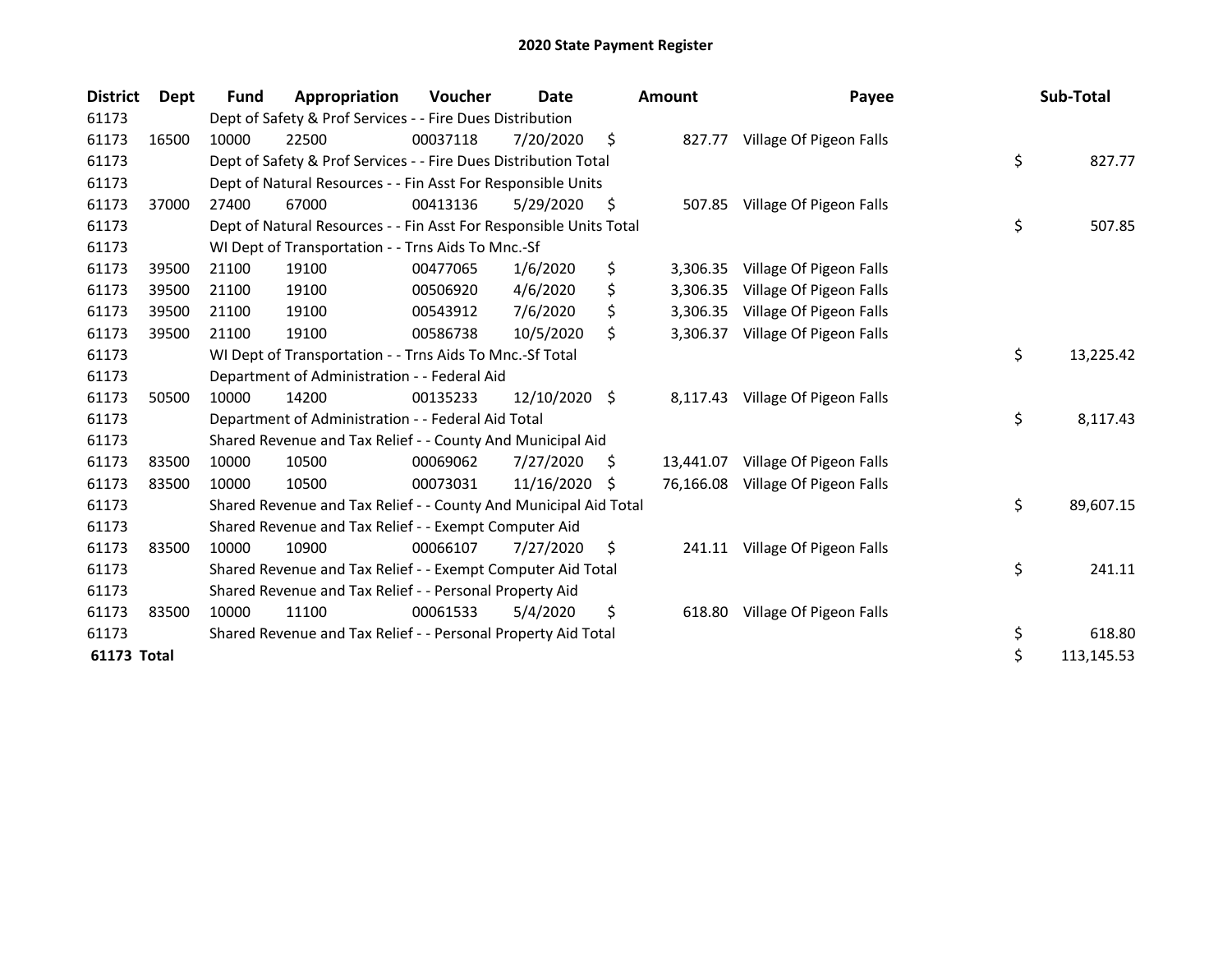| <b>District</b> | Dept  | <b>Fund</b> | Appropriation                                                      | Voucher  | <b>Date</b>   |     | <b>Amount</b> | Payee                       | Sub-Total        |
|-----------------|-------|-------------|--------------------------------------------------------------------|----------|---------------|-----|---------------|-----------------------------|------------------|
| 61181           |       |             | Dept of Safety & Prof Services - - Fire Dues Distribution          |          |               |     |               |                             |                  |
| 61181           | 16500 | 10000       | 22500                                                              | 00037119 | 7/20/2020     | \$  |               | 2,763.35 Village Of Strum   |                  |
| 61181           |       |             | Dept of Safety & Prof Services - - Fire Dues Distribution Total    |          |               |     |               |                             | \$<br>2,763.35   |
| 61181           |       |             | Dept of Natural Resources - - Aids In Lieu Of Taxes - Gener        |          |               |     |               |                             |                  |
| 61181           | 37000 | 10000       | 50300                                                              | 00405199 | 4/21/2020     | \$  |               | 79.99 Village Of Strum      |                  |
| 61181           |       |             | Dept of Natural Resources - - Aids In Lieu Of Taxes - Gener Total  |          |               |     |               |                             | \$<br>79.99      |
| 61181           |       |             | Dept of Natural Resources - - Fin Asst For Responsible Units       |          |               |     |               |                             |                  |
| 61181           | 37000 | 27400       | 67000                                                              | 00413433 | 5/29/2020     | \$  |               | 7,027.88 Village Of Strum   |                  |
| 61181           |       |             | Dept of Natural Resources - - Fin Asst For Responsible Units Total |          |               |     |               |                             | \$<br>7,027.88   |
| 61181           |       |             | WI Dept of Transportation - - Trns Aids To Mnc.-Sf                 |          |               |     |               |                             |                  |
| 61181           | 39500 | 21100       | 19100                                                              | 00477066 | 1/6/2020      | \$  |               | 13,022.56 Village Of Strum  |                  |
| 61181           | 39500 | 21100       | 19100                                                              | 00506921 | 4/6/2020      | \$  |               | 13,022.56 Village Of Strum  |                  |
| 61181           | 39500 | 21100       | 19100                                                              | 00543913 | 7/6/2020      | \$  |               | 13,022.56 Village Of Strum  |                  |
| 61181           | 39500 | 21100       | 19100                                                              | 00586739 | 10/5/2020     | \$  |               | 13,022.56 Village Of Strum  |                  |
| 61181           |       |             | WI Dept of Transportation - - Trns Aids To Mnc.-Sf Total           |          |               |     |               |                             | \$<br>52,090.24  |
| 61181           |       |             | WI Dept of Transportation - - Loc Rd Imp Prg St Fd                 |          |               |     |               |                             |                  |
| 61181           | 39500 | 21100       | 27800                                                              | 00627364 | 12/15/2020 \$ |     |               | 8,126.67 Village Of Strum   |                  |
| 61181           |       |             | WI Dept of Transportation - - Loc Rd Imp Prg St Fd Total           |          |               |     |               |                             | \$<br>8,126.67   |
| 61181           |       |             | Department of Justice - - Law Enforcement Train, Local             |          |               |     |               |                             |                  |
| 61181           | 45500 | 10000       | 23100                                                              | 00091698 | 12/8/2020     | \$  |               | 800.00 Village Of Strum     |                  |
| 61181           |       |             | Department of Justice - - Law Enforcement Train, Local Total       |          |               |     |               |                             | \$<br>800.00     |
| 61181           |       |             | Department of Administration - - Federal Aid                       |          |               |     |               |                             |                  |
| 61181           | 50500 | 10000       | 14200                                                              | 00135234 | 12/10/2020 \$ |     |               | 17,829.44 Village Of Strum  |                  |
| 61181           |       |             | Department of Administration - - Federal Aid Total                 |          |               |     |               |                             | \$<br>17,829.44  |
| 61181           |       |             | Department of Administration - - Telecom Access; School Dist       |          |               |     |               |                             |                  |
| 61181           | 50500 | 25500       | 46600                                                              | 00114577 | 1/23/2020     | \$. |               | 275.00 Village Of Strum     |                  |
| 61181           |       |             | Department of Administration - - Telecom Access; School Dist Total |          |               |     |               |                             | \$<br>275.00     |
| 61181           |       |             | Shared Revenue and Tax Relief - - County And Municipal Aid         |          |               |     |               |                             |                  |
| 61181           | 83500 | 10000       | 10500                                                              | 00069063 | 7/27/2020     | \$. |               | 41,903.23 Village Of Strum  |                  |
| 61181           | 83500 | 10000       | 10500                                                              | 00073032 | 11/16/2020    | \$. |               | 237,451.65 Village Of Strum |                  |
| 61181           |       |             | Shared Revenue and Tax Relief - - County And Municipal Aid Total   |          |               |     |               |                             | \$<br>279,354.88 |
| 61181           |       |             | Shared Revenue and Tax Relief - - Exempt Computer Aid              |          |               |     |               |                             |                  |
| 61181           | 83500 | 10000       | 10900                                                              | 00066108 | 7/27/2020     | \$  |               | 360.62 Village Of Strum     |                  |
| 61181           |       |             | Shared Revenue and Tax Relief - - Exempt Computer Aid Total        |          |               |     |               |                             | \$<br>360.62     |
| 61181           |       |             | Shared Revenue and Tax Relief - - Utility Aid                      |          |               |     |               |                             |                  |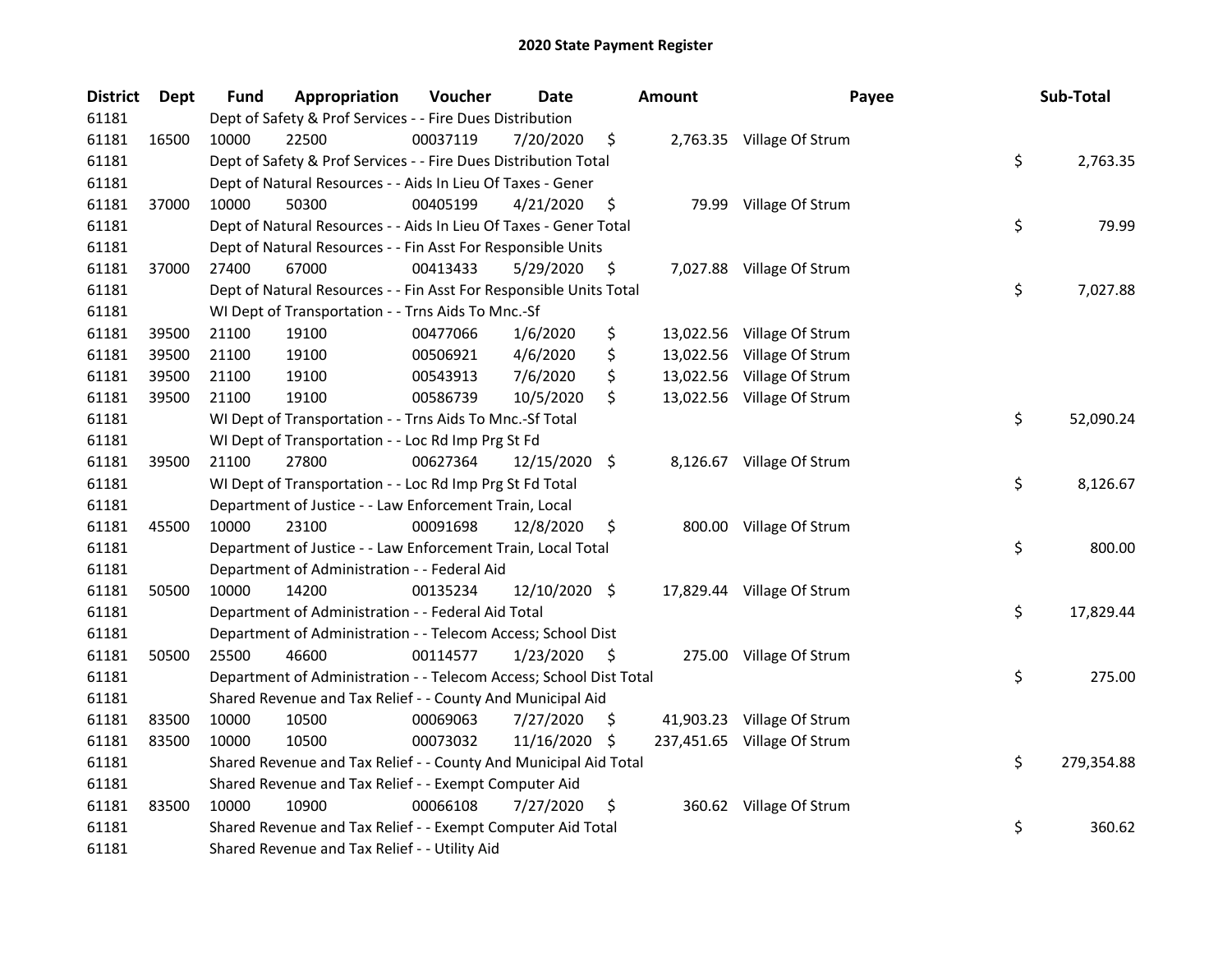| <b>District</b> | Dept  | <b>Fund</b> | Appropriation                                                 | Voucher  | Date       | <b>Amount</b> | Payee            | Sub-Total  |
|-----------------|-------|-------------|---------------------------------------------------------------|----------|------------|---------------|------------------|------------|
| 61181           | 83500 | 10000       | 11000                                                         | 00069063 | 7/27/2020  | 1.05          | Village Of Strum |            |
| 61181           | 83500 | 10000       | 11000                                                         | 00073032 | 11/16/2020 | 5.33          | Village Of Strum |            |
| 61181           |       |             | Shared Revenue and Tax Relief - - Utility Aid Total           |          |            |               |                  | 6.38       |
| 61181           |       |             | Shared Revenue and Tax Relief - - Personal Property Aid       |          |            |               |                  |            |
| 61181           | 83500 | 10000       | 11100                                                         | 00061534 | 5/4/2020   | 490.84        | Village Of Strum |            |
| 61181           |       |             | Shared Revenue and Tax Relief - - Personal Property Aid Total |          |            |               |                  | 490.84     |
| 61181 Total     |       |             |                                                               |          |            |               |                  | 369.205.29 |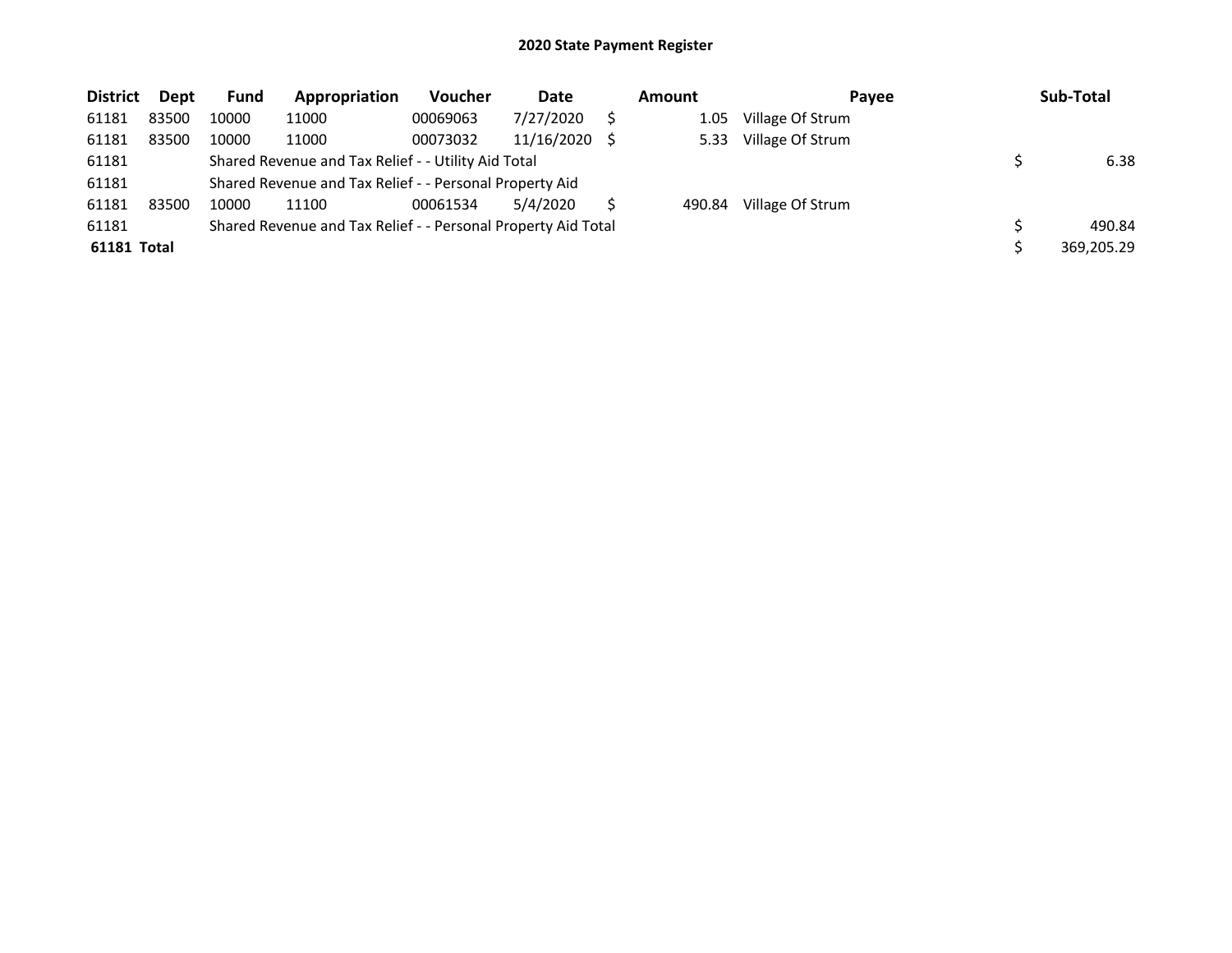| <b>District</b> | <b>Dept</b> | <b>Fund</b> | Appropriation                                                     | Voucher  | Date      | <b>Amount</b>  | Payee                  | Sub-Total      |
|-----------------|-------------|-------------|-------------------------------------------------------------------|----------|-----------|----------------|------------------------|----------------|
| 61186           |             |             | Dept of Safety & Prof Services - - Fire Dues Distribution         |          |           |                |                        |                |
| 61186           | 16500       | 10000       | 22500                                                             | 00037120 | 7/20/2020 | \$<br>6,026.76 | Village Of Trempealeau |                |
| 61186           |             |             | Dept of Safety & Prof Services - - Fire Dues Distribution Total   |          |           |                |                        | \$<br>6,026.76 |
| 61186           |             |             | Dept of Natural Resources - - Aids In Lieu Of Taxes - Gener       |          |           |                |                        |                |
| 61186           | 37000       | 10000       | 50300                                                             | 00383651 | 1/17/2020 | \$<br>1,377.07 | Village Of Trempealeau |                |
| 61186           | 37000       | 10000       | 50300                                                             | 00405135 | 4/21/2020 | \$<br>73.62    | Village Of Trempealeau |                |
| 61186           |             |             | Dept of Natural Resources - - Aids In Lieu Of Taxes - Gener Total |          |           |                |                        | \$<br>1,450.69 |
| 61186           |             |             | Dept of Natural Resources - - Gen Program Ops-State Funds         |          |           |                |                        |                |
| 61186           | 37000       | 21200       | 16100                                                             | 00388537 | 2/7/2020  | \$<br>88.14    | Village Of Trempealeau |                |
| 61186           | 37000       | 21200       | 16100                                                             | 00388538 | 2/7/2020  | \$<br>23.99    | Village Of Trempealeau |                |
| 61186           | 37000       | 21200       | 16100                                                             | 00388539 | 2/7/2020  | \$<br>22.20    | Village Of Trempealeau |                |
| 61186           | 37000       | 21200       | 16100                                                             | 00393813 | 3/5/2020  | \$<br>127.83   | Village Of Trempealeau |                |
| 61186           | 37000       | 21200       | 16100                                                             | 00393814 | 3/5/2020  | \$<br>24.46    | Village Of Trempealeau |                |
| 61186           | 37000       | 21200       | 16100                                                             | 00393815 | 3/5/2020  | \$<br>22.42    | Village Of Trempealeau |                |
| 61186           | 37000       | 21200       | 16100                                                             | 00394751 | 3/18/2020 | \$<br>325.97   | Village Of Trempealeau |                |
| 61186           | 37000       | 21200       | 16100                                                             | 00397812 | 3/30/2020 | \$<br>69.99    | Village Of Trempealeau |                |
| 61186           | 37000       | 21200       | 16100                                                             | 00397813 | 3/27/2020 | \$<br>22.00    | Village Of Trempealeau |                |
| 61186           | 37000       | 21200       | 16100                                                             | 00397814 | 3/30/2020 | \$<br>22.20    | Village Of Trempealeau |                |
| 61186           | 37000       | 21200       | 16100                                                             | 00403411 | 4/20/2020 | \$<br>21.37    | Village Of Trempealeau |                |
| 61186           | 37000       | 21200       | 16100                                                             | 00403413 | 4/20/2020 | \$<br>126.74   | Village Of Trempealeau |                |
| 61186           | 37000       | 21200       | 16100                                                             | 00403416 | 4/20/2020 | \$<br>22.20    | Village Of Trempealeau |                |
| 61186           | 37000       | 21200       | 16100                                                             | 00411155 | 5/26/2020 | \$<br>19.38    | Village Of Trempealeau |                |
| 61186           | 37000       | 21200       | 16100                                                             | 00411162 | 5/26/2020 | \$<br>57.96    | Village Of Trempealeau |                |
| 61186           | 37000       | 21200       | 16100                                                             | 00411167 | 5/26/2020 | \$<br>22.20    | Village Of Trempealeau |                |
| 61186           | 37000       | 21200       | 16100                                                             | 00418363 | 6/18/2020 | \$<br>61.91    | Village Of Trempealeau |                |
| 61186           | 37000       | 21200       | 16100                                                             | 00418365 | 6/18/2020 | \$<br>18.40    | Village Of Trempealeau |                |
| 61186           | 37000       | 21200       | 16100                                                             | 00418367 | 6/18/2020 | \$<br>22.20    | Village Of Trempealeau |                |
| 61186           | 37000       | 21200       | 16100                                                             | 00426074 | 7/23/2020 | \$<br>17.49    | Village Of Trempealeau |                |
| 61186           | 37000       | 21200       | 16100                                                             | 00426075 | 7/23/2020 | \$<br>22.20    | Village Of Trempealeau |                |
| 61186           | 37000       | 21200       | 16100                                                             | 00426076 | 7/23/2020 | \$<br>74.82    | Village Of Trempealeau |                |
| 61186           | 37000       | 21200       | 16100                                                             | 00431779 | 8/27/2020 | \$<br>75.33    | Village Of Trempealeau |                |
| 61186           | 37000       | 21200       | 16100                                                             | 00431781 | 8/27/2020 | \$<br>55.95    | Village Of Trempealeau |                |
| 61186           | 37000       | 21200       | 16100                                                             | 00431782 | 8/27/2020 | \$<br>17.69    | Village Of Trempealeau |                |
| 61186           | 37000       | 21200       | 16100                                                             | 00436760 | 9/23/2020 | \$<br>78.17    | Village Of Trempealeau |                |
| 61186           | 37000       | 21200       | 16100                                                             | 00436763 | 9/23/2020 | \$<br>62.70    | Village Of Trempealeau |                |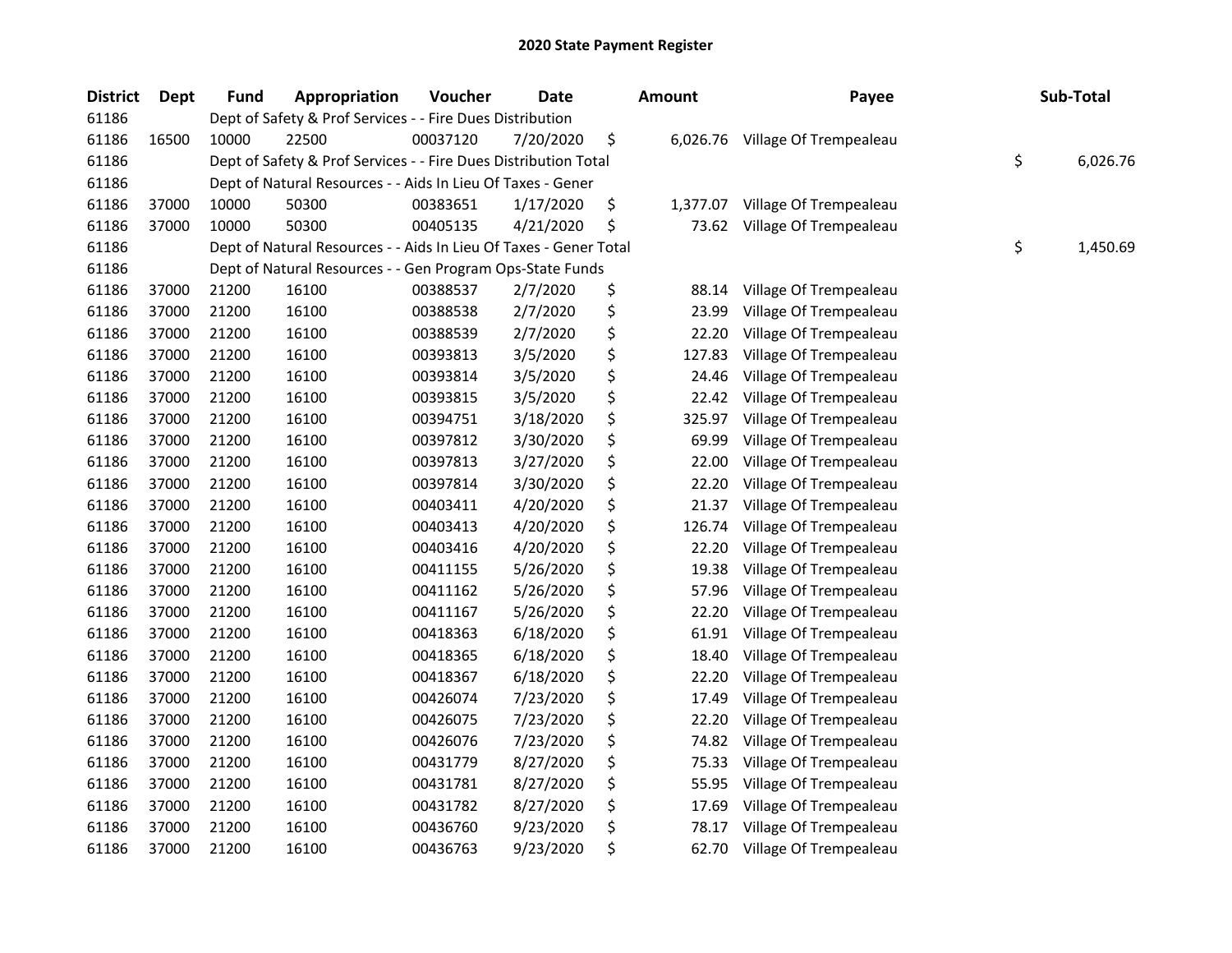| <b>District</b> | <b>Dept</b> | Fund  | Appropriation                                                   | Voucher  | <b>Date</b>   |      | <b>Amount</b> | Payee                  | Sub-Total        |
|-----------------|-------------|-------|-----------------------------------------------------------------|----------|---------------|------|---------------|------------------------|------------------|
| 61186           | 37000       | 21200 | 16100                                                           | 00436764 | 9/23/2020     | \$   | 18.83         | Village Of Trempealeau |                  |
| 61186           | 37000       | 21200 | 16100                                                           | 00443434 | 10/26/2020    | \$   | 52.56         | Village Of Trempealeau |                  |
| 61186           | 37000       | 21200 | 16100                                                           | 00443436 | 10/26/2020    | \$   | 62.70         | Village Of Trempealeau |                  |
| 61186           | 37000       | 21200 | 16100                                                           | 00443438 | 10/26/2020    | \$   | 20.06         | Village Of Trempealeau |                  |
| 61186           | 37000       | 21200 | 16100                                                           | 00448025 | 11/19/2020    | \$   | 50.66         | Village Of Trempealeau |                  |
| 61186           | 37000       | 21200 | 16100                                                           | 00448026 | 11/19/2020    | -\$  | 21.99         | Village Of Trempealeau |                  |
| 61186           | 37000       | 21200 | 16100                                                           | 00448031 | 11/19/2020    | \$   | 35.70         | Village Of Trempealeau |                  |
| 61186           | 37000       | 21200 | 16100                                                           | 00453739 | 12/22/2020    | \$   | 52.43         | Village Of Trempealeau |                  |
| 61186           | 37000       | 21200 | 16100                                                           | 00453740 | 12/23/2020    | \$   | 22.20         | Village Of Trempealeau |                  |
| 61186           | 37000       | 21200 | 16100                                                           | 00453741 | 12/22/2020 \$ |      | 22.58         | Village Of Trempealeau |                  |
| 61186           |             |       | Dept of Natural Resources - - Gen Program Ops-State Funds Total |          |               |      |               |                        | \$<br>1,885.62   |
| 61186           |             |       | Dept of Natural Resources - - GPO--State Funds                  |          |               |      |               |                        |                  |
| 61186           | 37000       | 21200 | 36100                                                           | 00411162 | 5/26/2020     | \$   | 6.44          | Village Of Trempealeau |                  |
| 61186           | 37000       | 21200 | 36100                                                           | 00418363 | 6/18/2020     | \$   | 6.88          | Village Of Trempealeau |                  |
| 61186           | 37000       | 21200 | 36100                                                           | 00430166 | 8/28/2020     | \$   | 3,300.00      | Village Of Trempealeau |                  |
| 61186           | 37000       | 21200 | 36100                                                           | 00434730 | 10/9/2020     | \$   | 300.00        | Village Of Trempealeau |                  |
| 61186           | 37000       | 21200 | 36100                                                           | 00443434 | 10/26/2020    | \$   | 10.51         | Village Of Trempealeau |                  |
| 61186           | 37000       | 21200 | 36100                                                           | 00453739 | 12/22/2020    | \$   | 10.49         | Village Of Trempealeau |                  |
| 61186           |             |       | Dept of Natural Resources - - GPO--State Funds Total            |          |               |      |               |                        | \$<br>3,634.32   |
| 61186           |             |       | WI Dept of Transportation - - Trns Aids To Mnc.-Sf              |          |               |      |               |                        |                  |
| 61186           | 39500       | 21100 | 19100                                                           | 00477067 | 1/6/2020      | \$   | 25,665.02     | Village Of Trempealeau |                  |
| 61186           | 39500       | 21100 | 19100                                                           | 00506922 | 4/6/2020      | \$   | 25,665.02     | Village Of Trempealeau |                  |
| 61186           | 39500       | 21100 | 19100                                                           | 00543914 | 7/6/2020      | \$   | 25,665.02     | Village Of Trempealeau |                  |
| 61186           | 39500       | 21100 | 19100                                                           | 00586740 | 10/5/2020     | \$   | 25,665.03     | Village Of Trempealeau |                  |
| 61186           |             |       | WI Dept of Transportation - - Trns Aids To Mnc.-Sf Total        |          |               |      |               |                        | \$<br>102,660.09 |
| 61186           |             |       | Department of Justice - - Law Enforcement Train, Local          |          |               |      |               |                        |                  |
| 61186           | 45500       | 10000 | 23100                                                           | 00092053 | 12/11/2020 \$ |      | 1,280.00      | Village Of Trempealeau |                  |
| 61186           |             |       | Department of Justice - - Law Enforcement Train, Local Total    |          |               |      |               |                        | \$<br>1,280.00   |
| 61186           |             |       | Department of Administration - - Federal Aid                    |          |               |      |               |                        |                  |
| 61186           | 50500       | 10000 | 14200                                                           | 00132293 | 11/13/2020 \$ |      | 17,913.09     | Village Of Trempealeau |                  |
| 61186           | 50500       | 10000 | 14200                                                           | 00135235 | 12/10/2020    | - \$ | 17,248.01     | Village Of Trempealeau |                  |
| 61186           | 50500       | 10000 | 14200                                                           | 00136565 | 12/17/2020    | -\$  | 520.68        | Village Of Trempealeau |                  |
| 61186           |             |       | Department of Administration - - Federal Aid Total              |          |               |      |               |                        | \$<br>35,681.78  |
| 61186           |             |       | Department of Administration - - Telecom Access; School Dist    |          |               |      |               |                        |                  |
| 61186           | 50500       | 25500 | 46600                                                           | 00114579 | 1/23/2020     | \$   | 88.00         | Village Of Trempealeau |                  |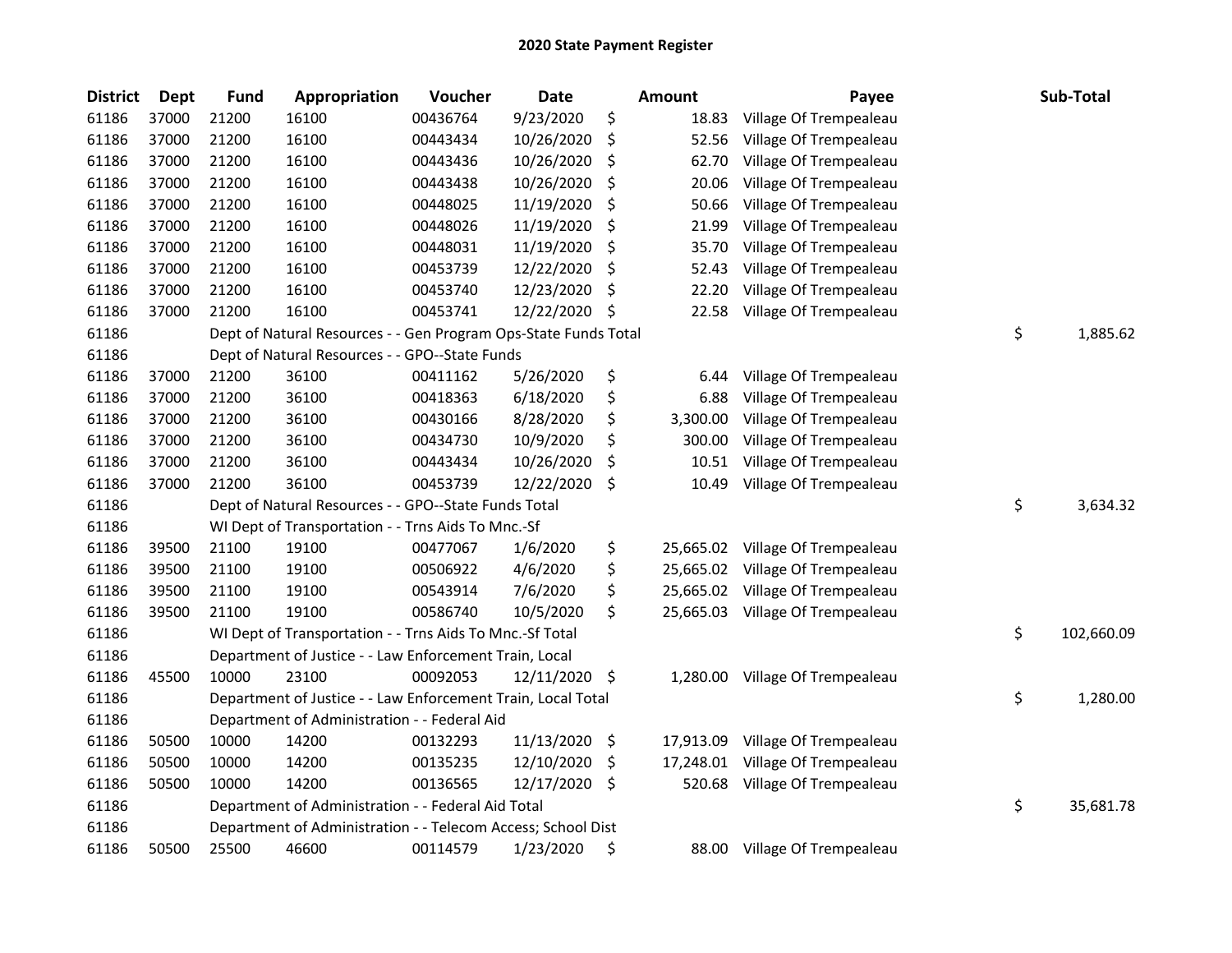| <b>District</b>    | <b>Dept</b> | <b>Fund</b> | Appropriation                                                         | Voucher  | Date       |    | <b>Amount</b> | Payee                  | Sub-Total        |
|--------------------|-------------|-------------|-----------------------------------------------------------------------|----------|------------|----|---------------|------------------------|------------------|
| 61186              |             |             | Department of Administration - - Telecom Access; School Dist Total    |          |            |    |               |                        | \$<br>88.00      |
| 61186              |             |             | Elections Commission - - 2018 Hava Election Security                  |          |            |    |               |                        |                  |
| 61186              | 51000       | 22000       | 18200                                                                 | 00003626 | 6/30/2020  | \$ | 1,429.80      | Village Of Trempealeau |                  |
| 61186              |             |             | Elections Commission - - 2018 Hava Election Security Total            |          |            |    |               |                        | \$<br>1,429.80   |
| 61186              |             |             | Shared Revenue and Tax Relief - - Expenditure Restraint Program       |          |            |    |               |                        |                  |
| 61186              | 83500       | 10000       | 10100                                                                 | 00069064 | 7/27/2020  | S  | 13.348.47     | Village Of Trempealeau |                  |
| 61186              |             |             | Shared Revenue and Tax Relief - - Expenditure Restraint Program Total |          |            |    |               |                        | \$<br>13,348.47  |
| 61186              |             |             | Shared Revenue and Tax Relief - - County And Municipal Aid            |          |            |    |               |                        |                  |
| 61186              | 83500       | 10000       | 10500                                                                 | 00069064 | 7/27/2020  | S  | 34.725.94     | Village Of Trempealeau |                  |
| 61186              | 83500       | 10000       | 10500                                                                 | 00073033 | 11/16/2020 | S  | 196,780.32    | Village Of Trempealeau |                  |
| 61186              |             |             | Shared Revenue and Tax Relief - - County And Municipal Aid Total      |          |            |    |               |                        | \$<br>231,506.26 |
| 61186              |             |             | Shared Revenue and Tax Relief - - Exempt Computer Aid                 |          |            |    |               |                        |                  |
| 61186              | 83500       | 10000       | 10900                                                                 | 00066109 | 7/27/2020  | \$ | 133.02        | Village Of Trempealeau |                  |
| 61186              | 83500       | 10000       | 10900                                                                 | 00067214 | 7/27/2020  | S. | 264.23        | Village Of Trempealeau |                  |
| 61186              |             |             | Shared Revenue and Tax Relief - - Exempt Computer Aid Total           |          |            |    |               |                        | \$<br>397.25     |
| 61186              |             |             | Shared Revenue and Tax Relief - - Personal Property Aid               |          |            |    |               |                        |                  |
| 61186              | 83500       | 10000       | 11100                                                                 | 00061535 | 5/4/2020   | \$ | 1,256.99      | Village Of Trempealeau |                  |
| 61186              | 83500       | 10000       | 11100                                                                 | 00062653 | 5/4/2020   | \$ | 801.54        | Village Of Trempealeau |                  |
| 61186              |             |             | Shared Revenue and Tax Relief - - Personal Property Aid Total         |          |            |    |               |                        | \$<br>2,058.53   |
| 61186              |             |             | Shared Revenue and Tax Relief - - Lottery & Gaming Credit             |          |            |    |               |                        |                  |
| 61186              | 83500       | 52100       | 36300                                                                 | 00055555 | 3/23/2020  | \$ | 20,228.16     | Village Of Trempealeau |                  |
| 61186              |             |             | Shared Revenue and Tax Relief - - Lottery & Gaming Credit Total       |          |            |    |               |                        | \$<br>20,228.16  |
| <b>61186 Total</b> |             |             |                                                                       |          |            |    |               |                        | \$<br>421,675.73 |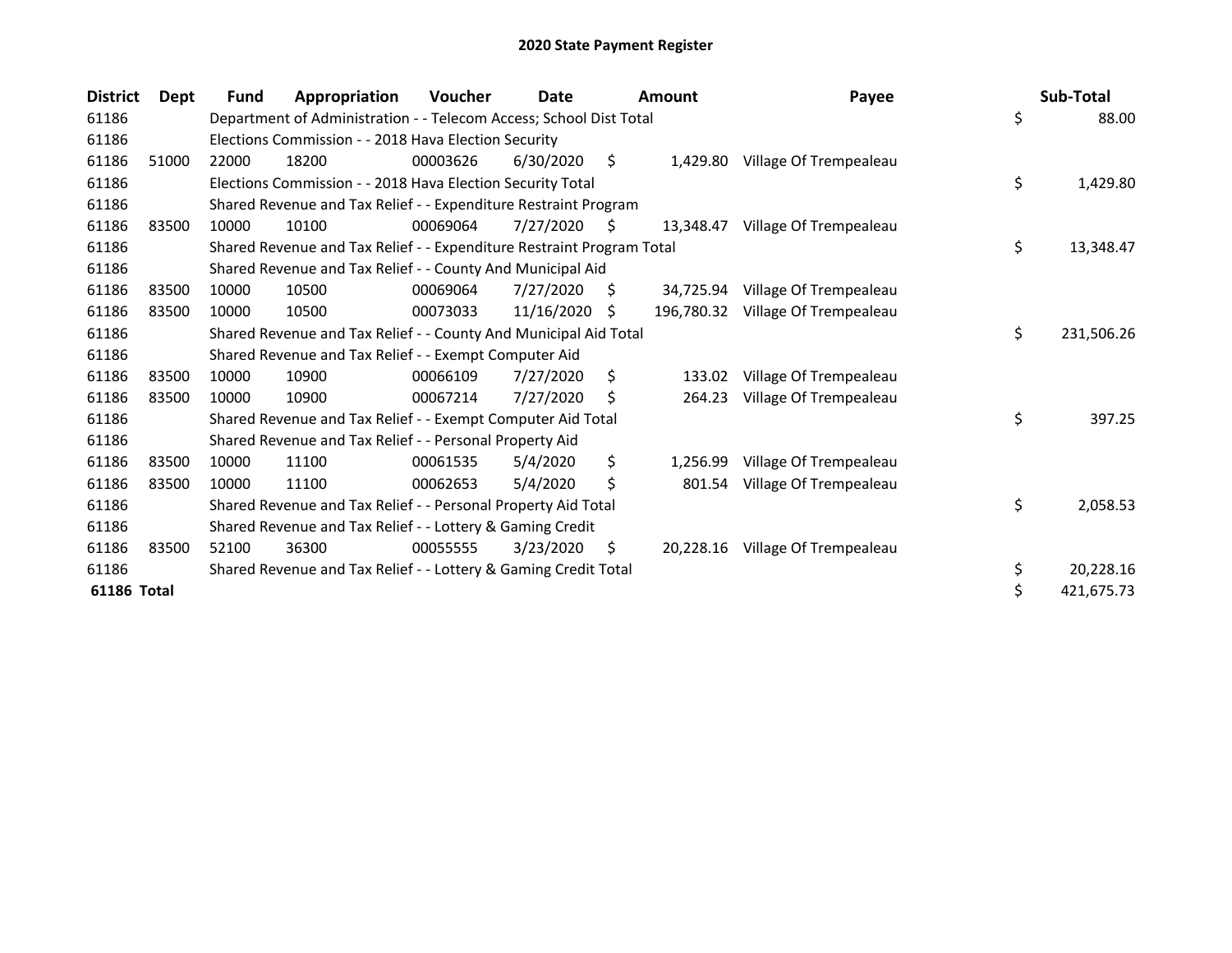| <b>District</b> | Dept  | <b>Fund</b> | Appropriation                                                      | Voucher  | Date          | Amount          | Payee                      | Sub-Total        |
|-----------------|-------|-------------|--------------------------------------------------------------------|----------|---------------|-----------------|----------------------------|------------------|
| 61201           |       |             | Dept of Safety & Prof Services - - Fire Dues Distribution          |          |               |                 |                            |                  |
| 61201           | 16500 | 10000       | 22500                                                              | 00037121 | 7/20/2020     | \$              | 7,915.54 Arcadia, City of  |                  |
| 61201           |       |             | Dept of Safety & Prof Services - - Fire Dues Distribution Total    |          |               |                 |                            | \$<br>7,915.54   |
| 61201           |       |             | Dept of Natural Resources - - Fin Asst For Responsible Units       |          |               |                 |                            |                  |
| 61201           | 37000 | 27400       | 67000                                                              | 00413361 | 5/29/2020     | \$              | 7,246.46 Arcadia, City of  |                  |
| 61201           |       |             | Dept of Natural Resources - - Fin Asst For Responsible Units Total |          |               |                 |                            | \$<br>7,246.46   |
| 61201           |       |             | WI Dept of Transportation - - Hwy Sfty Loc Aid Ffd                 |          |               |                 |                            |                  |
| 61201           | 39500 | 21100       | 18500                                                              | 00575621 | 8/31/2020     | \$              | 4,000.00 Arcadia, City of  |                  |
| 61201           |       |             | WI Dept of Transportation - - Hwy Sfty Loc Aid Ffd Total           |          |               |                 |                            | \$<br>4,000.00   |
| 61201           |       |             | WI Dept of Transportation - - Trns Aids To Mnc.-Sf                 |          |               |                 |                            |                  |
| 61201           | 39500 | 21100       | 19100                                                              | 00477068 | 1/6/2020      | \$              | 76,998.71 Arcadia, City of |                  |
| 61201           | 39500 | 21100       | 19100                                                              | 00506923 | 4/6/2020      | \$              | 76,998.71 Arcadia, City of |                  |
| 61201           | 39500 | 21100       | 19100                                                              | 00543915 | 7/6/2020      | \$              | 76,998.71 Arcadia, City of |                  |
| 61201           | 39500 | 21100       | 19100                                                              | 00586741 | 10/5/2020     | \$              | 76,998.74 Arcadia, City of |                  |
| 61201           |       |             | WI Dept of Transportation - - Trns Aids To Mnc.-Sf Total           |          |               |                 |                            | \$<br>307,994.87 |
| 61201           |       |             | WI Dept of Transportation - - Hwy Mgmt & Opers Sf                  |          |               |                 |                            |                  |
| 61201           | 39500 | 21100       | 36500                                                              | 00480390 | 1/10/2020     | \$<br>109.41    | Arcadia, City of           |                  |
| 61201           | 39500 | 21100       | 36500                                                              | 00491296 | 2/11/2020     | \$<br>119.75    | Arcadia, City of           |                  |
| 61201           | 39500 | 21100       | 36500                                                              | 00501635 | 3/11/2020     | \$<br>102.97    | Arcadia, City of           |                  |
| 61201           | 39500 | 21100       | 36500                                                              | 00514027 | 4/10/2020     | \$<br>109.75    | Arcadia, City of           |                  |
| 61201           | 39500 | 21100       | 36500                                                              | 00525344 | 5/12/2020     | \$<br>95.71     | Arcadia, City of           |                  |
| 61201           | 39500 | 21100       | 36500                                                              | 00535043 | 6/9/2020      | \$<br>89.93     | Arcadia, City of           |                  |
| 61201           | 39500 | 21100       | 36500                                                              | 00551671 | 7/14/2020     | \$<br>97.00     | Arcadia, City of           |                  |
| 61201           | 39500 | 21100       | 36500                                                              | 00564953 | 8/11/2020     | \$<br>91.08     | Arcadia, City of           |                  |
| 61201           | 39500 | 21100       | 36500                                                              | 00580620 | 9/10/2020     | \$<br>95.88     | Arcadia, City of           |                  |
| 61201           | 39500 | 21100       | 36500                                                              | 00596494 | 10/8/2020     | \$<br>97.72     | Arcadia, City of           |                  |
| 61201           | 39500 | 21100       | 36500                                                              | 00614482 | 11/12/2020    | \$<br>106.06    | Arcadia, City of           |                  |
| 61201           | 39500 | 21100       | 36500                                                              | 00624622 | 12/8/2020     | \$<br>115.80    | Arcadia, City of           |                  |
| 61201           |       |             | WI Dept of Transportation - - Hwy Mgmt & Opers Sf Total            |          |               |                 |                            | \$<br>1,231.06   |
| 61201           |       |             | Department of Justice - - Law Enforcement Train, Local             |          |               |                 |                            |                  |
| 61201           | 45500 | 10000       | 23100                                                              | 00090823 | 11/25/2020 \$ | 1,760.00        | Arcadia, City of           |                  |
| 61201           |       |             | Department of Justice - - Law Enforcement Train, Local Total       |          |               |                 |                            | \$<br>1,760.00   |
| 61201           |       |             | Department of Administration - - Federal Aid                       |          |               |                 |                            |                  |
| 61201           | 50500 | 10000       | 14200                                                              | 00130218 | 10/2/2020     | \$<br>27,967.17 | Arcadia, City of           |                  |
| 61201           | 50500 | 10000       | 14200                                                              | 00135209 | 12/10/2020    | \$              | 21,569.83 Arcadia, City of |                  |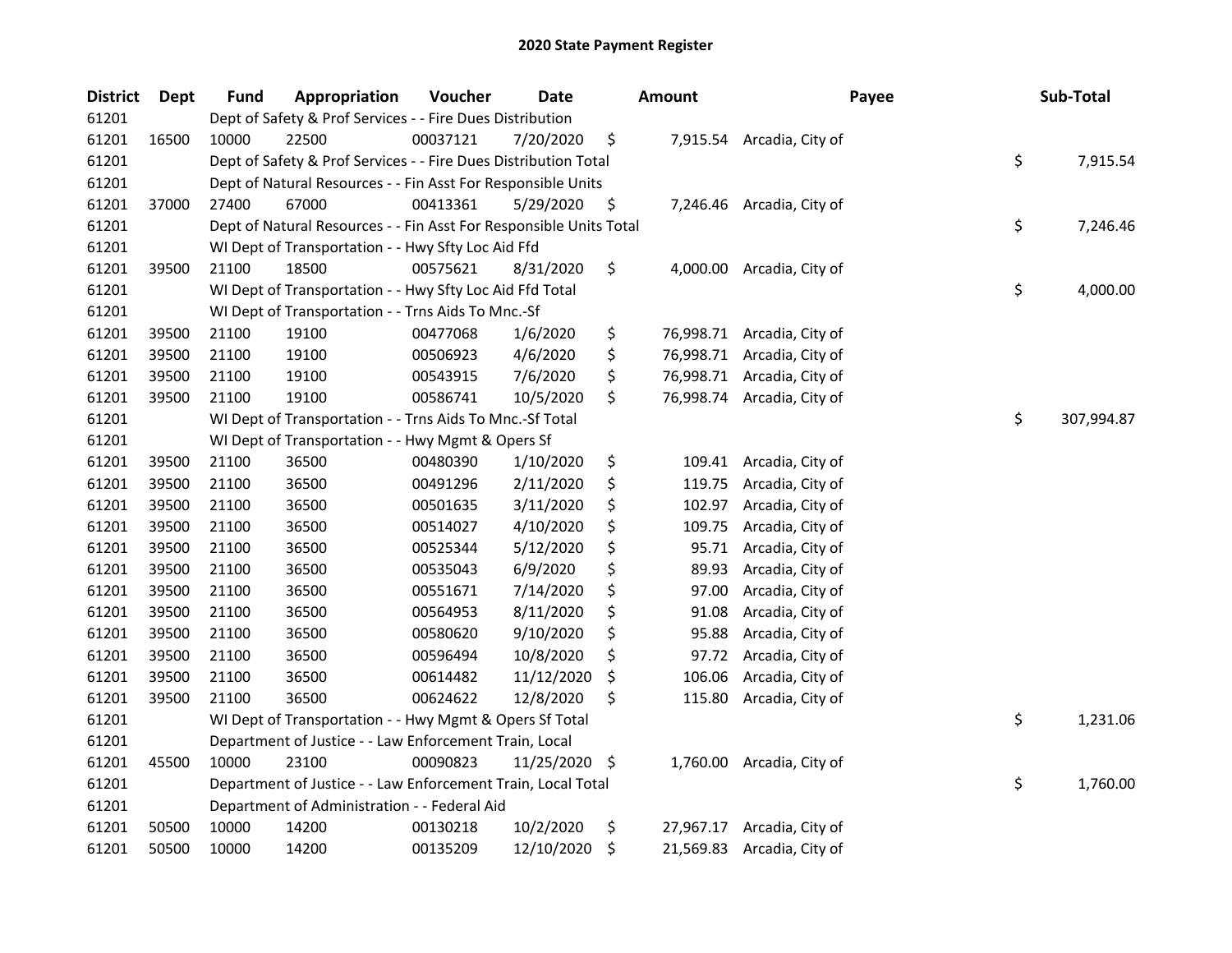| <b>District</b> | <b>Dept</b> | <b>Fund</b> | Appropriation                                                        | Voucher  | <b>Date</b>   |     | Amount    | Payee                       | Sub-Total          |
|-----------------|-------------|-------------|----------------------------------------------------------------------|----------|---------------|-----|-----------|-----------------------------|--------------------|
| 61201           | 50500       | 10000       | 14200                                                                | 00136552 | 12/17/2020 \$ |     |           | 1,040.95 Arcadia, City of   |                    |
| 61201           |             |             | Department of Administration - - Federal Aid Total                   |          |               |     |           |                             | \$<br>50,577.95    |
| 61201           |             |             | Department of Administration - - Federal Aid, Local Assistance       |          |               |     |           |                             |                    |
| 61201           | 50500       | 10000       | 74300                                                                | 00116475 | 1/27/2020     | \$. |           | 38,869.42 Arcadia, City of  |                    |
| 61201           |             |             | Department of Administration - - Federal Aid, Local Assistance Total |          |               |     |           |                             | \$<br>38,869.42    |
| 61201           |             |             | Elections Commission - - 2018 Hava Election Security                 |          |               |     |           |                             |                    |
| 61201           | 51000       | 22000       | 18200                                                                | 00004349 | 8/28/2020     | \$  |           | 1,207.60 Arcadia, City of   |                    |
| 61201           |             |             | Elections Commission - - 2018 Hava Election Security Total           |          |               |     |           |                             | \$<br>1,207.60     |
| 61201           |             |             | Shared Revenue and Tax Relief - - County And Municipal Aid           |          |               |     |           |                             |                    |
| 61201           | 83500       | 10000       | 10500                                                                | 00069065 | 7/27/2020     | S   |           | 105,191.78 Arcadia, City of |                    |
| 61201           | 83500       | 10000       | 10500                                                                | 00073034 | 11/16/2020    | -\$ |           | 596,086.78 Arcadia, City of |                    |
| 61201           |             |             | Shared Revenue and Tax Relief - - County And Municipal Aid Total     |          |               |     |           |                             | \$<br>701,278.56   |
| 61201           |             |             | Shared Revenue and Tax Relief - - Exempt Computer Aid                |          |               |     |           |                             |                    |
| 61201           | 83500       | 10000       | 10900                                                                | 00066110 | 7/27/2020     | \$  |           | 9,303.41 Arcadia, City of   |                    |
| 61201           | 83500       | 10000       | 10900                                                                | 00067215 | 7/27/2020     | \$  | 86,118.87 | Arcadia, City of            |                    |
| 61201           |             |             | Shared Revenue and Tax Relief - - Exempt Computer Aid Total          |          |               |     |           |                             | \$<br>95,422.28    |
| 61201           |             |             | Shared Revenue and Tax Relief - - Utility Aid                        |          |               |     |           |                             |                    |
| 61201           | 83500       | 10000       | 11000                                                                | 00069065 | 7/27/2020     | \$  | 2.18      | Arcadia, City of            |                    |
| 61201           | 83500       | 10000       | 11000                                                                | 00073034 | 11/16/2020    | \$  | 11.09     | Arcadia, City of            |                    |
| 61201           |             |             | Shared Revenue and Tax Relief - - Utility Aid Total                  |          |               |     |           |                             | \$<br>13.27        |
| 61201           |             |             | Shared Revenue and Tax Relief - - Personal Property Aid              |          |               |     |           |                             |                    |
| 61201           | 83500       | 10000       | 11100                                                                | 00061536 | 5/4/2020      | \$  |           | 6,496.61 Arcadia, City of   |                    |
| 61201           | 83500       | 10000       | 11100                                                                | 00062654 | 5/4/2020      | Ś   |           | 6,979.82 Arcadia, City of   |                    |
| 61201           |             |             | Shared Revenue and Tax Relief - - Personal Property Aid Total        |          |               |     |           |                             | \$<br>13,476.43    |
| 61201           |             |             | Shared Revenue and Tax Relief - - Payments For Municipal Svcs        |          |               |     |           |                             |                    |
| 61201           | 83500       | 10000       | 50100                                                                | 00054741 | 2/3/2020      | \$  |           | 1,786.60 Arcadia, City of   |                    |
| 61201           |             |             | Shared Revenue and Tax Relief - - Payments For Municipal Svcs Total  |          |               |     |           |                             | \$<br>1,786.60     |
| 61201           |             |             | Shared Revenue and Tax Relief - - Lottery & Gaming Credit            |          |               |     |           |                             |                    |
| 61201           | 83500       | 52100       | 36300                                                                | 00055556 | 3/23/2020     | \$  |           | 4,360.34 Arcadia, City of   |                    |
| 61201           |             |             | Shared Revenue and Tax Relief - - Lottery & Gaming Credit Total      |          |               |     |           |                             | \$<br>4,360.34     |
| 61201 Total     |             |             |                                                                      |          |               |     |           |                             | \$<br>1,237,140.38 |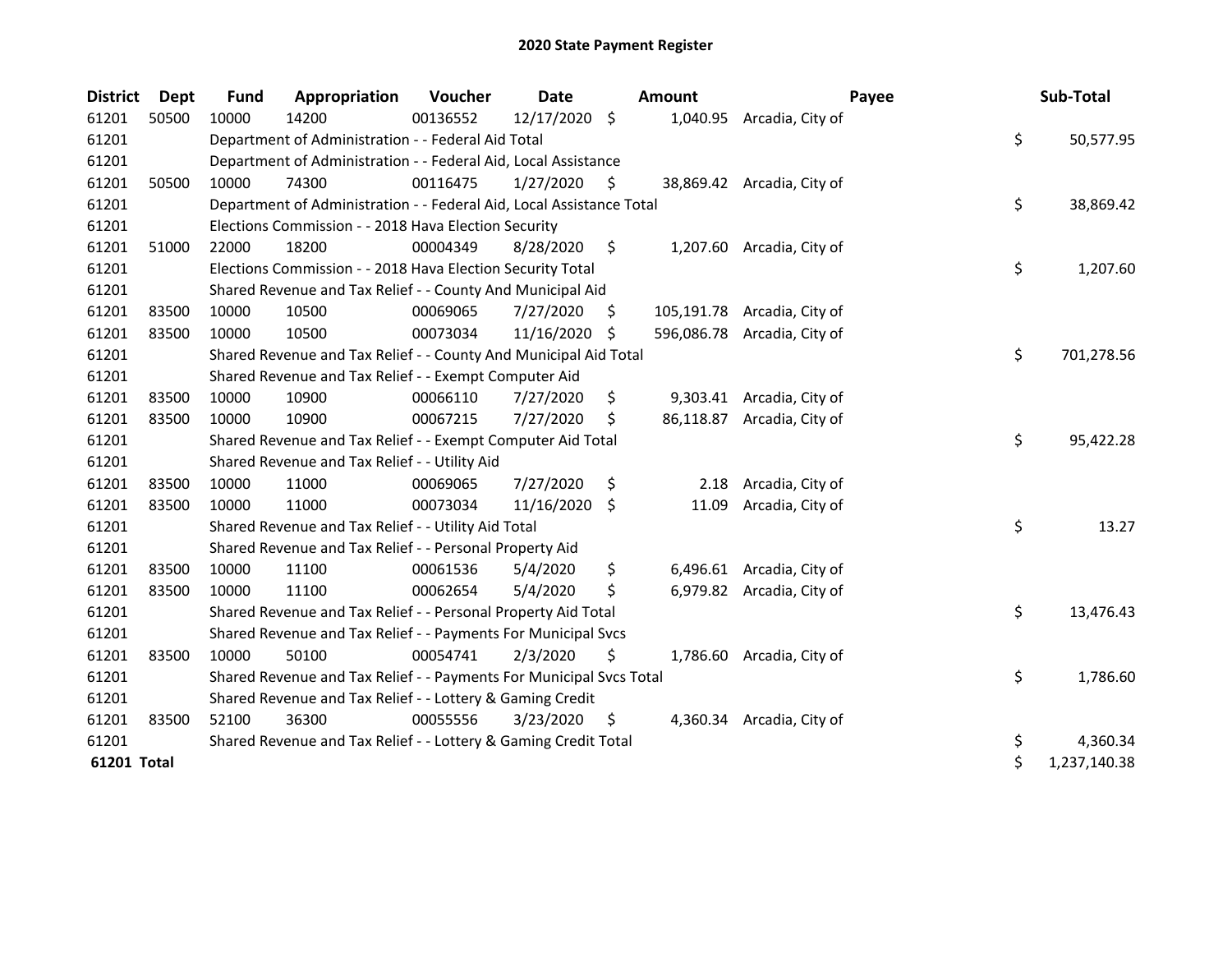| <b>District</b> | <b>Dept</b> | <b>Fund</b> | Appropriation                                                        | Voucher  | <b>Date</b>   |     | Amount     |                          | Payee | Sub-Total        |
|-----------------|-------------|-------------|----------------------------------------------------------------------|----------|---------------|-----|------------|--------------------------|-------|------------------|
| 61206           |             |             | Dept of Safety & Prof Services - - Fire Dues Distribution            |          |               |     |            |                          |       |                  |
| 61206           | 16500       | 10000       | 22500                                                                | 00037122 | 7/20/2020     | \$  |            | 4,611.36 Blair, City of  |       |                  |
| 61206           |             |             | Dept of Safety & Prof Services - - Fire Dues Distribution Total      |          |               |     |            |                          |       | \$<br>4,611.36   |
| 61206           |             |             | Dept of Natural Resources - - Fin Asst For Responsible Units         |          |               |     |            |                          |       |                  |
| 61206           | 37000       | 27400       | 67000                                                                | 00413028 | 5/29/2020     | \$  |            | 2,519.44 Blair, City of  |       |                  |
| 61206           |             |             | Dept of Natural Resources - - Fin Asst For Responsible Units Total   |          |               |     |            |                          |       | \$<br>2,519.44   |
| 61206           |             |             | WI Dept of Transportation - - Trns Aids To Mnc.-Sf                   |          |               |     |            |                          |       |                  |
| 61206           | 39500       | 21100       | 19100                                                                | 00477069 | 1/6/2020      | \$  | 14,299.62  | Blair, City of           |       |                  |
| 61206           | 39500       | 21100       | 19100                                                                | 00506924 | 4/6/2020      | \$  | 14,299.62  | Blair, City of           |       |                  |
| 61206           | 39500       | 21100       | 19100                                                                | 00543916 | 7/6/2020      | \$  | 14,299.62  | Blair, City of           |       |                  |
| 61206           | 39500       | 21100       | 19100                                                                | 00586742 | 10/5/2020     | \$  | 14,299.63  | Blair, City of           |       |                  |
| 61206           |             |             | WI Dept of Transportation - - Trns Aids To Mnc.-Sf Total             |          |               |     |            |                          |       | \$<br>57,198.49  |
| 61206           |             |             | Department of Justice - - Law Enforcement Train, Local               |          |               |     |            |                          |       |                  |
| 61206           | 45500       | 10000       | 23100                                                                | 00090811 | 11/27/2020 \$ |     | 480.00     | Blair, City of           |       |                  |
| 61206           |             |             | Department of Justice - - Law Enforcement Train, Local Total         |          |               |     |            |                          |       | \$<br>480.00     |
| 61206           |             |             | Department of Administration - - Federal Aid                         |          |               |     |            |                          |       |                  |
| 61206           | 50500       | 10000       | 14200                                                                | 00130219 | 10/2/2020     | \$  | 8,249.90   | Blair, City of           |       |                  |
| 61206           | 50500       | 10000       | 14200                                                                | 00132289 | 11/13/2020    | \$  | 8,370.74   | Blair, City of           |       |                  |
| 61206           | 50500       | 10000       | 14200                                                                | 00135210 | 12/10/2020    | -S  | 5,440.36   | Blair, City of           |       |                  |
| 61206           | 50500       | 10000       | 14200                                                                | 00136553 | 12/17/2020    | \$  | 2,341.38   | Blair, City of           |       |                  |
| 61206           |             |             | Department of Administration - - Federal Aid Total                   |          |               |     |            |                          |       | \$<br>24,402.38  |
| 61206           |             |             | Department of Administration - - Federal Aid, Local Assistance       |          |               |     |            |                          |       |                  |
| 61206           | 50500       | 10000       | 74300                                                                | 00130536 | 10/13/2020 \$ |     |            | 15,000.00 Blair, City of |       |                  |
| 61206           |             |             | Department of Administration - - Federal Aid, Local Assistance Total |          |               |     |            |                          |       | \$<br>15,000.00  |
| 61206           |             |             | Department of Administration - - Telecom Access; School Dist         |          |               |     |            |                          |       |                  |
| 61206           | 50500       | 25500       | 46600                                                                | 00114534 | 1/22/2020     | \$  | 44.00      | Blair, City of           |       |                  |
| 61206           |             |             | Department of Administration - - Telecom Access; School Dist Total   |          |               |     |            |                          |       | \$<br>44.00      |
| 61206           |             |             | Elections Commission - - 2018 Hava Election Security                 |          |               |     |            |                          |       |                  |
| 61206           | 51000       | 22000       | 18200                                                                | 00004282 | 8/20/2020     | \$  | 842.40     | Blair, City of           |       |                  |
| 61206           |             |             | Elections Commission - - 2018 Hava Election Security Total           |          |               |     |            |                          |       | \$<br>842.40     |
| 61206           |             |             | Shared Revenue and Tax Relief - - County And Municipal Aid           |          |               |     |            |                          |       |                  |
| 61206           | 83500       | 10000       | 10500                                                                | 00069066 | 7/27/2020     | \$  | 89,254.72  | Blair, City of           |       |                  |
| 61206           | 83500       | 10000       | 10500                                                                | 00073035 | 11/16/2020    | -\$ | 505,776.77 | Blair, City of           |       |                  |
| 61206           |             |             | Shared Revenue and Tax Relief - - County And Municipal Aid Total     |          |               |     |            |                          |       | \$<br>595,031.49 |
| 61206           |             |             | Shared Revenue and Tax Relief - - Exempt Computer Aid                |          |               |     |            |                          |       |                  |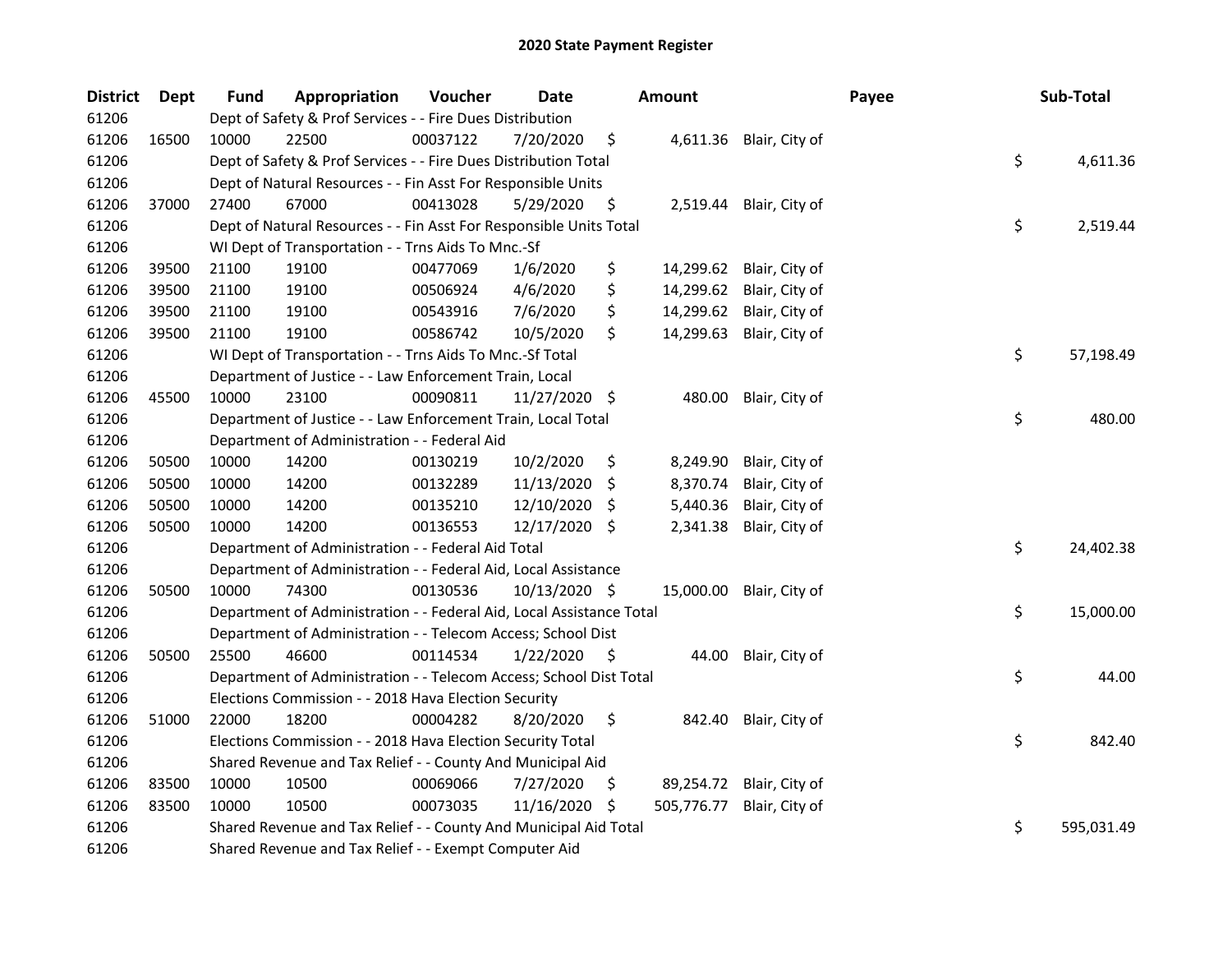| <b>District</b> | Dept  | <b>Fund</b> | Appropriation                                                   | <b>Voucher</b> | Date       |    | Amount    |                | Payee | Sub-Total       |
|-----------------|-------|-------------|-----------------------------------------------------------------|----------------|------------|----|-----------|----------------|-------|-----------------|
| 61206           | 83500 | 10000       | 10900                                                           | 00066111       | 7/27/2020  | S. | 4,435.54  | Blair, City of |       |                 |
| 61206           | 83500 | 10000       | 10900                                                           | 00067216       | 7/27/2020  |    | 291.33    | Blair, City of |       |                 |
| 61206           |       |             | Shared Revenue and Tax Relief - - Exempt Computer Aid Total     |                |            |    |           |                |       | \$<br>4,726.87  |
| 61206           |       |             | Shared Revenue and Tax Relief - - Utility Aid                   |                |            |    |           |                |       |                 |
| 61206           | 83500 | 10000       | 11000                                                           | 00069066       | 7/27/2020  | S. | 2,442.39  | Blair, City of |       |                 |
| 61206           | 83500 | 10000       | 11000                                                           | 00073035       | 11/16/2020 | -S | 14,296.35 | Blair, City of |       |                 |
| 61206           |       |             | Shared Revenue and Tax Relief - - Utility Aid Total             |                |            |    |           |                |       | \$<br>16,738.74 |
| 61206           |       |             | Shared Revenue and Tax Relief - - Personal Property Aid         |                |            |    |           |                |       |                 |
| 61206           | 83500 | 10000       | 11100                                                           | 00061537       | 5/4/2020   | Ś. | 811.82    | Blair, City of |       |                 |
| 61206           | 83500 | 10000       | 11100                                                           | 00062655       | 5/4/2020   | Ś  | 774.93    | Blair, City of |       |                 |
| 61206           |       |             | Shared Revenue and Tax Relief - - Personal Property Aid Total   |                |            |    |           |                |       | \$<br>1,586.75  |
| 61206           |       |             | Shared Revenue and Tax Relief - - Lottery & Gaming Credit       |                |            |    |           |                |       |                 |
| 61206           | 83500 | 52100       | 36300                                                           | 00055557       | 3/23/2020  | S. | 3,162.42  | Blair, City of |       |                 |
| 61206           |       |             | Shared Revenue and Tax Relief - - Lottery & Gaming Credit Total |                |            |    |           |                |       | 3,162.42        |
| 61206 Total     |       |             |                                                                 |                |            |    |           |                |       | 726,344.34      |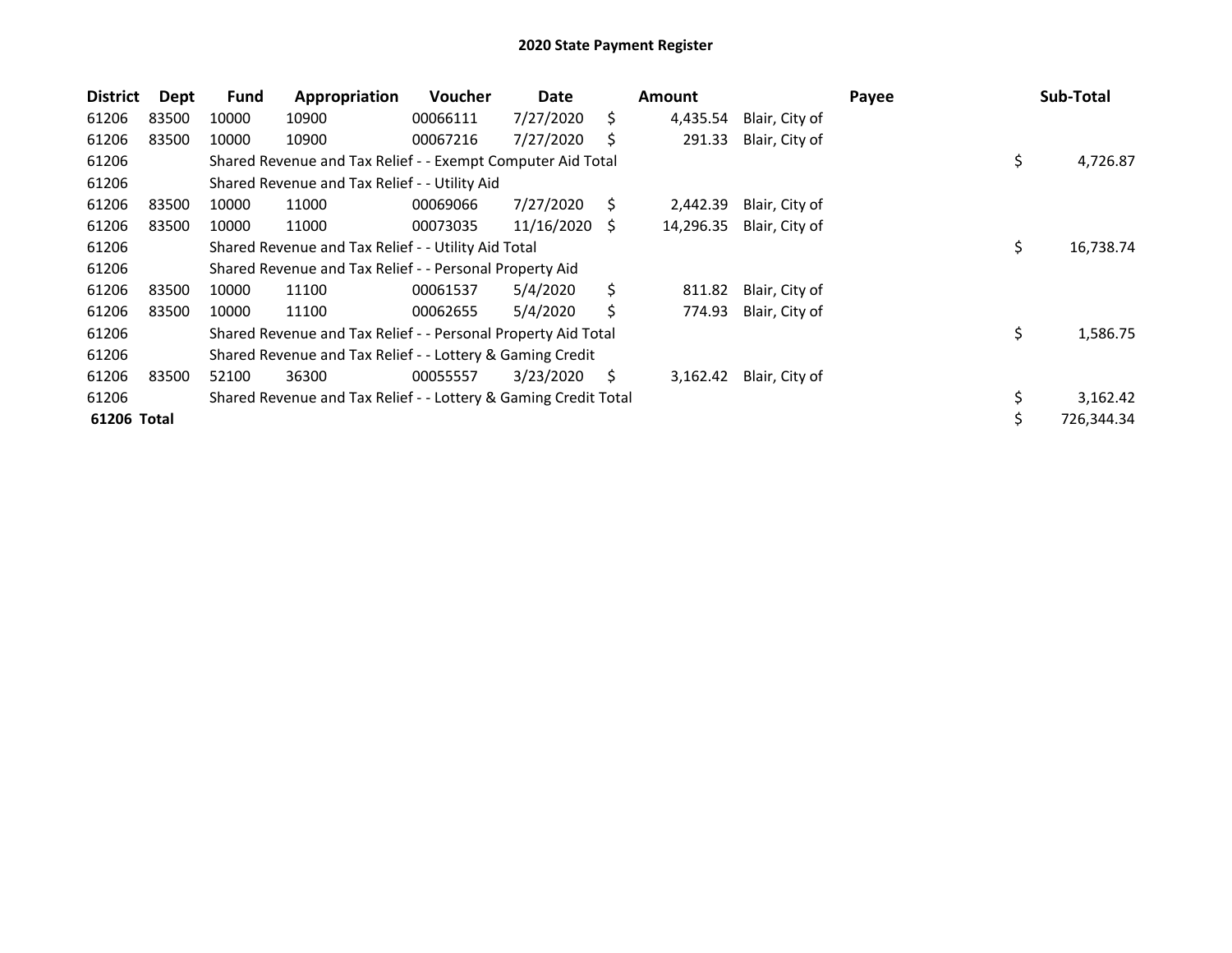| <b>District</b> | <b>Dept</b> | <b>Fund</b> | Appropriation                                                         | Voucher  | <b>Date</b> |     | Amount     | Payee                        | Sub-Total        |
|-----------------|-------------|-------------|-----------------------------------------------------------------------|----------|-------------|-----|------------|------------------------------|------------------|
| 61231           |             |             | Dept of Safety & Prof Services - - Fire Dues Distribution             |          |             |     |            |                              |                  |
| 61231           | 16500       | 10000       | 22500                                                                 | 00037123 | 7/20/2020   | \$  |            | 4,781.06 City Of Galesville  |                  |
| 61231           |             |             | Dept of Safety & Prof Services - - Fire Dues Distribution Total       |          |             |     |            |                              | \$<br>4,781.06   |
| 61231           |             |             | WI Dept of Transportation - - Trns Aids To Mnc.-Sf                    |          |             |     |            |                              |                  |
| 61231           | 39500       | 21100       | 19100                                                                 | 00477070 | 1/6/2020    | \$  | 25,096.94  | City Of Galesville           |                  |
| 61231           | 39500       | 21100       | 19100                                                                 | 00506925 | 4/6/2020    | \$  | 25,096.94  | City Of Galesville           |                  |
| 61231           | 39500       | 21100       | 19100                                                                 | 00543917 | 7/6/2020    | \$  | 25,096.94  | City Of Galesville           |                  |
| 61231           | 39500       | 21100       | 19100                                                                 | 00586743 | 10/5/2020   | \$  | 25,096.97  | City Of Galesville           |                  |
| 61231           |             |             | WI Dept of Transportation - - Trns Aids To Mnc.-Sf Total              |          |             |     |            |                              | \$<br>100,387.79 |
| 61231           |             |             | Department of Justice - - Law Enforcement Train, Local                |          |             |     |            |                              |                  |
| 61231           | 45500       | 10000       | 23100                                                                 | 00091220 | 12/3/2020   | \$  | 960.00     | City Of Galesville           |                  |
| 61231           |             |             | Department of Justice - - Law Enforcement Train, Local Total          |          |             |     |            |                              | \$<br>960.00     |
| 61231           |             |             | Department of Administration - - Federal Aid                          |          |             |     |            |                              |                  |
| 61231           | 50500       | 10000       | 14200                                                                 | 00126752 | 8/13/2020   | \$  | 294.30     | City Of Galesville           |                  |
| 61231           | 50500       | 10000       | 14200                                                                 | 00130220 | 10/5/2020   | \$  | 4,220.97   | City Of Galesville           |                  |
| 61231           | 50500       | 10000       | 14200                                                                 | 00135211 | 12/11/2020  | S   | 20,472.73  | City Of Galesville           |                  |
| 61231           | 50500       | 10000       | 14200                                                                 | 00136554 | 12/18/2020  | -S  | 456.34     | City Of Galesville           |                  |
| 61231           |             |             | Department of Administration - - Federal Aid Total                    |          |             |     |            |                              | \$<br>25,444.34  |
| 61231           |             |             | Department of Administration - - Hv Trans Ln Annual Impact Fee        |          |             |     |            |                              |                  |
| 61231           | 50500       | 10000       | 17400                                                                 | 00121305 | 5/4/2020    | \$  | 9,635.00   | City Of Galesville           |                  |
| 61231           |             |             | Department of Administration - - Hv Trans Ln Annual Impact Fee Total  |          |             |     |            |                              | \$<br>9,635.00   |
| 61231           |             |             | Department of Administration - - Telecom Access; School Dist          |          |             |     |            |                              |                  |
| 61231           | 50500       | 25500       | 46600                                                                 | 00114530 | 1/23/2020   | -\$ | 58.00      | City Of Galesville           |                  |
| 61231           |             |             | Department of Administration - - Telecom Access; School Dist Total    |          |             |     |            |                              | \$<br>58.00      |
| 61231           |             |             | Elections Commission - - 2018 Hava Election Security                  |          |             |     |            |                              |                  |
| 61231           | 51000       | 22000       | 18200                                                                 | 00003977 | 7/29/2020   | \$  |            | 1,184.50 City Of Galesville  |                  |
| 61231           |             |             | Elections Commission - - 2018 Hava Election Security Total            |          |             |     |            |                              | \$<br>1,184.50   |
| 61231           |             |             | Shared Revenue and Tax Relief - - Expenditure Restraint Program       |          |             |     |            |                              |                  |
| 61231           | 83500       | 10000       | 10100                                                                 | 00069067 | 7/27/2020   | \$  |            | 18,954.91 City Of Galesville |                  |
| 61231           |             |             | Shared Revenue and Tax Relief - - Expenditure Restraint Program Total |          |             |     |            |                              | \$<br>18,954.91  |
| 61231           |             |             | Shared Revenue and Tax Relief - - County And Municipal Aid            |          |             |     |            |                              |                  |
| 61231           | 83500       | 10000       | 10500                                                                 | 00069067 | 7/27/2020   | \$  | 51,675.86  | City Of Galesville           |                  |
| 61231           | 83500       | 10000       | 10500                                                                 | 00073036 | 11/16/2020  | -\$ | 292,829.89 | City Of Galesville           |                  |
| 61231           |             |             | Shared Revenue and Tax Relief - - County And Municipal Aid Total      |          |             |     |            |                              | \$<br>344,505.75 |
| 61231           |             |             | Shared Revenue and Tax Relief - - Exempt Computer Aid                 |          |             |     |            |                              |                  |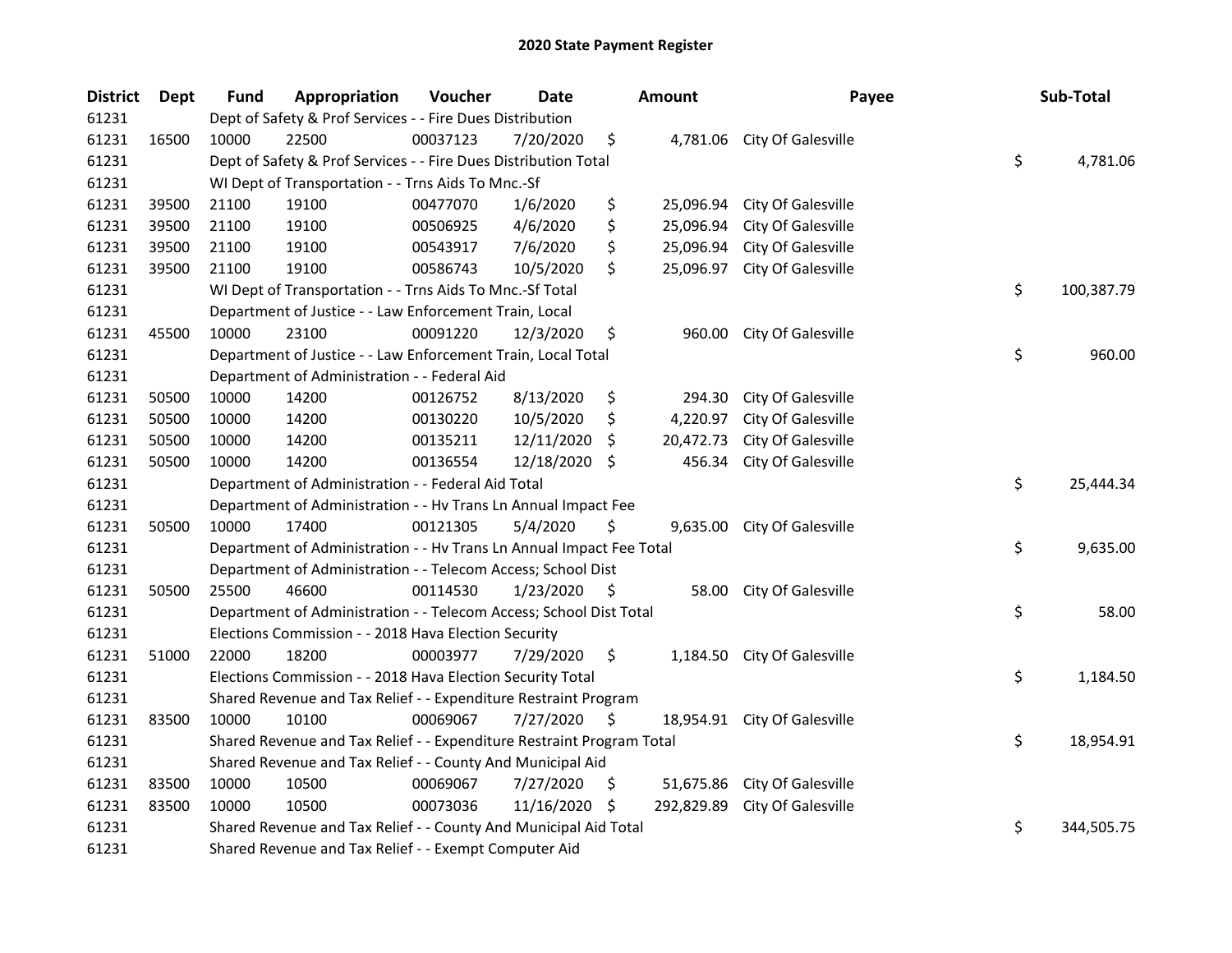| <b>District</b> | Dept  | <b>Fund</b> | Appropriation                                                 | <b>Voucher</b> | Date      | Amount   | Pavee                       | Sub-Total  |
|-----------------|-------|-------------|---------------------------------------------------------------|----------------|-----------|----------|-----------------------------|------------|
| 61231           | 83500 | 10000       | 10900                                                         | 00066112       | 7/27/2020 | 2.438.10 | City Of Galesville          |            |
| 61231           |       |             | Shared Revenue and Tax Relief - - Exempt Computer Aid Total   |                |           |          |                             | 2,438.10   |
| 61231           |       |             | Shared Revenue and Tax Relief - - Personal Property Aid       |                |           |          |                             |            |
| 61231           | 83500 | 10000       | 11100                                                         | 00061538       | 5/4/2020  |          | 2,748.50 City Of Galesville |            |
| 61231           |       |             | Shared Revenue and Tax Relief - - Personal Property Aid Total |                |           |          |                             | 2.748.50   |
| 61231 Total     |       |             |                                                               |                |           |          |                             | 511,097.95 |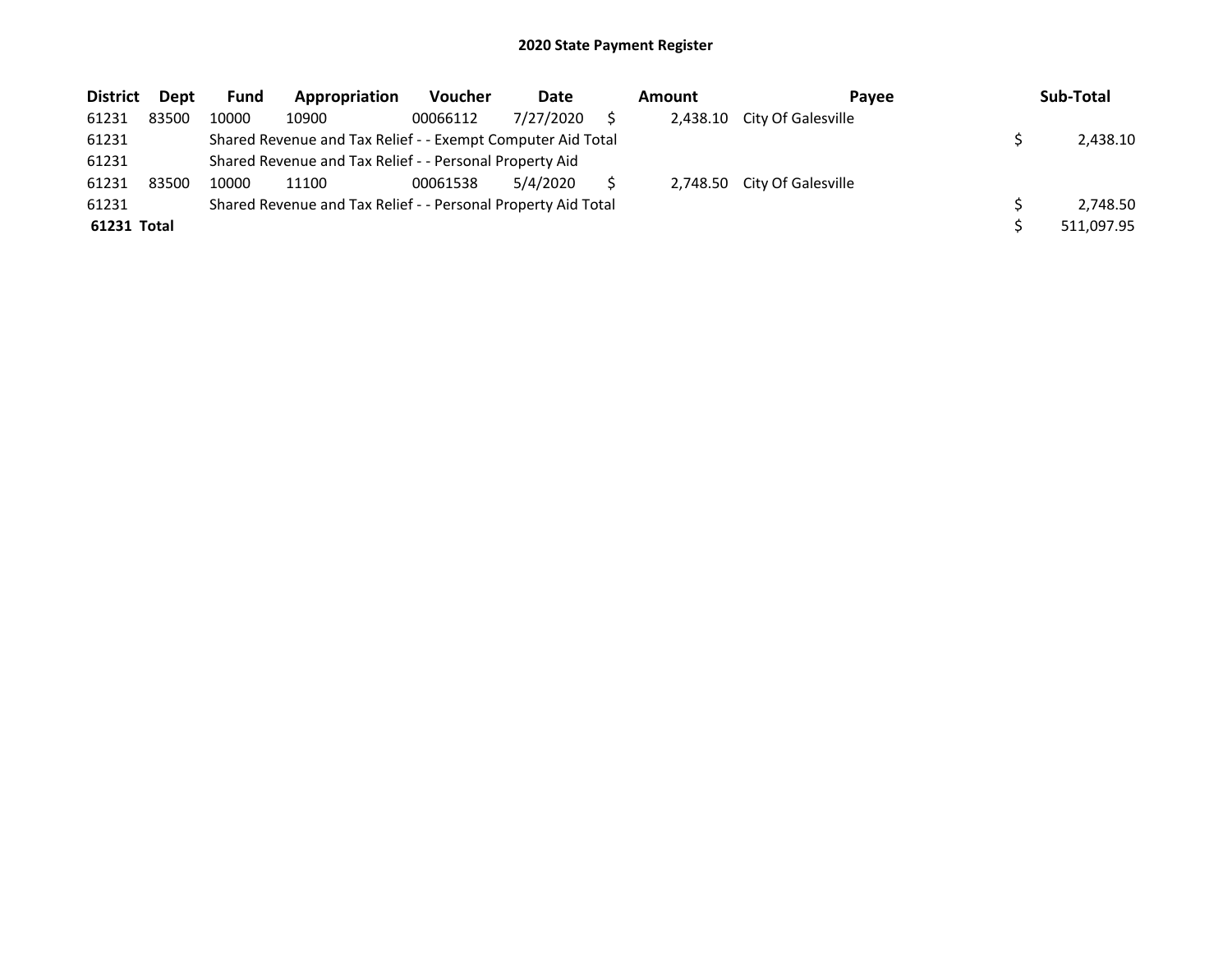| <b>District</b> | <b>Dept</b> | Fund  | Appropriation                                                      | Voucher  | <b>Date</b>   |     | <b>Amount</b> | Payee                          | Sub-Total        |
|-----------------|-------------|-------|--------------------------------------------------------------------|----------|---------------|-----|---------------|--------------------------------|------------------|
| 61241           |             |       | Dept of Safety & Prof Services - - Fire Dues Distribution          |          |               |     |               |                                |                  |
| 61241           | 16500       | 10000 | 22500                                                              | 00037124 | 7/20/2020     | \$  |               | 4,272.26 City Of Independence  |                  |
| 61241           |             |       | Dept of Safety & Prof Services - - Fire Dues Distribution Total    |          |               |     |               |                                | \$<br>4,272.26   |
| 61241           |             |       | Dept of Natural Resources - - Fin Asst For Responsible Units       |          |               |     |               |                                |                  |
| 61241           | 37000       | 27400 | 67000                                                              | 00413326 | 5/29/2020     | \$  |               | 3,927.45 City Of Independence  |                  |
| 61241           |             |       | Dept of Natural Resources - - Fin Asst For Responsible Units Total |          |               |     |               |                                | \$<br>3,927.45   |
| 61241           |             |       | WI Dept of Transportation - - Trns Aids To Mnc.-Sf                 |          |               |     |               |                                |                  |
| 61241           | 39500       | 21100 | 19100                                                              | 00477071 | 1/6/2020      | \$  |               | 22,374.71 City Of Independence |                  |
| 61241           | 39500       | 21100 | 19100                                                              | 00506926 | 4/6/2020      | \$  | 22,374.71     | City Of Independence           |                  |
| 61241           | 39500       | 21100 | 19100                                                              | 00543918 | 7/6/2020      | \$  |               | 22,374.71 City Of Independence |                  |
| 61241           | 39500       | 21100 | 19100                                                              | 00586744 | 10/5/2020     | \$  | 22,374.74     | City Of Independence           |                  |
| 61241           |             |       | WI Dept of Transportation - - Trns Aids To Mnc.-Sf Total           |          |               |     |               |                                | \$<br>89,498.87  |
| 61241           |             |       | WI Dept of Transportation - - St Hwy Rehab, Sf                     |          |               |     |               |                                |                  |
| 61241           | 39500       | 21100 | 36300                                                              | 00468554 | 1/2/2020      | \$  | 996.00        | City Of Independence           |                  |
| 61241           | 39500       | 21100 | 36300                                                              | 00539283 | 7/8/2020      | \$  | 498.00        | City Of Independence           |                  |
| 61241           | 39500       | 21100 | 36300                                                              | 00540170 | 6/22/2020     | \$  | 332.00        | City Of Independence           |                  |
| 61241           |             |       | WI Dept of Transportation - - St Hwy Rehab, Sf Total               |          |               |     |               |                                | \$<br>1,826.00   |
| 61241           |             |       | Department of Justice - - Law Enforcement Train, Local             |          |               |     |               |                                |                  |
| 61241           | 45500       | 10000 | 23100                                                              | 00091237 | 12/2/2020     | \$  | 800.00        | City Of Independence           |                  |
| 61241           |             |       | Department of Justice - - Law Enforcement Train, Local Total       |          |               |     |               |                                | \$<br>800.00     |
| 61241           |             |       | Department of Administration - - Federal Aid                       |          |               |     |               |                                |                  |
| 61241           | 50500       | 10000 | 14200                                                              | 00135212 | 12/10/2020 \$ |     |               | 21,975.46 City Of Independence |                  |
| 61241           |             |       | Department of Administration - - Federal Aid Total                 |          |               |     |               |                                | \$<br>21,975.46  |
| 61241           |             |       | Shared Revenue and Tax Relief - - County And Municipal Aid         |          |               |     |               |                                |                  |
| 61241           | 83500       | 10000 | 10500                                                              | 00069068 | 7/27/2020     | \$. | 44,397.35     | City Of Independence           |                  |
| 61241           | 83500       | 10000 | 10500                                                              | 00073037 | 11/16/2020    | \$  | 256,951.39    | City Of Independence           |                  |
| 61241           |             |       | Shared Revenue and Tax Relief - - County And Municipal Aid Total   |          |               |     |               |                                | \$<br>301,348.74 |
| 61241           |             |       | Shared Revenue and Tax Relief - - Exempt Computer Aid              |          |               |     |               |                                |                  |
| 61241           | 83500       | 10000 | 10900                                                              | 00066113 | 7/27/2020     | \$  | 1,704.38      | City Of Independence           |                  |
| 61241           | 83500       | 10000 | 10900                                                              | 00067217 | 7/27/2020     | \$  | 68.58         | City Of Independence           |                  |
| 61241           |             |       | Shared Revenue and Tax Relief - - Exempt Computer Aid Total        |          |               |     |               |                                | \$<br>1,772.96   |
| 61241           |             |       | Shared Revenue and Tax Relief - - Utility Aid                      |          |               |     |               |                                |                  |
| 61241           | 83500       | 10000 | 11000                                                              | 00073037 | 11/16/2020 \$ |     | 960.95        | City Of Independence           |                  |
| 61241           |             |       | Shared Revenue and Tax Relief - - Utility Aid Total                |          |               |     |               |                                | \$<br>960.95     |
| 61241           |             |       | Shared Revenue and Tax Relief - - Personal Property Aid            |          |               |     |               |                                |                  |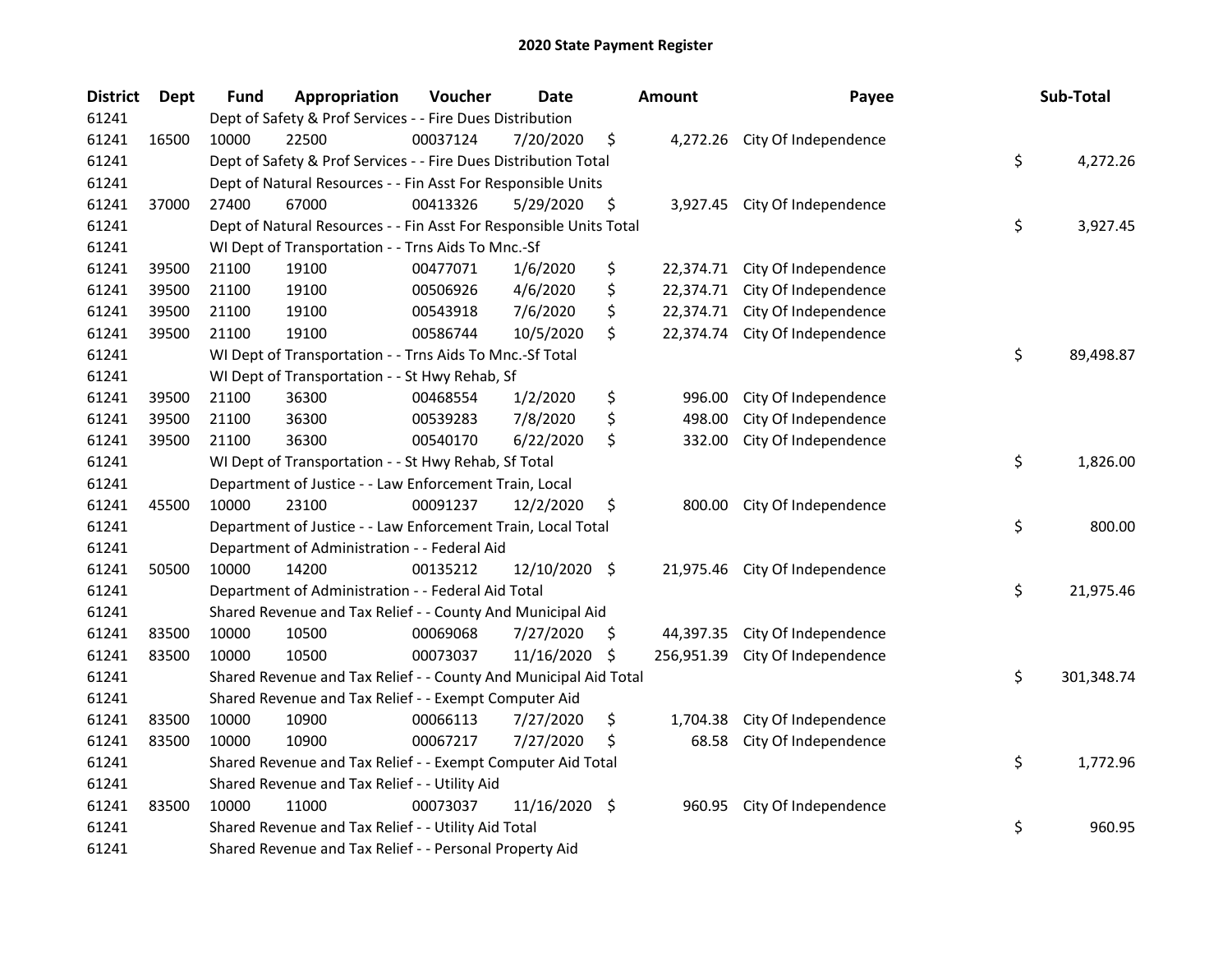| <b>District</b> | Dept  | <b>Fund</b> | Appropriation                                                 | <b>Voucher</b> | Date     | <b>Amount</b> | Pavee                          | Sub-Total  |
|-----------------|-------|-------------|---------------------------------------------------------------|----------------|----------|---------------|--------------------------------|------------|
| 61241           | 83500 | 10000       | 11100                                                         | 00061539       | 5/4/2020 |               | 1,484.57 City Of Independence  |            |
| 61241           | 83500 | 10000       | 11100                                                         | 00062656       | 5/4/2020 |               | 48,558.29 City Of Independence |            |
| 61241           |       |             | Shared Revenue and Tax Relief - - Personal Property Aid Total |                |          |               |                                | 50.042.86  |
| 61241 Total     |       |             |                                                               |                |          |               |                                | 476,425.55 |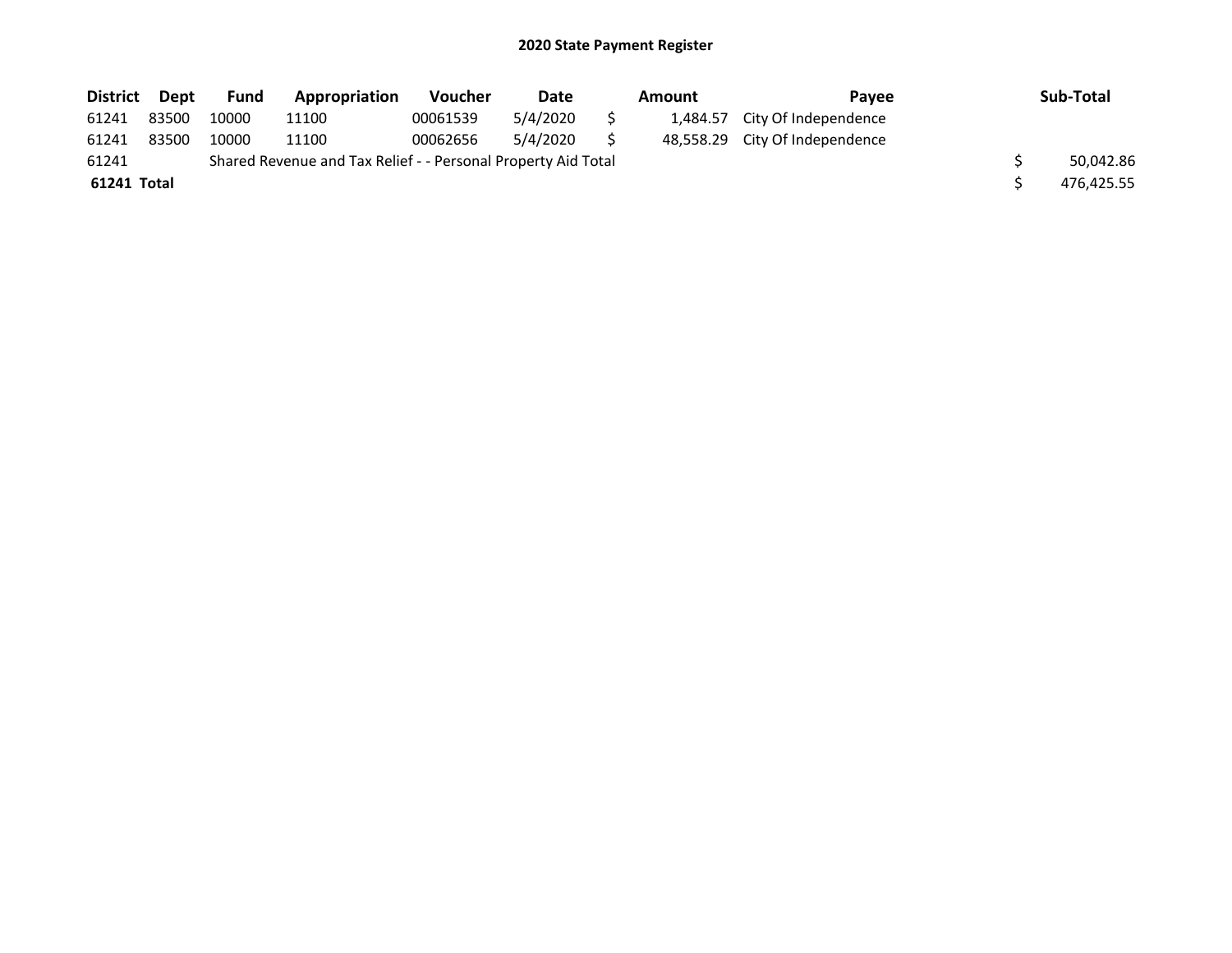| <b>District</b> | Dept  | Fund  | Appropriation                                                      | Voucher  | <b>Date</b>   |     | <b>Amount</b> |                         | Payee | Sub-Total        |
|-----------------|-------|-------|--------------------------------------------------------------------|----------|---------------|-----|---------------|-------------------------|-------|------------------|
| 61265           |       |       | Dept of Safety & Prof Services - - Fire Dues Distribution          |          |               |     |               |                         |       |                  |
| 61265           | 16500 | 10000 | 22500                                                              | 00037125 | 7/20/2020     | \$  |               | 6,438.69 City Of Osseo  |       |                  |
| 61265           |       |       | Dept of Safety & Prof Services - - Fire Dues Distribution Total    |          |               |     |               |                         |       | \$<br>6,438.69   |
| 61265           |       |       | Dept of Natural Resources - - Aids In Lieu Of Taxes - Gener        |          |               |     |               |                         |       |                  |
| 61265           | 37000 | 10000 | 50300                                                              | 00404598 | 4/21/2020     | \$  |               | 20.07 City Of Osseo     |       |                  |
| 61265           |       |       | Dept of Natural Resources - - Aids In Lieu Of Taxes - Gener Total  |          |               |     |               |                         |       | \$<br>20.07      |
| 61265           |       |       | Dept of Natural Resources - - Fin Asst For Responsible Units       |          |               |     |               |                         |       |                  |
| 61265           | 37000 | 27400 | 67000                                                              | 00412979 | 5/29/2020     | \$  |               | 9,895.17 City Of Osseo  |       |                  |
| 61265           |       |       | Dept of Natural Resources - - Fin Asst For Responsible Units Total |          |               |     |               |                         |       | \$<br>9,895.17   |
| 61265           |       |       | WI Dept of Transportation - - Trns Aids To Mnc.-Sf                 |          |               |     |               |                         |       |                  |
| 61265           | 39500 | 21100 | 19100                                                              | 00477072 | 1/6/2020      | \$  | 36,945.10     | City Of Osseo           |       |                  |
| 61265           | 39500 | 21100 | 19100                                                              | 00506927 | 4/6/2020      | \$  | 36,945.10     | City Of Osseo           |       |                  |
| 61265           | 39500 | 21100 | 19100                                                              | 00543919 | 7/6/2020      | \$  | 36,945.10     | City Of Osseo           |       |                  |
| 61265           | 39500 | 21100 | 19100                                                              | 00586745 | 10/5/2020     | \$  | 36,945.13     | City Of Osseo           |       |                  |
| 61265           |       |       | WI Dept of Transportation - - Trns Aids To Mnc.-Sf Total           |          |               |     |               |                         |       | \$<br>147,780.43 |
| 61265           |       |       | Department of Justice - - Law Enforcement Train, Local             |          |               |     |               |                         |       |                  |
| 61265           | 45500 | 10000 | 23100                                                              | 00091614 | 12/7/2020     | \$  | 960.00        | City Of Osseo           |       |                  |
| 61265           |       |       | Department of Justice - - Law Enforcement Train, Local Total       |          |               |     |               |                         |       | \$<br>960.00     |
| 61265           |       |       | Department of Administration - - Federal Aid                       |          |               |     |               |                         |       |                  |
| 61265           | 50500 | 10000 | 14200                                                              | 00135213 | 12/10/2020 \$ |     |               | 26,930.72 City Of Osseo |       |                  |
| 61265           |       |       | Department of Administration - - Federal Aid Total                 |          |               |     |               |                         |       | \$<br>26,930.72  |
| 61265           |       |       | Elections Commission - - 2018 Hava Election Security               |          |               |     |               |                         |       |                  |
| 61265           | 51000 | 22000 | 18200                                                              | 00003594 | 6/30/2020     | \$  |               | 1,258.20 City Of Osseo  |       |                  |
| 61265           |       |       | Elections Commission - - 2018 Hava Election Security Total         |          |               |     |               |                         |       | \$<br>1,258.20   |
| 61265           |       |       | Shared Revenue and Tax Relief - - County And Municipal Aid         |          |               |     |               |                         |       |                  |
| 61265           | 83500 | 10000 | 10500                                                              | 00069069 | 7/27/2020     | \$. | 33,275.57     | City Of Osseo           |       |                  |
| 61265           | 83500 | 10000 | 10500                                                              | 00073038 | 11/16/2020    | \$  | 188,561.53    | City Of Osseo           |       |                  |
| 61265           |       |       | Shared Revenue and Tax Relief - - County And Municipal Aid Total   |          |               |     |               |                         |       | \$<br>221,837.10 |
| 61265           |       |       | Shared Revenue and Tax Relief - - Exempt Computer Aid              |          |               |     |               |                         |       |                  |
| 61265           | 83500 | 10000 | 10900                                                              | 00066114 | 7/27/2020     | \$  | 3,189.47      | City Of Osseo           |       |                  |
| 61265           | 83500 | 10000 | 10900                                                              | 00067218 | 7/27/2020     | \$. | 6,939.68      | City Of Osseo           |       |                  |
| 61265           |       |       | Shared Revenue and Tax Relief - - Exempt Computer Aid Total        |          |               |     |               |                         |       | \$<br>10,129.15  |
| 61265           |       |       | Shared Revenue and Tax Relief - - Personal Property Aid            |          |               |     |               |                         |       |                  |
| 61265           | 83500 | 10000 | 11100                                                              | 00061540 | 5/4/2020      | \$  | 8,125.41      | City Of Osseo           |       |                  |
| 61265           | 83500 | 10000 | 11100                                                              | 00062657 | 5/4/2020      | \$  |               | 28,742.36 City Of Osseo |       |                  |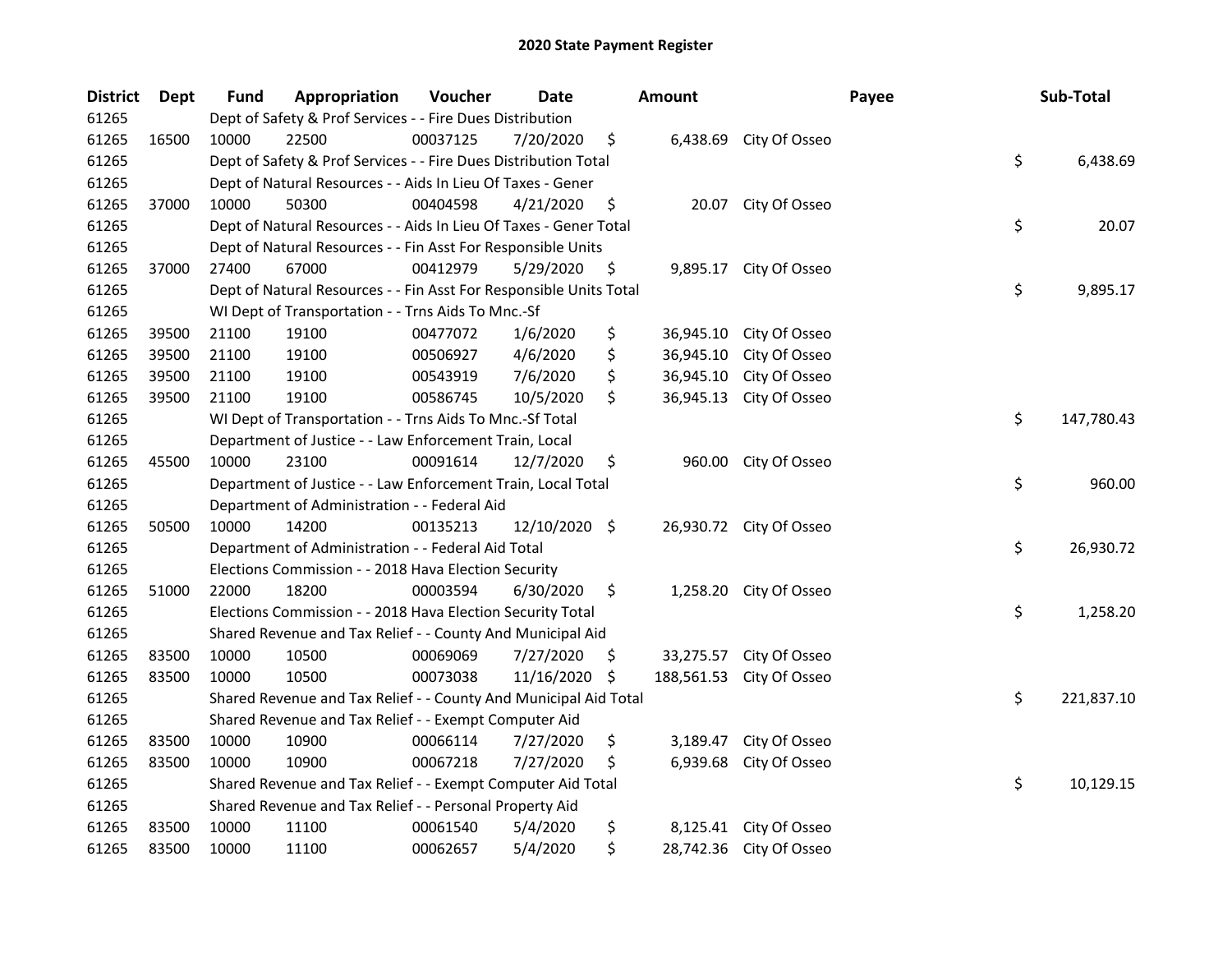| <b>District</b> | <b>Dept</b> | Fund  | Appropriation                                                   | <b>Voucher</b> | Date      | Amount |                      | Payee | Sub-Total  |
|-----------------|-------------|-------|-----------------------------------------------------------------|----------------|-----------|--------|----------------------|-------|------------|
| 61265           |             |       | Shared Revenue and Tax Relief - - Personal Property Aid Total   |                |           |        |                      |       | 36.867.77  |
| 61265           |             |       | Shared Revenue and Tax Relief - - Lottery & Gaming Credit       |                |           |        |                      |       |            |
| 61265           | 83500       | 52100 | 36300                                                           | 00055558       | 3/23/2020 |        | 195.43 City Of Osseo |       |            |
| 61265           |             |       | Shared Revenue and Tax Relief - - Lottery & Gaming Credit Total |                |           |        |                      |       | 195.43     |
| 61265 Total     |             |       |                                                                 |                |           |        |                      |       | 462,312.73 |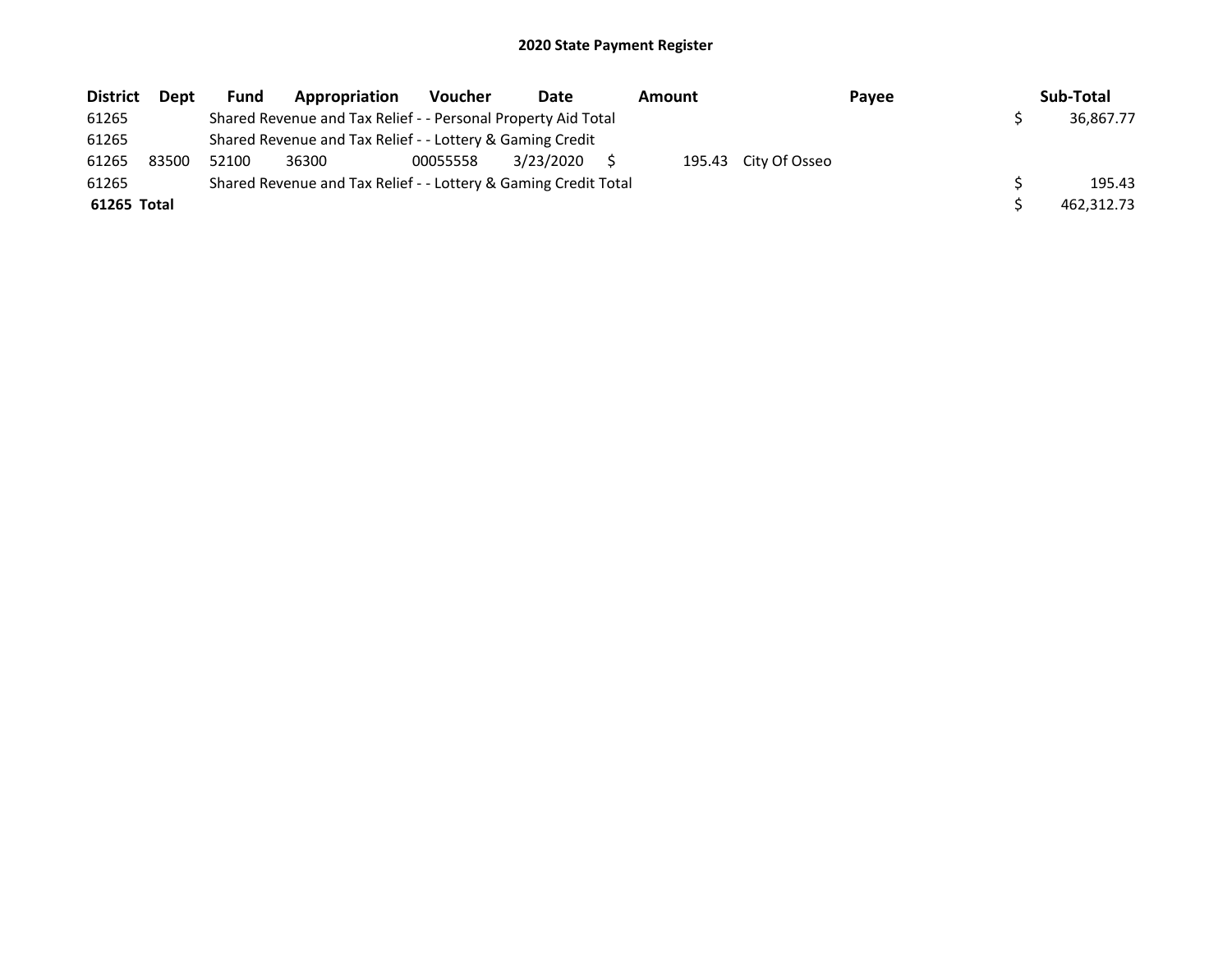| <b>District</b> | Dept  | <b>Fund</b>                                                                     | Appropriation                                              | Voucher   | Date          |      | <b>Amount</b> | Payee                       |    | Sub-Total  |
|-----------------|-------|---------------------------------------------------------------------------------|------------------------------------------------------------|-----------|---------------|------|---------------|-----------------------------|----|------------|
| 61291           |       | Dept of Safety & Prof Services - - Fire Dues Distribution                       |                                                            |           |               |      |               |                             |    |            |
| 61291           | 16500 | 10000                                                                           | 22500                                                      | 00037126  | 7/20/2020     | \$   |               | 4,933.95 City Of Whitehall  |    |            |
| 61291           |       | Dept of Safety & Prof Services - - Fire Dues Distribution Total                 |                                                            |           |               |      |               |                             |    | 4,933.95   |
| 61291           |       | Dept of Natural Resources - - Fin Asst For Responsible Units                    |                                                            |           |               |      |               |                             |    |            |
| 61291           | 37000 | 27400                                                                           | 67000                                                      | 00412689  | 5/29/2020     | \$   |               | 6,623.92 City Of Whitehall  |    |            |
| 61291           |       | Dept of Natural Resources - - Fin Asst For Responsible Units Total              |                                                            |           |               |      |               |                             |    | 6,623.92   |
| 61291           |       | WI Dept of Transportation - - Trns Aids To Mnc.-Sf                              |                                                            |           |               |      |               |                             |    |            |
| 61291           | 39500 | 21100                                                                           | 19100                                                      | 00477073  | 1/6/2020      | \$   |               | 25,412.23 City Of Whitehall |    |            |
| 61291           | 39500 | 21100                                                                           | 19100                                                      | 00506928  | 4/6/2020      | \$   | 25,412.23     | City Of Whitehall           |    |            |
| 61291           | 39500 | 21100                                                                           | 19100                                                      | 00543920  | 7/6/2020      | \$   |               | 25,412.23 City Of Whitehall |    |            |
| 61291           | 39500 | 21100                                                                           | 19100                                                      | 00586746  | 10/5/2020     | \$   |               | 25,412.26 City Of Whitehall |    |            |
| 61291           |       | WI Dept of Transportation - - Trns Aids To Mnc.-Sf Total                        |                                                            |           |               |      |               |                             | \$ | 101,648.95 |
| 61291           |       | Department of Health Services - - Prepaid Medical Transport Reimbursement       |                                                            |           |               |      |               |                             |    |            |
| 61291           | 43500 | 10000                                                                           | 16300                                                      | AMBULANCE | 11/16/2020 \$ |      | 3,046.96      | City Of Whitehall           |    |            |
| 61291           |       | Department of Health Services - - Prepaid Medical Transport Reimbursement Total |                                                            |           |               |      |               |                             | \$ | 3,046.96   |
| 61291           |       | Department of Justice - - Law Enforcement Train, Local                          |                                                            |           |               |      |               |                             |    |            |
| 61291           | 45500 | 10000                                                                           | 23100                                                      | 00091861  | 12/9/2020     | \$   |               | 960.00 City Of Whitehall    |    |            |
| 61291           |       | Department of Justice - - Law Enforcement Train, Local Total                    |                                                            |           |               |      |               |                             | \$ | 960.00     |
| 61291           |       | Department of Administration - - Federal Aid                                    |                                                            |           |               |      |               |                             |    |            |
| 61291           | 50500 | 10000                                                                           | 14200                                                      | 00132290  | 11/13/2020    | - \$ | 4,155.04      | City Of Whitehall           |    |            |
| 61291           | 50500 | 10000                                                                           | 14200                                                      | 00135214  | 12/10/2020    | - \$ | 22,921.96     | City Of Whitehall           |    |            |
| 61291           | 50500 | 10000                                                                           | 14200                                                      | 00136555  | 12/17/2020 \$ |      |               | 2,721.01 City Of Whitehall  |    |            |
| 61291           |       | Department of Administration - - Federal Aid Total                              |                                                            |           |               |      |               |                             |    | 29,798.01  |
| 61291           |       | Elections Commission - - 2018 Hava Election Security                            |                                                            |           |               |      |               |                             |    |            |
| 61291           | 51000 | 22000                                                                           | 18200                                                      | 00003378  | 6/26/2020     | \$   |               | 1,070.10 City Of Whitehall  |    |            |
| 61291           |       |                                                                                 | Elections Commission - - 2018 Hava Election Security Total |           |               |      |               |                             | \$ | 1,070.10   |
| 61291           |       | Shared Revenue and Tax Relief - - Expenditure Restraint Program                 |                                                            |           |               |      |               |                             |    |            |
| 61291           | 83500 | 10000                                                                           | 10100                                                      | 00069070  | 7/27/2020     | \$   |               | 23,595.10 City Of Whitehall |    |            |
| 61291           |       | Shared Revenue and Tax Relief - - Expenditure Restraint Program Total           |                                                            |           |               |      |               |                             | \$ | 23,595.10  |
| 61291           |       | Shared Revenue and Tax Relief - - County And Municipal Aid                      |                                                            |           |               |      |               |                             |    |            |
| 61291           | 83500 | 10000                                                                           | 10500                                                      | 00069070  | 7/27/2020     | \$.  | 66,545.65     | City Of Whitehall           |    |            |
| 61291           | 83500 | 10000                                                                           | 10500                                                      | 00073039  | 11/16/2020    | -\$  | 374,045.05    | City Of Whitehall           |    |            |
| 61291           |       | Shared Revenue and Tax Relief - - County And Municipal Aid Total                |                                                            |           |               |      |               |                             | \$ | 440,590.70 |
| 61291           |       | Shared Revenue and Tax Relief - - Exempt Computer Aid                           |                                                            |           |               |      |               |                             |    |            |
| 61291           | 83500 | 10000                                                                           | 10900                                                      | 00066115  | 7/27/2020     | \$   |               | 3,809.91 City Of Whitehall  |    |            |